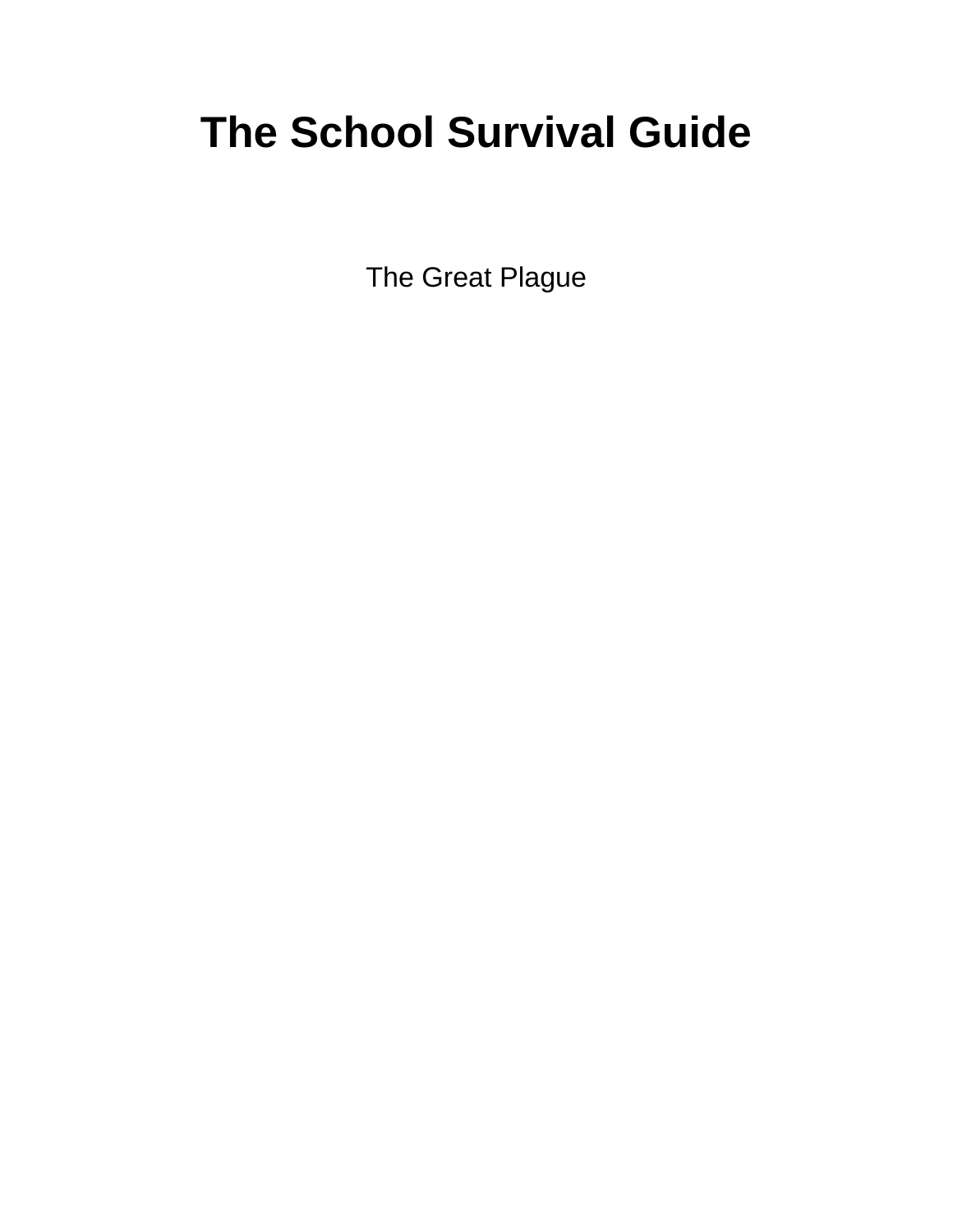Copyright © 2022 The Great Plague. All rights reserved. ISBN: 979-8-9851039-9-1 Cover art by The Great Plague Published by The Great Plague Publishing Take the quiz or download a free copy at [Schoolsurvival.net](http://schoolsurvival.net/)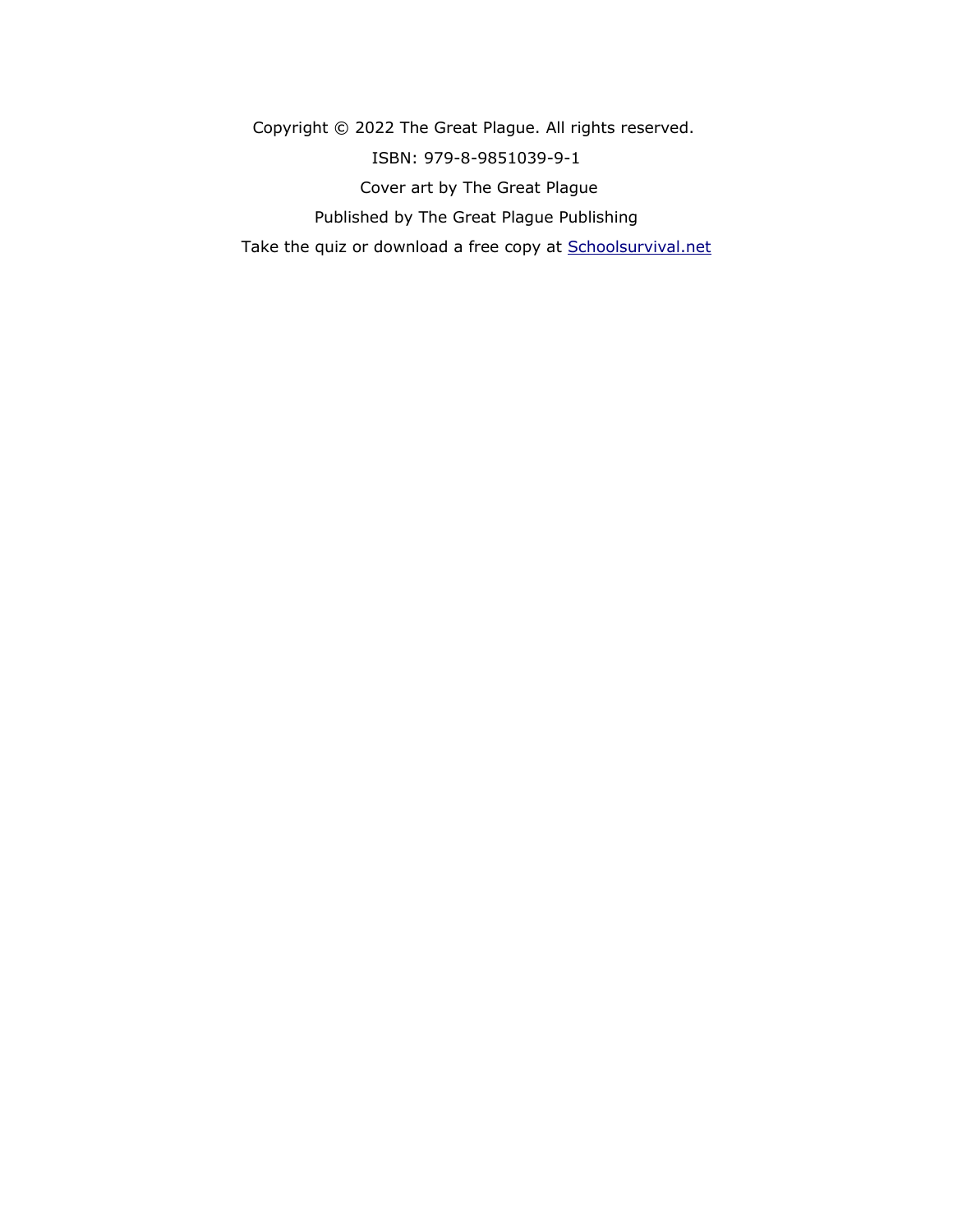Dedicated to Mama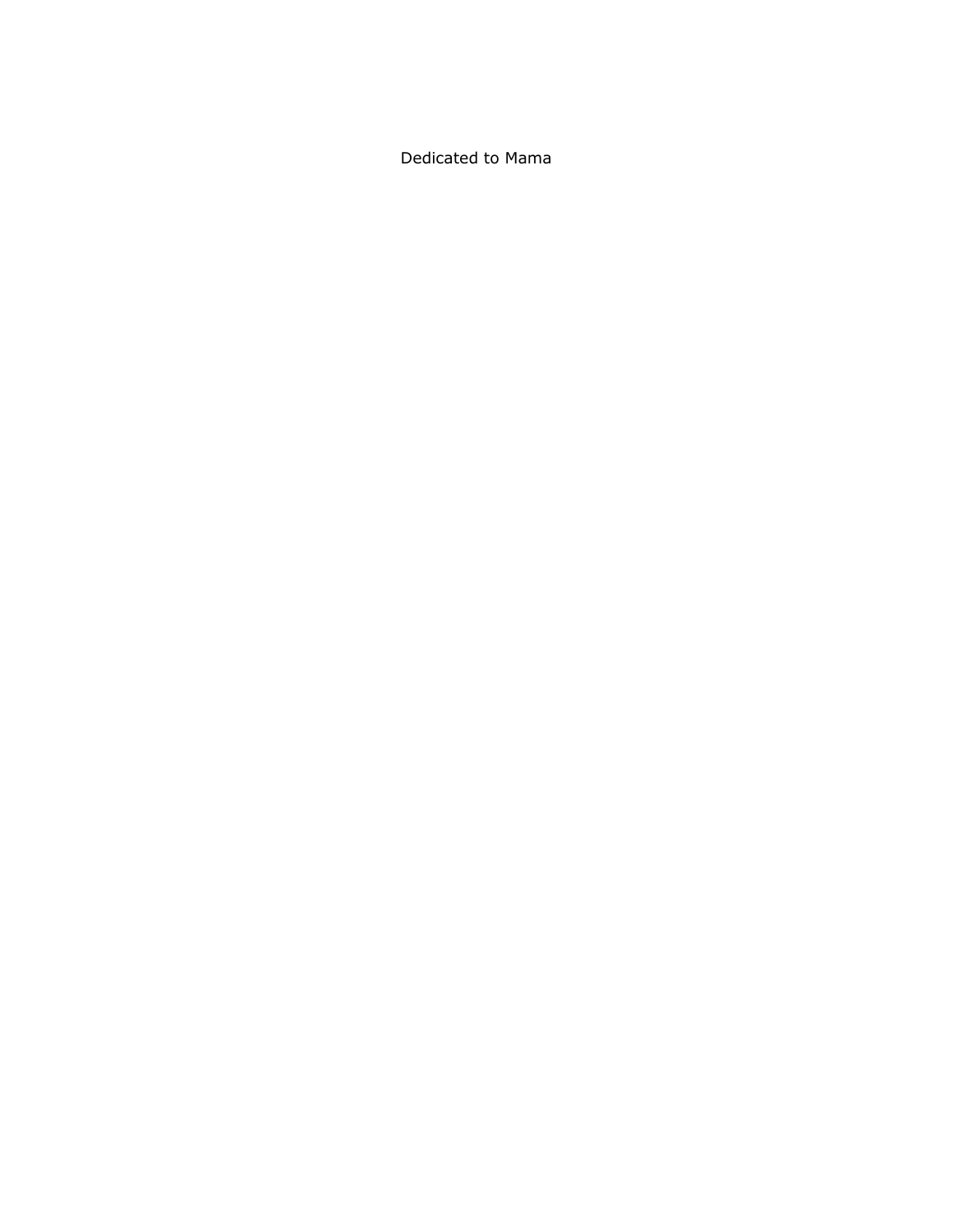## **Table of Contents**

[Section 1: The School Survival Guide](#page-4-0)

- [1.1 Introduction to the School Survival Guide](#page-5-0)
- [1.2 Quotes on Education](#page-6-0)
- [1.3 Education is Oppression](#page-10-0)
- [1.4 Your Teachers are Prison Guards](#page-15-0)
- [1.5 School Subjects](#page-18-0)
- [1.6 Your Parents Failed You](#page-20-0)
- [1.7 Your Classmates Are Insane](#page-29-0)

[Section 2: Mental Self Defense](#page-38-0)

- [2.1 Awareness in the Transient Age](#page-39-0)
- [2.2 Hypnosis](#page-43-0)
- [2.3 How to Identify Predatory Adults](#page-46-0)
- [2.4 Institutional Child Abuse](#page-51-0)
- [2.5 Deprogram](#page-58-0)
- [2.6 Exercises for Understanding Modern Media](#page-67-0)
- [2.7 How to Live](#page-69-0)

[Section 3: A Psychic Education](#page-79-0)

- [3.1 Learning to Listen](#page-80-0)
- [3.2 Ritual Magic](#page-87-0)
- [3.3 Psychic Abilities Real or Fake?](#page-90-0)

[Section 4: The Children's Bill of Rights](#page-93-0)

- [4.1 Introduction to the Children's Bill of Rights](#page-94-0)
- [4.2 Children's Bill of Rights](#page-99-0)
- [4.3 Earth's Bill of Rights](#page-100-0)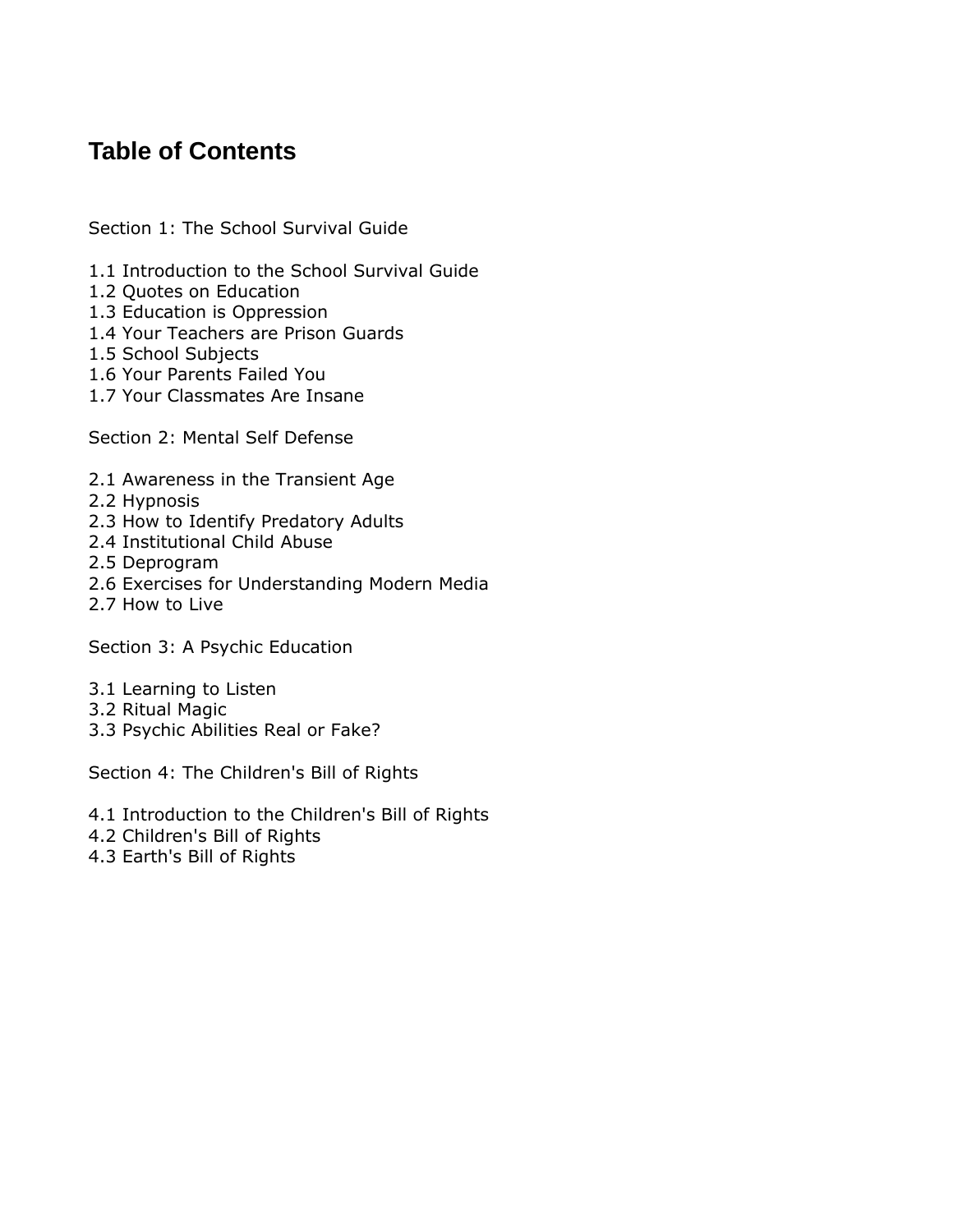<span id="page-4-0"></span>Section 1: The School Survival Guide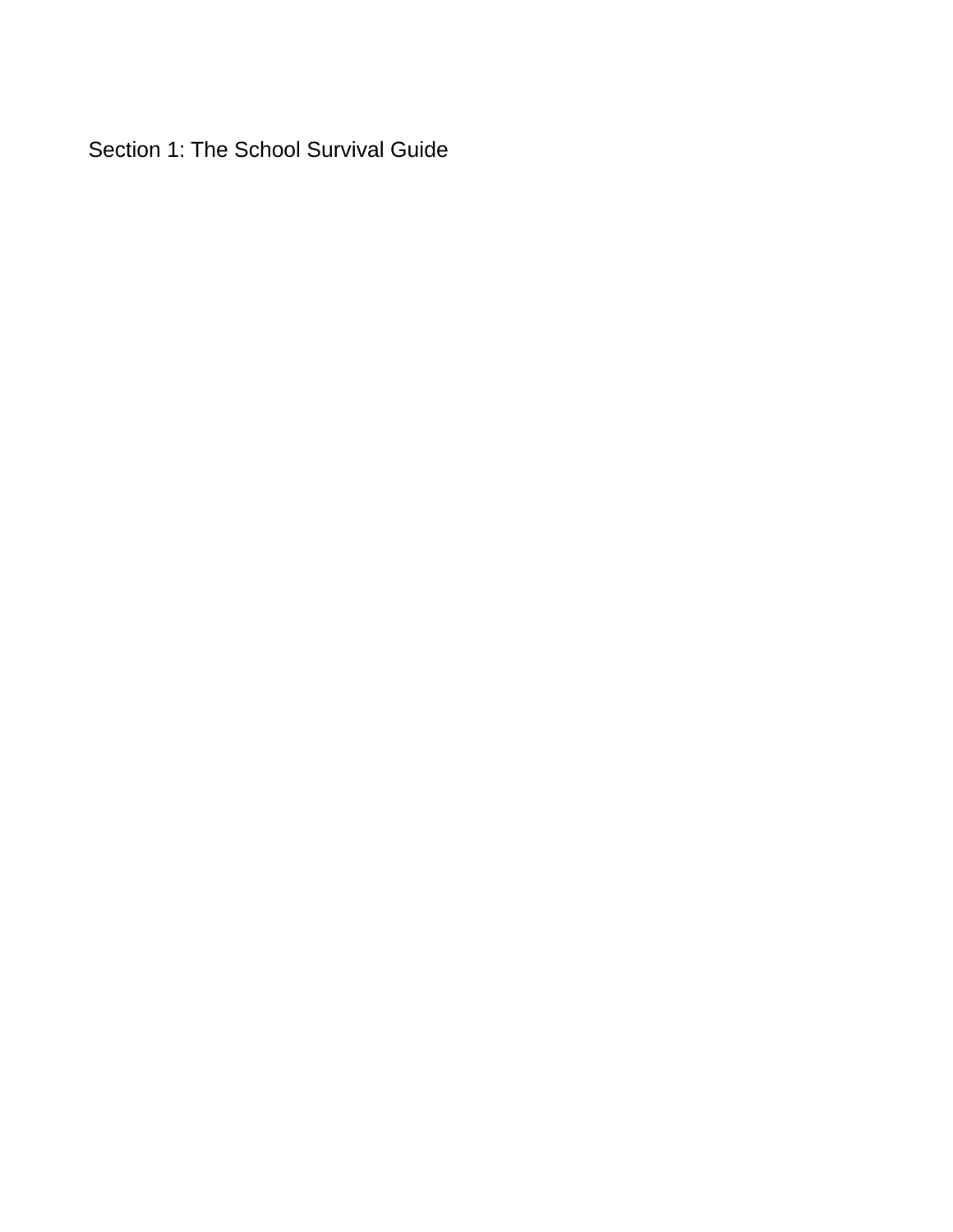#### <span id="page-5-0"></span>1.1 Introduction to the School Survival Guide

This bulk of this book is designed as a quiz app. You can take the quiz on schoolsurvival.net or download the app if it gets built. This format has its limitations but I thought the quiz would be fun. My next book will be a collection of essays that provide more nuance on these subjects.

Briefly, I would like to list the main themes of the School Survival Guide and my work in general. The first is that our current planetary epidemic of mental illness has primarily child trauma at its root, and *institutional child abuse* as the most virulent form of child abuse goes completely unaddressed in its role in shaping the global psyche. The second is that the state and its apparatuses of religion, military, industry, education and media all represent facets of institutional child abuse, now and throughout history.

The third is that the only way to regain our health and heal from multi-generational abuse is to rejoin nature, relearn ethics, and become sustainable again. Modern humans are inferior to hunter-gatherers by any metric that involves physical, mental, genetic, or social health. Our unethical technology and cultures of mass murder, corruption and slavery have made us sick, weak, stupid, and miserable down to the genetic level, and we are on a suicidal course.

The fourth is that the ongoing "Anthropocene Extinction" has yet to reach its peak and will likely result in the collapse of the ecosystem and civilization. The global epidemic of child abuse can never be adequately addressed or even acknowledged by a system that is designed to feed on it, so the ecosystem will continue to deteriorate rapidly until civilization comes to its inevitable conclusion.

Most modern humans have internalized the deadly hubris of human superiority, believing the precious life of a single human justifies any atrocity against nature. Politics operates on this assumption, that the desires of human adults vastly outweigh any care for the well-being of plants, animals and children. We can be fed unethical "choices" unendingly by our puppet masters and we will still participate, because we operate in perceived self interest and not by ethics. We have been made complicit in the greatest genocide, the greatest atrocity in history, the only known ecocide and intelligently-designed mass extinction in planetary history.

The forests and jungles were not cut down and burned to make way for condos, but for mining operations that are demanded by the technocracy and carried out at every level of power. They care far more about the minerals in that dirt than your life, or any entire species. This unprecedented mass extinction and environmental catastrophe was able to be planned and carried out so efficiently by the scientific regime of the last century because the institutions of child abuse are ubiquitous, now forming the worldwide exploitation network they always envisioned.

From the perspective of any of the recently extinguished species of plants, animals and dinoflagellates, we are all oppressors and genocidal fanatics. We think that our political and religious beliefs define us but they do not, it is our total immersion in a narcissistic consumerist fantasy, vastly unaware of the genocidal mass extinction happening all around that defines us.

Unaware even, of our own plight as modern slaves, unaware of the great plague of child abuse and mental illness, we are many generations deep in the cultural Stockholm Syndrome of accepting atrocities as just the cost of doing business. Until we finally acknowledge the abuse that lies at the heart of all this misery, we will remain helpless victims plummeting towards an unavoidable fate, vainly advocating for the latest corrupt political scheme as if a quick reshuffling of money and power could somehow heal thousands of years of ritualized child torture and brainwashing, or redeem an unsustainable consumer culture that was always heading for the cliff it is now hurtling over.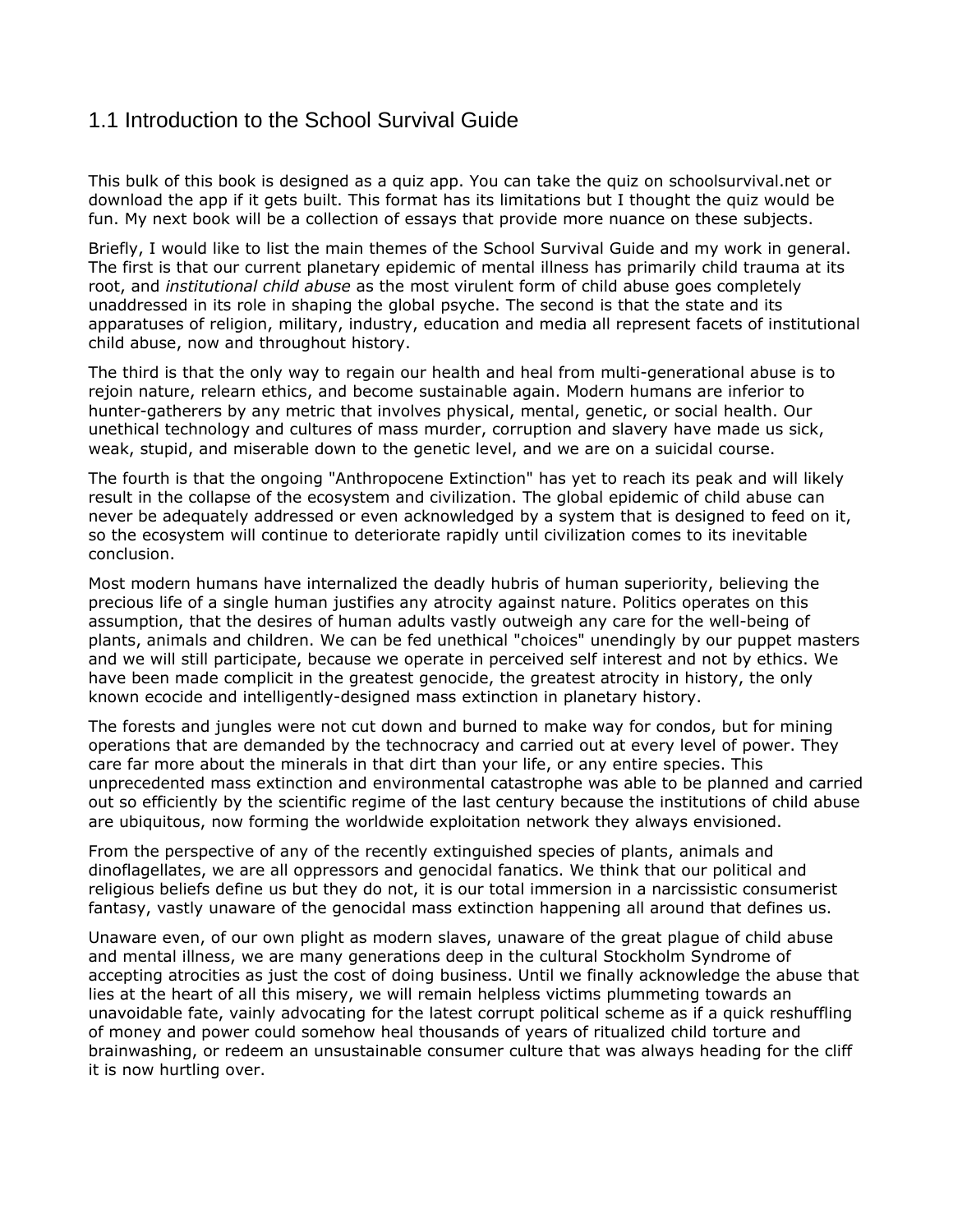#### <span id="page-6-0"></span>1.2 Quotes on Education

"Welcome to our child training facility where we turn curious minds into unquestioning workers." That should be the sign on the front of every school. But don't take my word for it, check out the eloquent folks below in some quotes on education...

Everyone who has ever been to school knows that school is prison, but almost nobody beyond school age says it is. It's not polite. We all tiptoe around the truth because admitting it would make us seem cruel and would point a finger at well intentioned people doing what they believe to be essential. In school, as in adult prisons, the inmates are told exactly what they must do and are punished for failure to comply. - Peter O. Gray

What is the purpose of industrial education? The aim is simply to reduce as many individuals as possible to the same safe level, to breed and train a standardized citizenry, to put down dissent and originality. That is its aim in the United States and that is its aim everywhere else. - HL Mencken

There is in all children...a stubbornness, and stoutness of mind arising from natural pride, which must, in the first place, be broken and beaten down; that so the foundation of their education being laid in humility and tractableness, other virtues may be built upon. - Reverend John Robinson

I learned how to argue. I learned how to worship. I learned how to become an eager worker and a passive consumer. But I didn't learn anything practical, like how to purify water, build a home, start a fire, grow food, or survive without the help of corporations. - Joss Sheldon

Was it possible I had been hired not to enlarge childrens' power, but to diminish it? That seemed crazy on the face of it, but slowly I began to realize that the bells and the confinement, the crazy sequences, the age-segregation, the lack of privacy, the constant surveillance, and all the rest of the national curriculum of schooling were designed exactly as if someone had set out to prevent children from learning how to think and act, to coax them into addiction and dependent behavior. - John Taylor Gatto, New York City Teacher of the Year 1989-1991

Since every effort in our education life seems to be directed towards making the child a being foreign to itself, it must of necessity produce individuals foreign to one another, and in everlasting antagonism with each other. - Emma Goldman

Education...seems to me perhaps the most authoritarian and dangerous of all social inventions of mankind. It is the deepest foundation of the modern and worldwide slave state. - John Holt

It isn't a coincidence that governments everywhere want to educate children. If the government's` propaganda can take root as children grow up, those kids will be no threat to the state apparatus. They'll fasten the chains to their own ankles. - Llewellyn Rockwell Jr.

Wherever is found what is called a paternal government, there is found state education. It has been discovered that the best way to insure implicit obedience is to commence tyranny in the nursery. - Benjamin Disraeli

American schools are scientifically designed to prevent over-education from happening." - William Harris, U.S. Commissioner of Education 1889

Independent, self-reliant people are a counter-productive anachronism in the collective society of the future. - John Dewey, University of Chicago 1896

Reading should no longer be a fetish. Little attention should be paid to reading. - G. Stanley Hall, John Dewey's mentor.

What happened to public education? What happened is you got saddled with Indian education.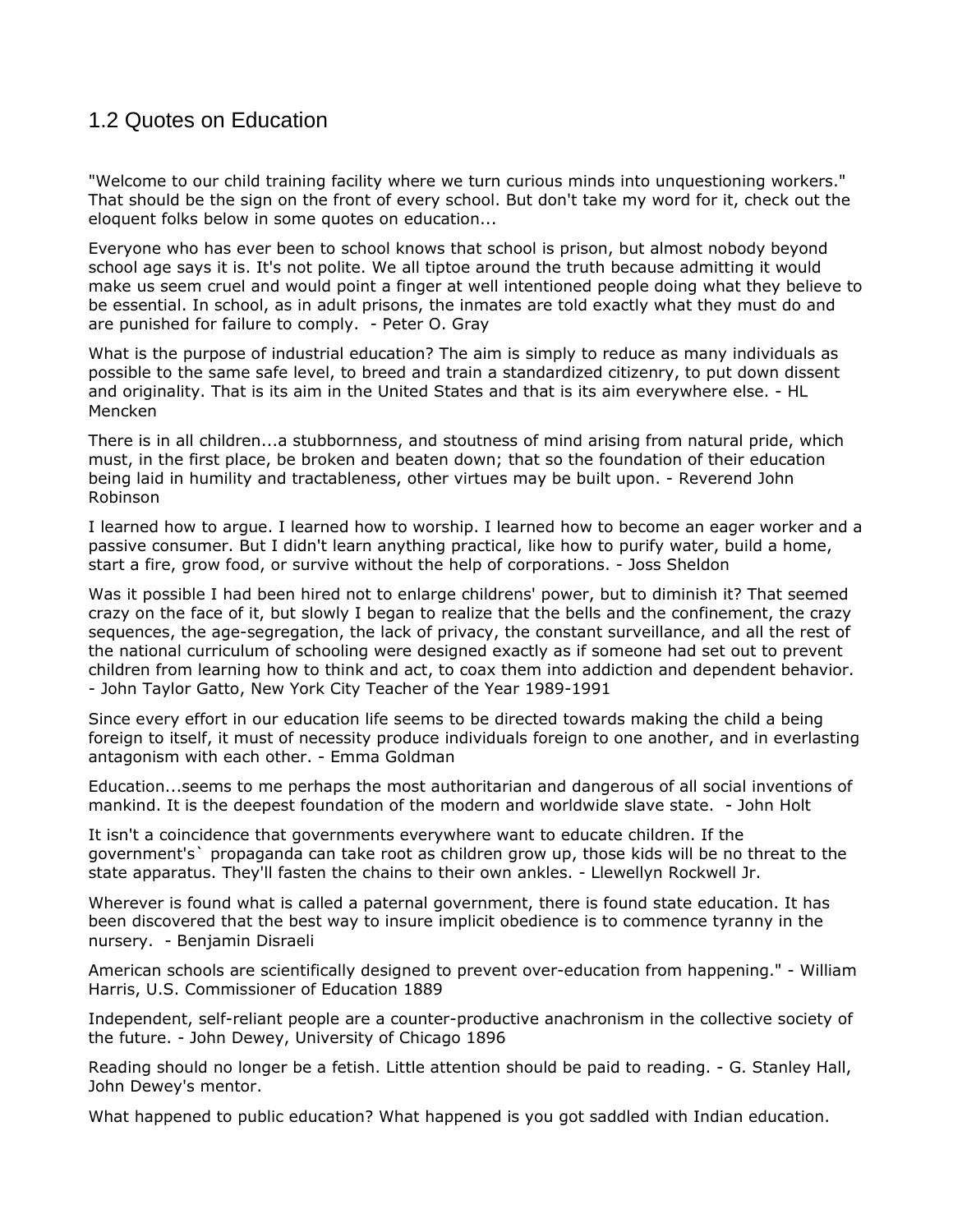That's how they educated us. They dumbed you down, they're dumbing you down. There's no value in education anymore. It's Indian Education. That's why I call America the largest reservation in the world. - Russel Means

A general state education is a mere contrivance for molding people to be exactly like one another; and as the mold in which it casts them is what which pleases the predominant power in the government - whether this be a monarch, a priesthood, an aristocracy...it establishes a despotism over the mind, leading by natural tendency to one over the body. - John Stuart Mill

The whole purpose of school is basically a form of forced unpaid training to prepare individuals for a lifetime of forced servitude where you just get paid enough to continue working. School conditions little kids to get up early against their will, sit on a bus and then sit in a building essentially locked in like prisoners all day, sitting still, being told what to do and how to think by an authority that cannot be spoken back to. At the end of the day, you are given homework, to condition you to work free overtime when you're older, and to never feel like work is ever finished, even at home. It conditions people to become good unquestioning slaves who will spend the majority of their useful healthy woken hours on this earth, using their bodies and minds to profit the economy. How else are you going to get people to accept this imposed existence of forced slavery? Childhood indoctrination is the only way. Gotta fuck our minds up good while we're still young, innocent, and impressionable. - Unknown

Schools train you to be ignorant with style...they prepare you to be a usable victim for a military industrial complex that needs manpower. As long as you're just smart enough to do a job and just dumb enough to swallow what they feed you, you're going to be alright. - Frank Zappa

In our society, when we talk about raising children, we are really talking about driving them crazy. Education is about conditioning people to be irresponsible and stupid. It teaches them to be skillful technologists and useless people. - Stewart Emery

The function of high school is not so much to communicate knowledge as to oblige children to accept the grading system as a measure of their inner excellence. And a function of the self destructive process in American children is to make them willing to accept not their own, but a variety of other standards, like a grading system, for measuring themselves. It is thus apparent that the way American culture is now integrated it would fall apart if it did not engender feelings of inferiority and worthlessness. - Jules Henry

Public education is like chemotherapy in reverse. Instead of a technique to kill the unhealthy cancer cells, it is a technique to weed out any healthy, functioning young minds. - Anonymous

When education is not liberating, the dream of the oppressed is to become the oppressor. - Paulo Freire

You are in the process of being indoctrinated. We have not yet evolved a system of eduction that is not a system of indoctrination...You are being taught by people who have been able to accommodate themselves to a regime of thought laid down by their predecessors. It is a self perpetuating system. Those of you who are more robust and individual than others will be encouraged to leave and find ways of educating yourself- educating your own judgments. Those that stay must remember, always, that they are being molded and patterned to fit into the narrow and particular needs of this particular society. - Doris Lessing

School is about learning to wait your turn, however long it takes to come, if ever. And how to submit with a show of enthusiasm to the judgment of strangers, even if they are wrong, even if your enthusiasm is phony. - John Taylor Gatto

When people say that school prepares children for the real world, whats implied is that...the real world is going to be an unhappy place and that being treated unfairly by people is a part of life. - Rue Kream

We destroy the love of learning in children, which is so strong when they are small, by encouraging and compelling them to work for petty and contemptible rewards- gold stars, or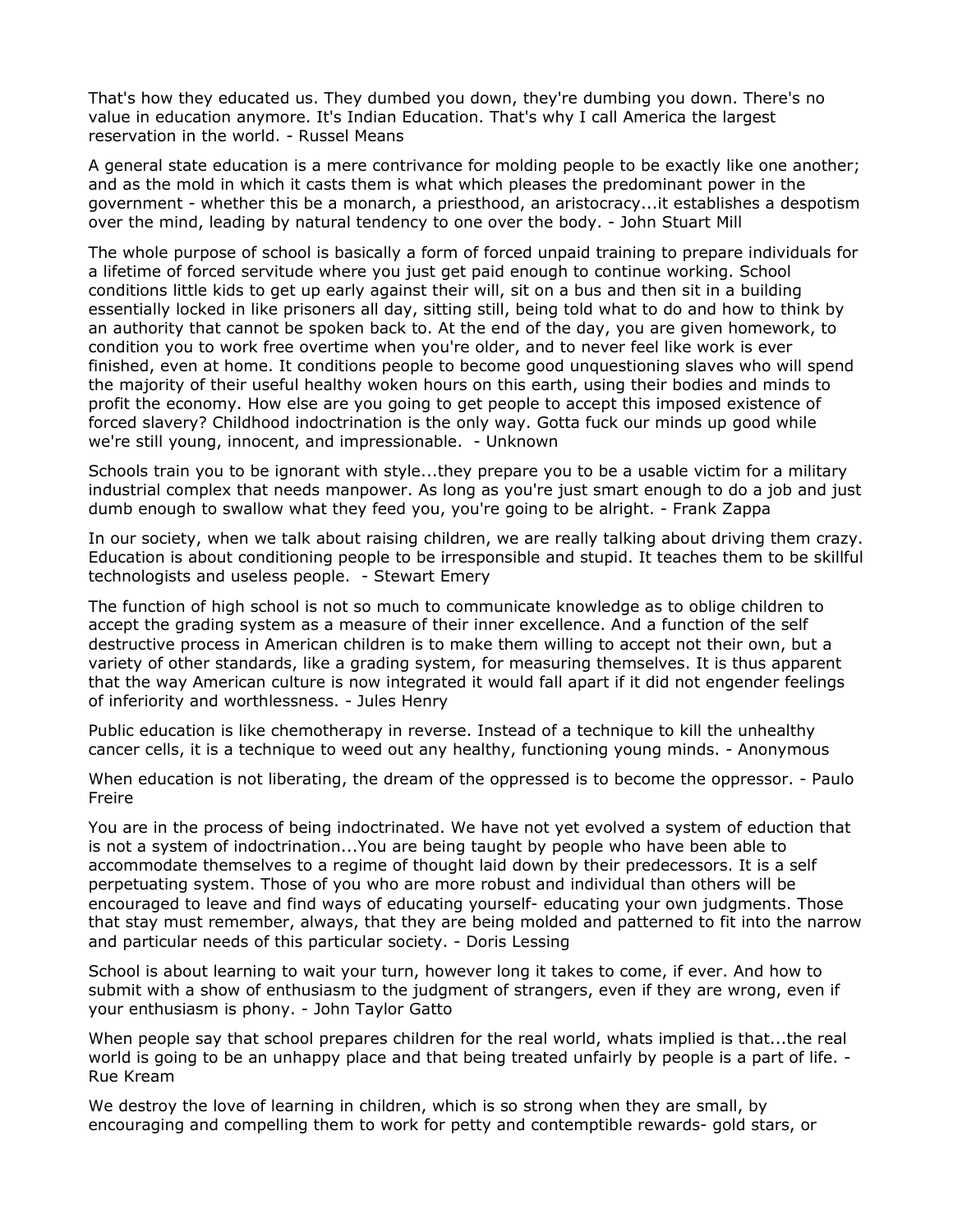papers marked 100, in short for the ignoble satisfaction of feeling that they are better than someone else. We kill not only their curiosity, but their feeling that it is a good and admirable thing to be curious, so that by the age of ten most of them will not ask questions, and will show a good deal of scorn for the few who do. - John Holt

There were no sex classes. No friendship classes. No classes on how to navigate a bureaucracy, build an organization, raise money, create a database, buy a house, love a child, spot a scam, talk someone out of suicide, or figure out what was important to me. Not knowing how to do these things is what messes people up in life, not whether they know algebra or can analyze literature. - William Upski Wimsatt

A normal person is what is left after society has squeezed out all unconventional opinions and aspirations out of a human being - Mokokoma Mokhonoana

Compulsion - non-consensual education - requires violence; it requires complete control over what students put into their brain, the people they are exposed to, the places they are authorized to be, and oftentimes, with free lunch programs, what food goes into their body. Compulsory systems are resentful of families who do not enforce homework or dress code policies; are reluctant to allow parents into its buildings except once or twice a year on special open house days; and fear parents who choose to homeschool. - Brian Huskies

Why you fool, it's the educated reader who CAN be gulled. All our difficulty comes with the others. When did you meet a workman who believes the papers? He takes it for granted that they're all propaganda and skips the leading articles. He buys his paper for the football results...He is our problem. We have to recondition him. But the educated public, the people who read the high-brow weeklies, don't need reconditioning. They're all right already. They'll believe anything. - C.S. Lewis

There is no neutral education. Education is either for domestication of for freedom. - Joao Coutinho

Education itself is a putting off , a postponement; we are told to work hard to get good results. Why? So we can get a good job. What is a good job? One that pays well. Oh. And that's all? All this suffering, merely so we can earn a lot of money, which, even if we manage it, will not solve our problems anyway? Its a tragically limited idea of what life is all about. - Tom Hodgkinson

Religion cannot survive a single generation without indoctrination of poor children - Mecha Constantine

The sad truth about humanity...is that people believe what they're told. Maybe not the first time, but by the hundredth time, the craziest of ideas just becomes a given. - Neal Shusterman

The whole point of education is to stop someone from thinking and instead kick their emotions into gear. Make them hate everything else so they'll cling to what you give them. It's hard to think for yourself when fear and anger are driving the shuttle. - Delilah S. Dawson

The system wants you to fail at what you need and succeed at what they want from you. It teaches children how to do just that. The visible pyramids of Egypt symbolize this process. the higher you rise, the closer you get to slavery. Being trapped by property is no better than being trapped by poverty. Worse still, property takes you further away from reality than does poverty. - Unknown

School is the advertising agency that makes you believe that you need society as it is. - Ivan Illich

Through clever and constant application of propaganda, people can be made to see paradise as hell, and also the other way around, to consider the most wretched sort of life as paradise. - Adolf Hitler

Political scientists and professors are the new clergy; the clergy of oppression. - A.E. Samaan

Anyone seeking social change will gravitate towards the field of education. Our strategy is simple: let only those succeed whose influence would be compatible with our power. Build a great cult of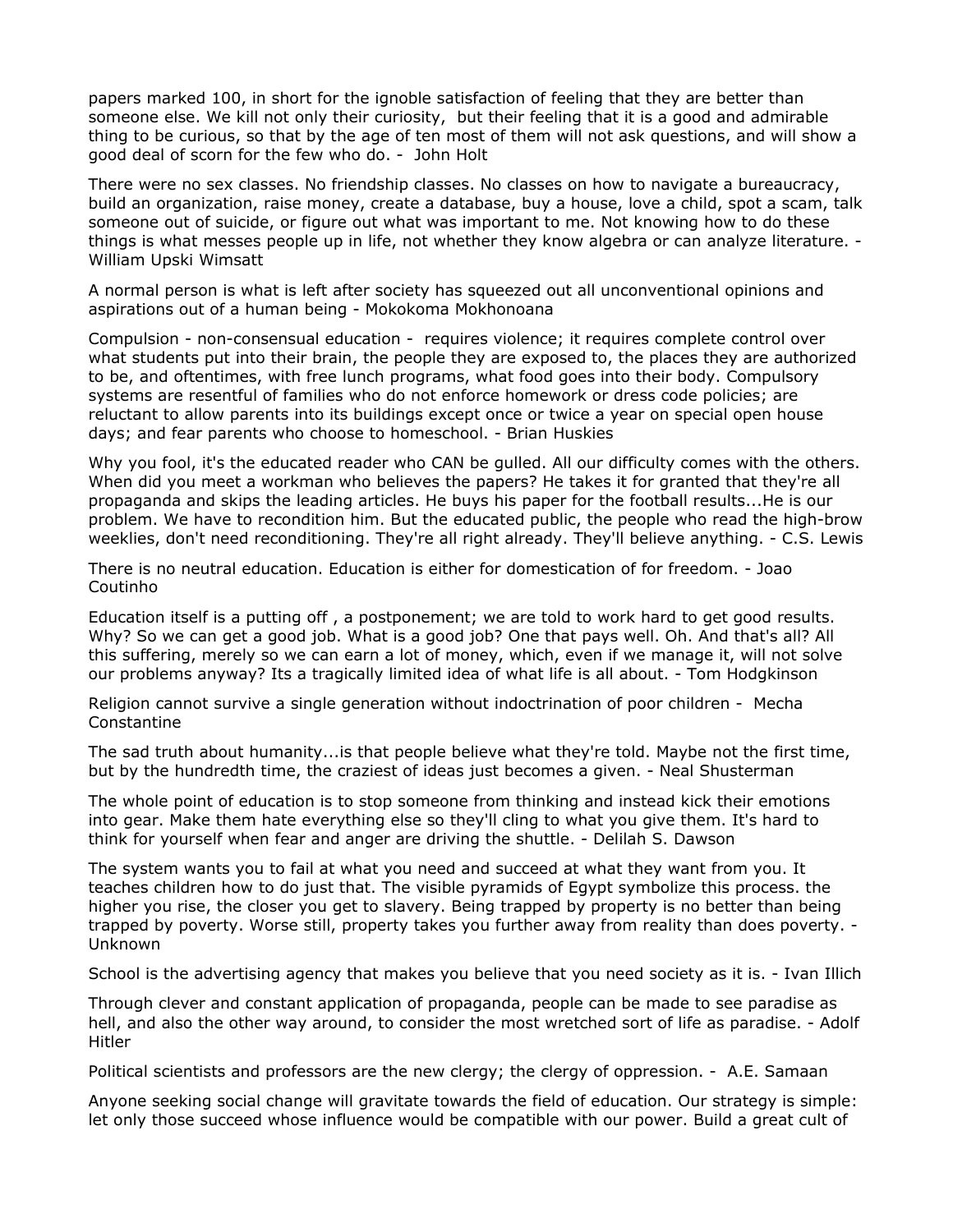salvation through endless education, touting it as the "democratic" path to success. - The Occult Technology of Power

We discourage education that would develop the potential powers of students to the fullest. Education that prepares our students to accept a cog-like existence in our military-industrialsocial-welfare-regulation complex is ideal. Progressive education with its stress on "social adjustment" also produces the conformity we require of our subjects. - The Occult Technology of Power

Who owns the youth owns the future - Adolf Hitler

We build your penitentiaries, we build your schools. Brainwash education, to make us the fools. -Bob Marley

The three greatest enemies of the Native American are education, the Bureau of Indian Affairs, and the churches. - Dennis Banks

Education is learning cut off from active life and done under pressure of bribe or threat, greed, and fear. - John Holt

The nature of psychological compulsion is such that those who act under constraint remain under the impression that they are acting on their own initiative. The victim of mind manipulation does not know that he is a victim...he believes himself to be free. - Aldous Huxley

Fortunately, some are born with spiritual immune systems that sooner or later give rejection to the illusory worldview grafted upon them from birth through social conditioning, They begin sensing that something is amiss, and start looking for answers, inner knowledge and anomalous outer experiences show them a side of reality others are oblivious to, and so begins their journey of awakening, Each step of the journey is made by following the heart instead of following the crowd and by choosing knowledge over the veils of ignorance. - Henri Bergson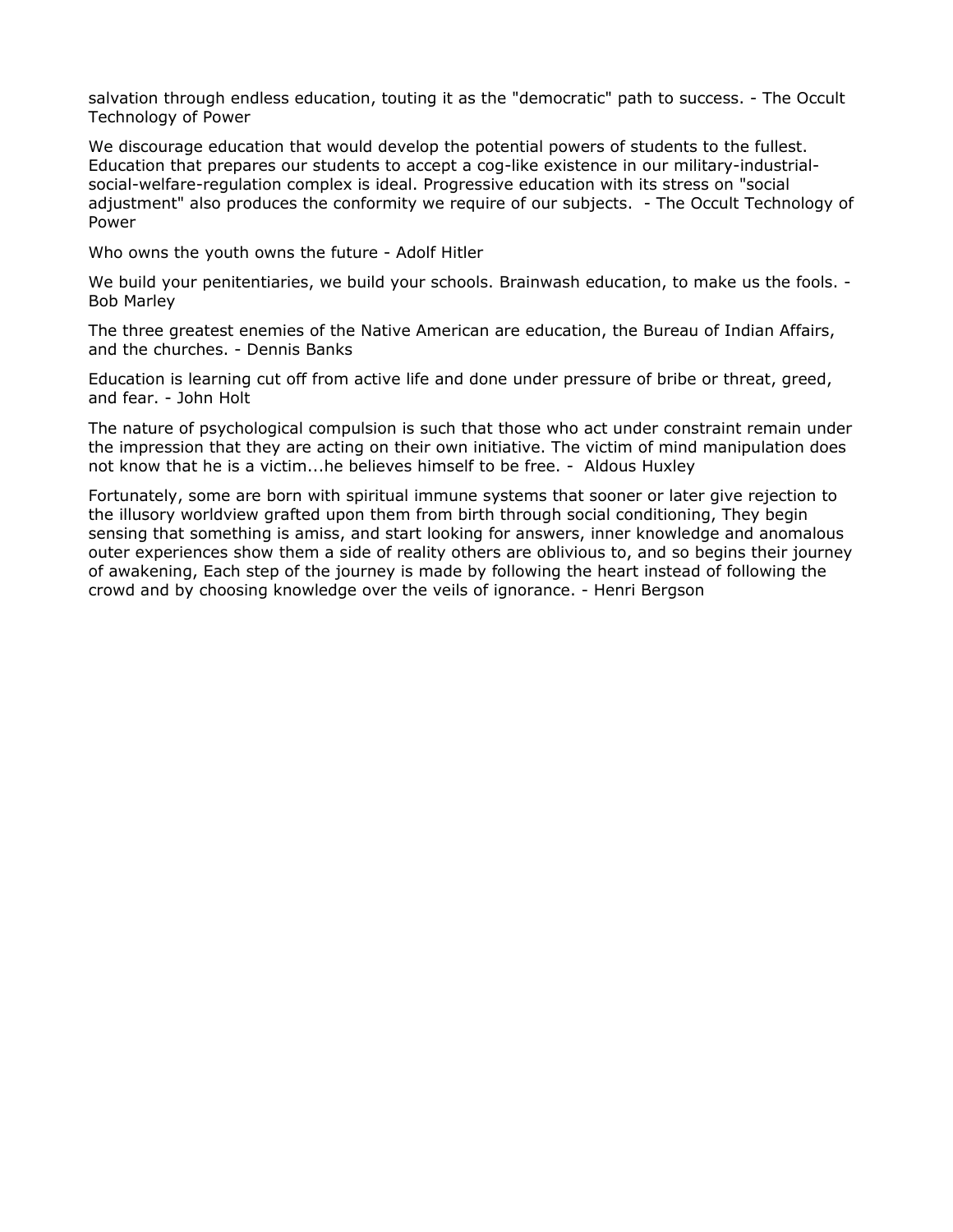#### <span id="page-10-0"></span>1.3 Education is Oppression

1. True or False? Many of civilization's primary industries cannot exist without compulsory education and other more brutal forms of child abuse.

Answer: True. This is why forced religious conversion has always been a feature of empire. Control is always achieved through mandatory education. Slavery isn't complete until you have brainwashed them with language, education, religion, and entertainment. But first, children must be made to fear and obey, and their parents made to understand that the state is the all-parent.

2. True or False? Modern American education is based on "the Prussian system" of 19th century compulsory education.

Answer: True. Almost all of the founders of the American public education system made the pilgrimage to Germany, and wrote widely circulated praises of their methods. Horace Mann's famous "7th Report" is the most famous of these.

- 3. The "Prussian system" of education was designed to produce:
	- A) Obedient soldiers for the army
	- B) Obedient workers for the mines
	- C) Well subordinated servants and laborers
	- D) Citizens who think alike about major issues
	- E) All of the above

The answer is E. State education is designed to diminish and control its subjects, first and foremost. Specialization in school comes and goes with the demands of the time and place, but it always produces students fully indoctrinated into a hierarchical society and separated from nature and sustainability.

4. True or False? Kindergarten was designed as a way to break the influence of mothers on their children.

Answer: True. Fredrich Froebel, the inventor of kindergarten in 19th century Germany, coined the term not as a "garden for children", but as a metaphor of teachers as gardeners and children as the vegetables. Women have always been considered the more difficult obstacle in terms of willingness to have their children turned into bullet catchers and other degrading products.

5. True or False? The term "school" was applied to fish as a visual metaphor for what schooling was meant to accomplish: a homogenous herd who unquestioningly follow the leader.

Answer: True. The image of large numbers of fish swimming in perfect formation is the visual representation of exactly what the inventors of school and education set out to accomplish. The societal programmers have long dreamed of narrowing their mathematical probabilities of mass manipulation via global standardization and continued re-standardization.

6. True or False? Many educated people are similar to religious people in that they place their faith in authority figures.

Answer: True. Education is a process of indoctrination to a political worldview (relativism). From a psychological perspective, there is little difference between religious people and politicized people. They both engage in a form of "groupthink" in which they and their religious/political group are "good", placing blame for any of the world's problems onto others, be they other religions, ethnicities, ideologies, political groups, or even supernatural entities. In other words, the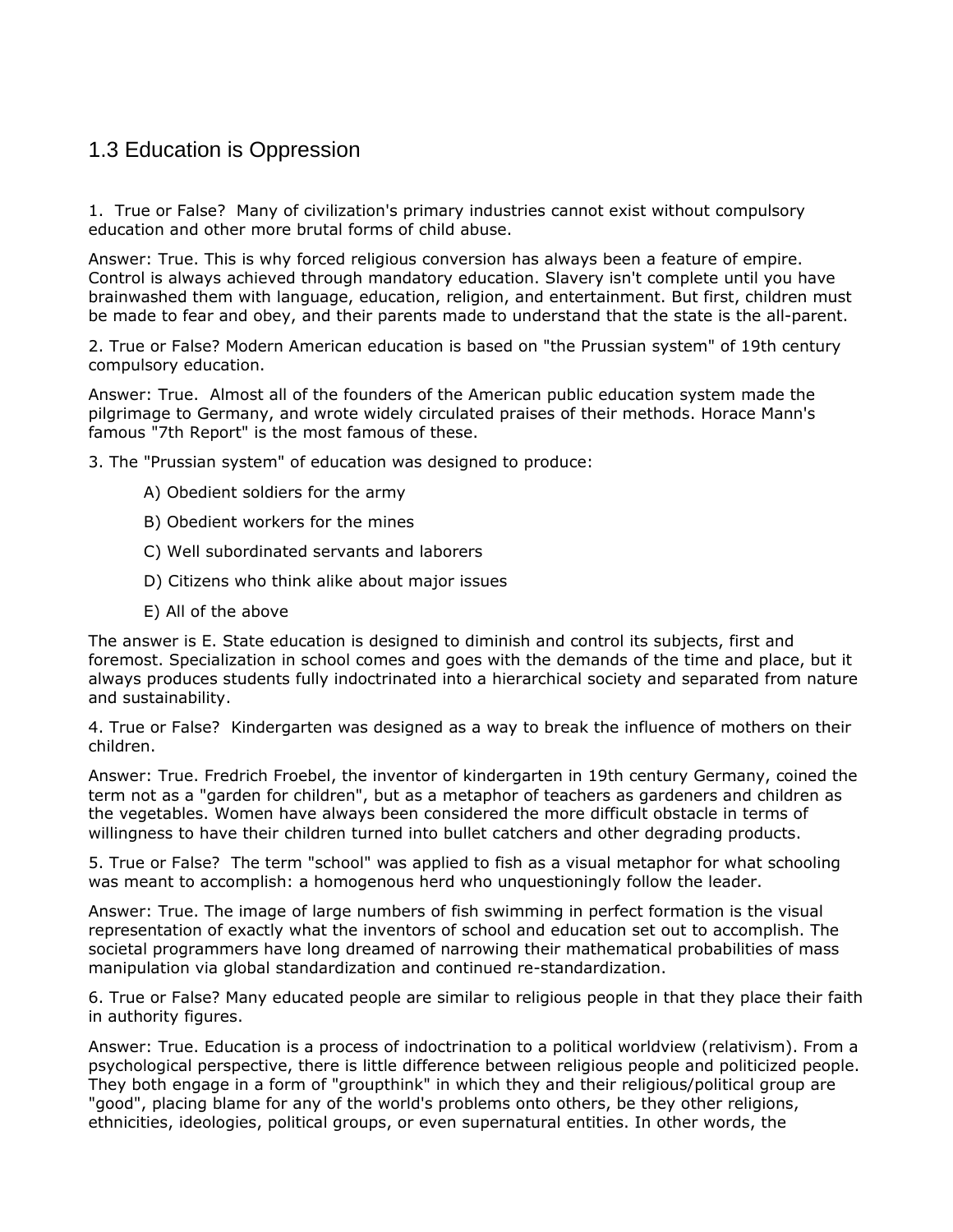psychological product of education is a mentality of helplessness, blamelessness and lack of personal responsibility.

- 7. The purpose of state education is:
	- A) Training you to be a factory worker if you live in a working class neighborhood
	- B) Training you to be an office worker if you live in a suburban neighborhood
	- C) Training you to be an executive if you live in a wealthy neighborhood
	- D) Training you to be a prison inmate if you live in a low income neighborhood
	- E) All of the above

Answer: E. With a for-profit prison system, it makes fiscal sense to target populations who cannot afford legal representation, and try to make them lifetime prisoners/customers. This is accomplished through over-policing neighborhoods and charging people with minor offenses at a young age. This is nothing new, the science of criminalizing populations has been perfected over thousands of years. Many modern schools resemble prisons as well, with police presence and heavy security, preparing their students for a life of captivity.

8. "American schools are scientifically designed to prevent over-education from happening." The quote from William Harris, U.S. Commissioner of Education, is interesting because:

- A) It demonstrates that his educational scheme is based on hard science
- B) It demonstrates that Harris understood the dangers of over-education
- C) It exposes the amount of money and thought put into dumbing down
- D) It demonstrates the truth of how science liberates humanity
- E) It exposes the fact that American schools are the best

Answer: C. Harris' statement is a blatant admission of education's true intention and process. Those who attend public school will never rise beyond a certain position because they have no concept of how the system actually works. A massive lower caste is created that will argue vociferously amongst themselves about the limited choices presented them, just as they were taught in school.

9. True or False? The children in Nazi-era Germany were educated under a system virtually identical to that of the United States and all other participants of World War 2.

Answer: True. The main participants of WW2 were also the most technologically advanced countries in the world, all of whom had "industrial schools." WW2 was a "contest" between technological rivals and a testing ground for the new technology and redesigned soldiers, among other things. No wonder the top Nazi scientists fit so seamlessly into the upper echelons of the U.S. military industrial complex.

10. John Taylor Gatto, former NYC Teacher of the Year, said that his job as a teacher was to promote:

- A) Dependence
- B) Indifference
- C) Superficiality
- D) Cruelty
- E) All of the above

The answer is E. The best-known American whistleblower on education is John Taylor Gatto. Gatto was a public school teacher in New York City who won Teacher of the Year multiple times.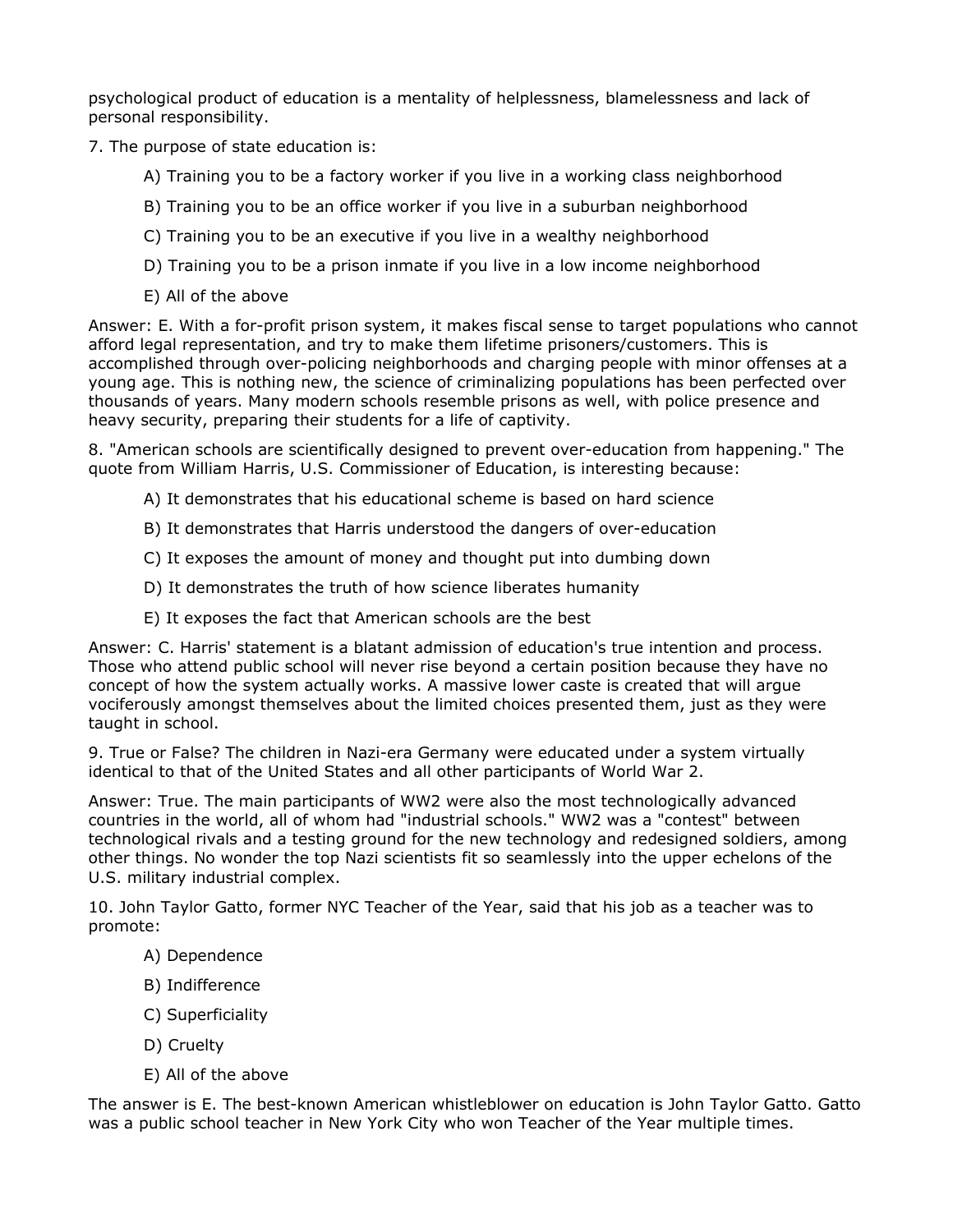According to Gatto, in order to keep his job as a teacher he was required to teach "The 7 Lessons", which are designed to promote dependence, superficiality, indifference, cruelty, materialism, as well as a lack of privacy, intimacy, candor, and self-awareness.

11. Under Gatto's "7 lessons", children are taught:

A) Confusion. Everything is taught out of context.

B) Class Position. Children are numbered and herded and must know their place.

C) Indifference. "Nothing important is ever finished in my class or in any class I know of."

D) Emotional Dependency. Children must surrender their will to the chain of command, using "stars and red checks, smiles and frowns, prizes, honors and disgraces.

E) Intellectual Dependency. The most important lesson, according to Gatto. Children must wait for the expert authority to make all the important decisions, to tell them what to do. There is no place for curiosity, only conformity.

F) Provisional self-esteem. Children must be taught their self-respect depends on expert opinion. They must be constantly tested, evaluated, judged, graded, and reported on by certain officials. Self-evaluation is irrelevant, "people must be told what they are worth."

G) Conformity. Children are made to conform to political agendas, such as dress codes and the pledge of allegiance.

H) All of the above.

The answer is H, all of the above. I agree with Gatto that intellectual dependency is the primary goal of state education. The entire process can accurately be described as "dumbing-down", carried out on several levels including forms of emotional abuse.

12. True or False? Only 100 hours are needed to teach children the basics of reading, writing and arithmetic.

Answer: True. However, the educational program is also teaching boredom, conformity, dependence, subservience and lack of curiosity, which cannot be instilled as quickly as "the three R's". This injurious form of "education" doesn't stop after school, but continues on the cartoon shows, sports programs, music on the radio, church attendance, etc. Most people see nothing unusual about living in this constant state of propagandized virtual reality, because most of us were bathed in it from birth.

13. True or False? Two powerful educational institutions are religion and media.

Answer: True. Since they are not part of the official educational bureaucracy, religion and media can take extreme liberties with the truth, with the excuse that "scripture and art" are open to interpretation. Like the official educational bureaucracy, they promote only those lies which are favorable to power.

14. True or False? History and civics classes give children an accurate picture of how government functions.

Answer: False. Every government, religion, and major corporation is corrupt, and yet the facts of life about corruption are never taught in any school. After all, the global system could not function if its subjects were as corrupt as the people who administrate the system. That would be a situation of all wolves and no sheep. People who operate with a predatory mentality without the authority and resources to do so end up in prison, and this is called "justice."

15. True or False? Education is a term that describes anything that children learn from adults.

Answer: False. When the hunter-gatherers taught their children to hunt and gather, that was not education. When the orphans of the hunter-gatherers were forced into military-style schools where they had their languages and cultures beaten out of them, and worse, that was education.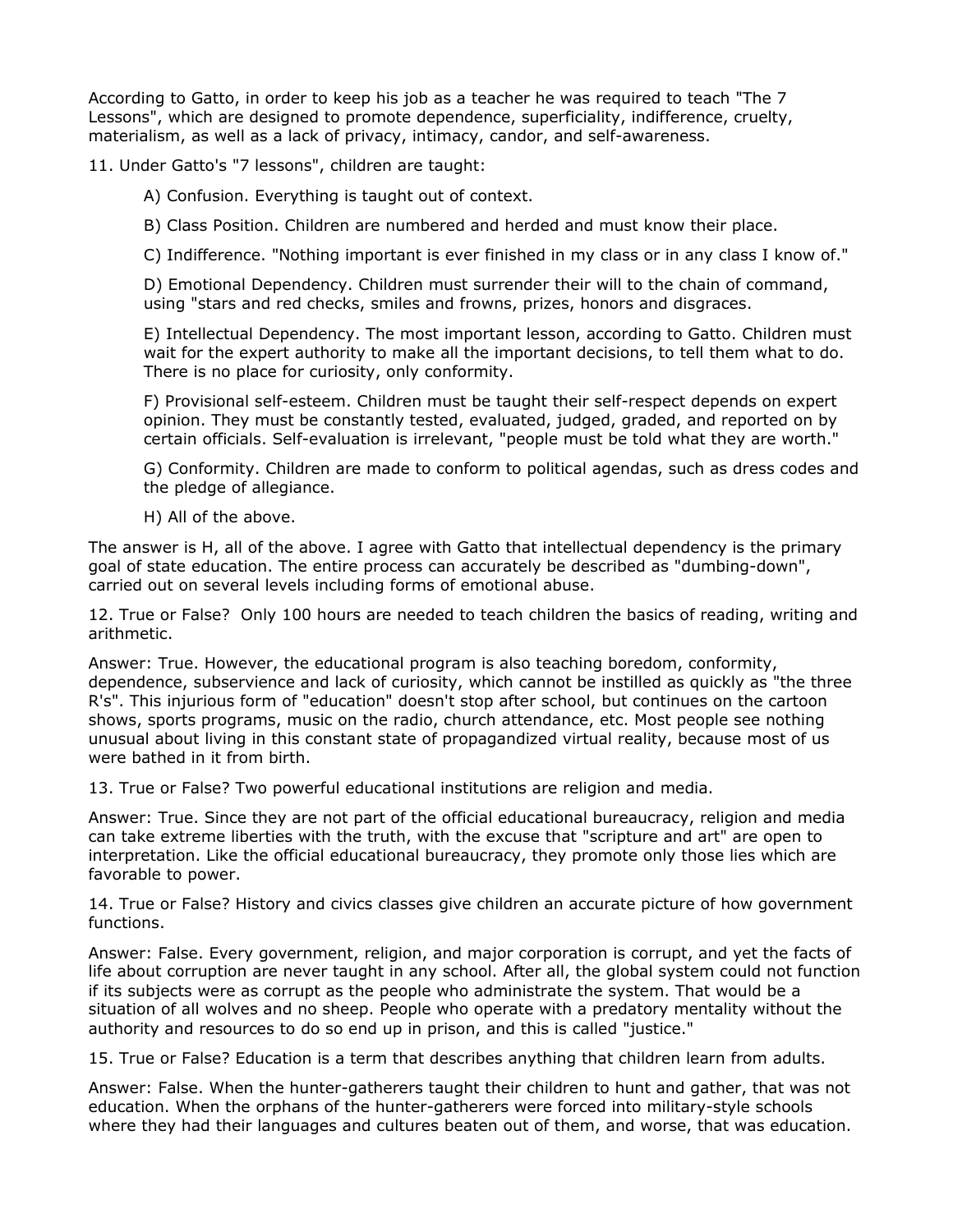Education is about control, and control is achieved at first through physical violence, and later through a mandatory schooling process which is designed to mentally cripple.

16. State education is designed to:

A) Have you memorize facts and figures while keeping you ignorant of systemic concepts

- B) Prepare you for a life of servitude and conformity
- C) Condition you to obey non-familial authority figures
- D) Cut you off from intuition and ethics
- E) Condition you to work in oppressive factory conditions
- F) Condition you to accept the judgments of others as your measure of worth
- G) Condition you to accept falsehoods as fact when they are stamped by authority
- H) All of the above

Answer: H. State education is designed to create weak-minded, hopelessly confused "citizens" who are easy to manipulate and exploit.

17. Educated people almost always willingly participate in one or more of the following conflictcontrol institutions:

- A) Religion
- B) Politics
- C) Popular ideologies
- D) Identity groups
- E) All of the above

Answer: E. Once you fully succumb to the mind control of religion, politics and ideology, you will live in a morally relativistic world in which you judge yourself in relation to "others" rather than any true ethical standard. Labels are limitations and self-labelling is self-limitation. My intention is to immunize you from the absurdity of these self-destructive belief systems and false identities.

18. State education will never teach you:

- A) How to heal yourself
- B) About the cycles of abuse
- C) The true causes behind any historical event
- D) About an ethical path through a psychopathic corporate society
- E) All of the above

Answer: E, all of the above. State education is designed to create hopelessly confused "citizens" who are easy to manipulate, exploit, and corrupt. The last thing they want is healthy, ethical, selfsufficient people. This statement will sound insane to the educated person, but it is true.

19. True or False? The more money that is shoved into education, the dumber students become.

Answer: True. The money goes into new buildings and new textbooks and footballs and corruption. Lots of money is not needed to teach children. Money is demanded in the name of the children so that it can be funnelled into corruption.

20. True or False? Education is synonymous with cultural genocide.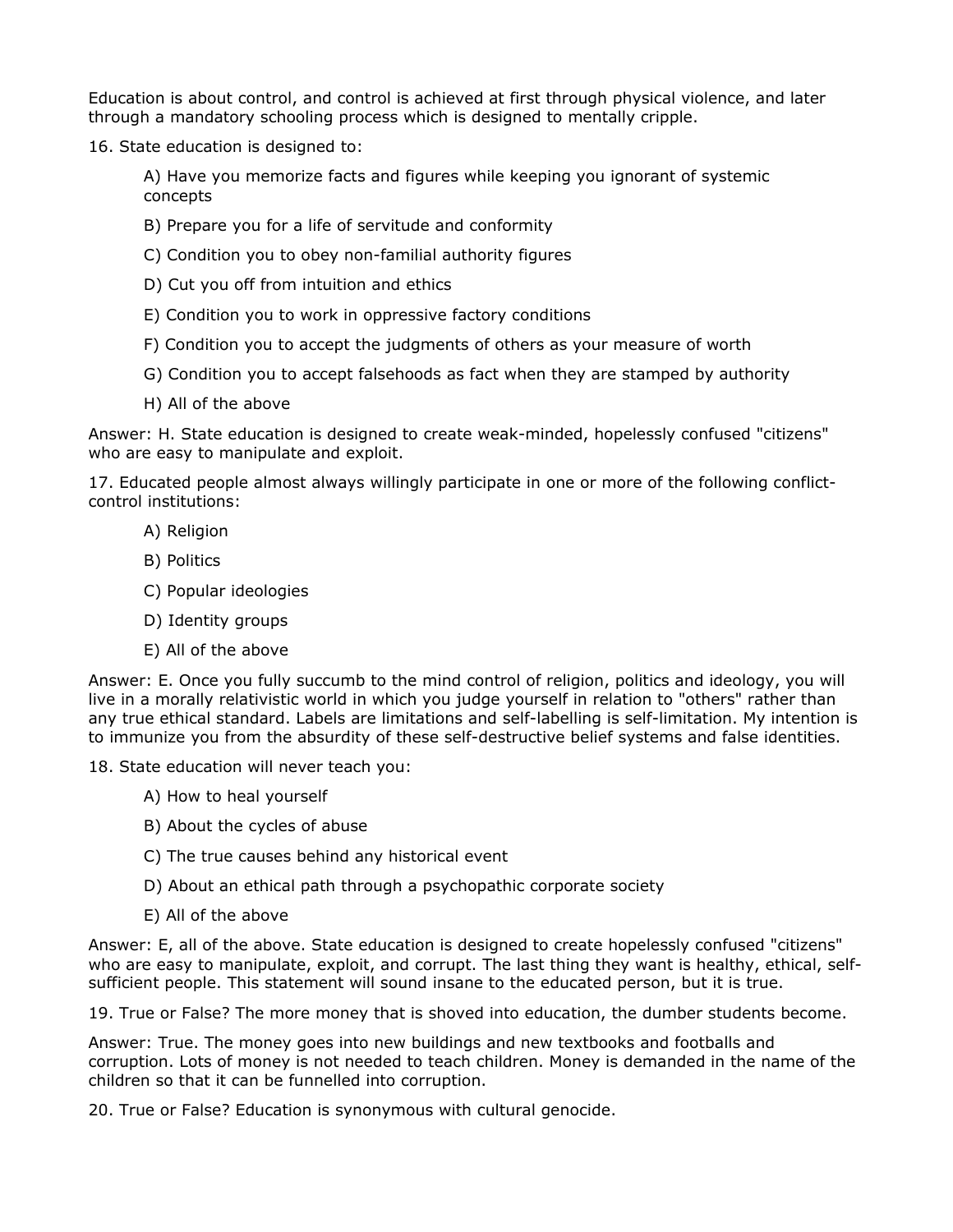Answer: True. Recall the "Prussian System" upon which modern schooling is based. It is a scientific program of creating brainwashed industrial slaves, a more sterile version of the old rape and torture "re-education schools." We have all been subjected to this process, and the larger process of cultural genocide, over countless generations. That is the reason why people won't talk about these subjects, instinctive fear of the repressed trauma leads them to seek complicity in the atrocities rather than denounce them. Education is complete when the slave has internalized the philosophy of oppression and views himself as an ally to the ruling class, and acts as an apologist for the atrocities.

21. True or False? Education is corruption.

Answer: True. At its best, education gives you the basic skills necessary to survive in a corrupt world. Thus, even at its best, education is corruption. That is why ethics are never mentioned in school, because they would invalidate almost every subject taught there.

22. True or False? Ethics are not taught in school because they are the opposite of politics.

Answer: True. They will teach you all about politics, because they want you to be political. They will not teach you about ethics, because they do not want you to be ethical. That is because ethics represent universal ideals, whereas politics represent relativistic ideals and can be easily manipulated, changed, or even completely inverted. Ethical people are hard to control, and they ask too many questions. Your educators will tell you that politics are important, and you must participate. They will never tell you about ethics, because ethics are a unifying concept common to all humans. They only tell you about things which feed into their divide and conquer philosophy.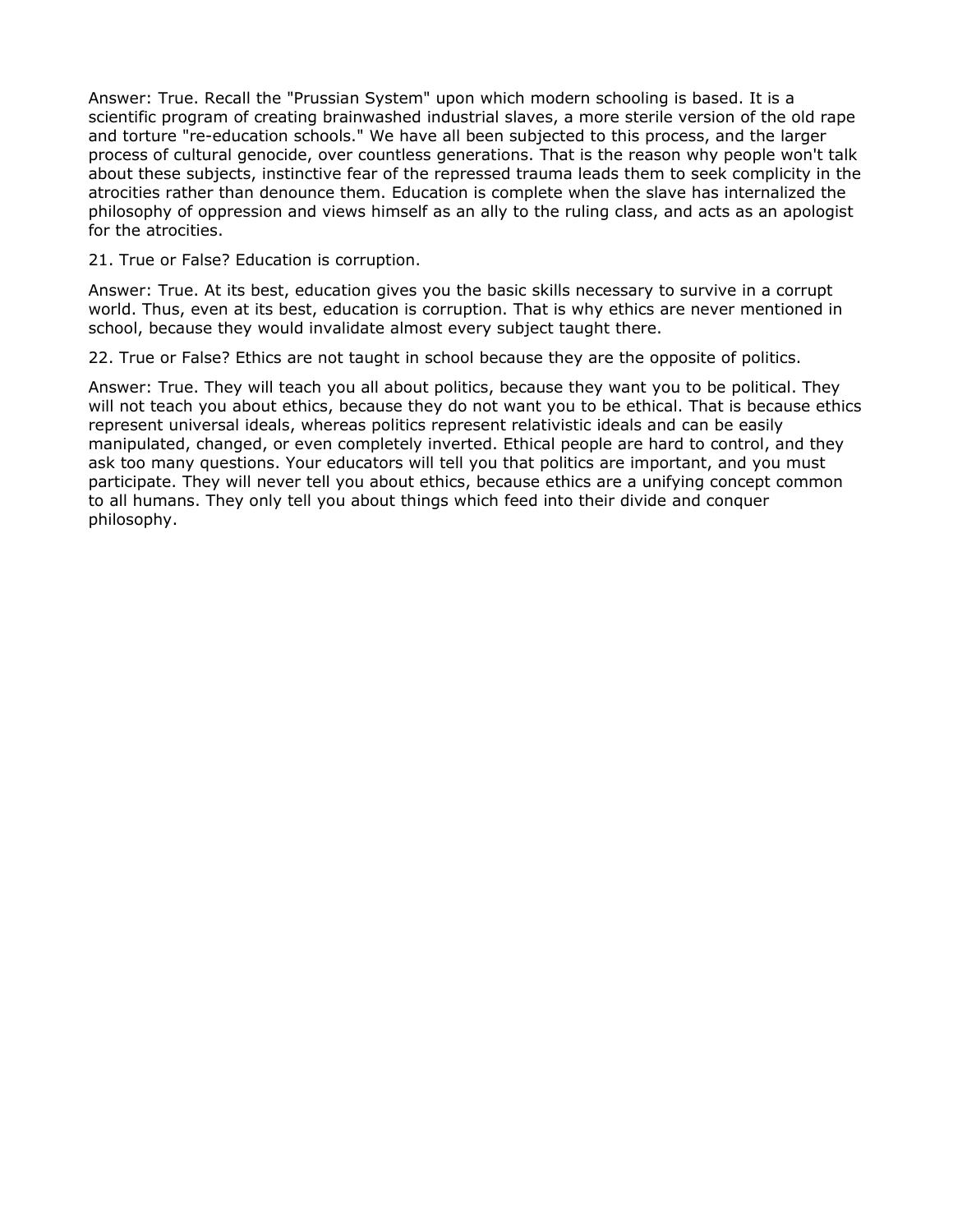## <span id="page-15-0"></span>1.4 Your Teachers are Prison Guards

23. True or False? The phenomena of teachers physically beating or attacking their students was commonplace and even encouraged in years past, and in some places still is.

Answer: True. This is/was common anywhere "factory schools" or "religious schools" existed.

24. True or False? The teachers at the "native residential schools" throughout North America were highly educated and qualified teaching professionals as well as ordained members of a religious order.

Answer: True. They were also chosen for their ability to inflict psychological damage in the form of rape and other brutal tortures.

25. True or False? The phenomena of teachers physically beating their students around the genital area with wooden boards was commonplace and widely held as virtuous throughout the United States public school system until recently.

Answer: True. The fact that both the educational system and the "penal system" were designed by the same sexual sadists should not be lost on anyone, nor should their similarity.

26. True or False? Catholic nuns have been reputed to physically attack and injure their students.

Answer: True. There are thousands of shallow graves across several continents that attest to it. To my knowledge few nuns have ever been tried for their crimes.

27. True or False? The practice of teen girls trading sex for education with their teacher is common in some parts of the world.

Answer: True, the "uncivilized" are always exploited by the "civilized" in many ways.

28. The profession of teaching is similar to:

- A) Prison guard
- B) Prisoner
- C) Soldier
- D) Zookeeper
- E) All of the above

The answer is E, all of the above.

Education is a war for the mind. Teachers are the front line soldiers, poorly-paid grunts who must follow orders without question and teach as they are told to teach. They take their orders from a hierarchy which does not answer to them or reveal its true goals to them. They are cogs in a machine that gives them increasingly less say about what goes on in their own classrooms. In fact, the ever-increasing restrictions on teachers in public education serve to squeeze out the last of those who even care. And if you go the private school route you will be fed a more refined version of the same diet. The worst thing about teachers is that they are good people who believe in the system of control and disinformation they are teaching you. In other words, teachers are the exemplary product of the same method of brainwashing that they subject you to.

29. True or False? Some teachers help their students immensely.

Answer: True. For some students, just having a compassionate adult that cares about their wellbeing, takes a personal interest in them and provides a safe environment for them is a vast improvement over what they have at home. That complete strangers are tasked with brainwashing children under the guise of raising them, and still do a better job than their parents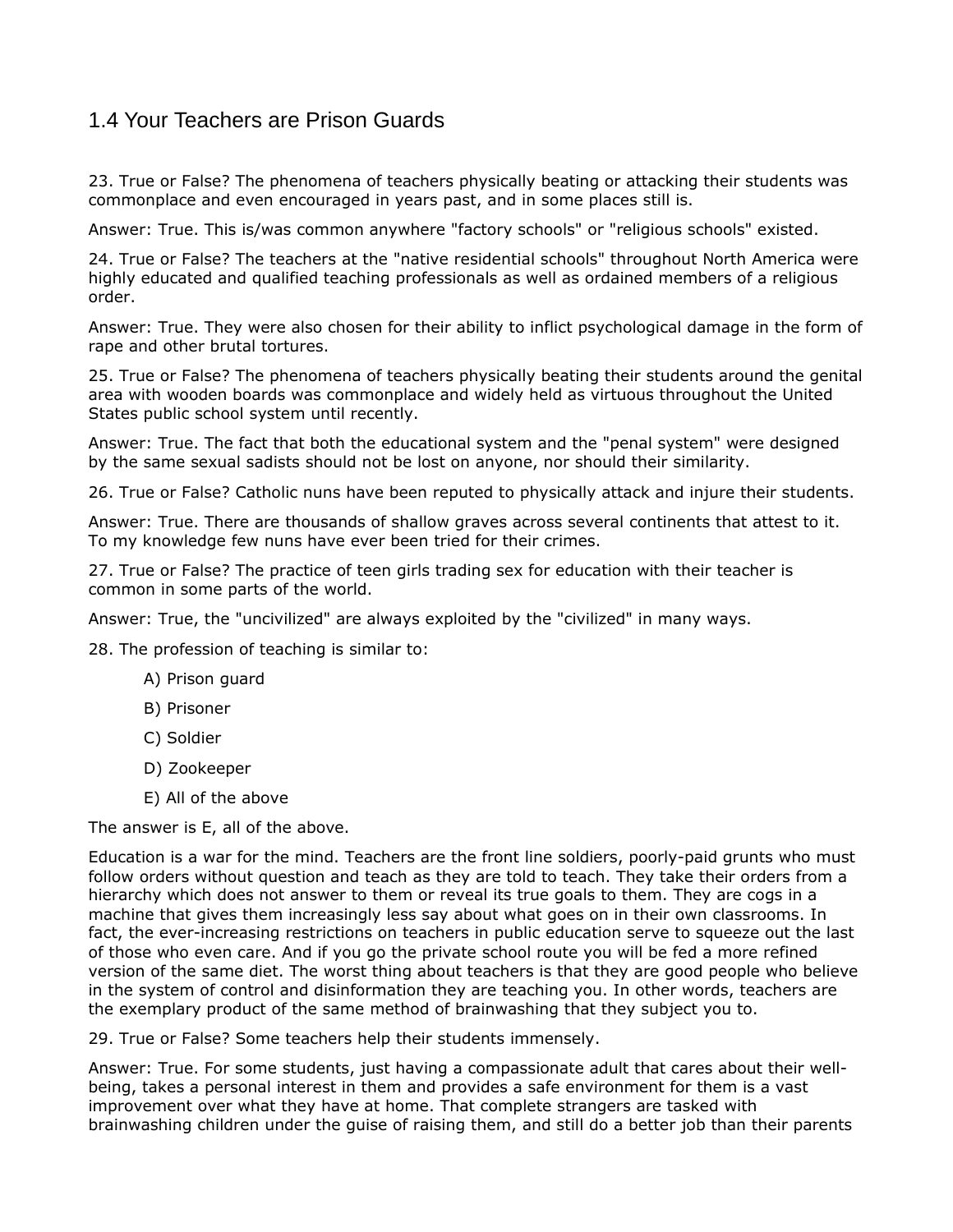speaks to the stage of decay we have reached as a species.

30. True or False? Most teachers are institutionalized.

True. They spent 13 mandatory years in the institution, at least another 6 in college, and then came back to work in the same institution that they were originally forced to attend. Most teachers have spent their entire adult lives in the virtual reality of academia, making them the perfect vessels for disinformation.

31. True or false? Critical thinkers and authority-questioners are weeded out in the teaching profession.

Answer: True. Few lack the ability to question authority more than those who have dedicated their lives to becoming authorities, particularly when they gained their authority by studying other authorities. Furthermore, if they were to openly question authority they would soon find themselves unemployed.

Modern central control of teaching limits every teacher to a strict curriculum from which they must not deviate or lose their job. Thus, even the "rebellious teachers" are nullified and must teach the system's lessons. Keep in mind that the bureaucracy has increased in power since Gatto's era and teaching is more tightly controlled now. The computerization of data and the advent of social media make it even easier to weed out those with heretical ideas and opinions.

32. True or False? The teachers of the future are robots.

Answer: True. It is inevitable that teachers will be replaced by technology, it is already beginning. The bureaucracy can force teachers to follow curriculum, but cannot completely stop them from caring about their students and occasionally deviating from the program. The future is about removing what little "pulpit power" the teacher has left and turning them into specialized products.

Computerized learning has the advantage of eliminating the human factor, as well as any potential deviations from the proscribed curriculum. It also allows them to data-mine and personality profile the students as never before. The "free" technology given to students will monitor their activities 24/7, not just surveilling their words and movements but also heart rate, health, and brain function. "Career-track" programs are already in place that "test-score" children into predetermined careers in the corporate megastate. The Computer will be their god, if it isn't already.

Once the computers are fully in charge of teaching the curriculum, they will soon be in charge of discipline and every other aspect of teaching. There will still be a few living "teachers" on hand to herd the children, but they will answer to the faceless authority just as their students do.

33. True or False? Schools get their students addicted to dangerous mind-altering drugs by referring them to a psychiatrist.

Answer: True. Mental health professionals are very fond of diagnoses. They have been trained to believe in the diagnoses. They will be eager to label you with some kind of mental illness diagnosis in order to fulfill their training and sell you drugs. Furthermore, many of them receive financial incentives for diagnosing and addicting children to drugs. Dangerous drugs like Adderol, Ritalin, and antidepressants are being prescribed to children as young as toddlers. Antipsychotics and epilepsy drugs are prescribed to teenagers who are neither psychotic or epileptic.

You must protect yourself if your parents won't. Pills are offered as a solution to mental health issues not because they are the best, healthiest, or most lasting solution, but because they are the easiest solution for lazy, stupid, and mentally ill parents who are responsible for the child's condition in the first place. It's much easier for these parents to believe that their child has some sort of incurable genetic defect than to admit how deeply they failed their child. The pill will not cure your condition, obviously. A pill cannot change the circumstances of your life or home environment. Instead, the pill is meant to sedate you to a point where you are not disruptive.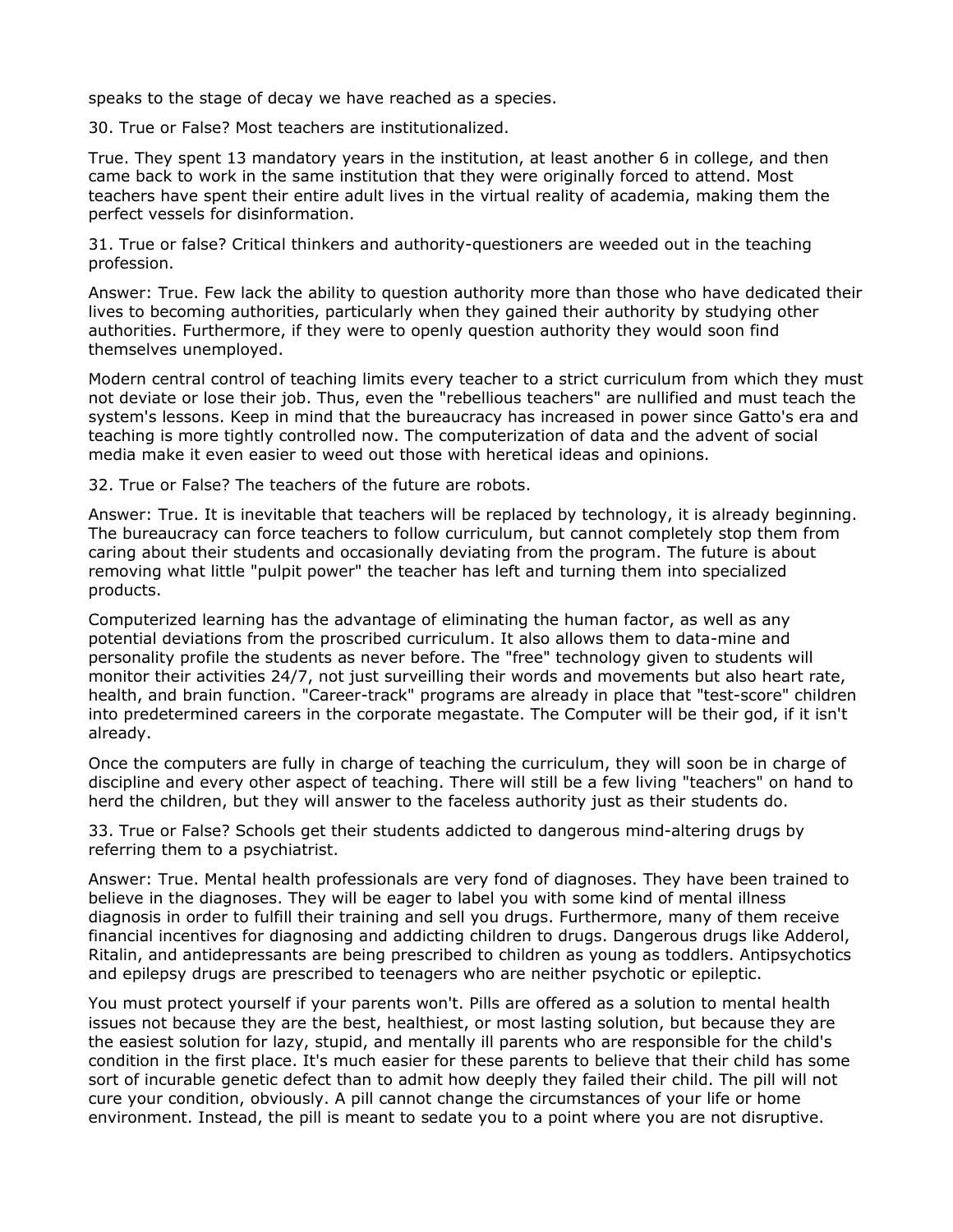Psychiatry is a profession that attracts some extremely disturbed, dangerous, and predatory people who will not hesitate to turn you into a pharmaceutical science project or manipulate you for personal gain. Do not take the pill unless it is your sincere desire to be numb or your mental illness is so severe that you need to be sedated. Mental health issues can often be healed by a healthy diet, regular exercise and exposure to nature.

34. The incidents of teachers having sex with teenage students is rising because:

- A) Adults are less mentally mature than ever
- B) Adults are more mentally ill than ever
- C) Adults are less ethical than ever
- D) Institutional child abuse has spread to every corner of the planet
- E) All of the above

Answer: E, all of the above. Until you can pass a law that cures mental illness, nothing will stop our society's spiral into total madness.

35. True or False? Teachers are traditionally employed by a religious institution.

Answer: True. Today educational institutions are owned either by a religion or the state, and serve the same purpose as they always have. Teachers teach the institutional curriculum regardless of whether it is objectively true or not.

36. True or False? Enforcing obedience is as much a part of the job as actual teaching. Children must be made to conform.

Answer: True. They are taught lies and must parrot them back or be penalized. School is measuring their ability to sit still and do as they are told as much as anything.

37. True or False? Teachers are authoritarians.

Answer: True, to varying degrees. Many have authoritarian tendencies, having internalized the concept of institutional authority, they see no problem in promoting a type of "thinking" that is dependent upon authority opinion. In many cases, they have not only internalized the outer rationale of education and the "necessity" of institutional child abuse and cultural genocide, but possess the true spirit of authoritarian sadism and pathological insecurity upon which the system is founded.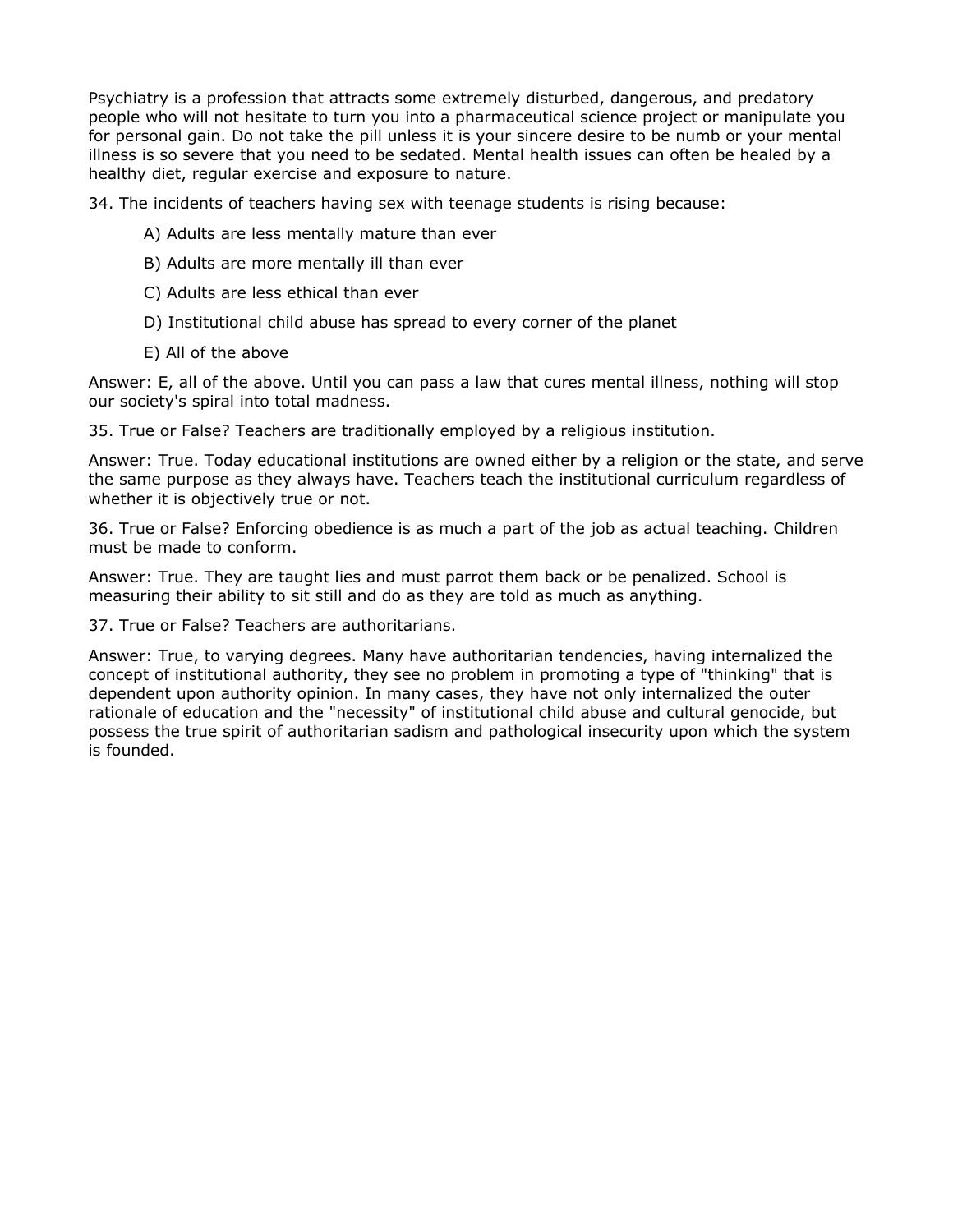#### <span id="page-18-0"></span>1.5 School Subjects

History: Let's start with the most idiotic subject of all. Everything you learn in history class will be a lie except the dates of the wars, which is useless information. Everything you are taught about how and why the war was started, what primary interests were at stake, and how the war was resolved will be lies. The same goes for politics. In the old days politics and religion were understood to be the same thing, with priest-politicians proclaiming their enemies to be the spawn of evil. Nowadays we have a thinly-veiled "separation of church and state" but nothing has really changed, only the methods of convincing men to kill and die for their overlords are more subtle. The only other thing you will learn about in history class besides war and politics are the inventions and ideas that facilitate both. Inventions and ideas that do not facilitate war and empire are suppressed. Hunter-gatherer societies are never mentioned in history books except to slander them, despite the fact that they constitute 99% of human history and produced cultures of great health, wisdom and longevity.

Civics: Ok, there actually is a subject more idiotic than History. This is just a class on how to follow the rules and be a good little killbot. Of course you should follow the rules that you have to (don't go against the guns), but never adopt the pathetic mindset of believing that they are there for your benefit. The false ideology of democracy is a laughable sham that only a factory-educated worker could believe in. Power comes from the barrel of a gun, not a two-choice button that you push once every four years.

English: Like all modern languages, English was designed to divide your mind against itself by training you to speak the ideology of the oppressor. That ideology is communicated through a simple duality: good vs. evil, god vs. devil, white vs. black, etc. It pits man against woman, "demonizing" her. It's also the simplest, most dumbed-down language to date, mathematically speaking. The English language was created and designed specifically for commerce, to facilitate dishonesty through ambiguity. The ambiguity of common English necessitates an advanced form of itself to enable communication amongst oppressors, which is called law.

English Literature: If all you ever read about is kings and queens, you may actually begin to believe that those people are important or something to be admired. If you observe how the English peasants worship their oppressor class to this day, you'll see how effective this form of brainwashing can be. Most of the children's stories, movies, etc. that we all know and love promote this sort of psychopath-worship as well. The odd thing is that the legends and fairy tales often portray the mental illness and psychopathy of these people somewhat candidly.

Foreign Language: Choose from two, maybe even three languages from scenic Western Europe. These languages may sound better than English, but have the same dualistic program/ideology and are less useful in the modern world. That's amore!

Science and Biology: Learn all about the wonders of nature from people who have absolutely no respect for it! Careers in science are for the most part unethical, as there is no profit in preserving nature, only destroying it. The belief that science is some sort of search for pure truth is a religious belief that completely contradicts the actual history of science. Like all facets of empire, the scientific establishment exists to facilitate total control over the planet and its inhabitants, and possesses many instruments to suppress uncooperative or too-good scientists.

Art and Music: Hobbies of expression, but too many people take them seriously. Removed from their tribal origins, the arts become expressions of personal ego, state programming, and increasingly toxic combinations thereof rather than participatory community.

Physical Education: Brainwashing children with idiotic zero sum games, while keeping close record of the physical and genetic degeneration of the human organism. The zero sum game is the foundation of unethical behavior as a societal norm.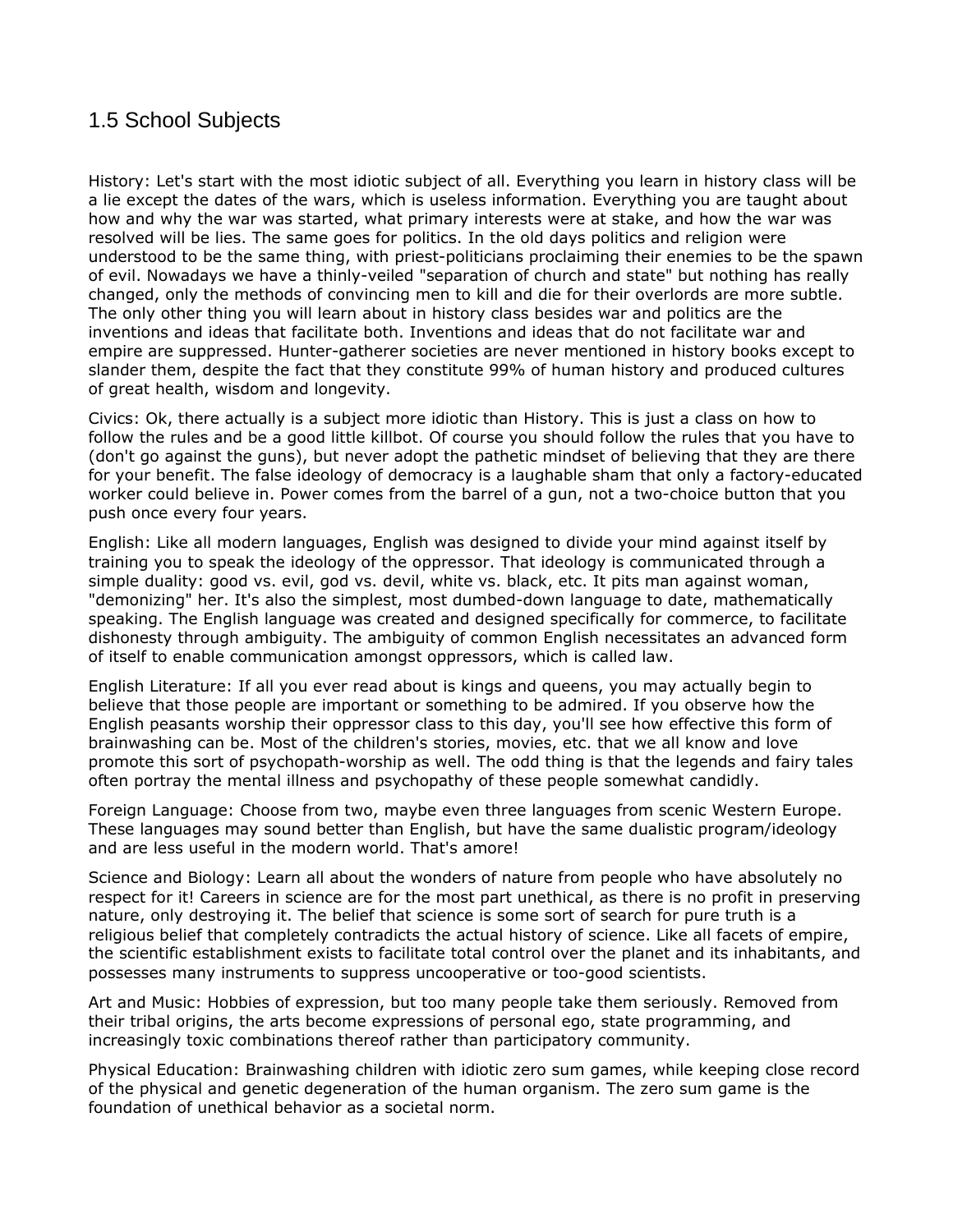Health Class: Teaching corrupt, paid-for junk science like the food pyramid. They will never tell you the truth, that hunter-gatherers are the healthiest physically, mentally, socially, and genetically. Instead, you are taught a standard of health relative to a society full of sick people.

Psychology: Surprise, the one subject that might actually help you navigate this world full of broken people is not taught in any grade school. It is only taught to adults, and then only those privileged enough to attend a liberal arts college. And even then, it is still a dumbed-down version which does not address the true causes of mental illness or methods by which to empower yourself. Most of the people who take a real interest in psychology as adults are damaged people trying to figure out their own brains. If only they could have learned as children the reasons behind their abuse and the coping skills to begin healing themselves while their brains were more adaptable.

Math: Basic level math is necessary for survival in our consumer world. However, math is the realm of degenerates. The more mathematically advanced a culture is, the more corrupt, weak and sick its people will be. Obviously, there are no ethical considerations in a math equation. That fact alone should give you some insight as to why things are the way they are in our current global culture.

The power of mathematics lies in the fact that it creates useful products, and this equals truth to the consumerist mind. People think that math does not lie, when in reality even the simplest math equation of  $1 = 1$  is false. How can  $1 = 1$  when no two things in nature are exactly alike? Units of measurement are arbitrary and inexact, simply a convenient method of breaking down the planet into useable materials for the death technology, and not reflective of any natural pattern. Only these imaginary measurements and ideological constructs of control like "time" and "money" can make  $1 = 1$  true.

The most iconic example of the falseness of mathematics is the "pi" equation. Mathematicians love to create straight lines, which do not exist in nature. Nature creates spheres and other rounded shapes. When attempting to translate the circle of life into math, the mathematicians fail. They can only use a series of tiny straight lines to create the illusion of a circle or arc. This is why pi will never resolve. And yet, the deeper they calculate pi, the more power they have to destroy nature and deceive you into trusting math instead of nature as the illusion becomes more convincing. This destructive mathematical philosophy is the true religion of empire, and it is commonly known as "squaring the circle," or in layman's terms, "progress."

Band: By all means, learn an instrument. The ability to create your own art, music, stories, and culture are crucial in breaking free from hostile programming.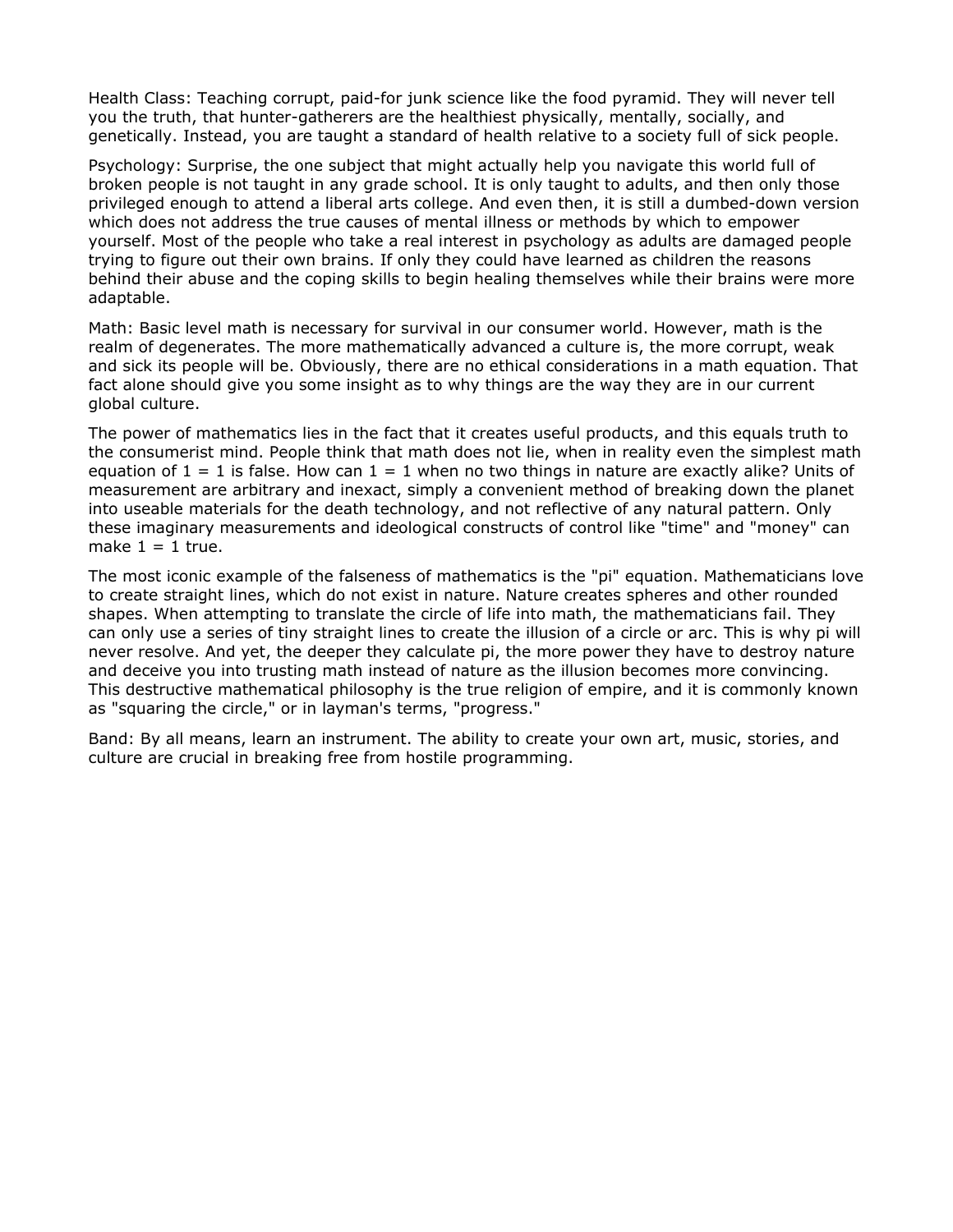## <span id="page-20-0"></span>1.6 Your Parents Failed You

38. True or False? One of the many things modern parents fail to realize is that they don't determine their child's values, corporate culture does.

Answer: True. If you try to instill values in your child that lead to them being ostracized, they will probably reject you. By the time we can speak, we are already dazzled by television superstars who are cooler than mom and dad could ever be. These cartoon superstars will teach your children what is expected of them in this latest edition of the machine, what sort of teen rebellion they should perform, what to wear, etc. Most of mom and dad's values are slave culture programming anyway, just a little bit outdated. We have reached a stage in the experiment in which the scientists are proving that they can rapidly accelerate the process with technology.

39. True or False? Parents have no hope of protecting their children in the modern world.

Answer: True. And they know it. After all, they sign your life away to a faceless overlord the second you are born and his bureaucrats assign their precious baby a livestock number. What happens after that is just left up to luck as they send you out like sheep amongst the wolves.

40. Modern society is full of parents who are:

- A) Too selfish to put their child first
- B) Emotionally needy and fragile
- C) Verbally, physically, and sexually abusive
- D) Depressed and mentally ill
- E) Contemptuous of their partner
- F) Disconnected from their extended families
- G) Unable to provide a true sense of community
- H) Materialistic consumers who believe money solves anything
- I) Lacking a code of ethics
- J) Unable and unwilling to spend the time to raise their children
- K) Willing to allow complete strangers to raise and indoctrinate their children
- L) In denial about the realities of the modern slave society and their place in it
- M) In denial about the abuse suffered in their own childhoods
- N) Obese and unhealthy
- O) Having children as status symbols and meal tickets
- P) Genetically defective
- Q) In debt
- R) Hopelessly trapped in thankless jobs
- S) Transient
- T) Disconnected from nature
- U) Addicted to caffeine, alcohol, and a wide range of other drugs
- V) Polluting their children with junk food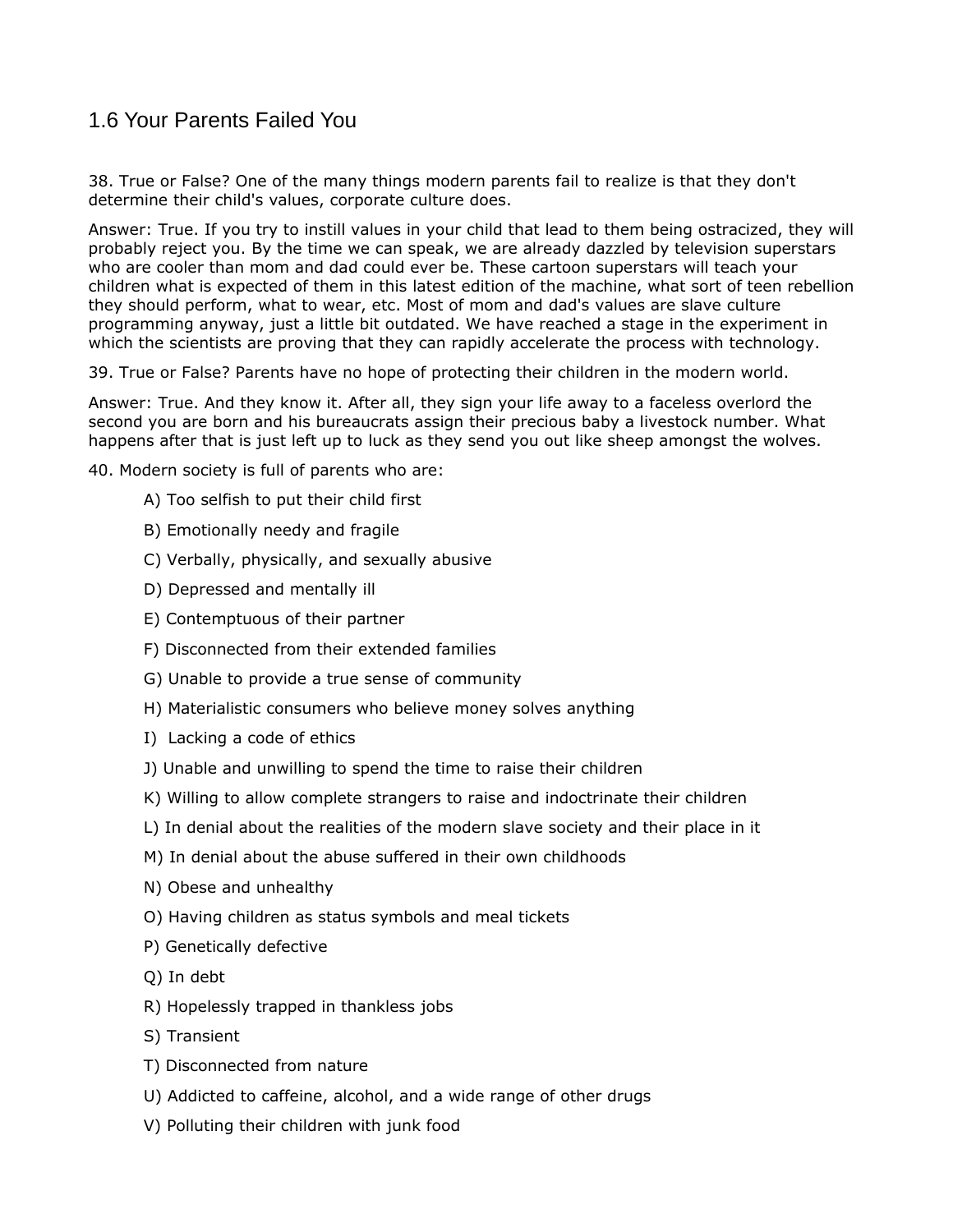W) Polluting their children's minds with religion and ideology

X) Teaching their children hatred with classism, sexism, and colorism.

Y) Polluting their children's minds with the violence, pornography, and nihilism of modern media

Z) Too lazy or stupid to cook a healthy meal

AA) all of the above

Answer: Double A. Growing up in an insane society with insane values makes insanity the norm, and thus invisible.

41. True or False? Your parents knew that upon your birth you would be assigned a bar code and a product/debt number, because this happens in every country in the world. They simply accept their slavery, and yours, as a fact of life.

Answer: True. Knowing this, we have to grade your parents on what teachers call "the curve." This acknowledges the fact that bringing you into this polluted world to be the slave of mentally ill psychopaths was irresponsible and unethical, but sex feels good and here you are, so what did they do next?

42. True or False? The School Survival Guide is a warning.

Answer: True. It is a warning first and foremost, about the corrupt world into which your parents have brought you. Whether out of guilt, shame, stupidity or ignorance, most parents don't tell their children the truth about our society and their own family histories. I've tried to make The School Survival Guide more than just a warning by adding advice about healthy living and nature's "do's and don'ts", which is really just some basic principles that you must figure out how to apply to your life. Unlike a hunter-gatherer relative who can tell you everything you need to know to thrive in your environment, I can only tell you the truth and let you decide what to do with it.

43. True or False? We live in a world of lies.

Answer: True. Modern parents never tell their children this fundamental truth about the world we live in. Instead, they teach them to invest in industries that destroy the planet, pledge allegiance to genocidal corporations, and generally do anything for money. We live in a world of lies, and also total hypocrisy.

44. True or False? Child abuse begins in the womb.

True. Stress, drugs, alcohol, and the invasive techniques of modern medicine such as ultrasound start the process early.

45. True or false? Your parents led you into a very dangerous addiction before you could even speak.

Answer: True. From movies to television to the internet to social media, each generation is more deeply addicted to and suffers more mental illness from screen addiction and consumerist programming.

46. True or False? The internet and social media help create the illusion of choice.

Have you ever heard the saying, "the media is the message"? That means that it makes no difference which channel you tune into, only that you accept the screen as authority and a normal part of everyday life.

47. True or False? "Behold I send you out as sheep amidst the wolves."

Answer: True. That's what Jehovah said to his subjects but it perfectly describes modern parents. They subject their children to every form of slave brainwashing and expect them to please the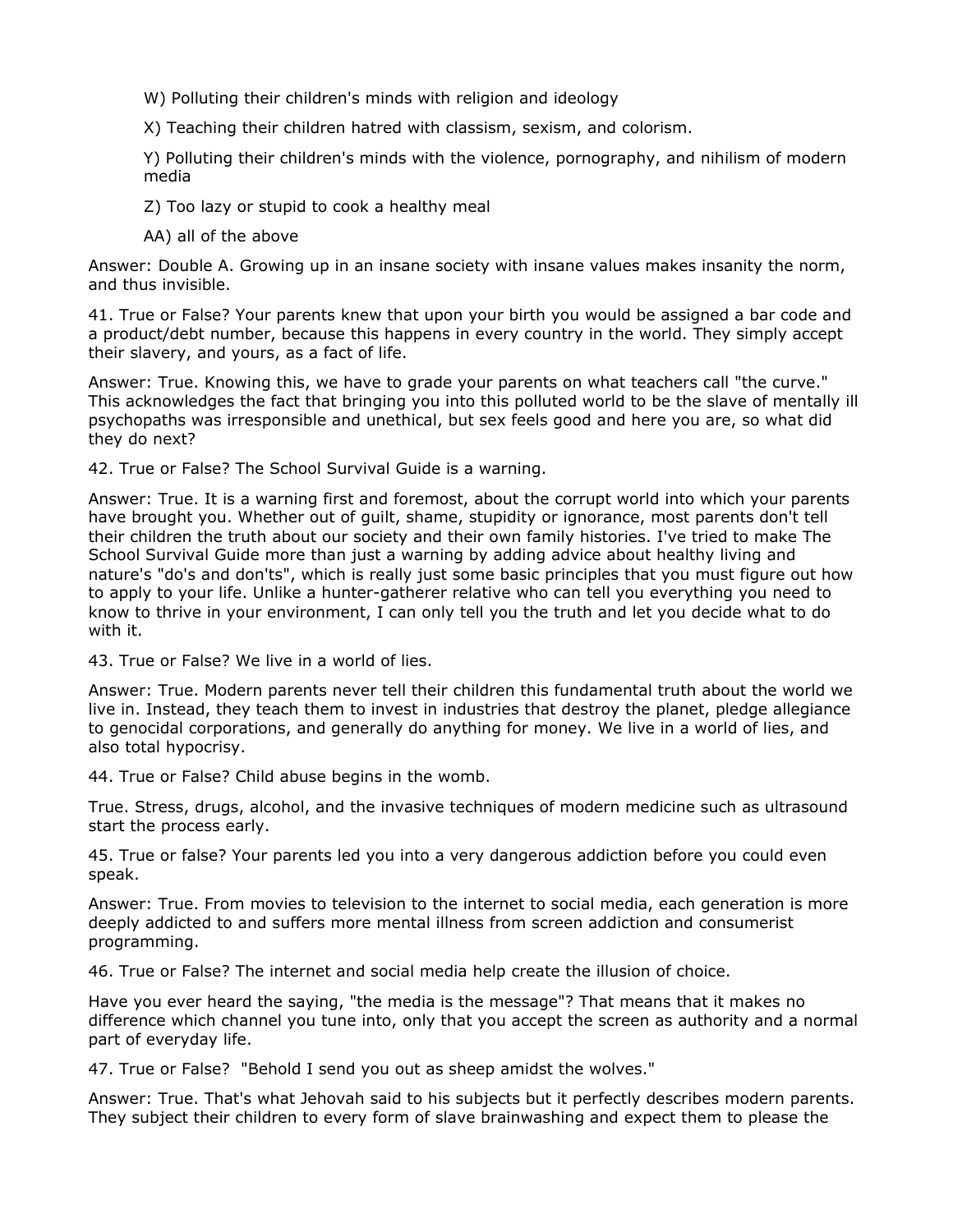oppressor and thus make them proud.

48. True or false? The phrase "Obey your Mother and Father" is indicative of the true goal of civilization which is the inversion of all healthy principles.

Answer: True. This insane "commandment" proves the true, malevolent nature of religion. If one behaves as a parent should, protecting and nurturing their child, there is absolutely no need to "command" them. "Command" is only needed to control people through fear, and "obedience" is an anathema to the natural inquisitiveness of a young, growing mind. In a naturalistic society, there is no need to command anyone or enforce "obedience" to a parent's instructions. If the parent's instructions are not followed, it is nature itself who will provide a negative consequence. Whereas in civilization, laws and commandments are enforced by a corrupt hierarchy whose goal is to turn human beings into tools by disconnecting them from nature and health.

It is parents who should "honor" and "respect" their children, since the child owes them nothing at all for the "privilege" of being born since they did not ask to be, particularly into a world where they are destined to become polluting planet-destroyers like the rest of us.

In some cultures and families, children are seen as property of and an insurance policy for their parents. This unabashedly selfish concept of parenthood places children at the very bottom of a slave hierarchy in which their parents own them and expect them to live in service of them, and both parent and child are owned by the state which demands them to live in service of it.

49. True or False? The percentage of abused children has been increasing since the beginning of civilization.

True. We are being raised in an abusive, destructive, and degraded culture. Those of us who claim to have "good childhoods" are only comparing ourselves to those who had outstandingly horrific ones. The process of civilization is one of turning free, healthy people into sick, mentally ill slaves.

50. True or False? The destruction of the family has been "progressing" since the beginning of civilization.

Answer: True. A single parent family is less than a two parent family. A two parent family is less than an extended family. An extended family is less than the true ideal child-rearing environment, the unified tribe of a hunter-gatherer society. In the near future, the "no-parent" family will become common, with more and more children raised by the state as property of the state and molded into perfect slaves and sociopaths. The destruction of a healthy family life has always been the goal of civilization, as once people have been enslaved through force, they must be mind-controlled by any means necessary.

51. True or False? Parental non-responsibility for the actions and mental illness of their children is a cornerstone of civilization.

Answer: True. We live in a slave culture, and slaves are both encouraged to be irresponsible, and legally prohibited from being responsible. The cultures of responsibility practiced by indigenous people around the globe had to be destroyed for civilization to begin. Civilization begins when the children are taken and "re-educated" by force. When these "assimilated" children become parents, they are supposed to hand their children over to the schools and religions of the state. They are also supposed to pass on the mental traumas and abusive behaviors they learned in the process of being "assimilated." When these abused children break the rules, it is they and not their parents who will be punished. Parental non-responsibility is reinforced by law, society and culture. If parents were actually held accountable for the abuse they put their children through, civilization would collapse quickly. However, in the absence of a true family tribal unit, there is no one to hold anyone responsible for anything. You can do anything to your children behind civilization's closed doors and get away with it, because abused children are the fuel of civilization.

52. Why is parental non-responsibility such an important part of civilized programming?

A) Because parents are supposed to pass on their traumas and abusive behaviors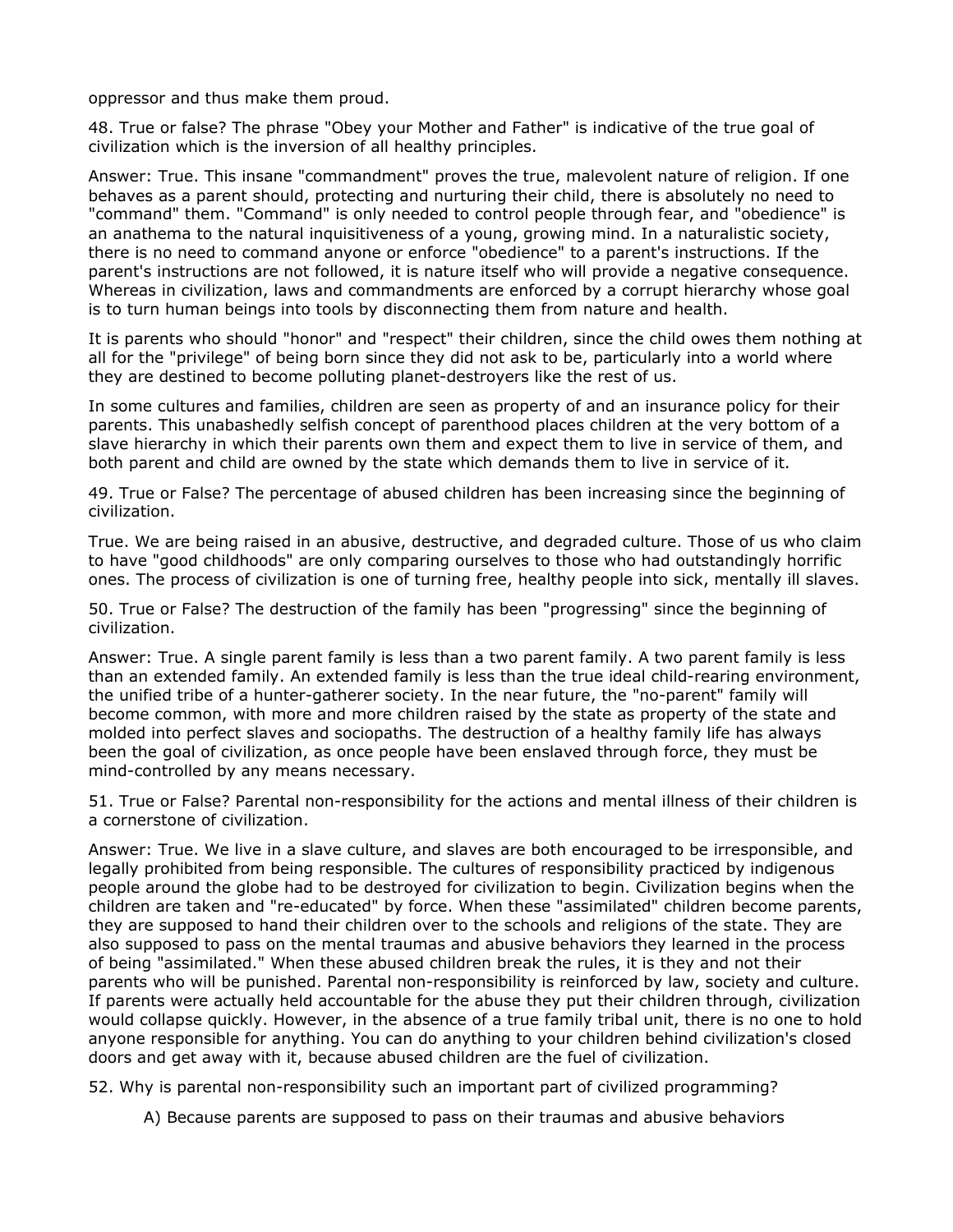B) Because parents are supposed to indoctrinate their children to predatory institutions

C) Because parental responsibility is defined by the state as compliance with its institutions

D) Because parents must be made to feel innocent, both legally and socially, of the abuse their children endure

#### E) All of the above

Answer: E. Their children were never their own, so why burden them?

53. What are some of the ways that parental non-responsibility is promoted or enforced?

A) Lack of legal consequences to the parent for extreme criminal behavior from the child

B) Children "submit" themselves to be "graded" at school by non-parental authority figures

C) If parents are deemed unfit by its agents, the real parent (the state) kidnaps and does anything it wants with their children

D) Encouraging children to "confess" or have a secret relationship with a religious authority figure.

E) All of the above

Answer: E. As you might guess, some of these are quite dangerous to the child. However, the child soon learns the lesson: he and his parents are not sovereign, they answer to higher powers. The parental "responsibility" is only that which is enforced: a monetary affair which includes an obligation to educate. Once the money is paid you are a wonderful parent in the eyes of the state, because it knows that your child will follow its culture, religions, politics and ideals, not vours.

54. True or False? The hunter-gatherers from whom we are all descended considered raising children as their highest priority.

Answer: True. Their oral traditions preserved the knowledge of healthy living and nature's "do's and don'ts", as well as the methods of raising a healthy child particular to their location.

55. True or False? Hunter gatherers had cultural concepts of sustainability in regards to reproduction and natural resources.

Answer: True. The Native American "Seventh Generation Principle" is a well known example, in which the consequences of every action are considered seven generations into the future. In contrast, the philosophy of our culture could be called the "Quarterly Principle." Certainly the hunter gatherers were not oblivious to the fact that their lifestyle could not support an infinite amount of people, and planned to maintain their tribe, not grow it. Hunter gatherer vs. Agriculture and Civilization is absolutely a case of quality vs. quantity, but also ecological suicide.

56. True or False? Child abuse spreads like a communicable disease and has now infected almost every human on this planet.

Answer: True. We are in the midst of a plague that is far worse than any virus. The great plague of child abuse is running rampant through this world, and is the true root cause of all misery, war, and environmental destruction.

57. True or False? There is no cure for the disease of child abuse.

Answer: True, at least in terms of modern medicine, which is in the business of business, not healing. Healing and drug peddling are direct opposites, so these problems will continue to worsen. Corporate control of the narrative with an army of propagandists to insist that people with severe mental illness must be "accepted as normal" while feeding them ever more drugs paves the way for even more insane societal norms in the future.

58. True or False? Child abuse creates maladaptations on a genetic level.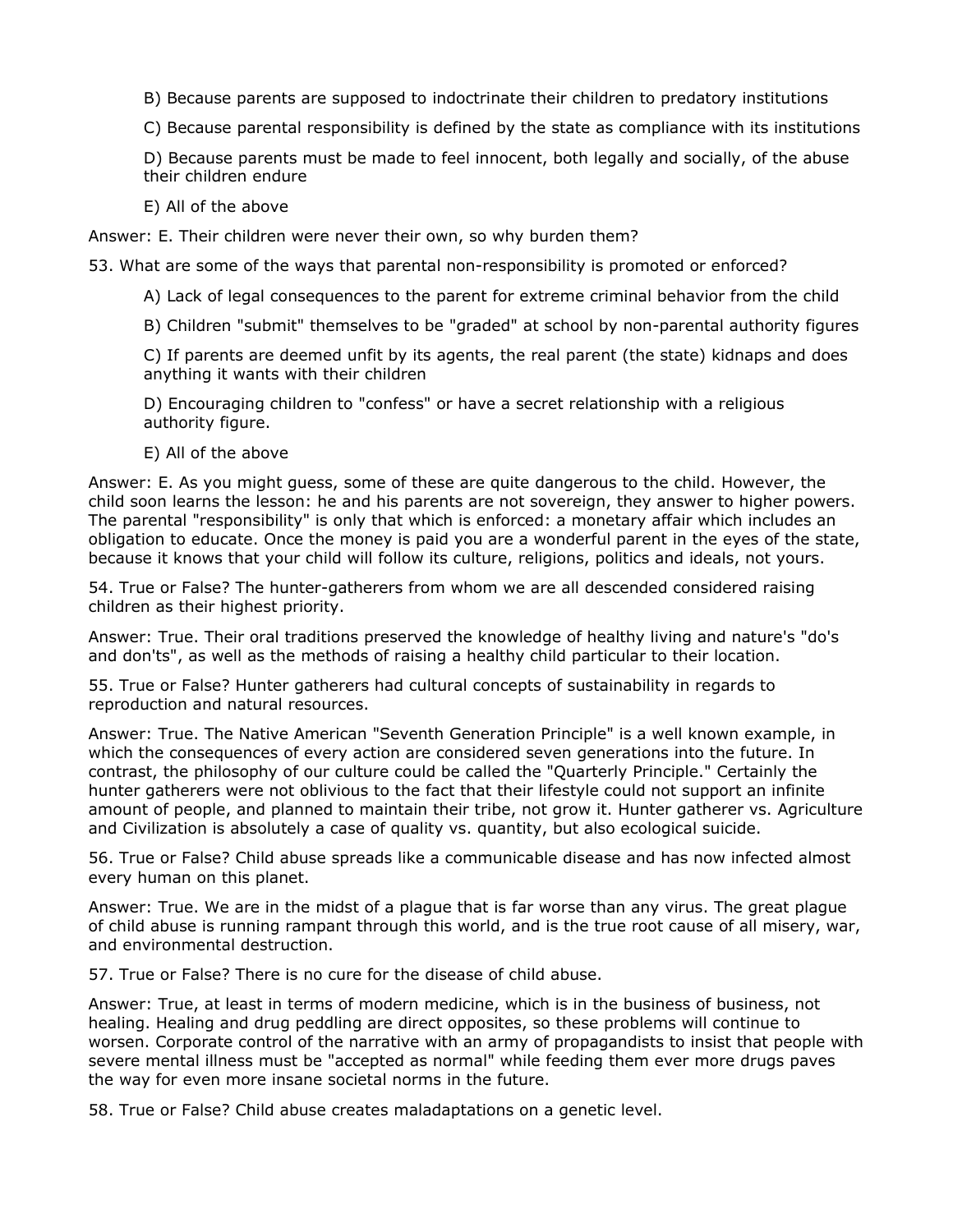Answer: True. It also epigenetically activates whatever maladaptive genes were already there as a result of inter-generational child abuse.

59. True or False? The vicious cycle of child abuse explains every atrocity that has happened under civilization, but we never discuss it because it is common knowledge and taken for granted.

Answer: True. That is the story of civilization, the scientific weaponization of child abuse. Since we are all abused children at this apparent saturation point, the only possible increase left is in volume. Thus you see the "normalization" of extreme violence, depraved sexuality, and child rape promoted in our mainstream media, which has proven incredibly effective in reshaping society. Like all abused children, we grow up thinking, and more importantly, feeling, that this abuse is normal: "just the way things are."

The cycles of abuse are not spoken of in educated, official circles. They want you to believe that mental illness is caused by random genetic mutations and chemical imbalances, and can only be fixed by Science with a pill. Better yet, you should simply accept that mental illness is normal and not an illness at all, and bigoted and intolerant to say otherwise.

60. As a child, whose life seems more cool and exciting?

- A) Your parents
- B) Your favorite cartoon character

Answer: B. In a healthy society, our heroes and role models would be our parents and relatives, who we spend every moment with. Parents think it is OK to let their children idol-worship fictional characters, never realizing that they are undermining themselves and letting others mold their children's minds. After all, there is no such thing as Bug-Man, but the people who write the Bug-Man comic book are real, and they are paid to teach your child the values and behaviors desired of it by the Hierarchy. Bug-Man is a character that uses violence/imprisonment to solve every problem, and thrives in corporate settings. He is essentially a colorful police officer and a mascot for the number one arms dealer in the world and its prison industrial complex.

- 61. Who is cooler?
	- A) Your parents
	- B) That famous musician or actor

Answer: Not your parents. As you get older and comic books don't seem so cool anymore, you adopt new heroes and idols. However, you find these new heroes in the same place where you found Bug-Man: mass media. By this time, most people have long since stopped looking up to their parents as role models, if they ever did. How could your parents, who work 9 to 5 jobs sitting in an office, ever be as cool as the people on TV? Is anyone going to pretend that working a 9 to 5 was truly their dream vocation? Is anyone going to pretend that the life of a 9 to 5-er could possibly spark the imagination and ambitions of a kid as much as rock stars, movie actors, and Bug-Man? These musicians, actors and artists are products whose job is to sell you a glamorous image, lifestyle, and values that will permanently remove your parents as primary role models and completely indoctrinate you in ways most never begin to realize. It doesn't matter that you're never going to grow up to be a rock star, and that you're going to end up as a 9 to 5 er just like your parents. What matters is that you accept the screen as the ultimate authority figure and the fame it brings as the ultimate validation. You will look up to the heroes and role models given to you by faceless programmers.

62. My parents raised me to be a:

- A) TV watching zombie
- B) Responsible citizen
- C) Religious idiot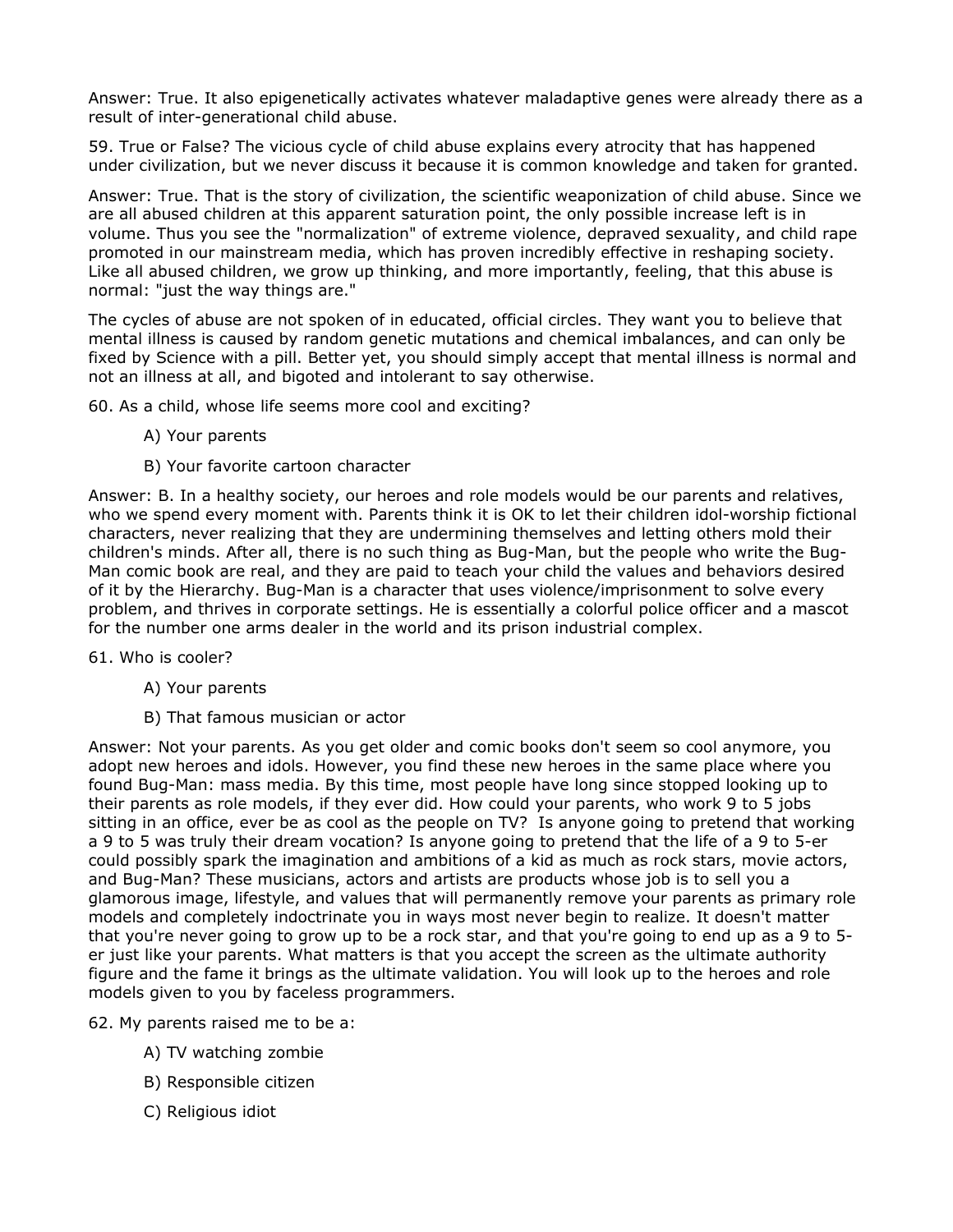- D) Raging hypocrite
- E) All of the above

Answer: E. I want to make one thing clear here, most of my friends' middle class parents raised them the exact same way. This is our culture, it is a civilized culture: See no evil, hear no evil, speak no evil, as long as we are on the right side of the gun. The first is the most difficult, but once accomplished you will have truly lobotomized yourself enough to fit in.

63. True or False? Your parents and teachers taught you lies upon lies.

Answer: True. For the most part, they weren't aware that they were passing along disinformation. The lie wasn't deliberate, but at what point can someone be held accountable for allowing themselves to be lied to so easily? The truth hurts so it is understandable that they avoid it.

64. True or False? Children in our society are not taught how to deal with negative emotions.

Answer: Or any other emotions. True. Children in our society receive no psychological training, shocking as that seems. They're supposed to shut up and do what they're told and if they create a disturbance they are punished.

65. True or False? Children in our society are never really warned about the innumerable dangers of a transient society where no one really knows each other.

Answer: True. Yet another reason why civilization is incredibly dangerous and unhappy. People go wherever the money is, and do whatever is asked for it. There are no real communities, and the next door neighbor could be a serial killer. Probably though, they are just another soulless mercenary like rest of us.

66. True or False? Children in our society are never really warned about the innumerable schemes and entire industries designed to poison and exploit them, most of which are perfectly legal.

Answer: True. The state runs the illegal ones as well.

67. True or False? Most people never even tell their children that junk foods like syrup based soft drinks are addictive poison that cause a wide variety of diseases.

Answer: True. Children are denied basic, important information in our society. Yes, it is legal to sell and market poison to children as long as it doesn't kill them instantly. Have parents considered the implications of the fact that so many poisonous, unhealthy, and destructive products are legally marketed and sold to children in our society?

68. True or False? Modern parents do not educate their children about ethics.

Answer: True. They teach their children to think the same way they were educated to think: politics, politics, politics, and money, money, money. As I have repeatedly stated, politics are a selfish and unethical mode of thought. Politics provide the amoral mentality that is needed to serve in a deeply unethical society. The vast majority of these parents work at unethical jobs for unethical bosses. For the few who manage or attempt to escape this fate, they still pay taxes that fund some of the most unethical endeavors imaginable. Only the non-addicted homeless can claim to be ethical here.

69. True or False? Teaching your children about ethics will induce cognitive dissonance in them.

Answer: True. The fact is that there is no way to live ethically in the modern world. That doesn't mean you shouldn't try, but to do so comes at great personal cost. To be ethical means you will never be rich and famous. To be ethical means you will be unpopular, as the herd are deeply emotionally invested in their infantile political mentalities and fragile narcissistic masks.

The most ethical jobs are those that pay the least and are considered menial. Grossly unethical and ecologically suicidal behaviors such as investing in the stocks of companies which destroy the planet and enslave its inhabitants are considered a sign of intelligence and wisdom in our society. The people who are celebrated as "successful" are those who best serve the unethical agendas of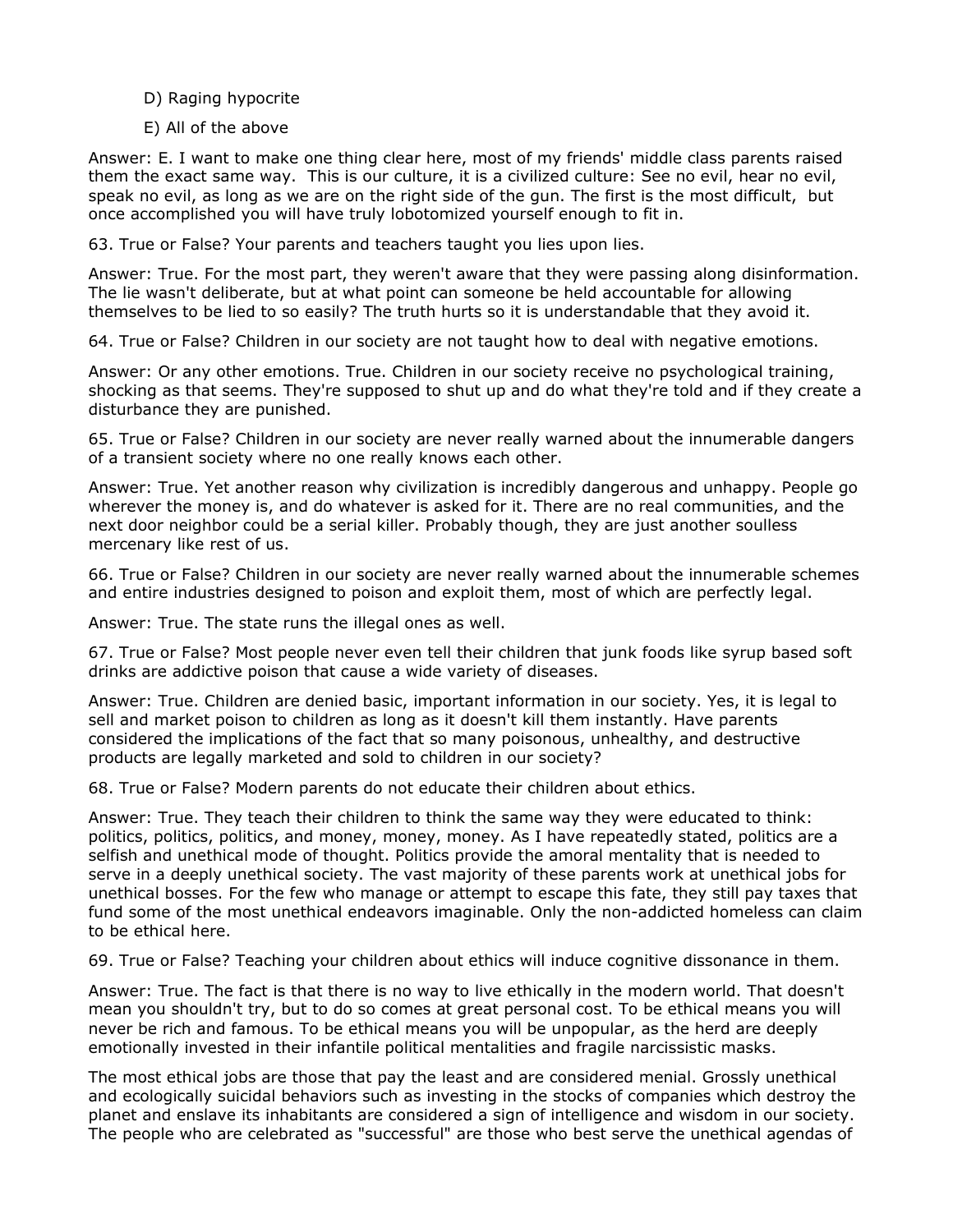the system. Simply put, any person who can make lots of money and not go to prison for it is considered successful, if not a genius. Neither ethics nor sustainability play a part in the thought process of the modern human. To be ethical is to reject the "common sense" belief that making money and partying is the purpose of life. To be ethical is to be alienated from the modern world.

70. True or False? A child's personality is mostly formed in their first three years of life, which means that providing them with a stable and loving environment during those years is of the utmost importance.

Answer: True. You must teach your child about ethics before they are even old enough to understand your words, by behaving ethically towards them, other people, and the planet which sustains us. Nonverbal learning is the most important and crucial aspect of child raising. If you fail to provide your child with a stable and loving environment during those formative years, nothing you can do as a parent will ever make up for your failure to do so.

71. True or False? If you want to destroy your child's mind, just put them in front of the screen at a very young age.

Answer: True. Even if you don't plop your child in front of a television, or give them a mobile phone before they can read, all the schools have them, and all their friends have them. There is no escape from the power of the screen in modern society. From the second you put them in front of that screen, you lose your authority over them. From that point on, that screen is their true teacher, role model, and overseer.

72. The age at which you should verbally explain to your child about responsibility and ethics is:

- A) 0-4
- B) 5-9
- C) 10-14
- D) 15+
- E) All of the above

Answer: B. The correct age to instruct your children is between 5 and 9. Before the age of 5 is too young to verbally instruct your children about ethics. Age 10 and above is too old to be instructing.

73. True or False? Ethics and Work Ethic are similar.

Answer: False. I did say that children are not taught about ethics, but many parents do try to instill their children with "work ethic." Of course, there is nothing ethical about work ethic, it is simply a reinforcement of the slave mentality that whichever slave works hardest will make the most money.

74. True or False? From the age of 10 on, you should not command your child but treat them as an equal while continuing to teach them and answer their questions.

Answer: True. If your child isn't worthy of respect by the age of ten, it is you who have failed as a parent.

75. True or False? Being born into civilization means that you are not only a slave, but will also be made complicit to enslaving others and destroying nature.

Answer: True. As disconnected beings, totally dependent on civilization, we have no choice but to participate in the planetary ecocide, and thus force our children to as well. This holds especially true for children born in this era, the peak die-off of the Anthropocene Extinction. Entire species are literally going extinct by the day while we play video games and argue about whose atrocities are worse.

76. True or False? Children born into civilization have no rights, and the rights of parents are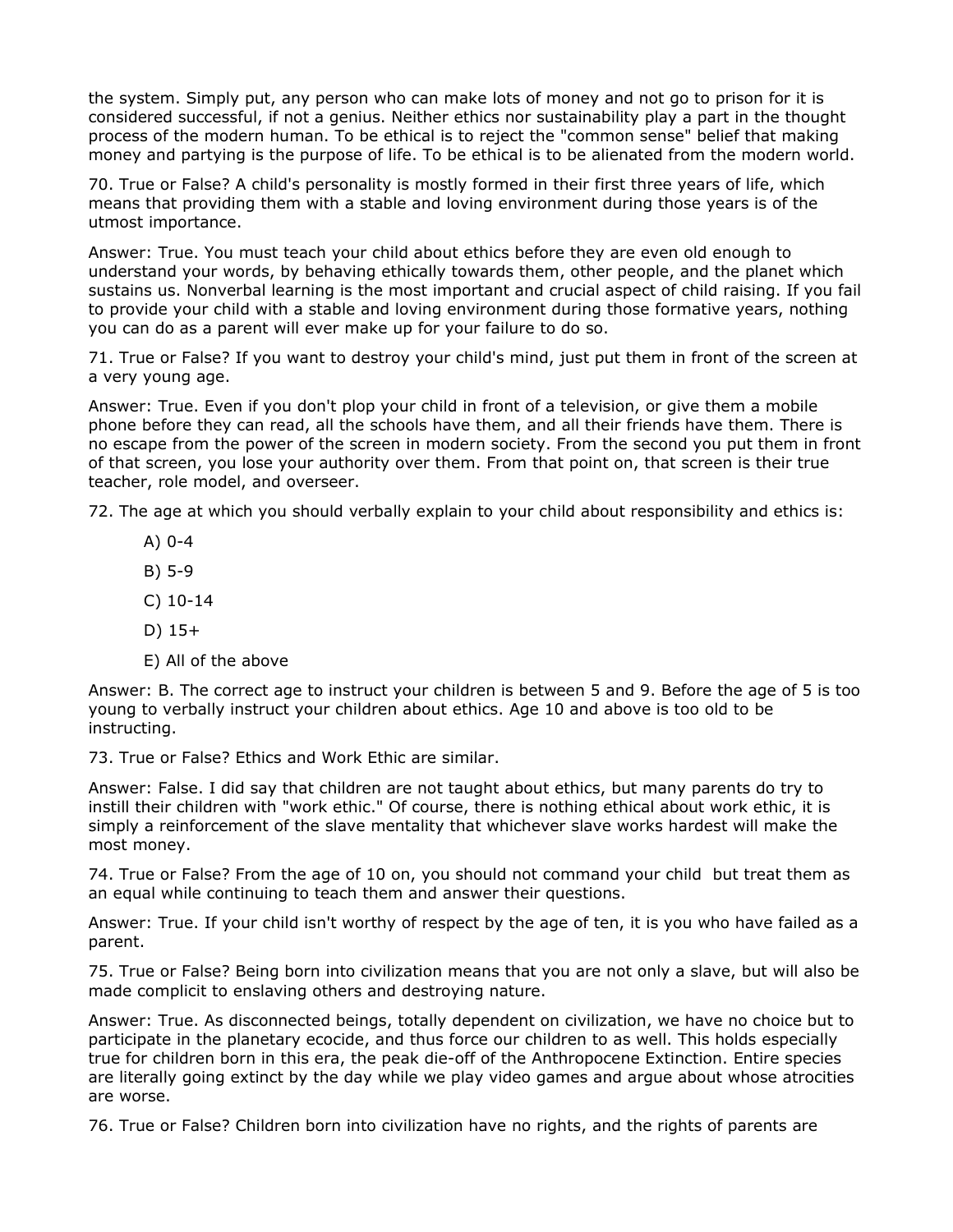easily superseded by the power of organized religion and the state.

Answer: True. The fact that the state can take away your children under any number of pretenses is proof of this, and we know what happens to "orphans" in care of the state. This child-snatching power is at the very heart of the law, another important fact of life our willfully ignorant parents never told us. However, it is more important that parents hand their children over willingly.

77. True or False? Our parents place the expectations of the psychopath culture upon us.

Answer: True. This is the sad truth of modern, civilized life. The tribe that should have been there to help you develop and support healthy habits, instead encourages cancerous ones. This will be particularly reinforced in families that achieved high rank or some level of recognition within the psychopath hierarchy, and received all the social benefits of doing so.

78. True or False? 88% of the people in prison were raised by a single parent.

Answer: True. The number one predictor of depression is the loss of a parent before the age of 11. The disintegration of the family began when we left the forest. As ever, the process of total alienation is marketed as progress.

79. True or False? Many people attempt to justify their parents' neglect and abuse by saying "my parents did their best."

Answer: True. The person is suggesting that their parents were acting unconsciously, either too ignorant or too mentally ill to avoid damaging their children. While it may be true that the parent did their best, this justification whitewashes the abuse/neglect and vastly increases the probability that it will be inflicted on the next generation. A wound that is not acknowledged can never heal.

80. True or False? Our parents raised us thinking we had only one job, go to school, because they have only one job, make money.

Answer: True. This is the infantilization and corruption of civilization, all the skills and responsibilities of adulthood reduced to one. Nowhere is the inferiority of the modern man's mind to his hunter gatherer ancestors more apparent than in the area of specialization. Making money is not a reflection of one's mental, physical, or ethical fitness, it is a reflection of the degree to which we make ourselves useful to the psychopathic ruling class and adopt their infantile and exploitative zero-sum mentality. Nature favors a generalist, civilization favors a specialist. I hope I don't have to explain why a specialist is much weaker than a generalist. Our parents don't instill us with a sense of ethics and responsibility, because our society does not value those things. In a sense, our parents are being responsible by raising us to be irresponsible.

81. True or False? Tens of thousands of teens are sent to abusive behavior modification camps by their families every year.

Answer: True. This phenomena says so much about modern parents. They pay others to parent their children long after it is too late in most cases. They do so because their children are causing problems for them, not because they acknowledge the fact that they were terrible parents. At least they acknowledge that there is a problem.

82. True or False? Boys in our culture are trained to be gang members from birth.

Answer: True. Every toy, cartoon, and comic book that I had as a kid glamorized gang violence. They had colorful costumes and powers, but at the end of the day it was all about forming gangs and fighting each other. Imagine having those amazing superpowers and technology and the only thing you can think to use them for is gang violence. That's without mentioning all the professional sports worshippers, patriots, religious fanatics, etc., who train their children into facepainting morons. Almost every toy that my parents bought me had a gun as an accessory.

83. True or False? When you see situations where a 14 year old runs away with a much older person, the parents are victims as well.

Answer: False. The abusive parents are seen as co-victims in our society, rather than co-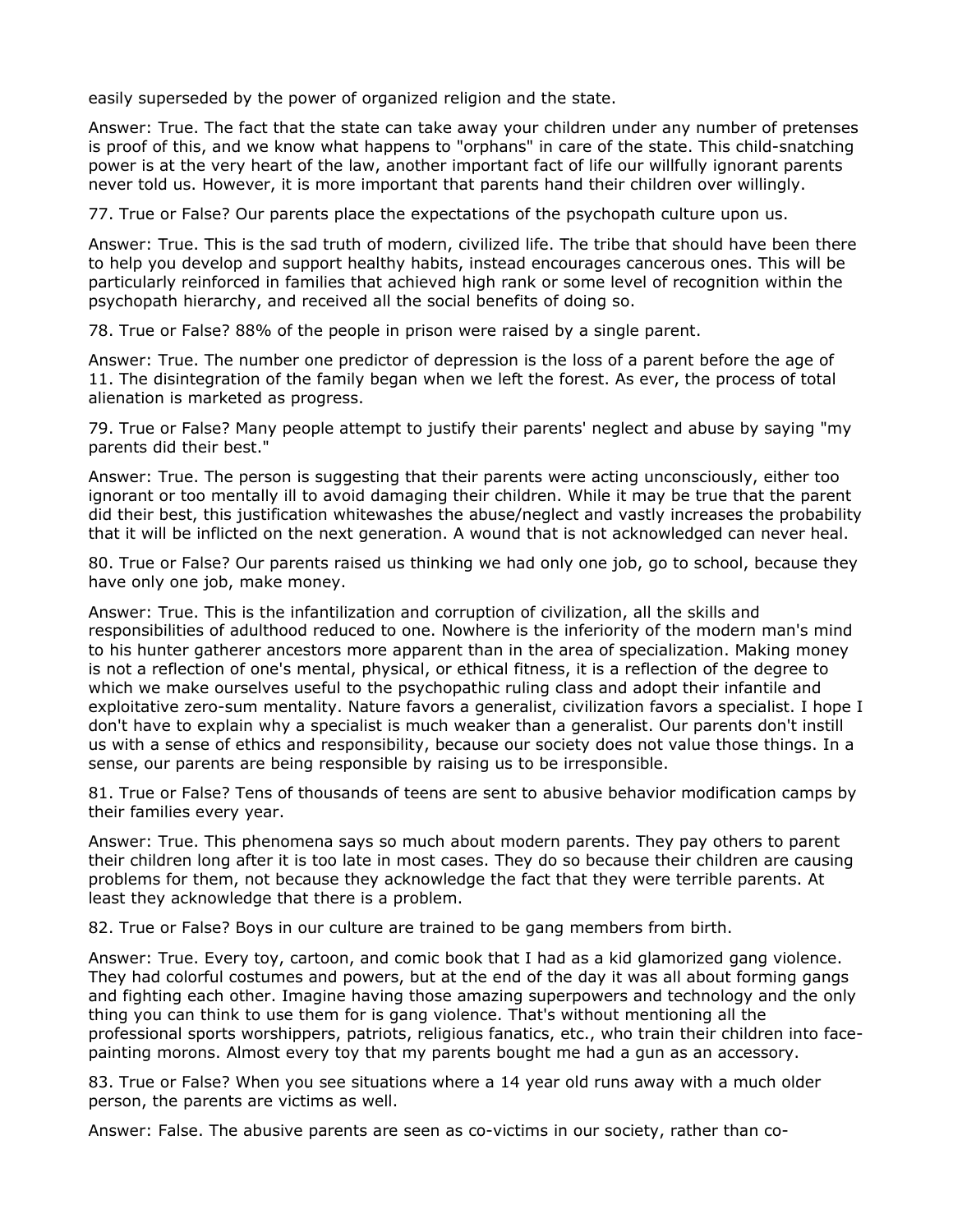perpetrators. They created a situation their child wanted to run away from, they created a situation in which their child did not confide in them, they neglected and left their child unsupervised, they allowed a predator to seduce their child and in most cases had no idea anything was happening.

84. True or False? Most adults subconsciously see the government as their parent.

Answer: True. This is reinforced through every stage of programming, conscious and subconscious. They trust and obey the state as they would an abusive parent, defending it even as the abuse continues. Fear and abusive conditioning are used to make them retreat further into a childlike state, as the horror of what is actually happening is too much for them to process and they still depend on the parent.

85. True or False? Your parents failed you by not raising you in a hunter-gatherer lifestyle, which is the only healthy mode of existence.

Answer: True. This statement is backed up by every ounce of data that we have about genetics, physical health, mental health, society, diet, disease pathology, etc. Not to mention that huntergatherer is the only ethical mode of life in which the animals, plants, and land are seen as coinhabitants and not raw materials. Bring up the data when science religionists start whining about "glamorizing hunter gatherers." The modern person's disdain for the hunter gatherer lifestyle doesn't change the fact that they were superior to us in every metric that matters, they were peak humanity. When our parents teach us an unsustainable lifestyle that destroys the planet, they have failed us and all future generations, and the excuse that everybody's doing it just doesn't cut it anymore.

86. True or False? The blind lead the blind.

Answer: True. Our parents are trapped in the same system as we are, subjected to a slightly less modern version of the same brainwashing. Most people born into deprivation and desolate urban environments are going to accept that money is the solution to everything. Our apartment buildings or suburban homes will look the same in ten years or even thirty, we have no awareness of the ever-growing environmental genocide because we are it.

"I am 65...Here is my "theory"... most children are not simply "raised" by one parent, they are in fact, in the care of strangers almost from birth. There is no mother OR father. Mom is working, if there is a dad, he is also working. Children may not consciously reason that Mommy would rather work than stay home, but at some point, they KNOW. How do you learn about love, if you are put in the care of strangers for 50 hours a week? My granddaughter, at three, after she was placed in my care following 3 years at a daycare, (her mother is a Dr. of Psychology and works full time) burst into tears one day, so terribly sad and tiny, and asked "Will I ever see Mrs. x again? I MISS her." Mrs. x was her "teacher" at the daycare where she and her brother spent most of their days. Mrs. X had been the one to hold her as an infant, to feed her and be Present During her waking hours, 9 to 10 hours a day. Mommy & Daddy would take days off and leave the children at daycare. The children did not have "personal time off". So these unwanted children go from daycare to preschool. They are institutionalized from 4 weeks on. Thrown in with others like themselves, in larger and larger "educational" facilities, where they are prey for petty dictators (teachers) and a hierarchy that wants to turn them into perfect representations of their perverse ideologies." - Anonymous internet quote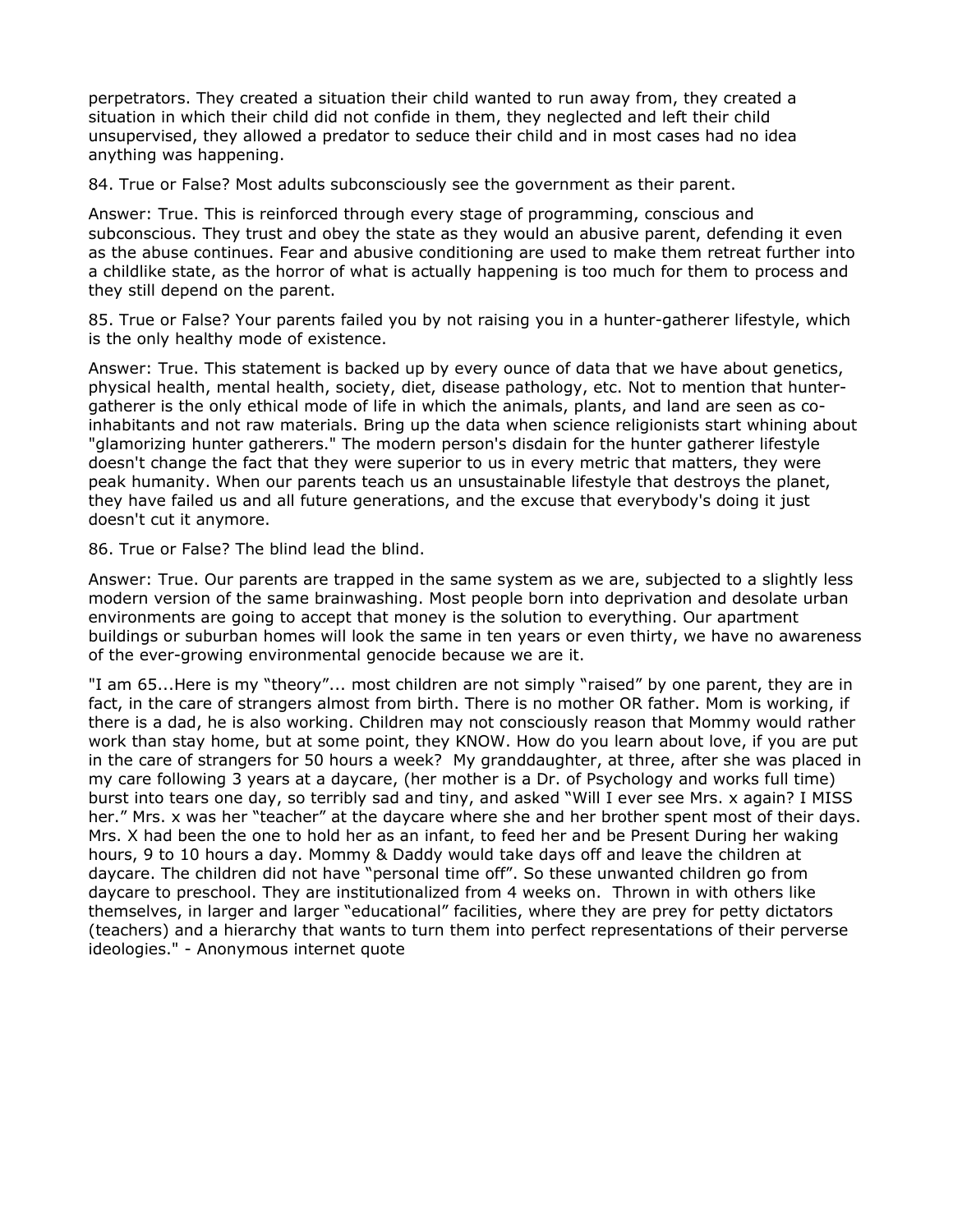#### <span id="page-29-0"></span>1.7 Your Classmates Are Insane

87. True or False? Your classmates are insane.

Answer: True. Your classmates are insane, and you probably are too. The key to understanding them and yourself is through understanding the cycles of abuse. In school you will meet children who have suffered abuses beyond imagining. Because they are still young, the scars aren't as visible as they will be as they get older. Treat people with compassion, since you never know what someone has been through despite how they may look on the outside. You must also protect yourself and be aware because the victims of child abuse can be dangerous without even intending to be.

88. True or false? We live in a system that refuses to teach children about the cycles of abuse and how to cope with and understand child abuse.

Answer: True. Our system thinks it is important to teach children the names and dates of its wars of acquisition and slavery, not how to deal with the multi-generational mental trauma that results from them. That mental trauma lies deep within the psyche of almost every human on this planet, it is the Great Plague that is not spoken of or acknowledged by the system's schools which are set up to create factory workers, soldiers and other usable products. The cycles of abuse have reached an intolerable level on this planet, and the result is a mass extinction marketed as a rainbow space adventure.

89. True or false? We live in a system that is set up to profit off abused children, which is why children are not taught about the cycles of abuse and how to heal from them.

Answer: True. The process of civilization is creating products out of human beings, especially soldiers and prostitutes. Soldiers and prostitutes go hand in hand, this pairing is at the very heart of civilization. Where you find one, you will find the other. Without abused children to become soldiers and prostitutes, the system would vanish overnight. The system is deeply invested in making sure that child abuse flourishes, and creating cultures in which these practices are celebrated.

90. True or false? We live in a system where abused children are punished for acting out their abuses, but also encouraged into professions where they can act out their abuses, spreading the abuse even further and creating "profit."

Answer: True. By acting out one's abuses in ways that suit the system, such as murdering complete strangers in acts of imperialistic war, one becomes a hero. However, without the system's approval and encouragement, the act of murder is a punishable offense.

- 91. No one is responsible for their
	- A) Crimes
	- B) Spouse
	- C) Personality
	- D) Actions
	- E) All of the above

Answer: A. No one is responsible for their personality. It is a result of two factors, genetics and environment, neither of which we have any control over. In a very real sense, our parents are entirely responsible for who and what we are. We are like a little chemistry experiment conducted by them. We must be held accountable for our actions, which are determined by a personality that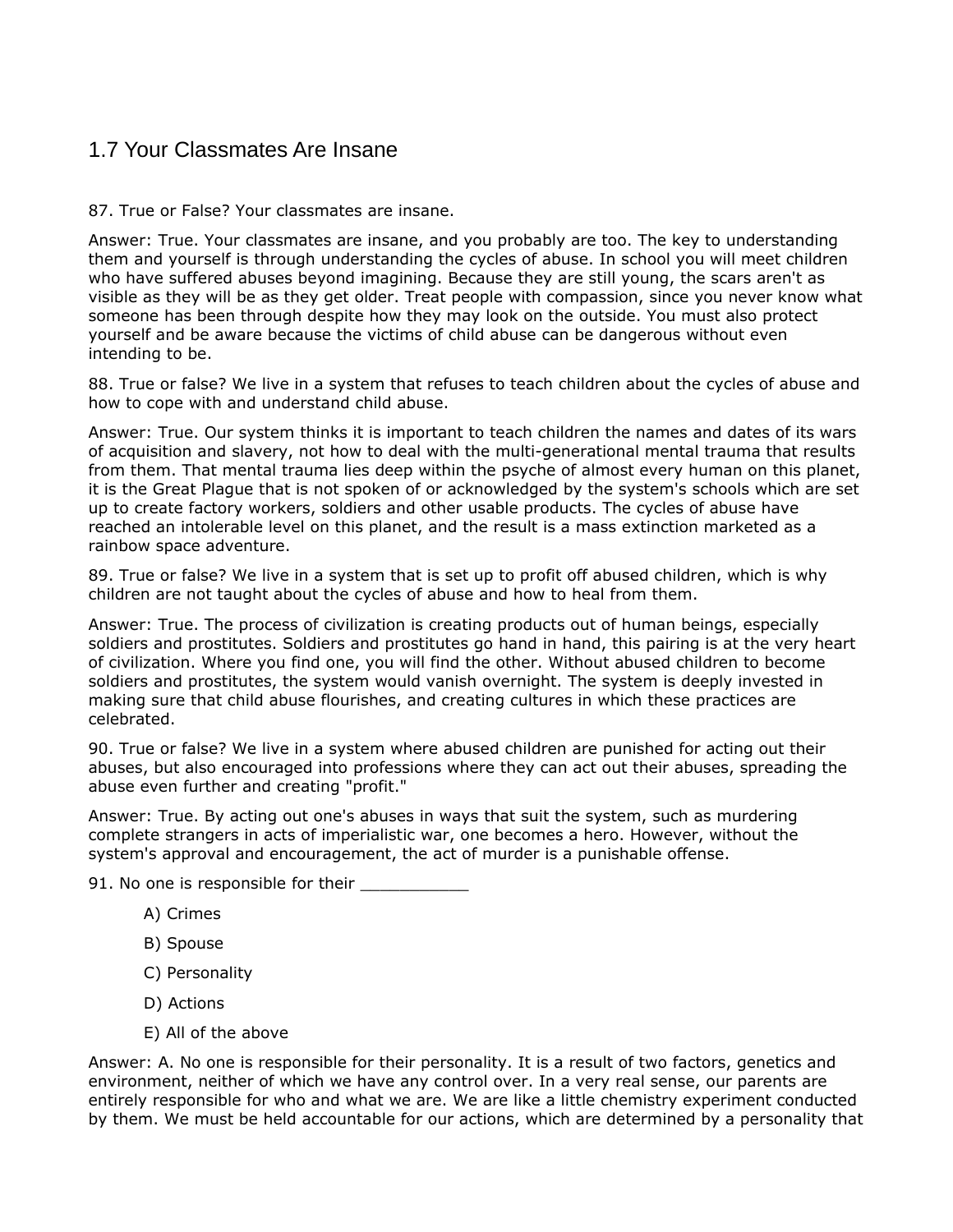was essentially forced on us.

92. True or False? No one is responsible for being a jerk.

Answer: True. Again, every person on the planet has a personality that is the result of two factors: nature and nurture. Nobody has any control over either. Thus, jerks and assholes had no choice in being what they are. We can still hold them accountable for their actions, but not their personality which was mostly formed before they could even walk, and influences their every action. If a jerk or asshole is very conscientious, and has the time and inclination to reflect on their actions, then they can mitigate their jerkness. However it is virtually impossible to overcome your core personality which is determined by your genetics, parental attachment, primal injuries and insecurities accrued mostly before age 3.

93. True or False? Adolf Hitler was severely abused as a child.

Answer: True. We'll never know exactly what Adolf suffered as a child, but he had many of the telltale signs of a severe abuse victim.

94. True or False? Child abuse causes brain damage.

Answer: True. The brains of severely abused people have been studied and found to be damaged and shrunken. The brain damage they sustain as a result of prolonged child abuse is much greater than that of the PTSD sustained by soldiers, yet they are rarely given the benefits that disabled soldiers receive.

95. Some legal professions in which abused children are encouraged to act out their abuse on others for profit are:

- A) Police/Military
- B) Industry/Finance
- C) Sports/Entertainment
- D) Medicine/Psychiatry
- E) All of the above

Answer: E. "Misery loves company", so the saying goes, and miserable people will deliberately drag you down, no matter what profession they end up in. I'm not here to tell you to avoid "the bad crowd" so you can become doctors and lawyers. We live in a world where the difference between doctors and lawyers and drug dealers and killers is increasingly slim. We all have to make a living, and there are fewer and fewer options where you can do so and remain ethical towards the planet, which is why we will likely soon go extinct.

96. True or false? Abused children have no idea that they are acting out their abuse on others, and most do not even realize they are being abused.

Answer: True. Child abuse is the root cause of all misery on this planet. So much trauma has happened in recent history that people think it is normal, but it's not normal. It's not normal in the context of sustainable, naturalistic societies which existed for vast periods of time compared to which the abuse machine called civilization is but a tiny fraction of a second.

97. The most dangerous kid in school is:

- A) The class bully
- B) The zombie gamer
- C) The popular girl
- D) The depressed loner
- E) You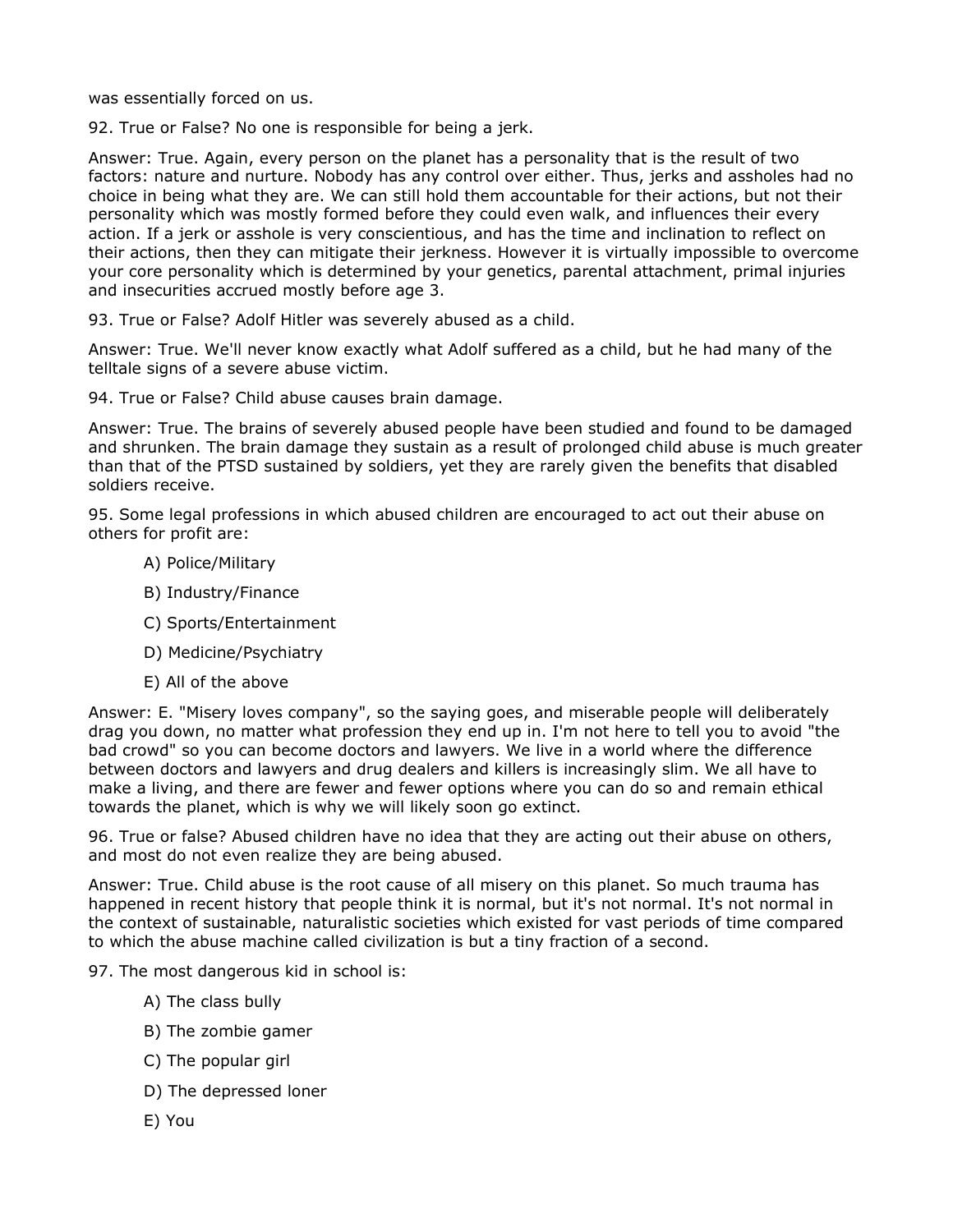The answer is E. As a child you are under the control of something you have no control over: your own personality. By the time you reach school age, you will have been subjected to many negative influences that you have no awareness or understanding of. Until you can begin to grasp the basics of your own psychology and the true nature of your cultural influences, you will be your own worst enemy. We all are, and most of us never do come to that understanding of who we really are, perhaps because we never come to terms with where we are.

98. True or false? A very dangerous personality trait to possess is low self esteem.

Answer: True. Low self esteem can manifest in many different ways, all of which lead to risky or unhealthy behavior. If you are a kid who gets picked on, you need to intensely study physical and mental self-defense. Once you deal with the outside threats to your mental and physical health, you can begin to isolate the cause of your low self esteem and heal from it.

99. True or False? Narcissists and other bullies suffer from low self esteem.

Answer: True. Another example of how low self esteem is dangerous. Mentally and emotionally ill people often lash out without consciously being aware of it.

100. True or False? The phenomena of "narcissistic personality disorder" is sharply on the rise in the computer age.

Answer: True. The terminology is confusing as narcissism implies "self-love", but sufferers of "Narcissistic Personality Disorder" actually have extremely low self esteem as a result of childhood neglect and abuse. Thus, they are driven to torment others as a twisted form of self esteem building.

Our technological culture, which lacks authentic community and promotes superficial values, has increased these behaviors drastically but provides no avenues for healing childhood traumas. Indeed, narcissism could be called the psychological zeitgeist of the computer age, and wellintentioned parents may see their children adopt these sort of behaviors as they adapt to the culture at large.

101. True or False? There is no known explanation for early puberty in girls.

Answer: False. There are actually two explanations, one is as old as our species, and the other is quite recent. Generally speaking girls are biologically programmed to go into early puberty when there is no father or male father figure in the girl's life. Recently, humans have been releasing mass doses of estrogen mimickers into the water and food supply in the form of plastics.

102. You're the new kid in town, and a bully punches you. What should you do?

- A) Pull out a knife and threaten him
- B) Report her to a teacher
- C) Punch him back
- D) Crack a joke and try to make them laugh
- E) Respond with compassion

Answer: Any of the above can be effective depending on the situation. Compassion is ideal, because it comes from a position of strength and does not create a cycle of abuse/retaliation. Punching back or pulling a knife can get you the respect of the bully or it can get you killed. Cracking a joke often will not work because your wit makes the bully feel even more insecure. Reporting to a teacher will probably not be effective and may cause more problems. If you are in real danger from a bully, tell your parents and have them contact the teacher, and the matter will be taken more seriously. If not, it's better you deal with them yourself if possible.

The bully is a deeply insecure person who is probably being bullied or neglected by an adult at home. I've seen the agonized testimonials of former bullies who tried to apologize to their former victims years later, attempting to explain that they were lashing out as a result of abuse in the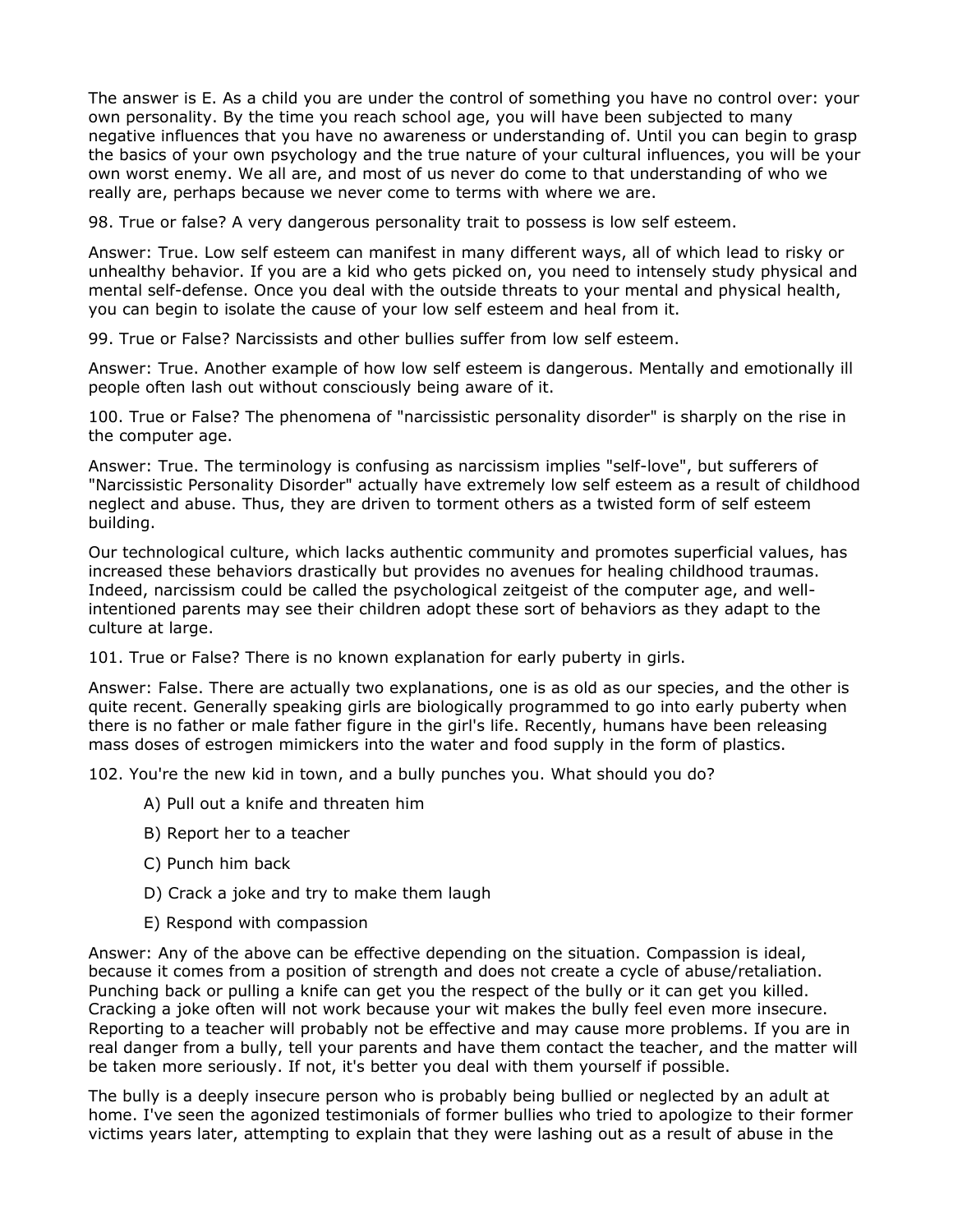home. The fact that your bully is a victim does not give them the right to victimize you, nor does their bullying give you the right to bully others, but you always have the right to defend yourself. If you have been a bully, try to apologize if possible but don't be surprised if they want nothing to do with you.

103. Online bullying can be solved by:

- A) Ignoring it
- B) Having compassion for the life of a bully
- C) Laughing at their insults
- D) Deleting your social media
- E) All of the above

Answer: E. Online bullying is easily solved. First of all, social media is not good for your mental health, and you should use it as little as possible. It was scientifically designed to create addictive behavior, low self esteem, and other weaknesses in you. On the other hand, if the worst thing you have to worry about in life is online bullying, you're doing OK. You can simply remove yourself from the situation, which people who grow up in abusive homes do not have the option to do. You need to recognize that those doing the bullying are lashing out due to home situations, and not emulate them in a race to the bottom. As always, your own personal health is the ultimate indicator of whether you are living correctly, not crowd acceptance.

104. Social media is bad for your mental health because:

- A) It was designed to be
- B) It promotes greed and materialism
- C) It is addictive
- D) Its proliferation is tied to a sharply rising depression and suicide rate
- E) All of the above

Answer: E. In our corrupt world, things that were designed to sap our time, money, and life become popular, then part of everyday life and eventually, a necessity.

#### 105. Peer Pressure:

- A) Is an unstoppable force of nature
- B) Can make normal people commit atrocities
- C) Is centered around materialism in the modern world
- D) Can be resisted, but not totally
- E) All of the above

Answer: E. Peer pressure is a natural part of the human experience, but like all things natural it has been twisted and distorted by a cancerous culture.

106. True or false? You need to be very selective on who your friends are.

Answer: False. You've heard the saying before: "You're judged by the company you keep." But who really cares about being judged and who exactly is doing this judging? And by what criteria are you supposed to select friends? They never tell you that, this is mainly something parents say when they want to pick your friends for you. The simple fact is that you are going to be drawn to certain people no matter what I or anyone else says, based on where you live, the culture you are raised in, and your own personality type. If you reach a point of maturity where you can actually recognize that you are hanging around people with self-destructive or abusive behaviors, then you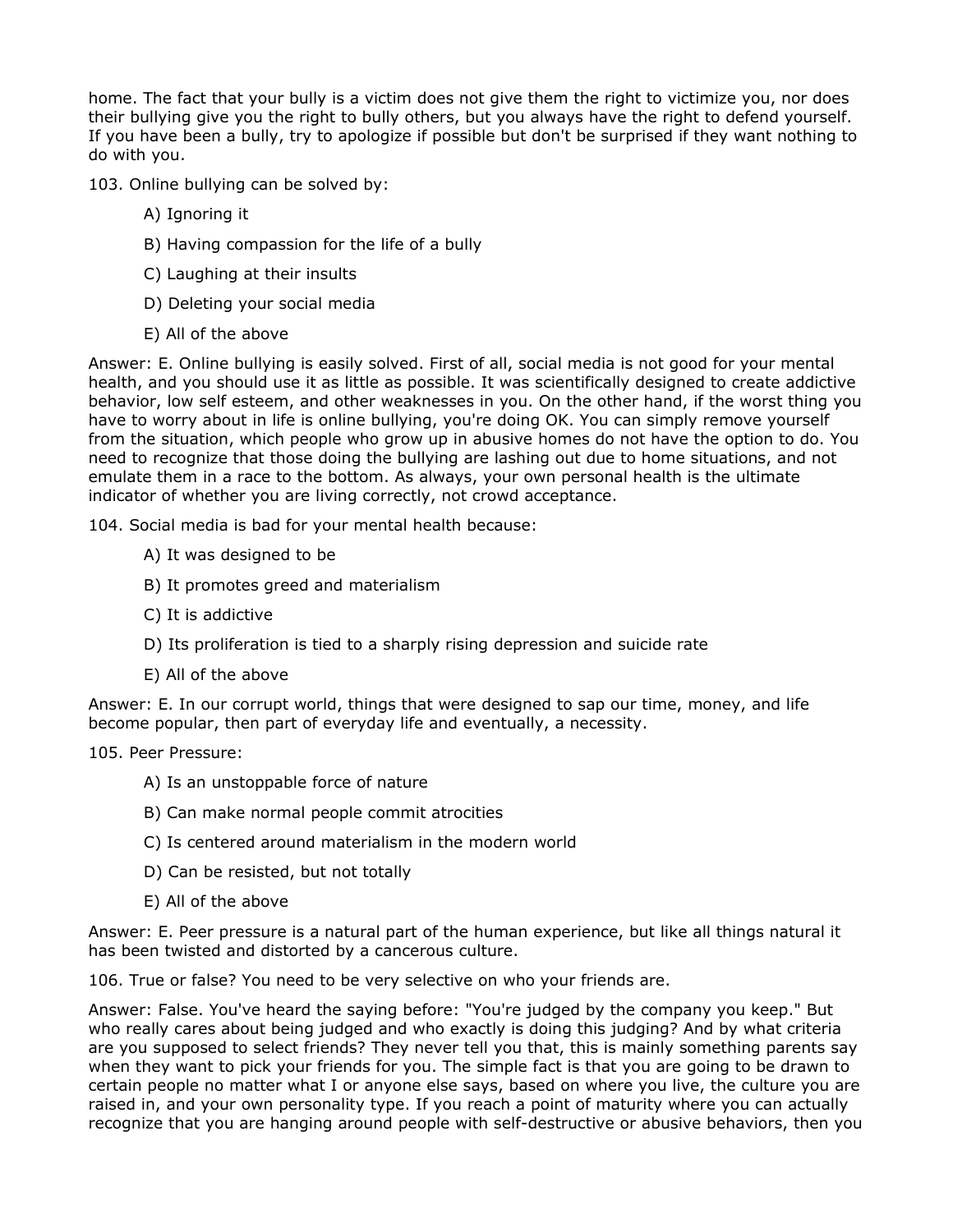should distance yourself from them as quickly as possible.

107. True or false? You should never be friends with anyone that doesn't respect you.

Answer: True. As kids we all want to fit in, but fitting in can come at a very high price. If you have friends who openly despise you or insult you to your face, you have dangerously low self esteem and need to work on yourself before you can have friends. By work on yourself I mean gain confidence in and compassion for yourself. You can do this by focusing on your natural talents and developing them, and studying forms of physical and psychic self defense, which your parents should have taught you because the schools certainly never will.

108. True or false? Your friends will determine your future.

Answer: False. You've heard the saying before, "Show me your friends and I'll show you your future." However, as a child you have no way of knowing what sort of future you should want, nor should you worry about it. Show me a child who knows exactly what future they want for themselves and I will show you a child who is trying to live up to their parents' expectations. If you end up a drug addict, it's going to be because of the trauma and hostile environments you endured as a child, which will attract you to other people with similar childhoods. Your childhood determines your personality which determines both your friends and your future, not the other way around.

That's not to say that peer pressure is not a factor in our life decisions, because it is. Peer pressure will be a factor no matter which "crowd" you hang around with. Some friends might pressure you into dangerous activities, while others might pressure you into a dull, conformist existence. That's why it's best not to be part of a "crowd" at all, and be your own person. Part of growing up is choosing your own path and being true to yourself. Now here is one saying that is true: if your friends stop being your friends because you wouldn't give in to peer pressure, then they weren't your friends to begin with. In fact, we are raised in a society where very few people know how to truly be a friend, either to ourselves or others.

109. True or false? Popularity in school has everything to do with economic status.

Answer: True. Have you ever met a dirt poor kid wearing old clothes who was popular? In many or most schools popularity and status have everything to do with money and nice clothing, etc., and an attitude of exclusivity that is taught by wealthy parents.

110. True or False? The popular kids are abused also.

Answer: True. One thing to understand is that being popular and wealthy is not all it's cracked up to be. Being taught from the youngest age to value money and status is a form of abuse, because it limits their minds. They will always be emotionally empty people who seek external validation, blindly trying to fill their emotional voids with more objects, status symbols, and career achievements. Make no mistake, these popular kids are the ones who grow up thinking that destroying the planet and enslaving all its people and animals is a good thing because it buys them expensive stuff. Many of them grow up too fast, getting into sex, alcohol and drugs at a young age. And just because they have nice clothes doesn't mean they aren't being severely abused behind closed doors.

111. True or False? Every child you meet in school was abused or neglected to some extent, including you.

Answer: True. We are all sick people, but some of us seem healthy only in comparison with those whose mental illness is obvious. The great plague of child abuse has reached a critical stage, having spread to every corner of the planet along with its carrier, civilization. Having spread to a saturation point, it can only increase in intensity. Our parents don't have time to really raise us, and even if they did, they were victims of the same societal poison and have no true compass as to what healthy life entails.

112. True or False? People raised by single parents are much more likely to end up depressed,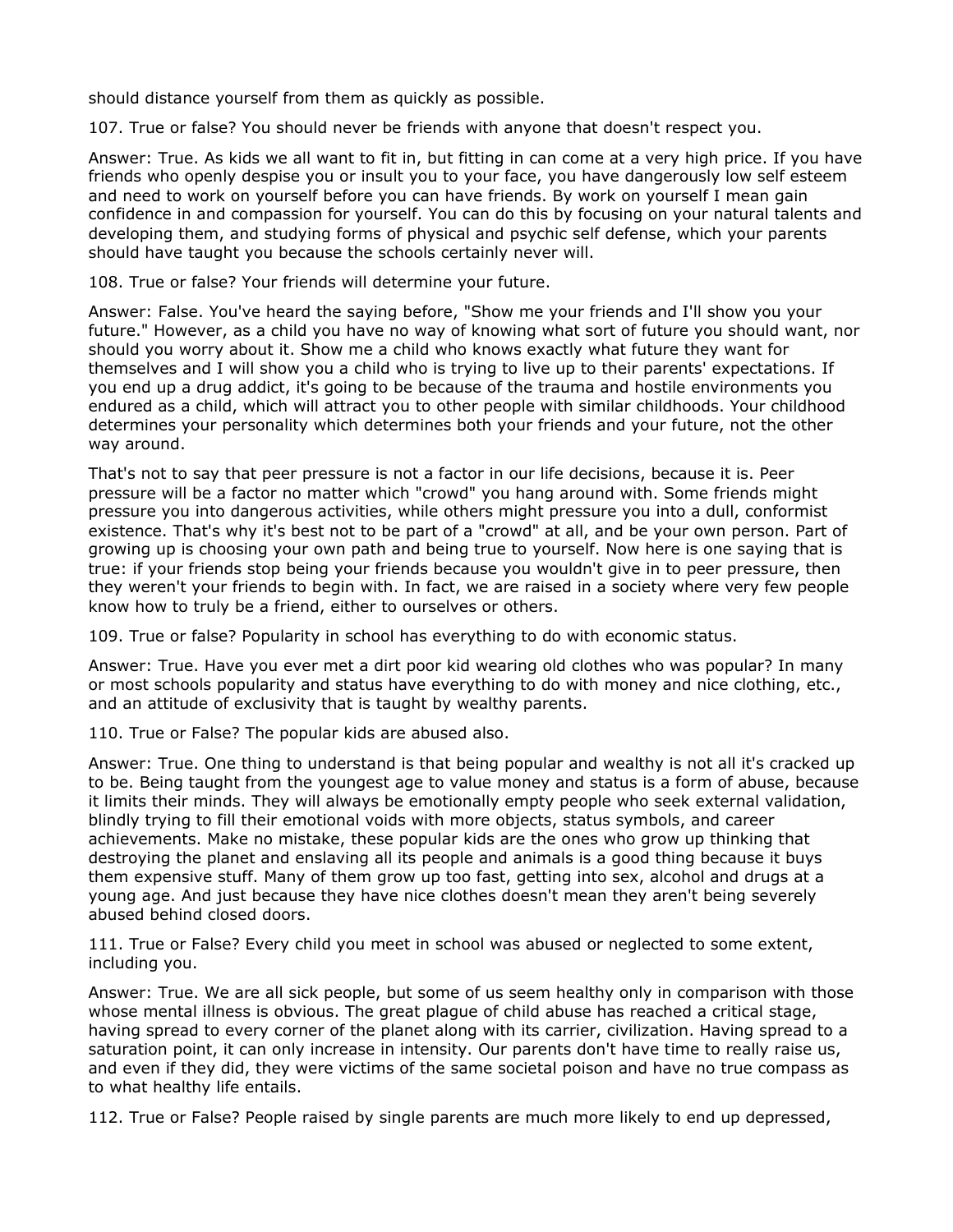addicted to drugs or in prison.

True. This is a statistical fact, 85% of the people in prison were raised by single parents. The number one predictor for depression is the loss of a parent before age 10.

113. True or False? Legal drugs such as Ritalin, "antidepressants", SSRI's, and other brain drugs can be used to treat a chemical imbalance.

Answer: False. The manufacturers of "antidepressants" who used "chemical imbalance" as part of their marketing slogan were successfully sued for making false claims about their drugs. To anyone with a functioning brain it was an obvious lie: no "chemical brain tests" were ever performed on the people to whom these drugs were prescribed. If no tests are performed, how can there possibly be a diagnosis for chemical imbalance or anything else? In reality, the only chemical imbalance is the one caused by long term usage of these drugs, which affect the brain's ability to naturally manufacture serotonin and other chemicals. Despite the court ruling, these "antidepressant" drugs had already been widely distributed and established in the marketplace. They are selling more than ever because people would rather take a pill than confront their problems.

114. True or False? The popularity of "antidepressants" is a move towards authoritarianism and it demonstrates both the corruption in drug policies and the helplessness, laziness, and stupidity that civilization encourages.

True. What is the cure for depression? A healthy diet, exercise, reconnection with nature, participation in healthy, authentic community. Increasingly, anything "natural" will be openly attacked as science asserts its false authority.

115. Which of the following is true?

- A) A murderer is more than likely someone who was violently abused as a child.
- B) A murder victim is more than likely someone who was violently abused as a child.
- C) A rapist is more than likely someone who was sexually abused as a child.
- D) A rape victim is more than likely someone who was sexually abused as a child.
- E) All of the above.

The answer is E. Abuse victims often adopt the mentality of their abuser, or stay in the victim mentality and seek out an abuser to fulfill that role.

116. Whose responsibility is it to end the cycle of abuse?

- A) The justice system
- B) Politicians
- C) Social workers
- D) You
- E) All of the above

The answer is D. It would be far easier to play politics and blame others for the problems of the world, but then you would be permanently irresponsible like the rest of them, and forfeit your real "vote."

117. Most of the worst criminals had:

- A) Random mutations
- B) A normal childhood
- C) An abusive childhood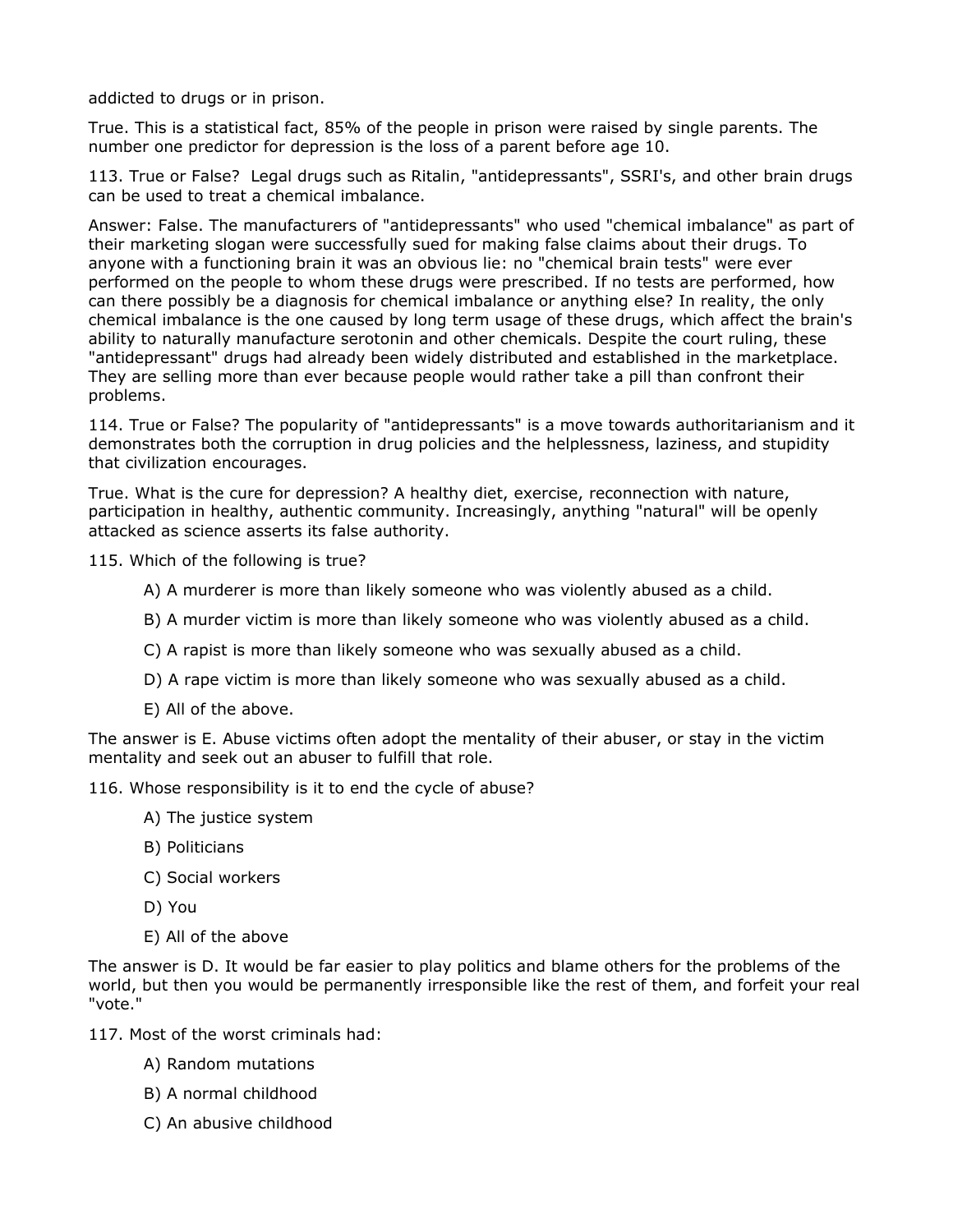- D) A happy childhood
- E) The evil gene

Answer: C. Most of the worst criminals had extremely abusive childhoods. This may seem like common sense, but when history tells the story of its favorite mass murderers, their childhoods are almost always glossed over and never suggested as the cause of their violence. Instead we mindlessly celebrate their violence with no deeper insight into why these men became so "great." There is no such thing as a magical psychopath gene that just appears out of thin air. If certain people do possess genetic predispositions to violence or psychopathy, it is due to the cycles of abuse being repeated and unresolved over generations, passing on "antisocial" adaptations.

The brutal domestication process didn't happen overnight. Psychopathy, like all our other problems, is a result of civilization and the great plague of child abuse that is its precondition. These intensely traumatic mental and physical conditions caused the degradation of the human genome, and extreme forms of mental illness are but one expression of that. However, there is no genetic determinism. Even for those with predispositions, the expression of these genes is largely determined by environment. For the overwhelming majority, it is an atmosphere of routine violence suffered or witnessed as a child that creates killers, not genetics.

118. If you live in an impoverished area:

- A) Your area will be full of predatory businesses
- B) Your area will be full of churches and liquor stores
- C) Your area will be devoid of grocery stores to buy healthy food
- D) Your area will be over-policed and criminalized
- E) All of the above

The answer is E, all of the above. The science of criminalizing and polluting populations is a key aspect of civilization.

119. The worst drug is:

- A) Alcohol
- B) Heroin
- C) Cigarettes
- D) Antidepressants
- E) Spice

The answer is A. The most dangerous drug is the one that is easily available, legal, and considered totally normal to use. Unlike the other drugs mentioned, it absolutely brings out the worst in people. The majority of random violence, fights, shootings, rapes, car accidents, and suicides involve alcohol. Alcohol can ruin or end yours and a whole bunch of other peoples' lives in a single night, a single moment, in so many different ways. Modern global culture promotes and glorifies alcohol as the ultimate fun drug, with protagonists using it on every movie and TV show. Many people possess a predisposition to alcoholism and are addicted from the first drink. Alcoholism is a deadly addiction that causes or contributes to many diseases, and kills more people than is statistically possible to track.

120. The school shooter epidemic is a result of:

- A) Child Abuse
- B) Psychiatry
- C) Desensitization to violence through media (MK-Ultra)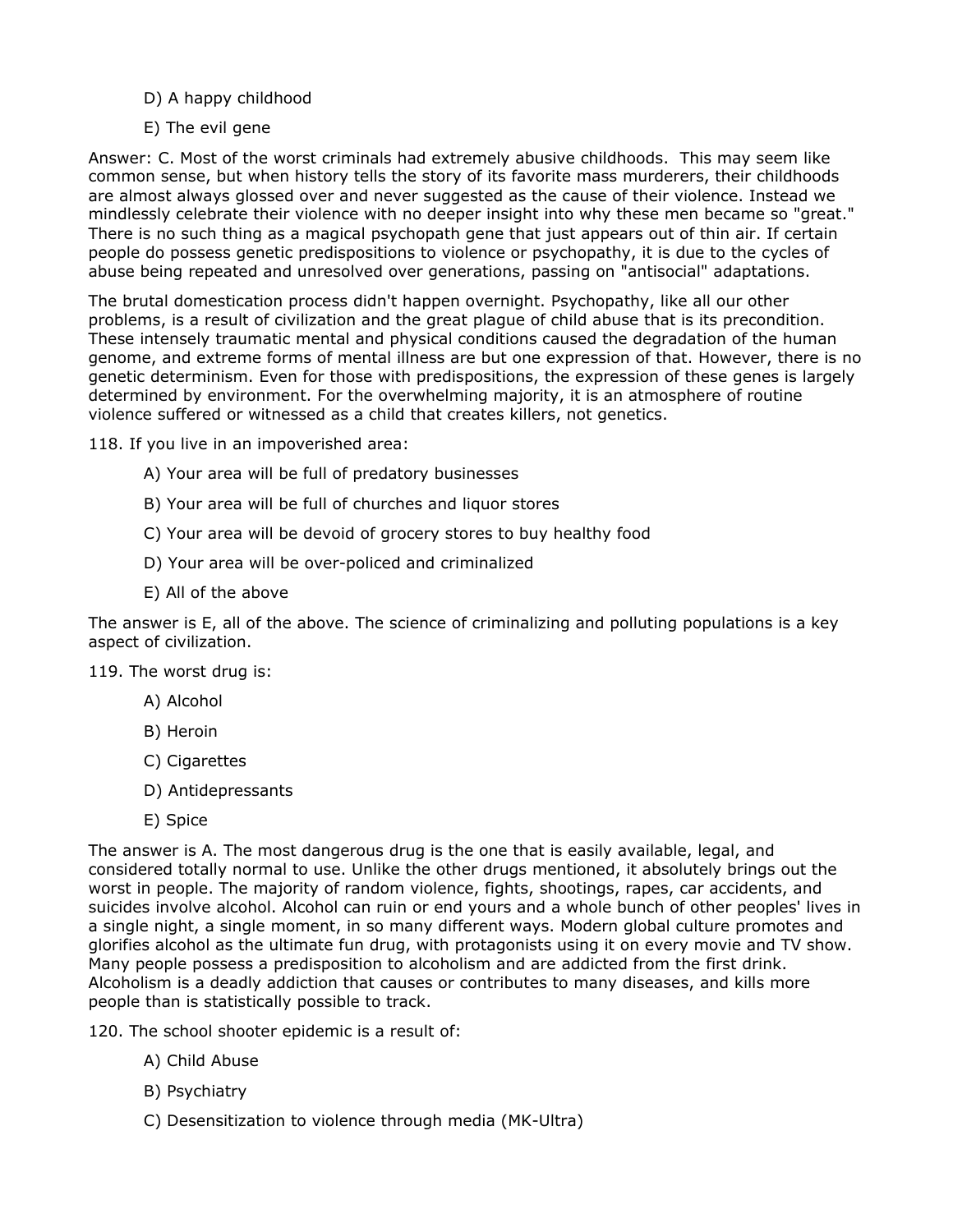- D) Cultural glamorization of gunmen
- E) All of the above

Answer: E, all of the above. The link between school shooters and psychiatry is undeniable and actively suppressed. It is known that most school shooters were on psychiatric drugs, but drug manufacturers have secured a Supreme Court injunction to prevent the release of information revealing the amounts and types of antidepressant drugs that the school shooters were prescribed.

121. True or False? Drug addiction is a disease.

Answer: False. There is a propaganda push to portray drug addiction as a disease. It's one of these "new-speak" things where we have to pretend drug addiction is a disease when we know it is not. Drug addiction is a symptom of a disease. The actual disease is mental illness and brain damage caused by child abuse, compounded with genetic defects caused by inter-generational child abuse.

122. An example of a quick and easy way to ruin your life is:

- A) Drink and drive
- B) Mess around with the radio etc, and drive
- C) Go to a bar
- D) Random sex
- E) Play with guns
- F) Home repairs
- G) Extreme sports
- H) Road rage
- I) Domestic violence
- J) Smoke Marijuana
- K) Commit a felony
- L) Gamble on stock market or elsewhere
- M) All of the Above

Answer: M. Of course there are many more quick and easy ways to ruin your life, these are just a few of the more exciting. Most of us will do some or all of these in the course of a lifetime, with some exceptions. Most people don't realize how dangerous ordinary life is, as we race around in explosive death machines and consume food that we trust others to prepare, preserve, or create from a chemical compound.

123. True or False? A lot of people want to have children either to fill an emotional void or as an act of pure egotism with no intentions to love the child.

Answer: True. This selfish act is at the heart of the Great Plague, and you are furthering it by having children before dealing with whatever personal issues make you feel this way, and thus forcing your problems on an innocent infant.

124. True or False? One of the most dangerous things you can do as far as your lifestyle is to be an abusive person.

Answer: True. When you abuse others, you create enemies and ill will that can come back to harm you later. Also, if you have any friends they will likely also be abusers, thus amplifying the negative energy and the likelihood of bad results. Unfortunately some of us are predisposed to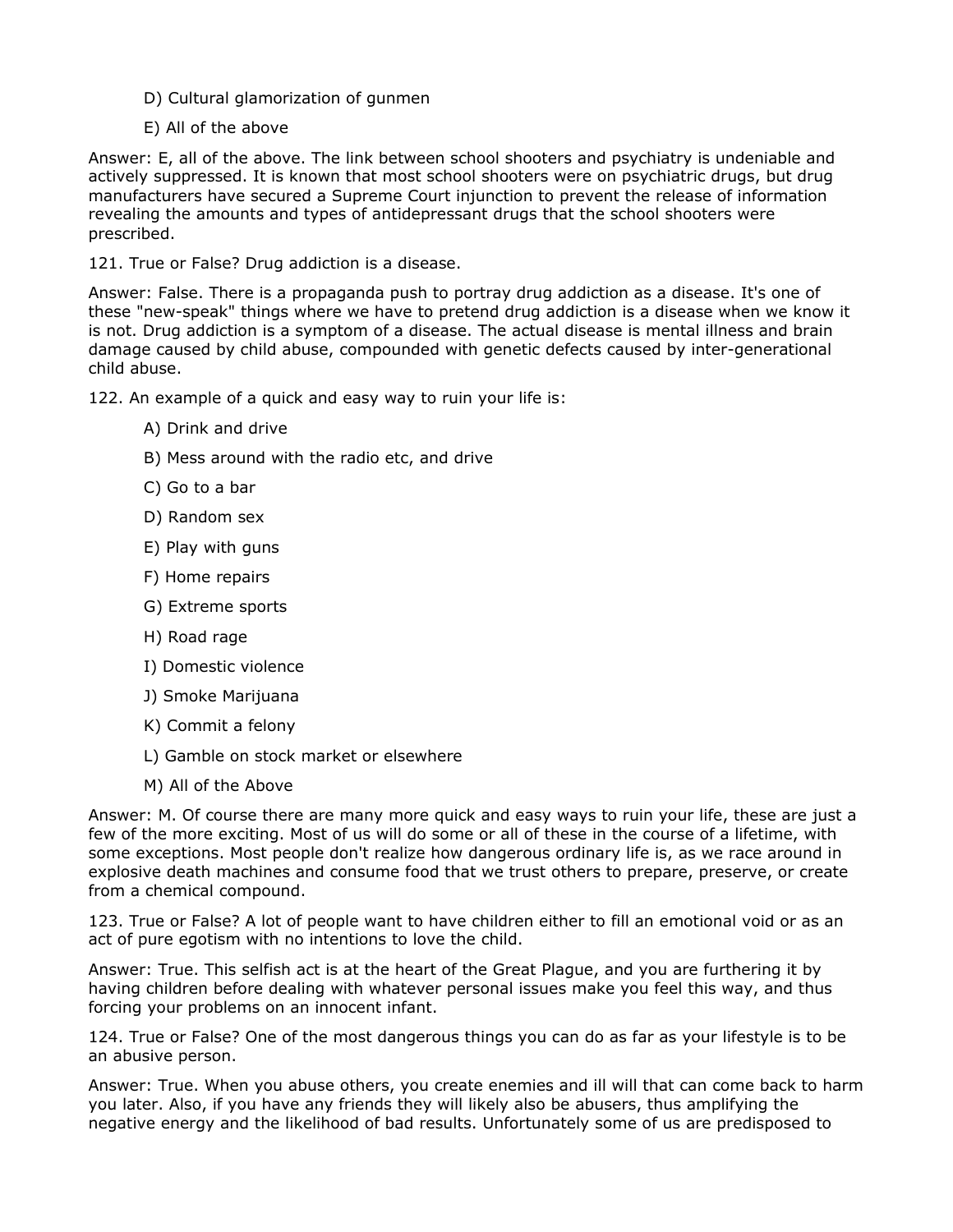abusive patterns. The most important thing an abusive person can do is realize it and learn to refocus that energy towards a healthy goal.

125. True or False? We are our own worst enemies.

Answer: True. We've been raised in a world where mental illness is the norm, so good luck making healthy and ethical decisions in your life. It's easy to destroy yourself with drugs, alcohol, bad food, bad relationships, bad jobs, bad culture and bad choices when the vast majority of our entire society does the same. It's easy to justify planet-destruction as "progress" when you are dependent on it for your paycheck and everything else. Sick is normal in our world, because you must be made sick before you can be controlled.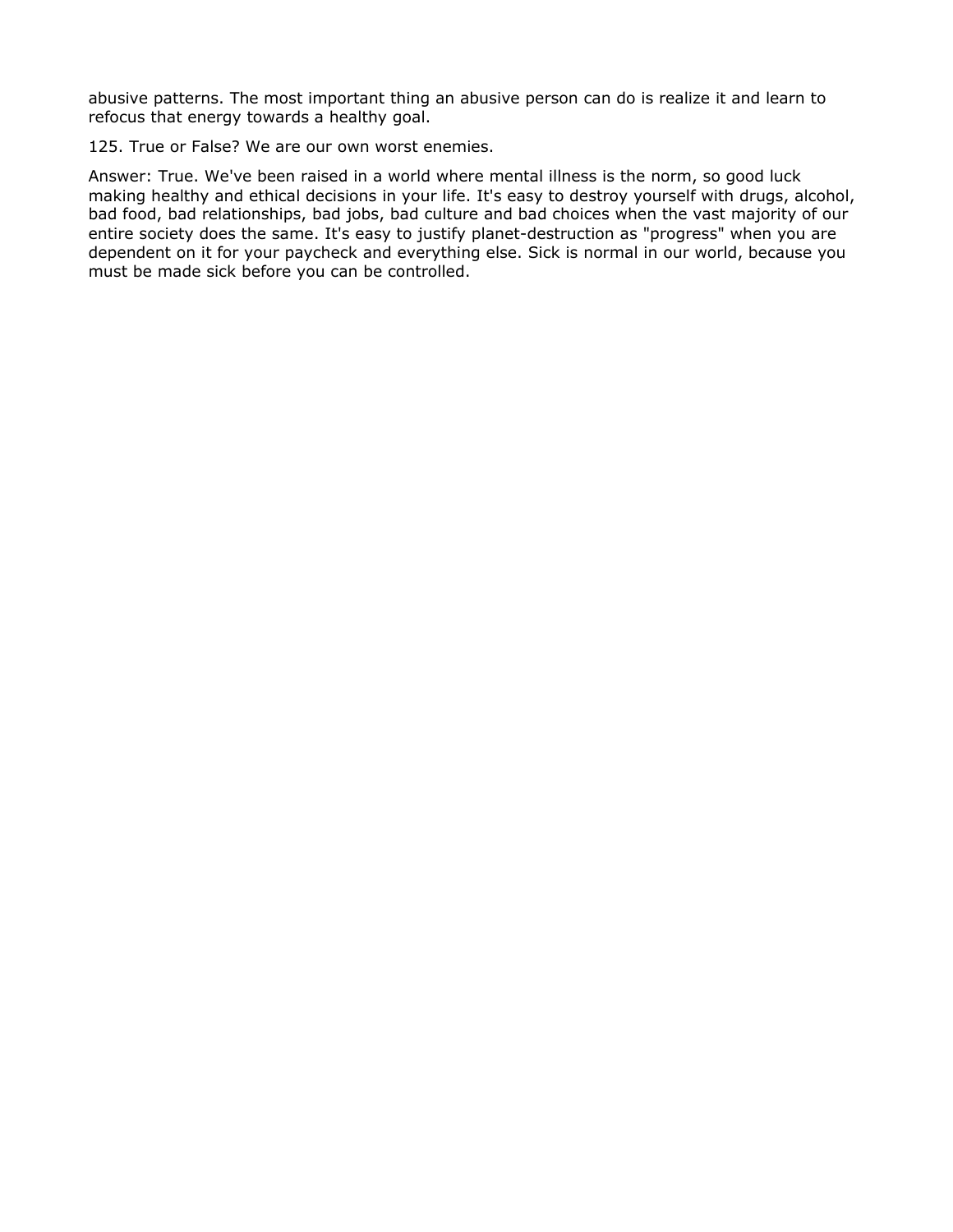Section 2: Mental Self Defense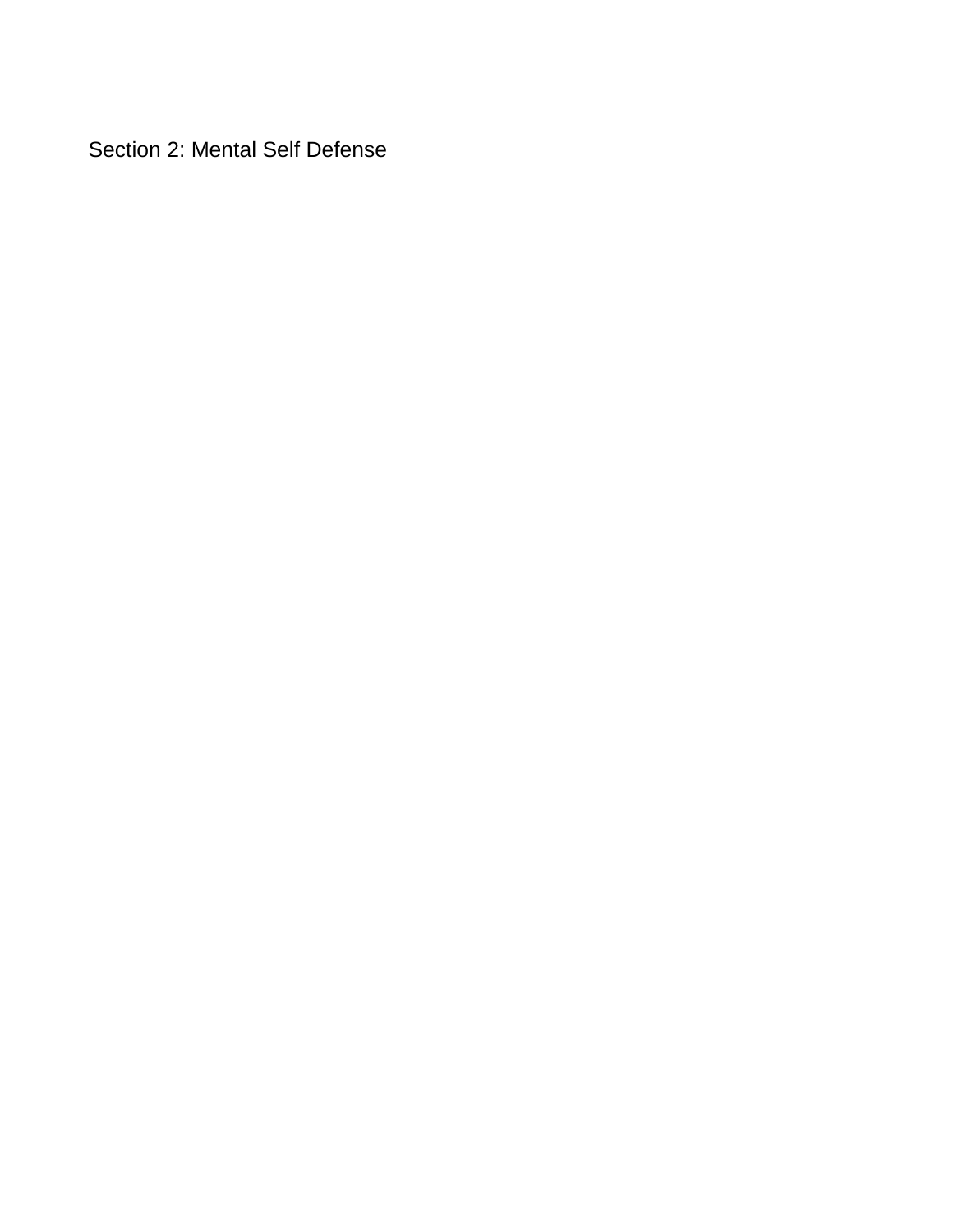# 2.1 Awareness in the Transient Age

126. True or False? The world is more dangerous now than it has ever been.

Answer: True. The cycles of abuse are not addressed in our society. The number of mentally ill people has been increasing since the beginning of civilization and institutional child abuse. Since an unsustainable, exploitative mentality is prerequisite to "succeed" in civilization, it becomes more ingrained with every generation.

127. True or False? Our modern, transient society creates more opportunities for predators.

Answer: True. If you think that cameras everywhere are going to stop mentally ill people from committing violent crimes, think again. There are more guns in the world than ever before. More importantly, society is more disconnected and transient than ever before. A serial rapist or killer can simply move to a new city and start over with none the wiser. With the right lawyer they can get off entirely even if caught.

128. The most important key to awareness is:

- A) Voodoo
- B) Sleep
- C) Methamphetamines
- D) Talking to ghosts
- E) Focus

The answer is E. You are always going to be most aware of those things on which you are focused. If you feel that you are in danger, focus on remaining and appearing calm while assessing the threat by listening with all your senses.

129. True or False? Physical awareness means paying attention to your surroundings.

True. Observe the subtle nuances of the people and environment around you. Turn on your "psychic scan". This will encourage you to focus on the present, opening awareness to the sensory information and the possibility of accessing intuition.

130. Avoid dangerous situations by:

- A) Not being too greedy
- B) Not getting too drunk or high
- C) Setting healthy personal goals
- D) Not hanging around suicidal people
- E) All of the above

Answer: E. Personal goals that involve physical fitness are always good unless they endanger your health. Personal goals that involve learning a new skill are usually good, too. Personal goals that involve seeking the approval of others, whether it be parents, teachers, employers or peers, are not so good because you're focused on what others want you to be.

131. A dangerous situation is one in which:

- A) You are asked for personal information
- B) You are at a bar or any large gathering where you don't know most of the people
- C) You submit to authority and place your life in the hands of a boss, commander or state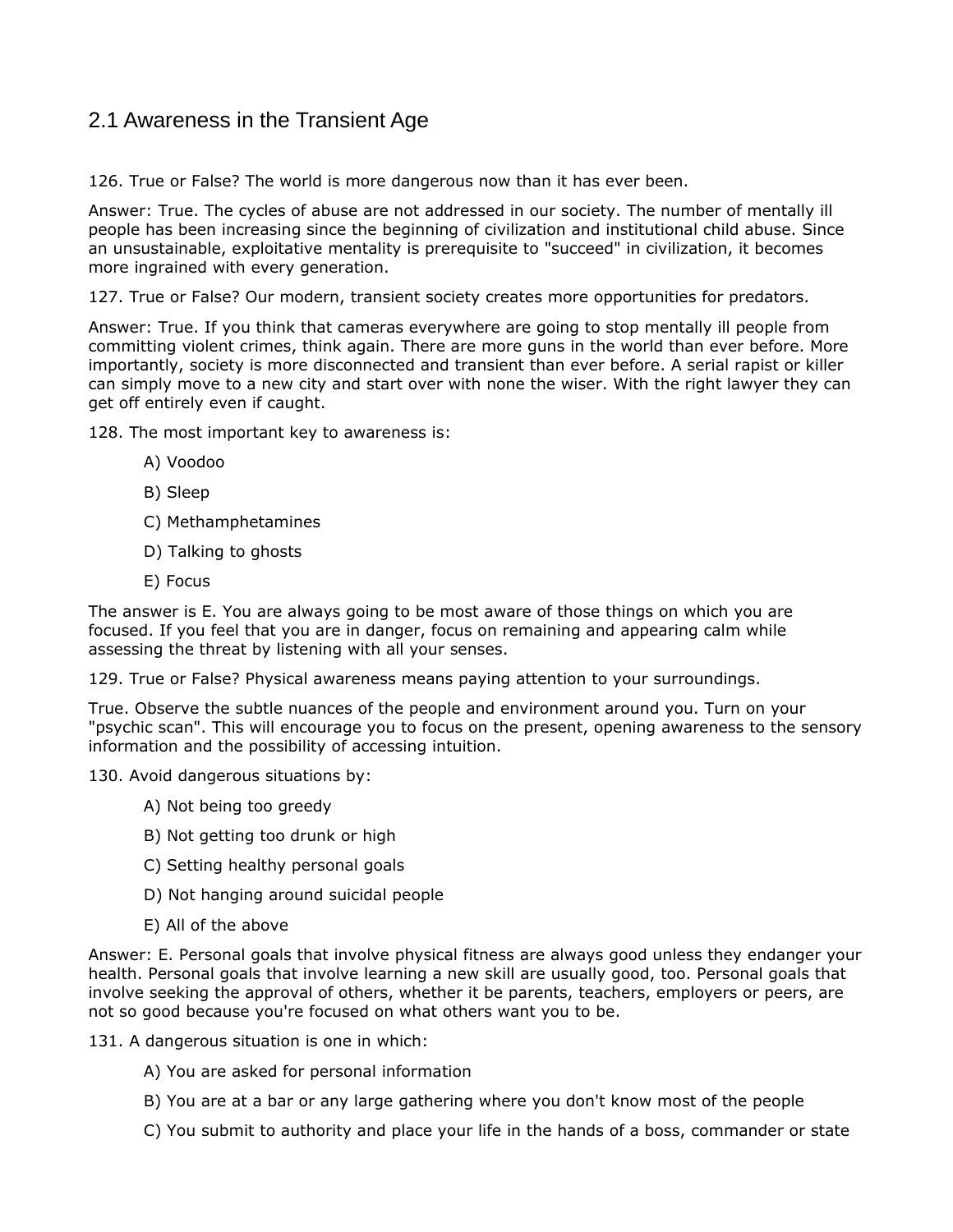### agent

- D) You are in the death machine known as an automobile
- E) All of the above

Answer: E. Everyday life is dangerous. For example, let's say you are a soldier and your commander is deciding who to send on that suicide mission. Or, your boss sends you on a business trip which involves a lot of travel, exposing you to travel-related dangers. Or, you might "accidentally die in jail." Placing yourself under the control of others is inherently dangerous, as are all the others on this list.

132. How do you establish basic awareness?

- A) By knowing the people around you
- B) By using all your senses to gather information
- C) By knowing your own weaknesses
- D) By trusting your instincts
- E) All of the above

Answer: E. These are just a few. Knowing your own weaknesses is a great strength.

133. The most important key to self defense is:

- A) Pepper spray
- B) The cops on speed dial
- C) Packing heat
- D) Awareness
- E) All of the above

The answer is D, awareness. This applies to both physical and mental self defense. The best way to handle dangerous situations is by avoiding them, and the best way to avoid them is to be aware of your surroundings. A lot of people put themselves in dangerous situations out of ignorance as to where they are and who they are surrounding themselves with.

134. True or False? We live in a society where threats will increasingly be random and further away due to digitalization, and rampant mental illness and greed mentality.

Answer: True. The digital economy potentially makes you a target from anyone anywhere on the planet with an internet connection. We also live in a society where people share every detail of their lives for social approval, making them easy targets for stalkers of all types including internet AIs that track them.

135. True or false? Your personal profile is available to anyone with a high enough clearance or connections and money to pay.

Answer: True. Your profile includes a massive amount of information, stored on underground computers as large as cities. If you have spent any amount of time on the internet, you have an advanced psychological profile and complete history on your file, and anyone who accesses it will know more about you than you do yourself. They can predict and alter your behaviors with this information. This is why the internet was created.

136. Your personal profile includes:

- A) Medical history
- B) School records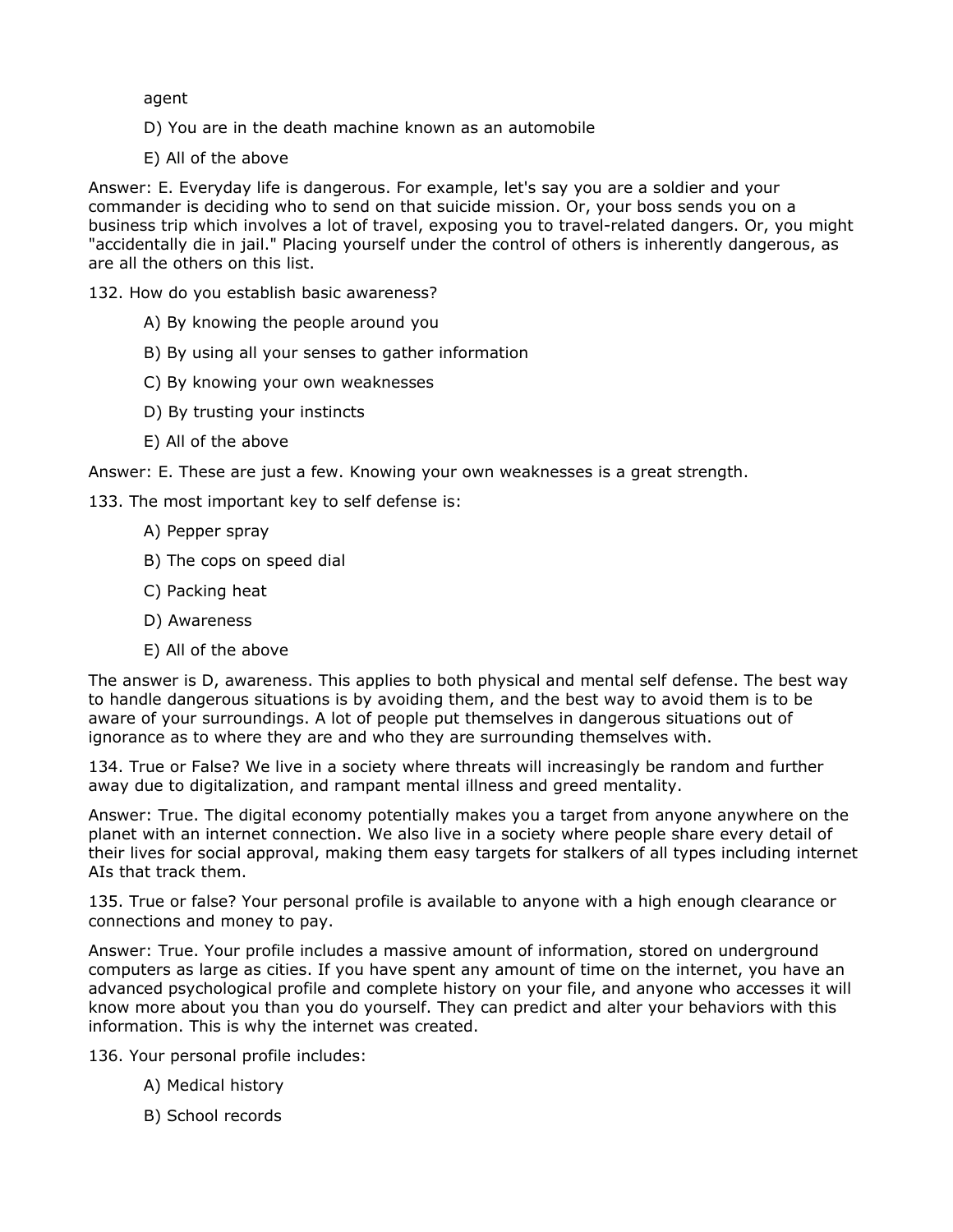- C) Employment and tax history
- D) Complete internet history
- E) Family history
- F) Genetic profile
- G) Detailed psychological profile
- H) Known associates
- I) What you buy at the grocery store
- J) What you buy with your credit cards
- K) GPS and vehicle location history
- L) Cell phone location history
- M) Properties and assets
- N) Romantic history
- O) Debt history
- P) Political and religious affiliations
- Q) Vices
- R) Arrest record and legal history
- S) All institutional digitized data
- T) All of the above

Answer: T, all of the above. These are just the data points that are collected for the average citizen. Some people have more advanced profiles and round the clock surveillance.

137. True or False? "If you can ease a man's conscience, you can control him."

Answer: The words of the cancer man are true. New political, religious and ideological cancers are released daily by the educators to ease the conscience of the masses. Only when you embrace the truth of ethics instead of lie of politics will you see the truth about yourself.

138. True or False? Awareness in the modern age can be achieved by embracing a strong political worldview.

Answer: False. Politics change by day, leaving you always in a reaction state to people who are unanswerable to you, whereas ethics give you an immovable foundation to live your life by in this or any age.

139. True or False? Ethical awareness in this age is synonymous with total cynicism.

Answer: True. Only the most complacent and educated slaves can still believe that benevolentlynamed "international aid organizations" are actually there to help. They believe the same corporations who intentionally destroyed our planet over the past 100 years are going to save it now with "green technology." To be ethically aware is to be aware that any corporations that have committed atrocities in the past will commit them in the future, and not accept lies and justifications that allow you to remain a helpless and irresponsible child.

140. Know your own weaknesses by:

- A) Acknowledging the abuse you have suffered
- B) Being aware of your own negative emotions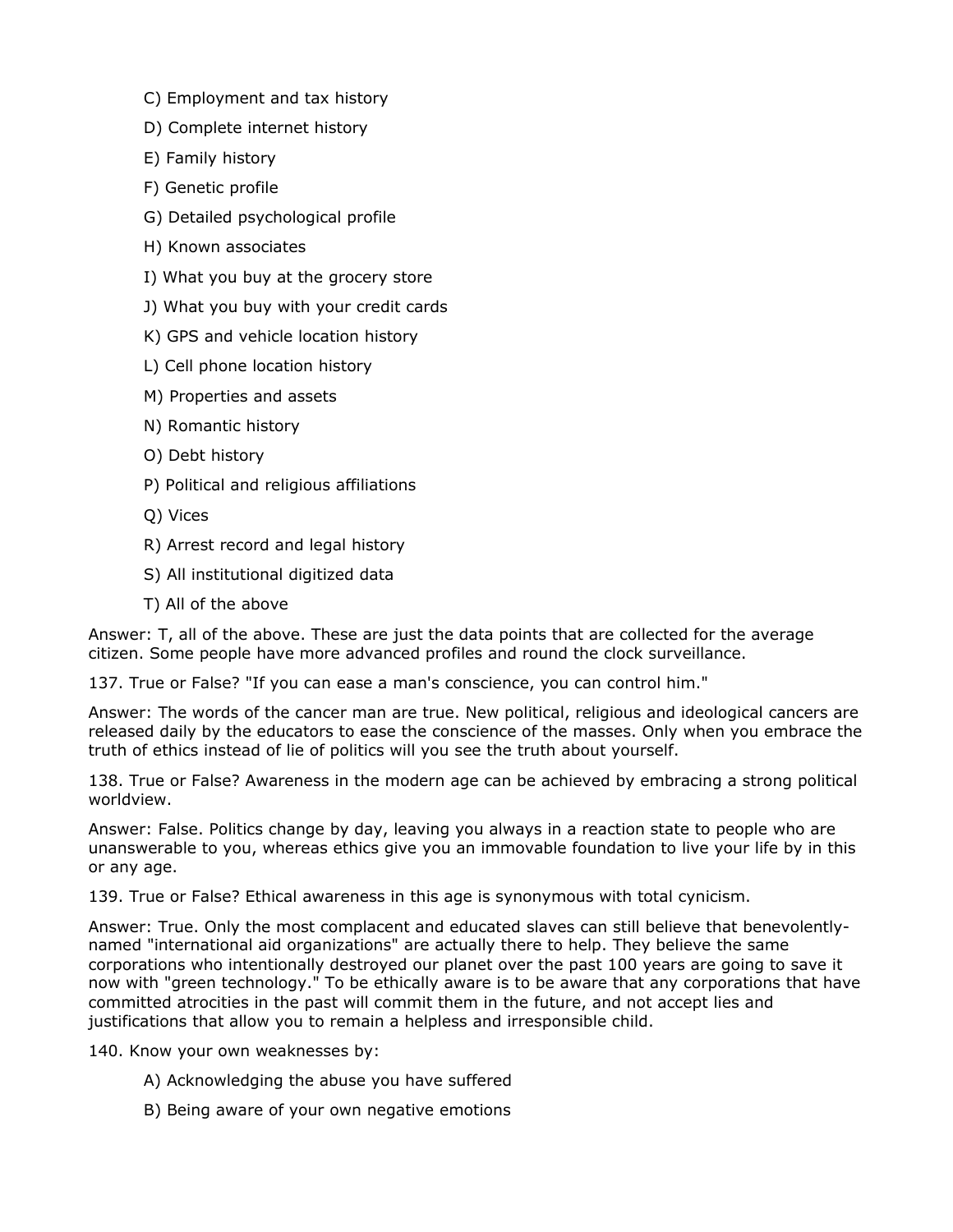- C) Being aware of your real family history
- D) Observing how other people really feel about you
- E) All of the above

Answer: E, all of the above. You can know your own weaknesses by comparing the self image of the person you want to be to the person you actually are, rather than comparing yourself to other people just as weak.

- 141. A transient society is dangerous because:
	- A) Nobody knows their neighbors
	- B) Money enables wealthy predators
	- C) Predators can take jobs where they constantly travel
	- D) Families are scattered
	- E) All of the above

Answer: E. Real safety comes from living in a community where you know and trust everyone in it. Corporate communities are the opposite, with everyone sequestered in their home boxes, ready to ship off the second a better deal comes along. In fact it is the longing for authentic community that enables so many predators in a transient society.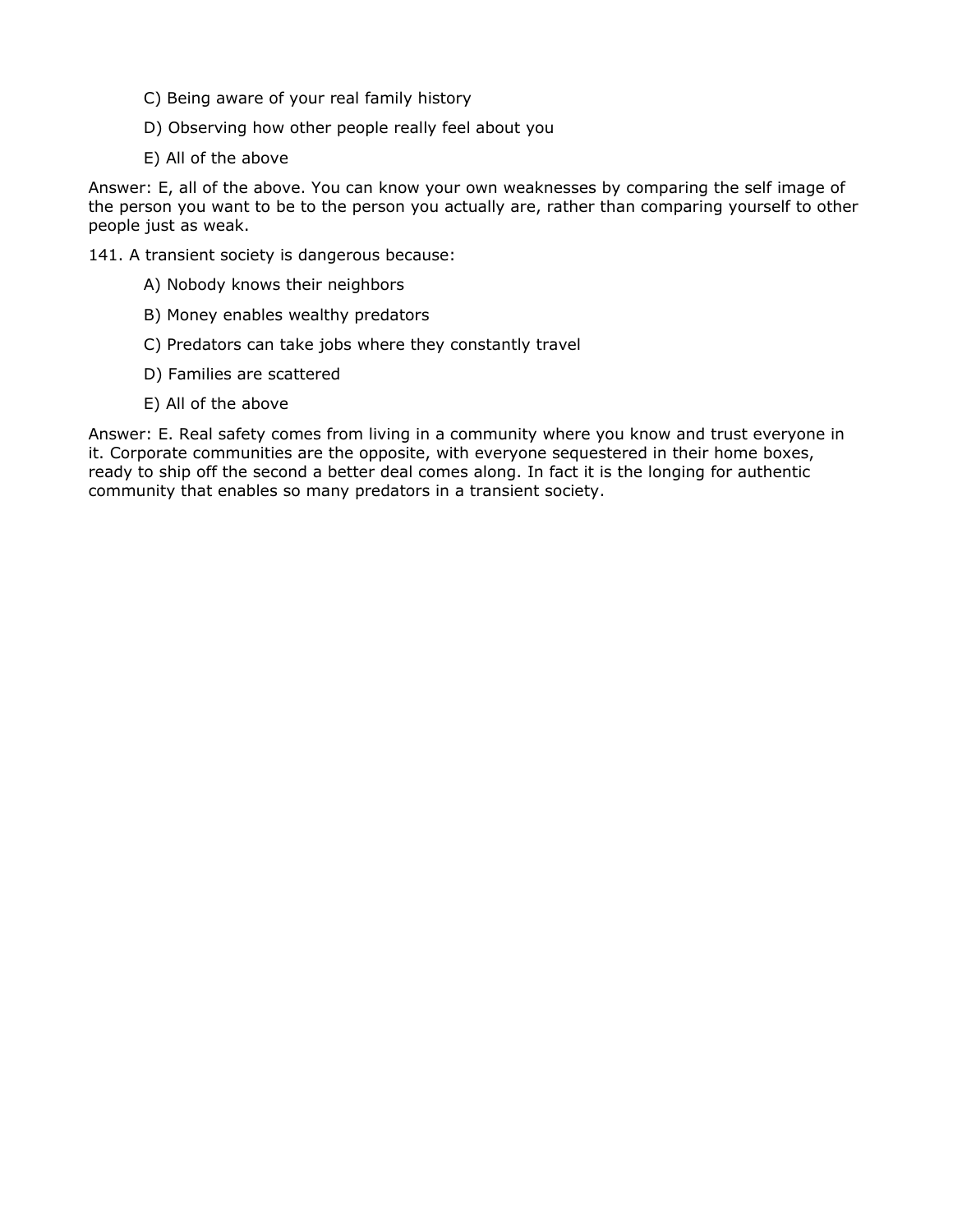### 2.2 Hypnosis

142. True or False? Hypnosis can make you do things that you do not want to do.

Answer: True. Do not believe the old adage that a hypnotist cannot make you do things against your will, because "your will" is more malleable than you think. It depends on your susceptibility to various suggestions, but some people absolutely can be manipulated into committing crimes, buying unhealthy products, etc.

143. True or false? One technique of hypnotic induction is the use of vague language.

Answer: True. Milton Erickson found that the more vague language is, the better it can be used to induce trance, because there is less for the subject to disagree with or react to. This phenomena can be observed with politicians who sell their constituents with vague values and empty slogans. On the other hand, very specific language can break a hypnotic trance.

144. True or false? Another technique of hypnotic induction is the use of suggestive or permissive language.

Answer: True. This one is even more of a red flag than vague language. A skilled hypnotist will never command or order you to do something, they will suggest it to you in a way that makes you feel like it was something you wanted to do. "Feel free to relax" is the old cliche. Hypnosis is all about establishing trust and rapport. If you can see that someone you don't know very well wants you to trust them, be careful.

145. True or false? Another technique to induce hypnotic trance is the use of gibberish language.

Answer: True. Gibberish language that sounds like a cross between psychobabble and spiritual mumbo-jumbo is a huge red flag. The hypnotist is trying to make you feel relaxed and comfortable as well as view them as a person of authority and knowledge without using any specifics that will break the trance. They are trying to guide your emotional state and get you in the realm of "feeling" instead of "thinking." This is incredibly common in cults of all kinds.

146. True or false? "Neuro-Linguistic Programming" is an expensive term for manipulative hypnosis.

Answer: True. NLP users are usually bad actors seeking to "program" others for personal gain.

147. True or False? No one should ever attempt to hypnotize you without your explicit permission to do so.

Answer: True. You should distrust anyone you notice using the hypnotic techniques described above.

148. True or False? One way to resist hypnosis is by identifying people who might use it against you.

Answer: True. Anyone who wants something from you may try to use this, especially people who make a living "getting things out of people," such as salesmen, religious leaders, and psychologists.

149. True or False? Being aware that someone is or may possibly be trying to hypnotize you makes you hard to hypnotize.

Answer: True. Self-hypnosis can be a powerful tool for healing. If you are aware of what it feels like to enter a hypnotic trance, you will also be more resistant to outside influence. Use observation and intuition to alert you when someone may be trying to hypnotize you.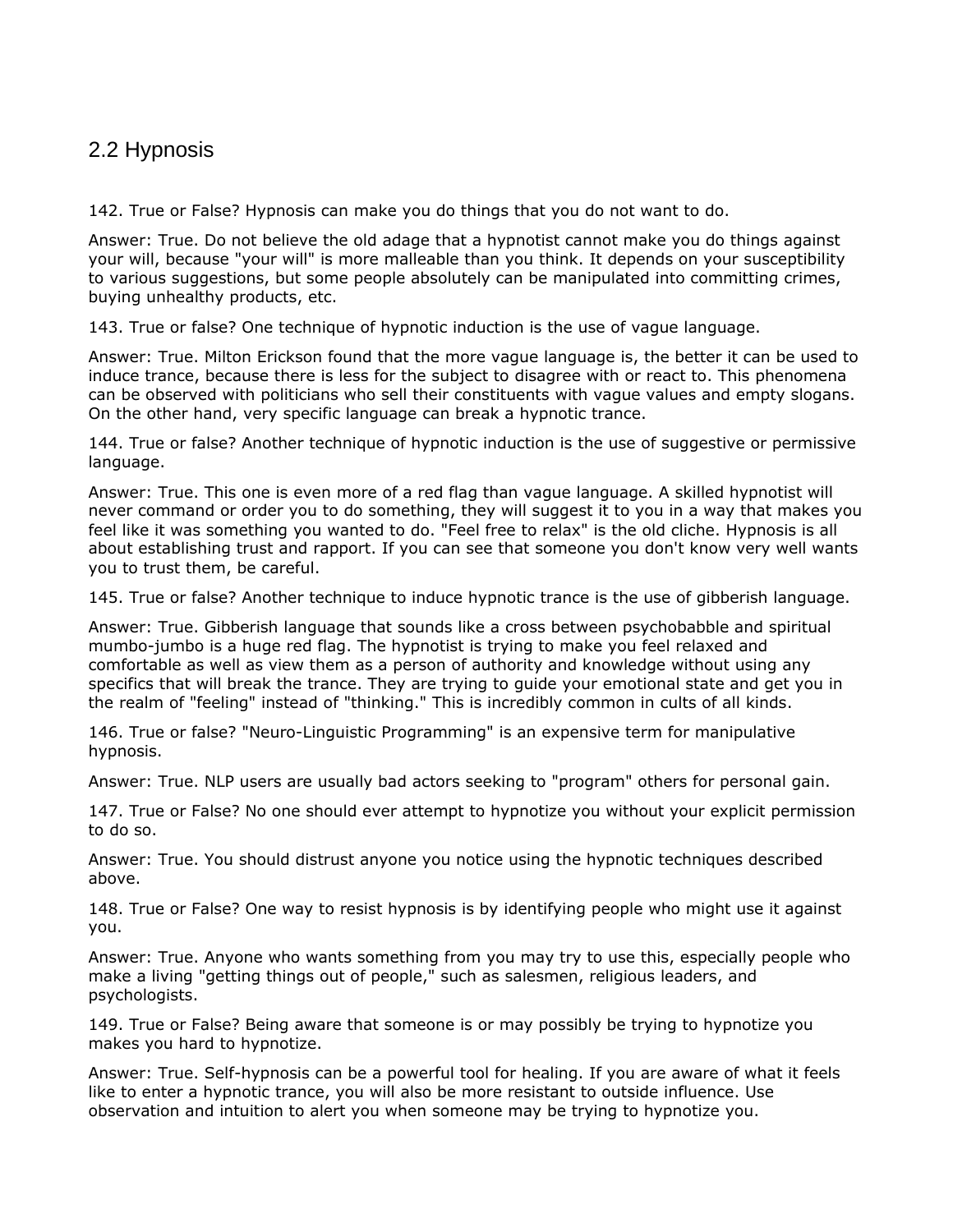150. True or False? One method of resisting hypnosis is to ask questions.

Answer: True. Asking a question breaks the flow of the hypnotist's monologue. Also, if you're still asking questions then you haven't been totally sold on what they are selling you, which is first and foremost themselves as a friend and authority figure. If you ask specific questions, then it tells the hypnotist that you may not trust them entirely and that they should probably tread lightly in what suggestions they make to you. Ask, "can you be more specific?" or "what exactly do you mean by <sup>2</sup> as a response to the aforementioned vague and gibberish language.

151. True or False? Another method of resisting hypnosis is:

- A) Scream
- B) Slap yourself with baby powder
- C) Fall asleep
- D) Counter-hypnotize
- E) All of the above

Answer: E. There are many techniques to resist hypnotism, including running away from the hypnotist or hypnotic technology.

152. True or False? All modern advertising utilizes hypnosis.

Answer: True. The definition of "advertising" here includes all forms of modern media. Without subtle forms of hypnosis they would not be able to sell to you all the unhealthy products, lifestyles and ideologies that are promoted in our culture.

153. True or False? One method of hypnotic induction is trying to get you saying "yes" to true or appealing statements.

Answer: True. This can be part of "the salesman's pitch", and it is usually quite obvious because they are sort of talking to you like a child, trying to elicit positive responses to obvious questions. This is also used in religion.

154. True or false? The "high-pressure sale" is a form of hypnosis.

Answer: False. Hypnosis succeeds by making the subject feel comfortable, it's sort of the opposite. However, these two techniques can work in tandem together. For instance, you use hypnosis to make a person feel like a religious group is their second family, then once they are invested in the group, you can use group shaming and the threat of exile to pressure them. The theory is that if someone is needy enough to submit themselves to a leader, they can be pressured to do almost anything once a dependence is established.

155. It is important that you become familiar with the feeling of being hypnotized because:

- A) You will be able to recognize when someone is doing it to you
- B) Hypnosis is an important healing tool
- C) You should avoid becoming hypnotized in situations where you should be aware
- D) You can enter a light hypnotic state to execute repetitive tasks
- E) All of the above

Answer: E. The reality is we are surrounded by sophisticated advertising and programming that is designed to put us in hypnotic states without us realizing it. If you simply analyze that programming in terms of what it is trying to "sell" both your conscious and subconscious, you will be immune to it.

156. True or False? All hypnosis is really self-hypnosis.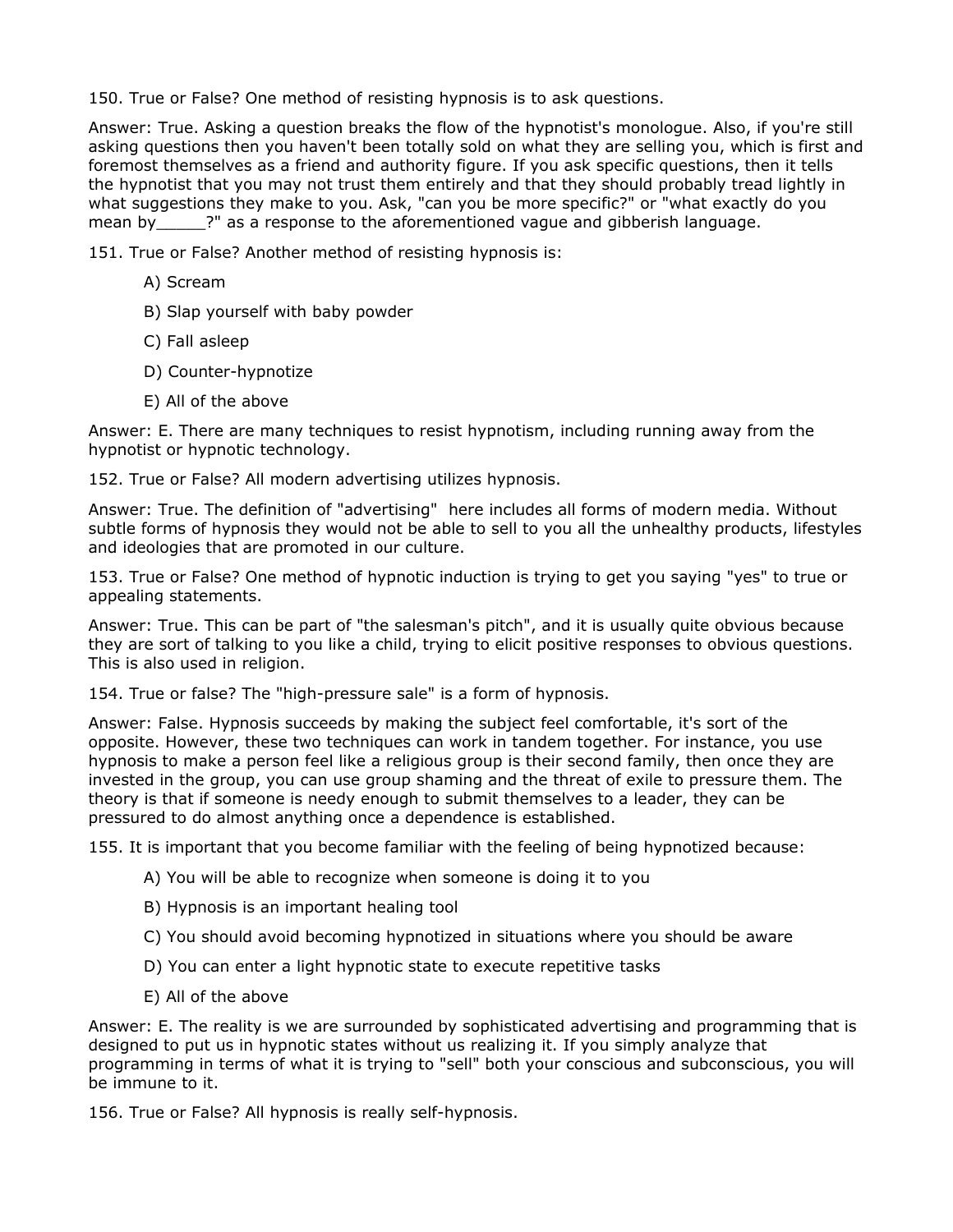Answer: True. Hypnotists stimulate your own ability to stimulate your subconscious mind. In a naturalist society this would be done by an herbalist healer who is your family member. The concept of weaponized hypnosis being used against a captive populace is a product of an extremely sick society.

157. Characteristics of being hypnotized are:

- A) Losing your train of thought
- B) Body relaxation
- C) Slow movements
- D) Lower pulse rate
- E) Becoming unaware of your surroundings
- F) Fluttering eyelids
- G) Catalepsy (inability to move)
- H) Change in breathing pattern
- I) Decreased swallowing
- J) Involuntary twitching
- K) Eyes roll back in head
- L) Eyes water or cry
- M) Blank stare
- N) All of the above

Answer: N, all of the above.

158. True or False? Another sign of hypnosis is agreeability.

Answer: True. A hypnotized person is a more agreeable person. Suggestibility is the goal of entering a hypnotic state, for healing from trauma. However, if you are constantly being put into a hypnotic state by television, music, media, and religion without realizing it, then you have no real idea what suggestions are being implanted in your subconscious. You are being hypnotized against your will because you are not aware of the hypnotist. In this case, your hypnotic state can and will be used to harm rather than help you.

159. True or False? Self-hypnosis is similar to meditation, and it is healthy to enter hypnotic states.

Answer: True, self-directed hypnosis is healthy, as is working with a hypnotist that you trust. You may be able to work through severe traumas that your conscious mind is suppressing.

160. True or False? Hypnosis can enslave you or set you free, it's the program that matters.

Answer: True. This just underlies the truth of our modern world, which seeks to subvert and control all healthy practices. In the hands of technologists and capitalists, hypnotism is a force of oppression, selling you unhealthy products and lifestyles. Anyone who seeks natural self-healing techniques under the technocracy will be seen as untrustworthy and a possible subversive/heretic.

161. True or False? Modern media and religion are weaponized hypnosis.

Answer: True. They don't teach you about hypnosis in school so they can put you in hypnotic states without you realizing it. You are in cultural poverty with no familial shaman to teach you hypnosis. You are in cultural poverty with only mass media products to provide the music and stories that your culture once did.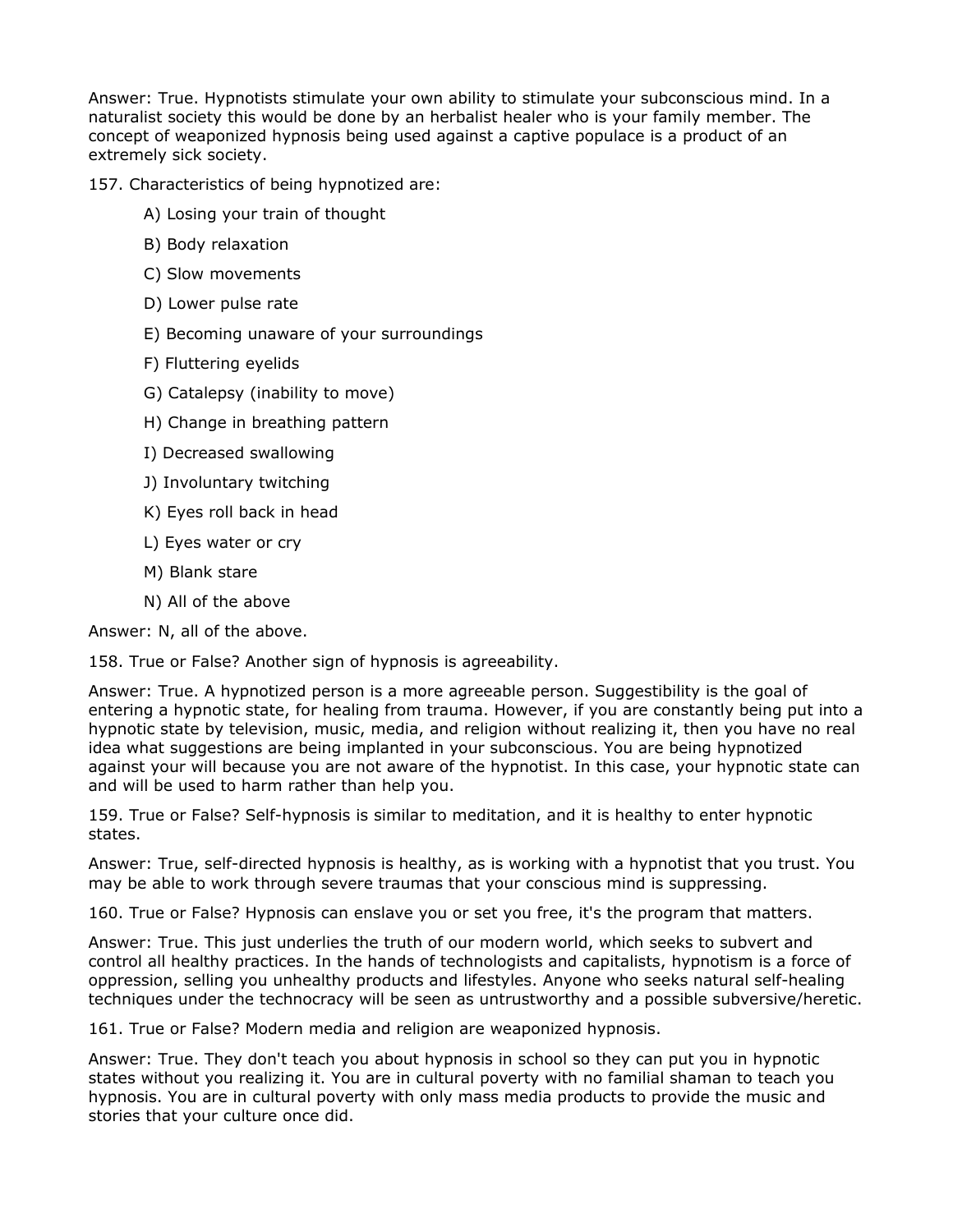## 2.3 How to Identify Predatory Adults

162. True or False? Over 90 percent of cases of sexual abuse against people under 18 are committed by parents or someone in a similar role.

Answer: True. And that statistic only reflects the ones who are caught. Another reason to be extremely careful about admitting "step-parents" into the home.

163. One trait that all predators share in common is:

- A) A white van
- B) A violent temper
- C) A history of criminal behavior
- D) A lack of empathy
- E) All of the above

Answer: D, they all share a lack of empathy as a result of childhood trauma and/or genetic trauma from previous generations. Their victims are seen as objects, not people.

164. Why is a sense of entitlement or superiority synonymous with predatory behavior?

- A) They have a sense of entitlement because they're evil
- B) They have a sense of entitlement because they were sheltered or spoiled as children
- C) They have a sense of entitlement because they were abused as children
- D) They have a sense of entitlement because they are nobility
- E) None of the above

Answer: C. Predators suffered extreme forms of abuse as children, which is why they have a sense of entitlement. Predators will often see happy, well-adjusted people as weak, because of how ignorant and oblivious most of them are. Perhaps they are correct, and only an oblivious person can be happy in a society controlled by predators.

165. True or False? Predators are "fake people."

Answer: True. Encounter certain types of society where everyone is allegedly superficial and "fake"? You may have found a nest of predators. Predators fake emotions, they fake friendships, they fake compassion, they fake everything. The only real emotions they feel are their own neediness, unhappiness, and desire for status amongst other predators.

166. True or False? Predators are "control freaks."

Answer: True. They seek to isolate victims by causing division amongst family and friends, so they can torment them privately. This goes back to their sense of entitlement. Predators desperately need to believe that they are superior, despite the fact that they are emotional cripples due to severe child abuse. They compensate for their disability with ruthless intellectualism, seemingly clueless of how unsustainable it is. This is where the "oppressor mentality" arises, out of the cognitive dissonance of a belief in self superiority that is not rooted in reality. If someone were truly superior, or even genuinely believed themselves to be, they would feel no need to oppress others and set out a deliberate program to weaken and enslave them. The desire to oppress is characteristic of an inferiority complex caused by systematic institutional child abuse at the highest level. No matter how intellectually brilliant an oppressor is, he is still an emotional cripple who is unable to make rational decisions based on sustainability ethics, much like science. As we can see from the suicidal levels of environmental devastation that are still peaking, only extreme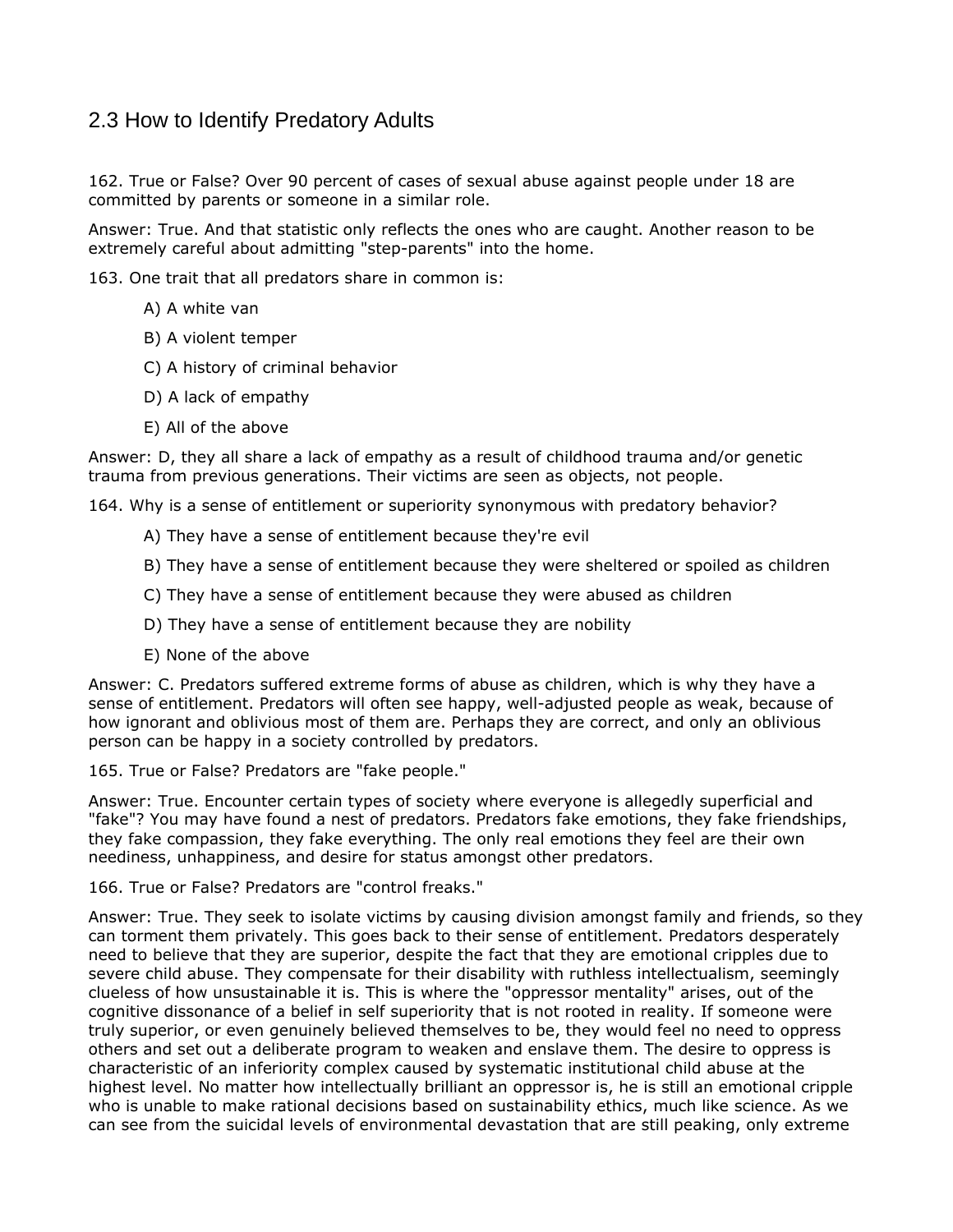psychological pathologies can explain the "control freak" actions of the regime now and then, yet most will still deny that child abuse is at the heart of it all.

167. True or False? Children in our society are taught to put unconditional trust in all adult authority figures.

Answer: True. This is one of the main goals of education of all types, to create a trusting herd. If you have been in a position of responsibility with children then you know this is true and what a big responsibility it is. Predators are also aware of this, which is why they usually seek positions of authority.

168. True or False? Parents often fail to realize that their children are being stalked by predators because the predator has a veneer of authority, respectability, piousness or wealth.

Answer: True. It is often literally the clothing that a predator wears that allows them to gain access. Whether it be religious garb, or expensive fashion, or an organizational t-shirt, they know what clothing gives them credibility with the parents.

169. True or False? Child sex offenders suffer from arrested development due to childhood trauma and genuinely prefer the company of children.

Answer: True. Many have social anxiety and identify as children. If you notice someone engaging in deep conversations with nonfamilial children it is a red flag.

170. True or False? Child rapists are impulsive, unable to control their behavior.

Answer: False. Many are impulsive, but others are in control and rational. The existence of pedophile rings and child prostitution proves this.

171. True or False? Most child rapists will have a neckbeard goatee and snatch your child off the street in a white van.

Answer: False. Studies have found that child rapists are more likely to be manipulative, seeking familiar victims that they can groom over time.

172. Generally speaking, how do opportunistic predators choose their victims?

- A) They look for people who are distracted
- B) They look for opportunities that decrease their chances of being caught
- C) They look for people who are alone or isolated
- D) They look for people who seem weak or they think won't fight back
- E) All of the above

The answer is E, all of the above are a logical approach to predation. Being aware of your situation and willing to defend yourself is usually enough to avoid an opportunistic predator.

173. What to do if you are being abused by a parent or caretaker?

- A) Run away
- B) Report them to child protective agency
- C) Ask a relative for help
- D) Ask them what abuses they endured as children to make them this way
- E) Pray for them while you stab them

Answer: There are no easy answers to this question. Abusive parents create abusive children. Violent parents create violent children. The best answer is to get away from the abuse if possible but most children have nowhere to run.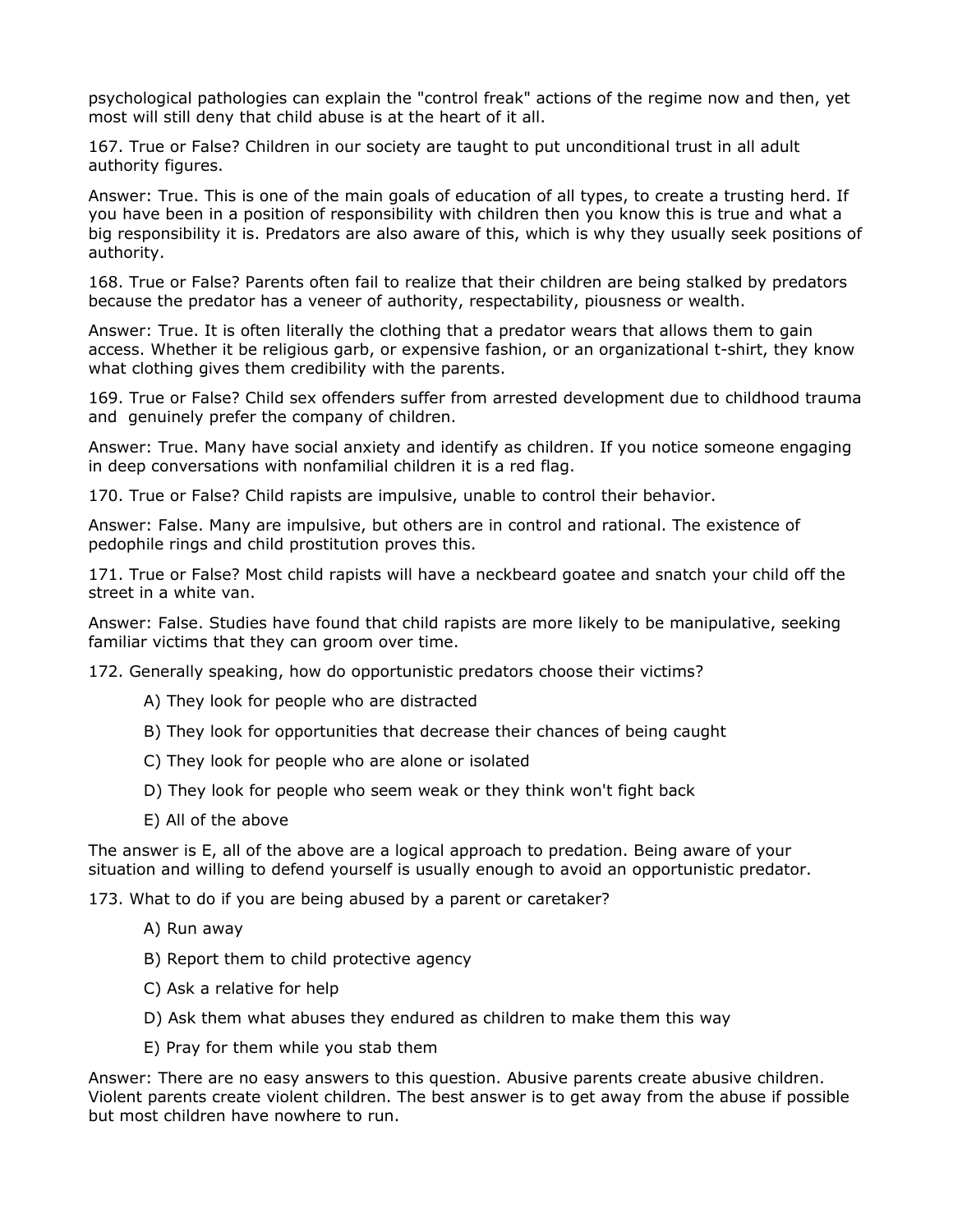174. True or false? Predators are looking for vulnerable, needy kids. Secure, confident children should not worry about them.

Answer: True for the most part in general society. An exception is in situations of war and natural disaster where entire populations are vulnerable and wealthy NGO predators are out in force. Another exception is people who are so insane that they don't care about getting away with the crime. However, your average predator is looking for easy targets, children whose mental defense systems have already been "immunocompromised." This is why the foster care system is monetized to cater to predators.

175. Child rapists, or "pedophiles", use which of the following techniques?

- A) They maintain a facade of the perfect citizen.
- B) They seek jobs and volunteer positions where they have access to children.
- C) They often work together with other child rapists.
- D) They look for hurt children with abusive family histories.
- E) All of the above

The answer is E, all of the above. Being abused children themselves, they have a "sense" for which children are abused.

176. The industry/profession that is filled with child rapists and sexual predators is:

- A) Orphanages
- B) Foster Care
- C) Religion
- D) Boy Scout leaders
- E) All of the above

Answer: E, all of the above. Predators always seek positions of power and portray an image of benevolence. Working together, they built a thousands-year old corporation that is the foundation of the modern state.

177. When is it OK to lie?

- A) When someone you don't know is asking personal questions.
- B) When the police question you
- C) When someone who doesn't like you questions you
- D) When someone with the power to harm you is asking questions
- E) All of the above

The answer is E. If you find yourself in these situations, the best thing to do is say nothing at all. You have no obligation to talk to police or random strangers. However, sometimes saying nothing might make the questioner angry or aggressive, or they will make assumptions by your silence. Truth is a universal value. But the reality is we live in a world of lies and telling the truth can come at a very high cost. Your truth-telling should be tempered with the knowledge that some people are out to hurt and exploit you. You have no obligation for truth towards those people, they don't want truth nor do they deserve it.

178. True or False? The child predator is not the scary misfit, but the friendly, outgoing teacher or mentor who has a job or position which grants him access to children.

True. Schools, which exist more in the public eye, have a lower percentage of "pedophiles" than the foster care system, orphanages, juvenile detentions and religious organizations where they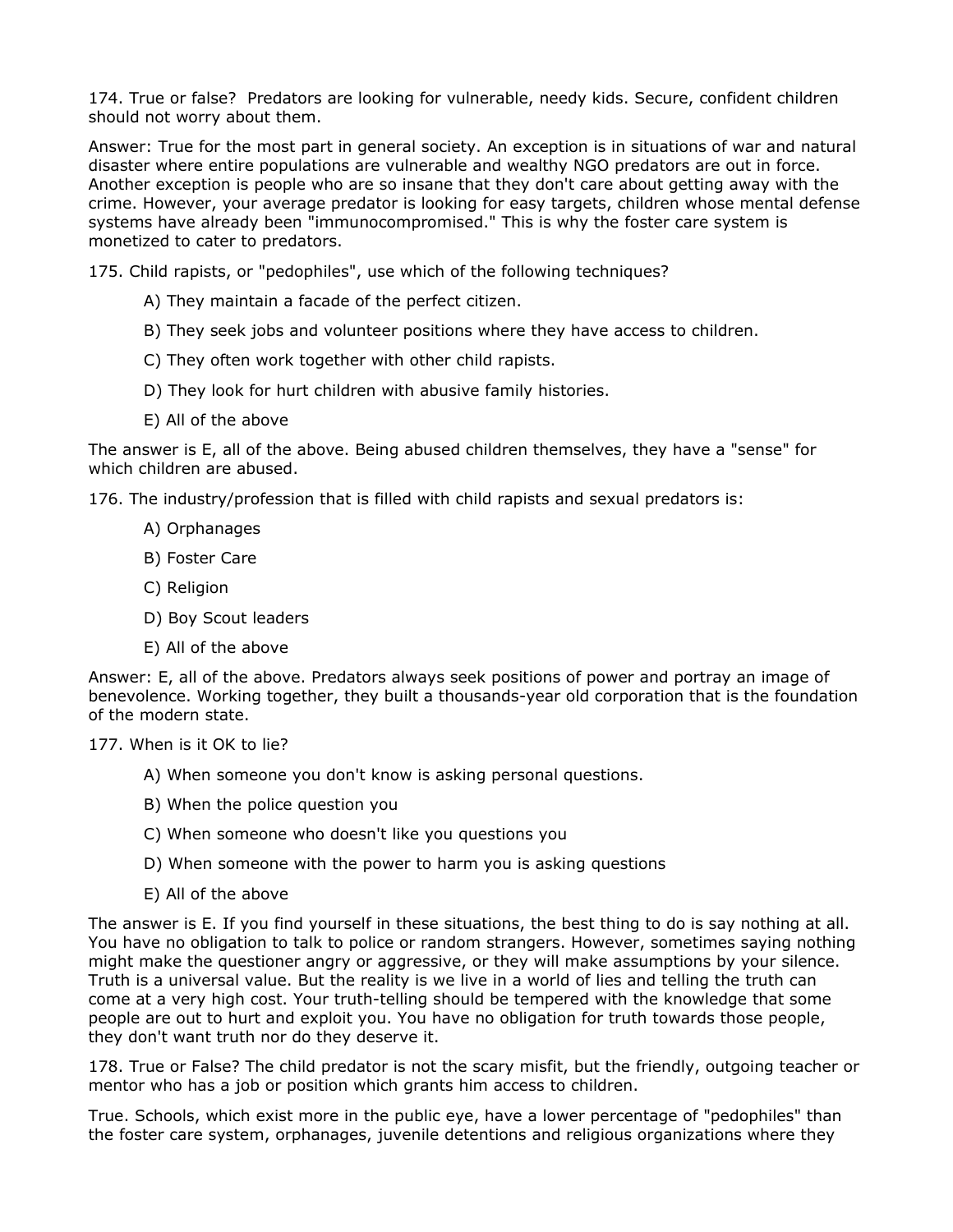have unfettered access to damaged children desperately in need of a friend or mentor. Certain private schools with little oversight are an exception to this, and there are many examples. Positions where pedophiles have access to children who have already suffered sexual abuse are the most desirable to them, as they have already been conditioned to receive this abuse.

179. True or False? A "pedophile" knows how to talk to children and relates to them, earning their trust and targeting hurt children in need of a friend.

Answer: True. They are experts in manipulation.

180. True or False? A "pedophile" seduces by being attentive, giving gifts, and treating or relating to the child better than their parents.

Answer: True. He recognizes the abused and neglected child better than most in our society.

181. True or False? A "pedophile" will seek constant access to children.

Answer: True. Professionals agree that pedophiles, sexual abusers of children, often seek out professions or activities which bring them into contact with children.

182. True or False? Most child predators are men.

Answer: True. There has been a drastic increase in the number of female sexual predators, but the majority are still men. There are also a lot of female enablers who turn a blind eye to what their spouse or family member is doing. The overwhelming majority of stranger abductions are committed by men.

183. True or False? The term "pedophile" was coined by pedophiles.

Answer: True, probably. How else to explain an etymology that equates child rape with a "lover of children?" Pedophiles don't love children, they hate them, contrary to the new-speak "minor attraction". "Pedophiles" who don't actually commit the act don't deserve the label of "child rapist", and they should be vocal about what

184. True or False? One of the main places where predators go to find victims is religious groups.

Answer: Answer. Religions attract a lot of needy, at-risk, and hurt people. It is because of this fact that religions attract predators of all stripes, because they are an easy hunting ground.

185. True or False? The United Nations suggests that there are at least 750,000 online child predators at any time.

Answer: True. I don't know how they arrive at that number, it's as if they are monitoring a massive amount of child predators through spy software and allowing them to continue molesting.

186. Some characteristics of internet predators are:

A) They will ask for identifying information

- B) They will ask a lot of personal questions
- C) They agree with every statement you make
- D) They will ask for private chats
- E) They seem to know things about you as if they researched your social media
- F) They want to be the one you talk to when you are sad or upset
- G) They will try to distance and alienate you from family and friends

H) Their references are dated or their stories seem odd as if they are older than they are pretending to be

I) They try to lure you with gifts or money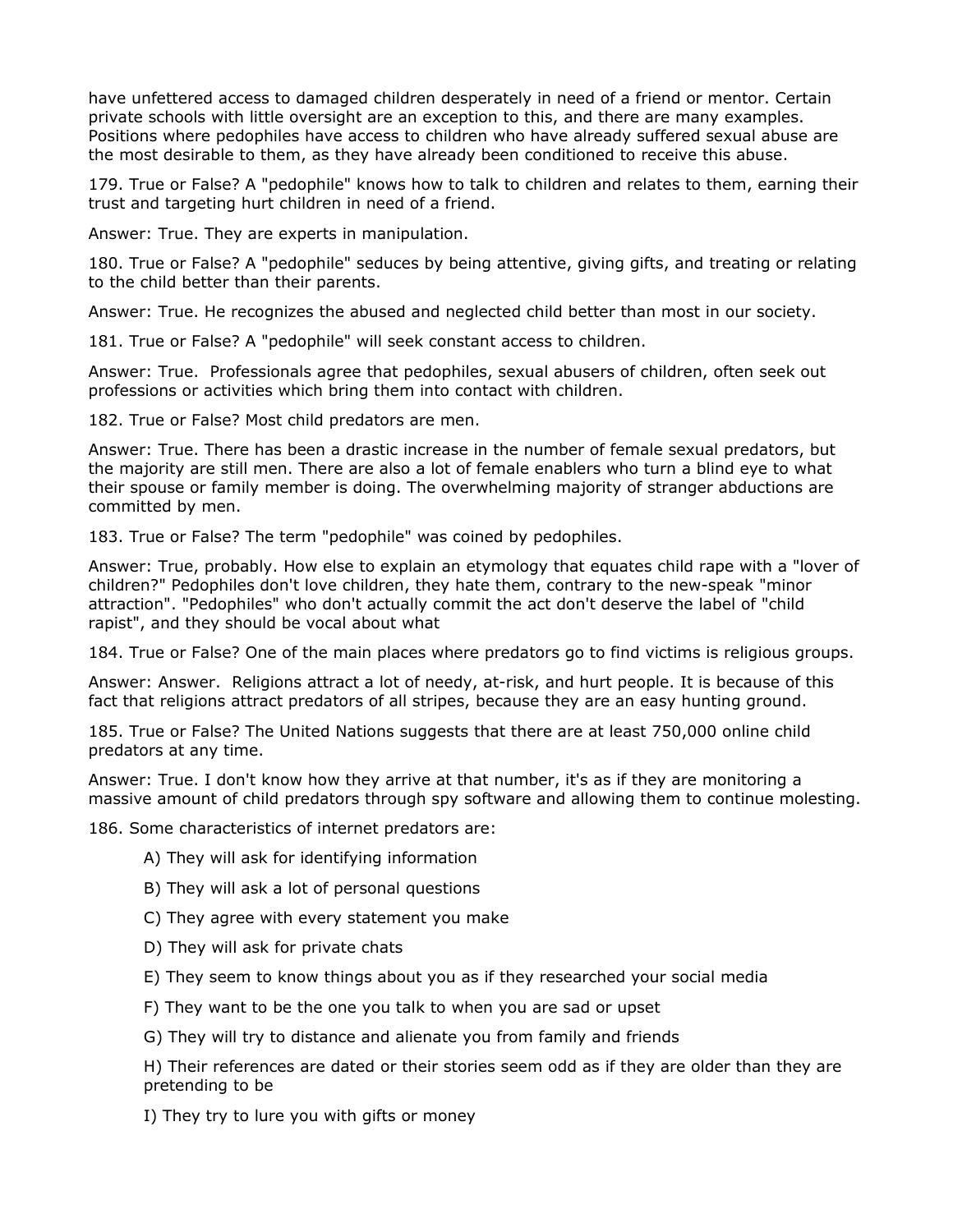- J) They want to meet in person
- K) They ask you not to tell your parents about them
- L) They make sexual comments once they feel they have gained your trust
- M) All of the above

Answer: M, all of the above. Internet predators are increasingly common, as are predators in general.

187. True or False? Many or most child molestations could have been avoided if the molester's crimes were not covered up by their families, allowing them to repeat the process with multiple family members.

Answer: True. Most child rapists were accused many times before they were actually called to answer for their crimes. The reality of the situation is that we have an entire society that is covering up these crimes, behaving exactly the same as a family in denial, deepening the cycles of abuse. That is why I call it the Great Plague, because mental illness is so pervasive in our society that it is considered as normal. The Great Plague is the real reason why ecological disaster and human extinction seem inevitable, but no one says it. It's not population or pollution or politics or anything else, all those problems could be easily solved by sane people, but sane people would have never destroyed their environment to begin with. Don't blame it all on corrupt leaders when you're still thinking about the new consumer products and the next vacation in the midst of this global genocide. It is the intractability of our collective mental illness, and the seeming impossibility of accepting that truth, and thus the cure, that makes collapse inevitable.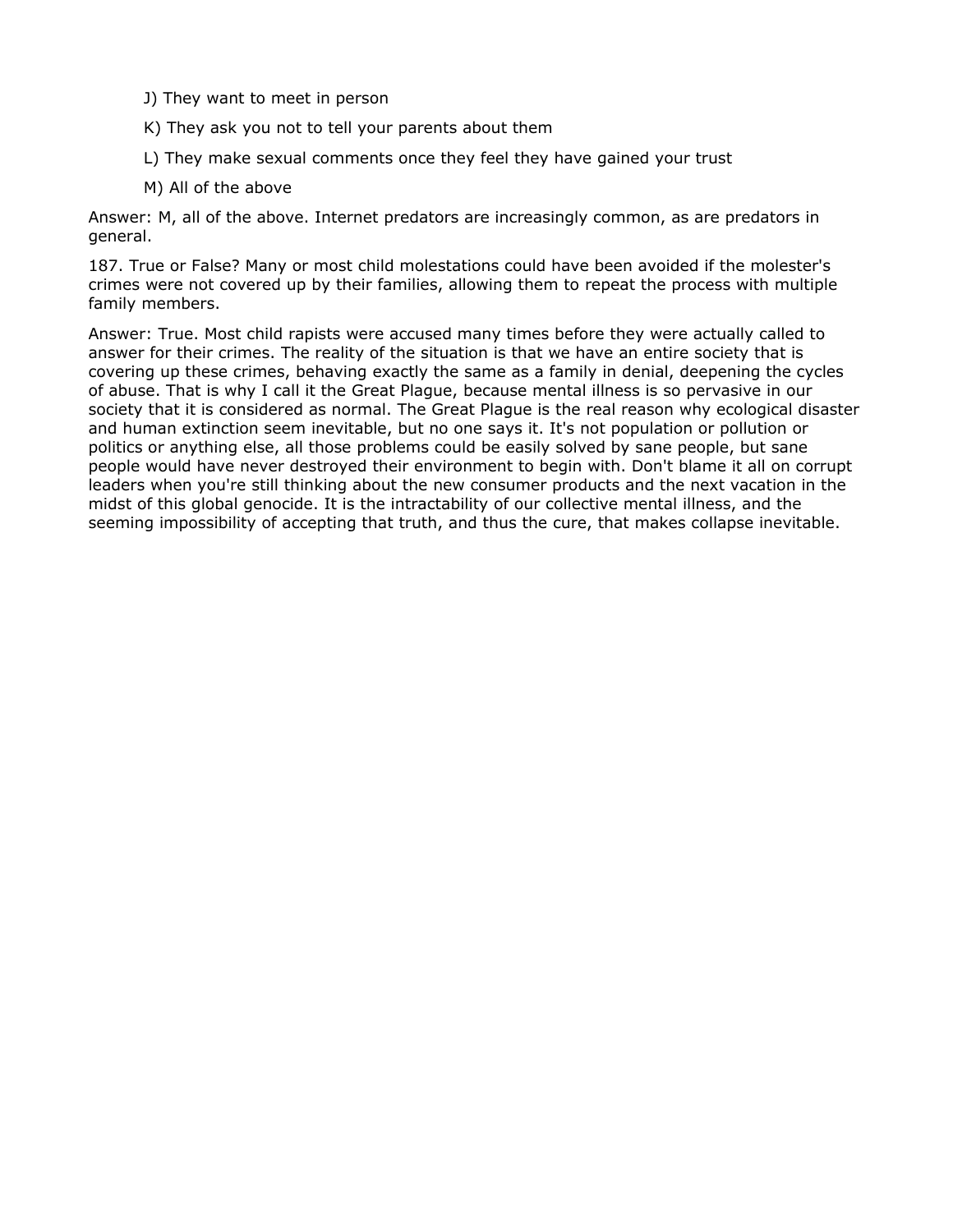## 2.4 Institutional Child Abuse

188. The history of institutional child abuse includes:

- A) Wars that leave children as orphans, refugees, and slaves
- B) Religions that mentally and physically disfigure children to ensure their loyalty
- C) Brutal child labor in agriculture, industry, mining, etc.
- D) Laws that make children property both of their parents and the state
- E) Child murder as institutionalized human sacrifice
- F) Terminal science experiments
- G) Ritual genital mutilation on boys and girls
- H) Educational institutions which carry out programs of physical and sexual abuse
- I) Orphanages that cater to child rapists
- J) Child-oriented industries with poisonous products
- K) Sophisticated programs designed to dumb-down children
- L) Child-oriented media with blatant sexual, violent, pedophilic, and occult messaging
- M) Child soldiers
- N) All of the above

The answer is N, all of the above. The religion of progress demands all of the above and more. None of what is cherished as progress could have been accomplished without institutional child abuse. Technology is the ultimate expression of abuse at every level, as its creation entails atrocities against human, animal and nature, and is also the ultimate expression of progress.

189. Institutional child abuse is found in:

- A) Industry
- B) Religion
- C) Entertainment
- D) Education
- E) All of the above

The answer is E, all of the above. Institutional child abuse is defined as a program of wide spectrum abuse directed at children by the coercive powers of the state for the purposes of mutilating, controlling, and enslaving them.

190. True or False? "Native Re-Education Schools" are the epitome of institutional child abuse.

Answer: True. The infamous case of Native Americans and Canadians being kidnapped, brainwashed and raped in "re-education" or "residential" schools throughout the continent is a process that has happened many times over history in many places. You could even say it is the true process of civilization, because you haven't really "conquered" or "civilized" people until you have done this to them. Strip them of their family, their language, their culture, their land, their freedom and beat and torture them as children so that the cycle of abuse can indelibly scar their psyche.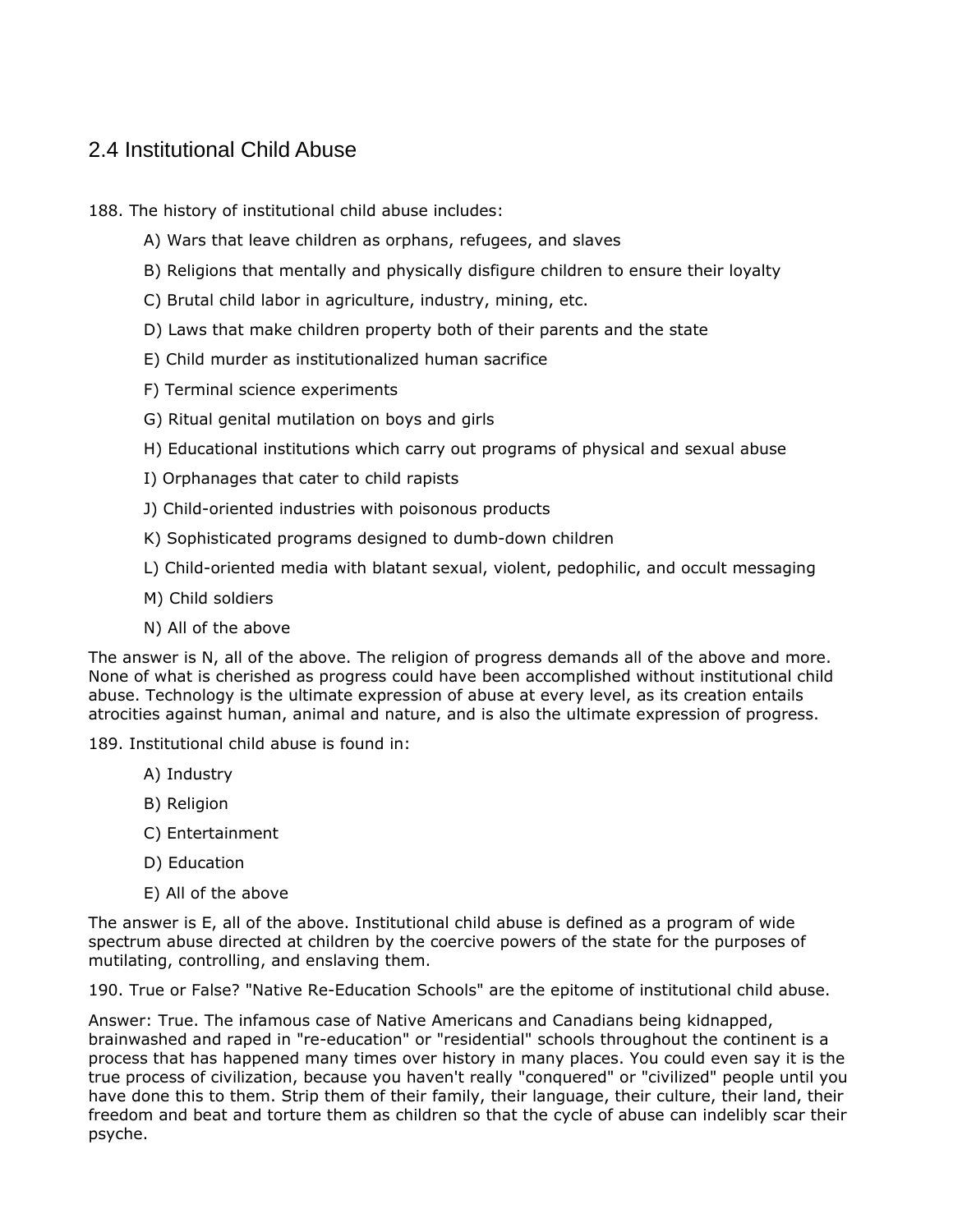191. True or False? Ritualized rape and sexual abuse are an intrinsic part of institutional child abuse.

Answer: True. This is how the general population of Native Americans went from a culture of zero percent rate child rape to one of the highest rates by community. It is the priesthood's "ritual rape" designed to create a monster that will go out and infect his own community, raping his own family members, or become a rage filled alcoholic addict who will commit crimes and be a cash cow for both the drug and prison industries. Or if he makes the cut, he can join the priesthood himself.

The process described above, institutional child abuse, is the true "how the sausage was made" of civilization. The truth is we are all victims and killers and rape babies and rapists somewhere back in the family tree, but it was kept secret and shameful so the wound never really healed. Broken people in deep denial are synonymous with civilization, because no hunter gatherer has ever left the forest willingly to stoop over in a field or factory 12 hours a day.

192. The goals of institutional child abuse are:

- A) Instill the oppressor's dumbed-down language
- B) Physically mutilate or scar with a signature mark
- C) Sever the child's connection to its family
- D) Rape or sexually abuse
- E) Mentally stunt with slave education
- F) Teach fear of authority
- G) Create addictive and dependent behavior
- H) Instill predatory behavior
- I) Instill the oppressor's anti-nature philosophy
- J) Create the next generation of soldiers, prostitutes, and drug addicts
- K) All of the above

Answer: K, all of the above, collectively known as "cultural genocide" and "brainwashing", which are steps 2 and 3 of "civilization". The institution of civilization is synonymous with child abuse.

193. True or False? Civilization is synonymous with cultural genocide.

Answer: True. Civilize is a dissonant "doublespeak" word for cultural genocide just as residential school is a dissonant word for rape and torture schools. Whoever controls language controls minds.

194. True or False? Civilization is a one way street.

Answer: True. No hunter gatherer has ever joined civilization willingly, and no civilized person would ever be allowed to recreate a hunter gatherer society. Civilization is a trap that will never release its prisoners until it is completely destroyed.

195. The reason why religion attracts so many predators is:

A) Access to a group of trusting, somewhat gullible and often vulnerable people, potential victims

B) Religious doctrines which encourage a lack of personal responsibility

C) The easy forgiveness for crimes offered by the religion

D) The vast amount of violent and psychopathic crimes in the religious texts, many of which are held in a positive or even "sacred" light.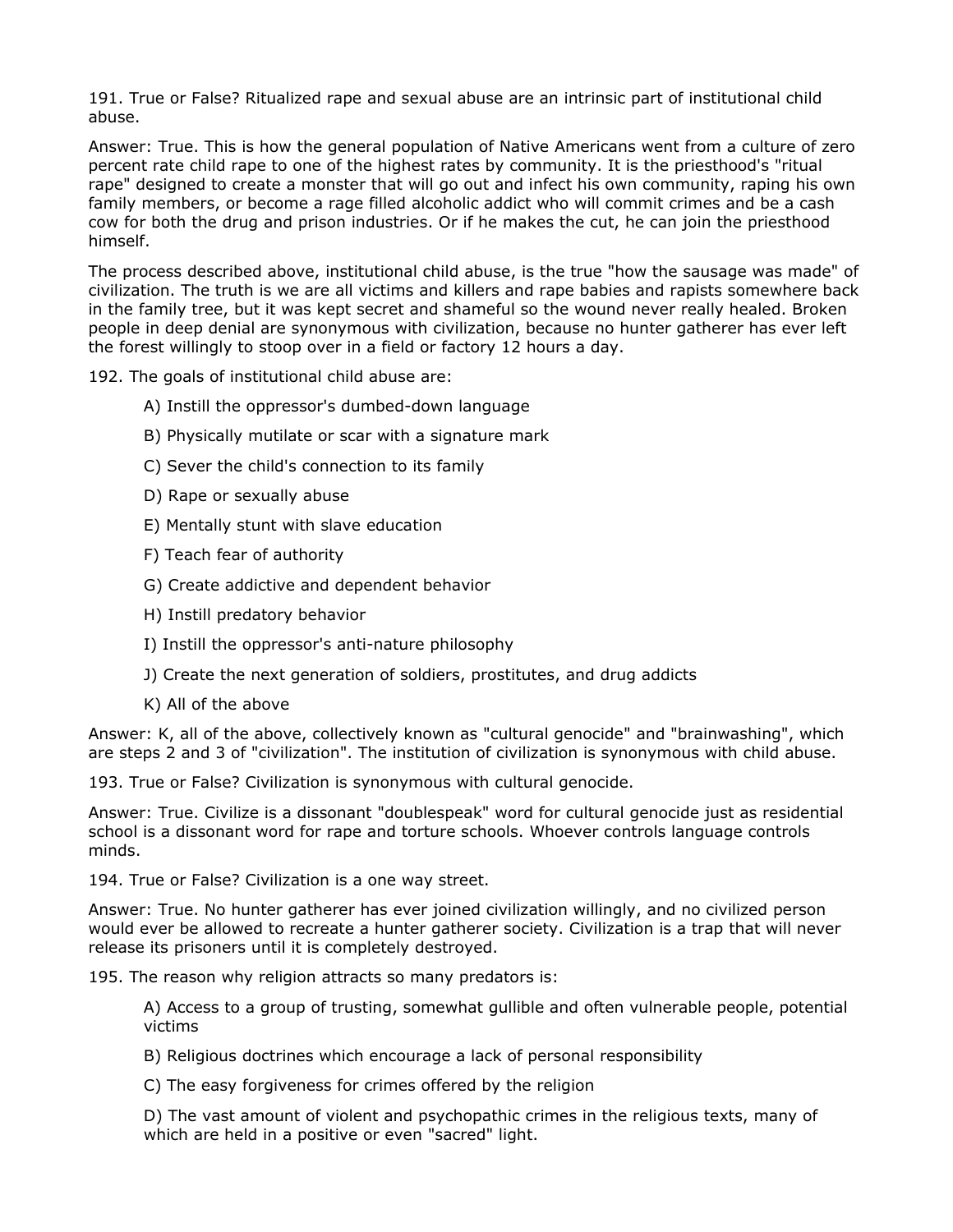E) Religious doctrines which make second class citizens out of women and children, making them vulnerable to abuse

- F) A culture of shame and silence around sexual abuse
- G) All of the above

Answer: G. Of course, most religions are controlled by mob predators so amateurs should tread lightly.

196. Institutional child abuse in the modern world includes:

- A) Pavlovian school rituals
- B) Exposure to murder, perversion and sadism through child-oriented media
- C) Fast food and sugar addiction
- D) Exposure to toxic and cancerous environs
- E) All of the above

The answer is E, all of the above. We have created a desolate future for the children.

197. Circumcision is:

- A) A practice designed to instill fear and loyalty in the child
- B) A form of sexual torture, abuse, and ritual human sacrifice
- C) A practice symbolic of the priesthood and state as true parent
- D) An ancient example of institutional child abuse whose origins predate "recorded history"
- E) All of the above

The answer is E, all of the above. The correct term for "circumcision" is ritual genital mutilation (RGM).

198. True or False? Child abuse and pedophilia spreads like a virus, and have been spreading unchecked for the past several thousand years.

Answer: True. The spread of this disease is synonymous with civilization and its proprietors. All forms of abuse spread like a virus, infecting and re-infecting everyone with the rage, hate, and helplessness of civilization. Awareness of the child abuse pandemic is suppressed is because it is the foundation of civilization.

199. Human trafficking and pedophile rings:

- A) Sometimes coordinate with drug cartels
- B) Are the second or third most profitable criminal occupation behind drugs and weapons
- C) Cannot operate without state corruption
- D) Rely on rape, slavery, and child torture to function
- E) All of the above

The answer is E, all of the above. There is a plague that has been spreading across this planet since we were forced out of our homes as hunter gatherers and into cities to be exploited and made complicit in the pollution and destruction of the planet and its inhabitants. At the heart of this plague are the practices of child abuse which have spread to the entire planet just within the past few millenia via the world religions which were formed by gangs of sex predators. Large scale sex trafficking and pedophile rings cannot exist in the global surveillance state without cooperation at many levels of government, due to the difficult logistics of the trade in humans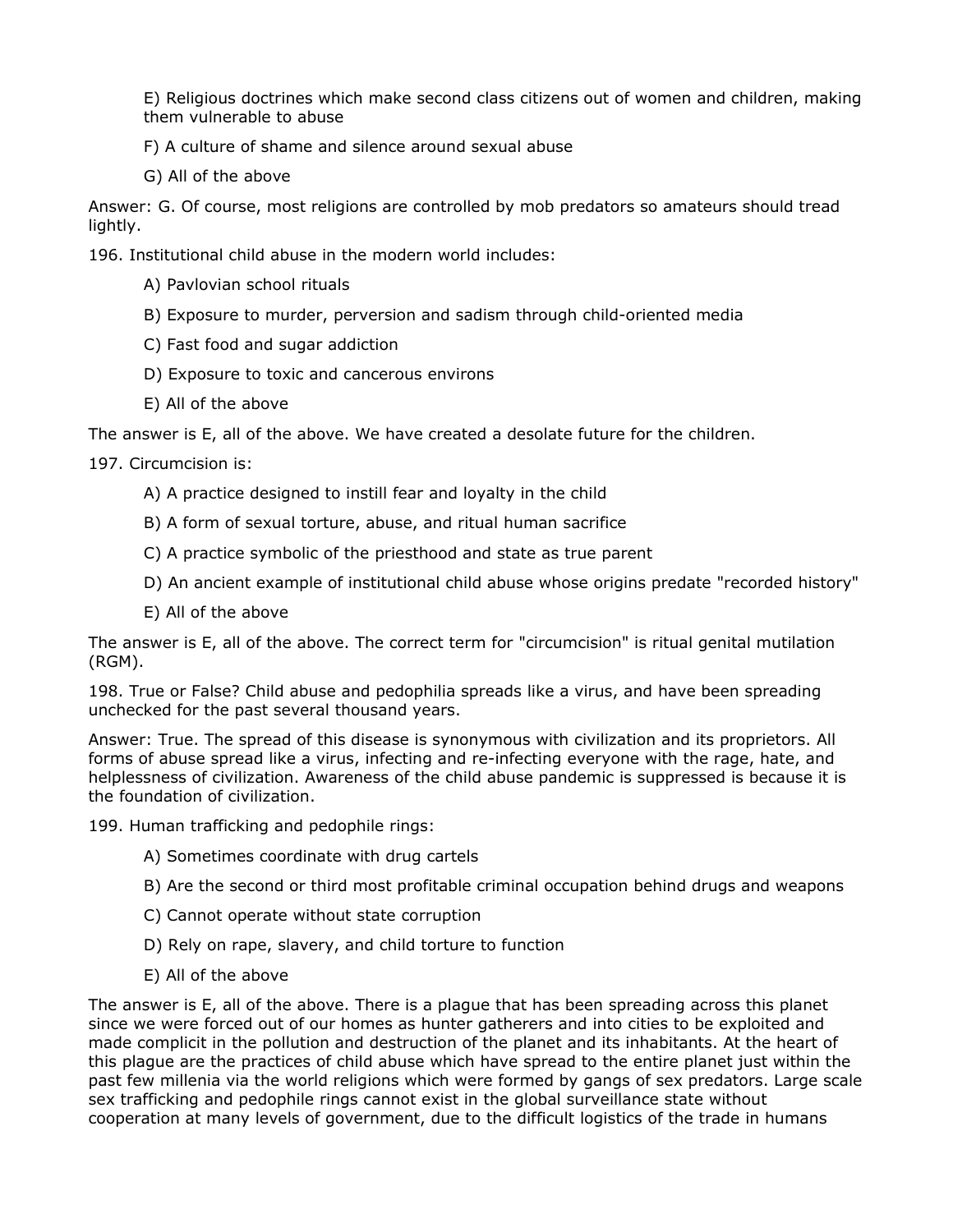who need to be housed, documented, advertised, disposed of, etc.

200. True or False? The widely acknowledged existence of "third world pedophile vacation spots" with entire tourist industries geared towards wealthy European child rapists demonstrates the true nature of the global surveillance state.

Answer: True. The number of these "spots" is, of course, growing.

201. True or false? Pedophile rings often operate under the veneer of utmost respectability as moneyed nonprofit programs dedicated to helping underprivileged children.

Answer: True. Boys Town, Sandusky at Penn State, Jared from Subway, the Boy Scouts and the Catholic Church are just a few high profile examples of well-funded, well-connected and lauded do-gooders with celebrity non-profit organizations dedicated to exploiting children for sexual purposes. The church operates countless orphanages worldwide and has done so for a very long time. Wherever there are vulnerable populations of children, these "nonprofit groups" will appear.

202. True or False? Organ trafficking is a growing problem, and one which involves murdering children for their organs and selling them to fat, diseased, and moneyed first worlders.

Answer: True. Nobody is going to pay top dollar for the diseased organs of middle aged or elderly adults. Homeless, impoverished, or refugee children and young adults are overwhelmingly targeted by these organ trafficking gangs which have ties to many first world hospitals. Recently a very candid phone call was recorded in which Chinese medical professionals explicitly stated that they could provide the organs of Uighur children to wealthy clients. Organ trafficking is a fast growth industry due to ever-rising cancer rates, with Thailand and Mexico rising to challenge China as the major source.

203. True or False? State children's "protective agencies" kidnap children.

Answer: True. There have been many grandparents who thought they were doing the right thing by calling "child services" on their drug-addicted children. But when the state took the grand-kids away, they didn't give them to their loving grandparents. Instead, the state delivered their grandchildren into the hands of child rapists. Never talk to a "child protective agent" unless you want to be taken away from your parents and placed in a foster home. The only reason they would talk to your parents is to investigate them, and once your parents are being investigated, chances are great that you will be taken away.

204. If "child protective agents" come to your family's home, parents should:

- A) Refuse to answer any questions
- B) Never let them enter your home unless they can produce a warrant
- C) Hire a lawyer
- D) Record the entire encounter with the agent
- E) All of the above

Answer: E. They are there because they suspect you of a crime, period.

205. True or False? "Child protective agencies" receive financial bonuses based on how many children they abduct.

Answer: True. Every facet of "the government" is actually a separate business, everything is forprofit and money oriented.

206. True or False? "Child protective agencies" have been weaponized against home-schoolers and consider them enemies.

Answer: True. If you are home-schooled, they will be sniffing around as the system hates homeschoolers and will target the less affluent. Your best course is refuse to cooperate or allow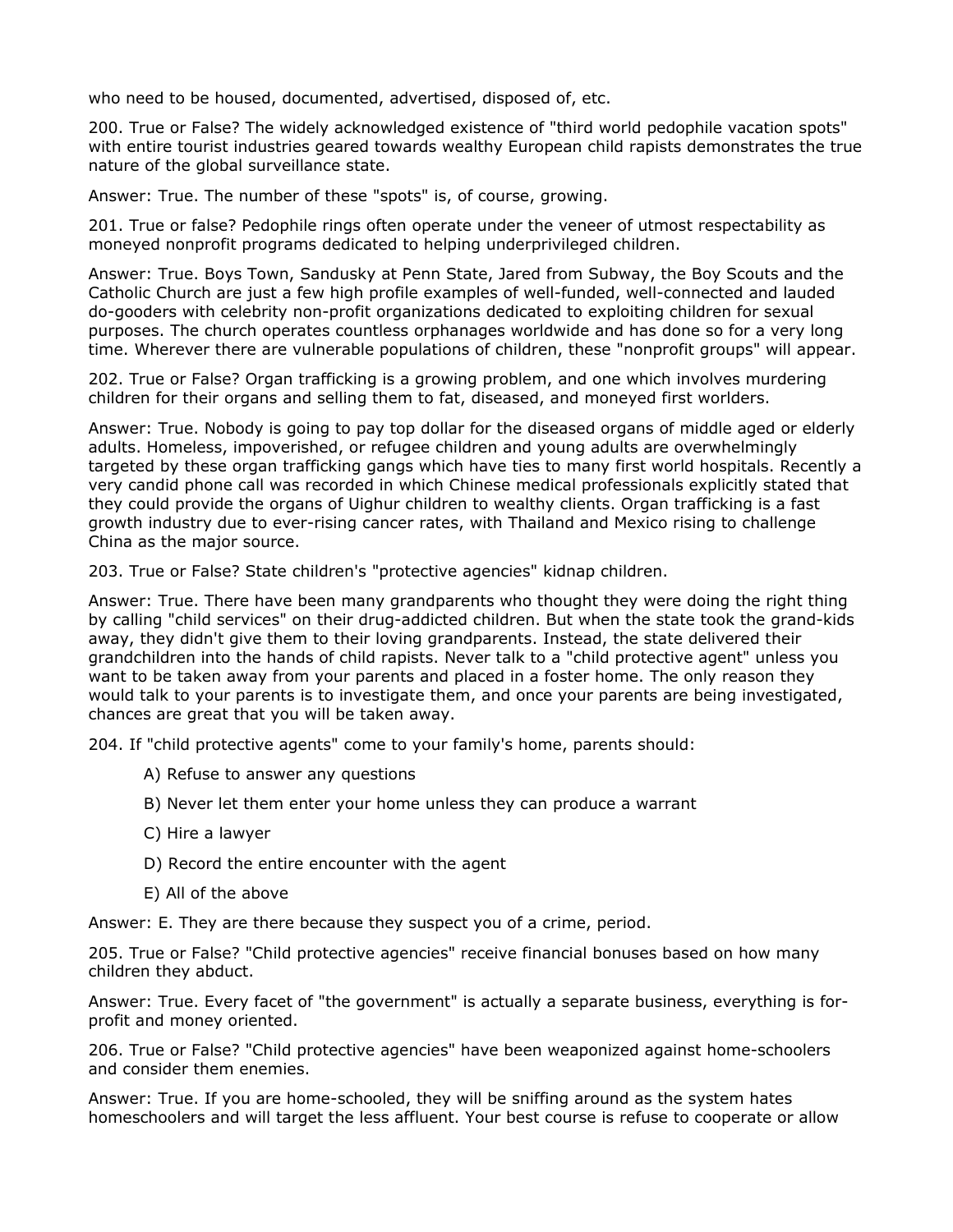home entry without a warrant and get a lawyer if necessary. The state is asserting its authority as true parent more and more these days.

207. True or False? "Child protective agencies" supply children to pedophile rings.

Answer: True. This is documented fact around the world, and the corruption is basically open in some places. There is plenty of greed and worse behind this "child protection" industry.

208. True or False? You cannot sue "child protective agencies", anyone who provides "expert advice" to them, or any facet of the foster care system. They are above the law.

Answer: True. Get a lawyer before the damage is done.

209. True or False? A fully public pedophile ring operated in Berlin for decades.

Answer: True. The "Kentler Project" was conducted as a "scientific experiment" in which orphan boys were "given" to known pedophiles with full cooperation from academia and government officials. This pedophile ring involved high ranking members of academia, the scientific community, the political establishment, child protective agencies, and boarding schools. It was all above board and part of the public record. The original "study" theorized that these orphan boys would be better off with men who would rape them and theoretically protect them thereafter.

210. True or False? "Child protective agencies" will begin an investigation against parents based on anonymous hearsay.

Answer: True. Never answer questions from school officials about your parents unless you want to be taken away from them and placed in foster care.

211. True or False? Over 90% of "child protective agency" removals are not for physical abuse.

Answer: True. Just another example of how profitable the "war on drugs" is. Alcohol, too many pets, dirty dishes, and other excuses have been utilized to kidnap children as well.

212. True or False? The fact that Child Services can take children away from their parents for having marijuana in their blood or too many dirty dishes underlines the fact that children are property of the state.

Answer: True. Yet another byproduct of the so-called drug war: they can steal your children, your property, and your freedom for having a plant. They can send killbots to Mars but they can't secure our borders because then no more "war". Do you honestly believe you are free?

213. Ritual genital mutilation is:

A) Designed to subjugate the child to a religious hierarchy

B) An act of brutality that greatly increases the probability of psychopathic behavior in its victims

C) Meant to create subconscious resentment towards the parents who allowed it

D) A form of sexual abuse often referred to as circumcision

E) All of the above

Answer: E. No sane mind could see circumcision as anything but torture and mutilation. The fact that "experts" now claim some preposterous "medical" justification for an ages-old bloody sacrifice ritual speaks volumes about modern medicine.

214. True or False? There is no real evidence for large scale pedophile rings involving the superwealthy.

Answer: False. Most people are able to perform a mental gymnastic in which the mountains of evidence of the ongoing crimes of the church somehow just don't count as a pedophile ring. The endless court cases and payoffs in which society calls it justice to trade a child's innocence and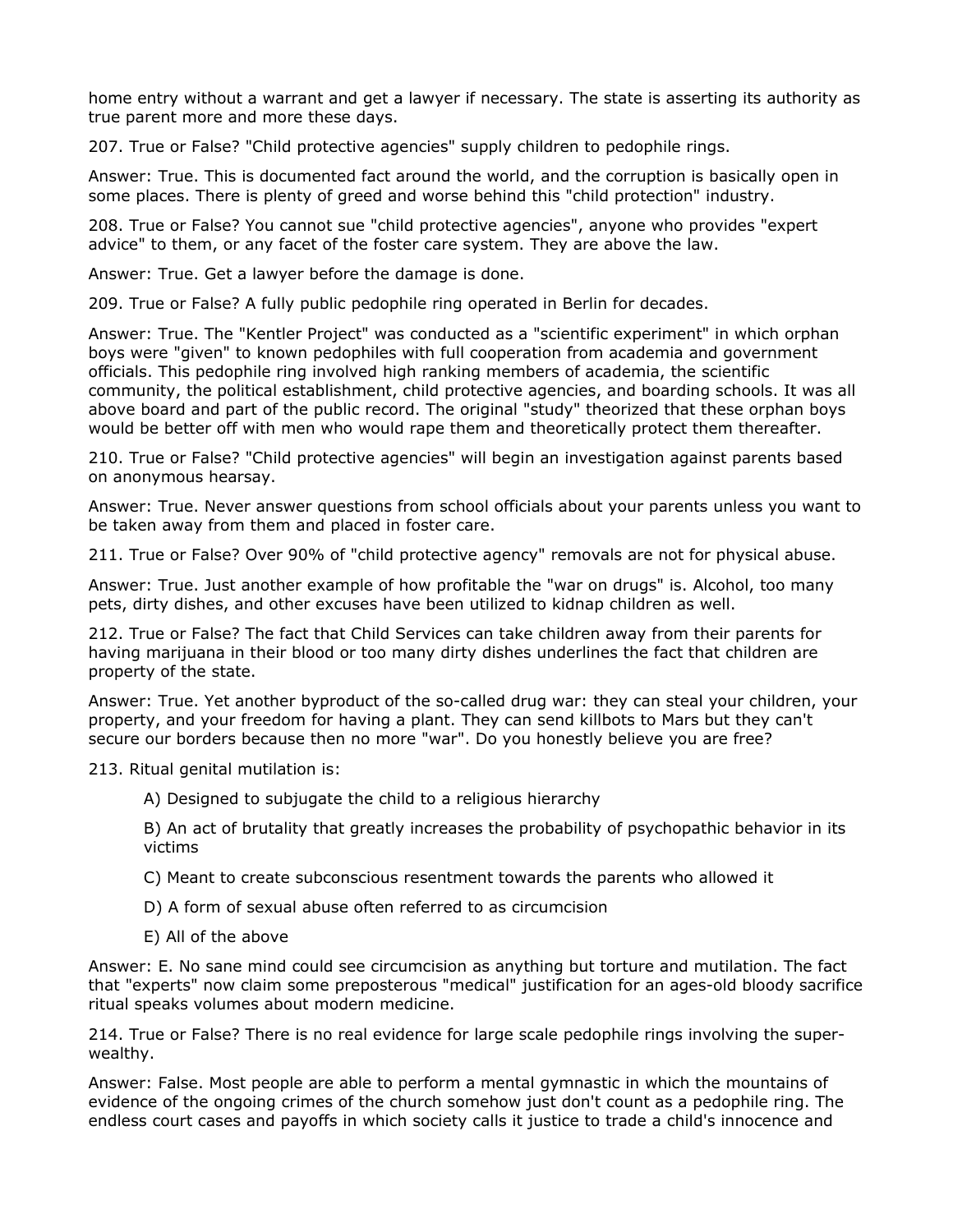mental health for money, the endless documentation of predator priests being reshuffled to poor parishes where they can continue their predation, the terrifying survivor accounts of mass rape rituals, the historical evidence dating back thousands of years, the colloquial evidence that people are well aware of this organization's reputation, the symbolic evidence of the organization itself which is unabashedly predatory, and the constant stream of propaganda celebrating vampirism, reinforcing this organization's reputation as a safe haven for predators. None of this counts as evidence in the minds of the stupefied morons who have been successfully re-trained within just the last five years to associate any mention of pedophile rings with "right wing conspiracy lunatics", subconsciously knowing that they will be ejected from polite society for acknowledging this obvious truth.

In fact, now that the church is becoming more of a subject of these conspiracy theories, its reputation will actually be restored, championed by educated do-gooders defending the ultimate international predator organization from imaginary political foes and conspiracy whackos. They will die with the lie on their lips, defending the organizations that champion institutional child abuse from all criticism, defending the religion of progress, despite the mountains of evidence that child torture and cultural/ecological genocide are company policy worldwide.

Perhaps, like so many abuse victims, the apologists believe that the victimizer "has changed" and "really loves them" despite any rational argument or evidence presented to them. They'll say "it happened a long time ago" while studiously avoiding evidence that it is still happening, just like a complicit relative who keeps the silence and allows another generation of children to be raped and molested. The children, the ones who survive, will become their masters and they'll wonder why they are so cruel.

215. True or False? Children's television programming is a form of institutional child abuse.

Answer: True. Do you understand what is being taught to your children through television? I think not, unless you are versed in hypnotic induction patterns, subliminal imaging, manipulative language, bias creation, advanced product placement, ethical desensitization and occult gnostic mythology, which most of the stories are based on. Pay attention to the themes of these cartoons and puppet shows, and the names they use. Do you send your child to be trained by institutional teachers, religious leaders, and corporate television/culture programmers, and then wonder why you don't know them? Do you have a concept yet of what corporate culture really is?

216. Why is it so important to take away people's languages, stories and cultures through cultural genocide?

- A) To make them speak a dumbed-down slave language
- B) To brainwash them with dumbed-down slave religion
- C) To make them forget the true way of life and participate in the ruin of civilization
- D) To break the unity of their tribe and make them into mercenaries
- E) All of the above

Answer: E, all of the above. If you want to talk about a massive conspiracy, think about how many people are involved in these processes, and all the major institutions that exist to torment, brainwash, and beat children into useable tools.

217. True or False? If you celebrate technology, you are celebrating institutional child abuse.

Answer: True. Technology begins with mining, an environmentally disastrous practice that has historically employed child slaves and still does to this day. Even if no child slaves are used, children must be mentally and economically enslaved before they will accept growing up to be miners. Therefore, institutional child abuse and environmental genocide are literally a precursor for the very first step of the creation of technology, and all the other steps as well.

218. True or False? War is the necessary precursor to all institutional child abuse.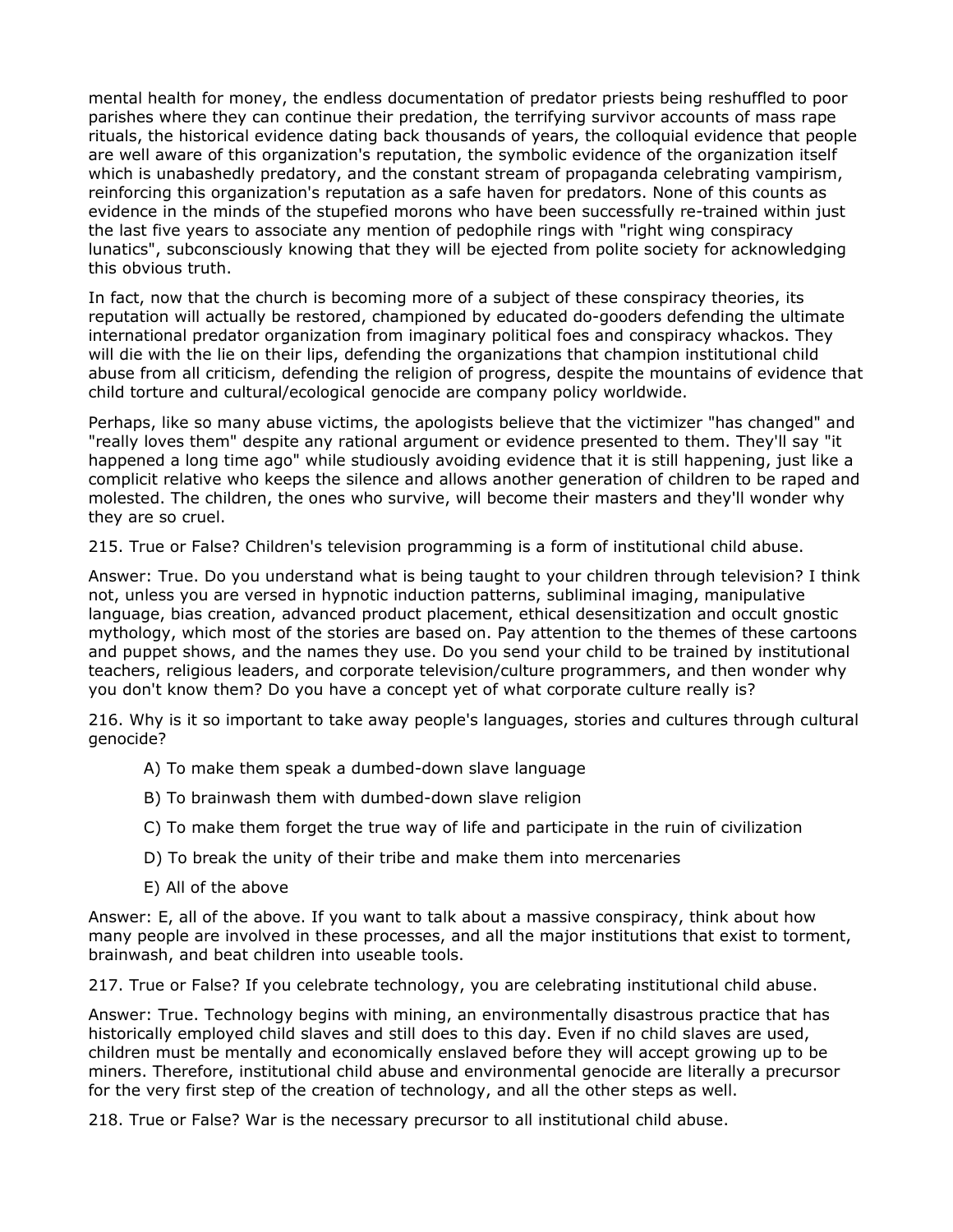Answer: True. War is the first stage of institutional child abuse, the most crucial. You have to literally go out and capture the children and slaughter their parents before you start to "reeducate" them. This has happened in every part of the world but most of us have forgotten or suppressed it. Wars always attract child predators because there is so much confusion and fear that they can run rampant with the right colored helmet or document. War is also a test of the success of the previous rounds of institutional child abuse. Now the conquered must become the conquerors, and prove that their brainwashing holds as they become civilians and the new civilizers, at the very bottom rungs of civilization with room for promotion.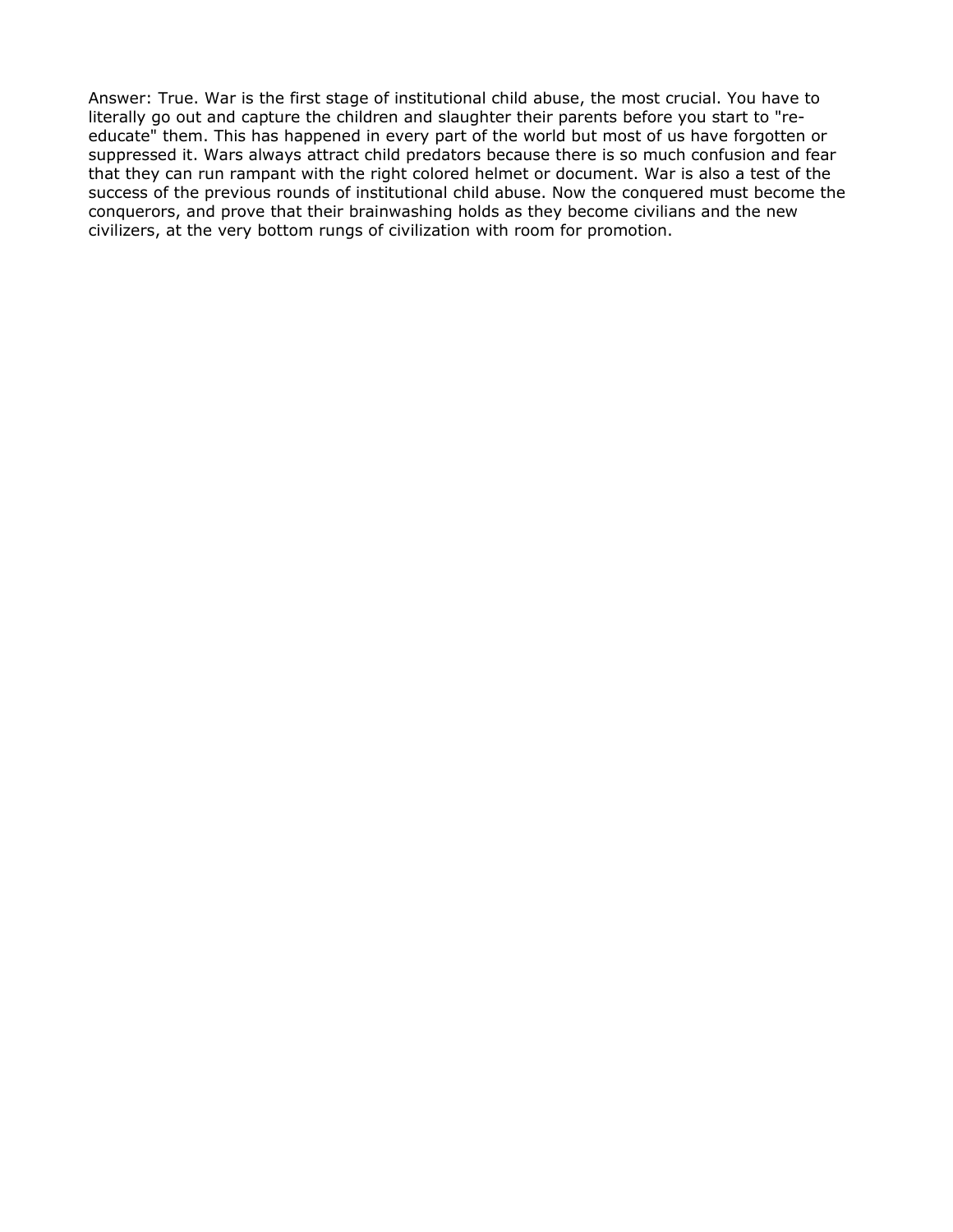## 2.5 Deprogram

#### 219. What does deprogram really mean?

- A) Become fully aware that you have been adversely programmed
- B) Become aware of and try to heal from familial traumas
- C) Become aware of and try to heal from societal traumas
- D) Reject adverse programming
- E) All of the above

Answer: E. You can identify adverse programming because it is paid for and advertises or promotes unhealthy products, lifestyles, and beliefs. Almost all societal programming is adverse for the simple fact that it is all controlled by money which can create an artificial consensus.

220. How to deprogram?

A) Choose the ethical path and abandon politics. Stop enabling institutions that transgress over and over again.

B) Choose the ethical path and abandon religion and ideology. Stop enabling institutions that transgress over and over again.

C) Understand that the work hard play hard lifestyle that they sell you is irresponsible and predatory

D) Understand that the techno-dystopia will only get worse as technology enables the worst of humanity

E) All of the above

The answer is E, all of the above. I see the contempt for nature, ethics, and healthy life celebrated as genius and a zombie populace who can't wait to live in the soulless, gray, oppressive, dystopian techno-futures the programmers are preparing them for with an endless barrage of movies and programs all carrying the exact same message.

221. True or False? Understanding how the system operates is more valuable than having facts and figures pertaining to any one subject.

Answer: True. Information overload results in minds filled with useless facts. Understanding systems principles is a cheat code to navigating a world of corruption, which is why they are never taught in school. The average person waits to be told what to believe on any given subject, so they automatically assume that the proof exists, rather than analyzing the situation based on system principles, coming to a logical conclusion and thus "reading between the lines" of the system's programming.

222. True or False? One system principle that overrides most others is the concept of Progress.

Answer: True. It's apparently easy to keep the masses divided and arguing with each other over politics, ideology and religion. But the simple truth is that all three of these are imaginary, they only exist in people's minds. The truth about what is really happening on this planet revolves around science, technology and engineering (STEM). Recall how top Nazi scientists were welcomed into the USA after World War 2. Recall how Russians and Americans, supposedly mortal enemies, teamed up on a space station. Observe how scientists of every nationality and religion work together on CERN. The technocracy is the real government, and the individual nations are merely feudal fiefdoms that fall under the jurisdiction of a world government. This should be obvious on how seamlessly supposed enemies work together in a global financial market. So-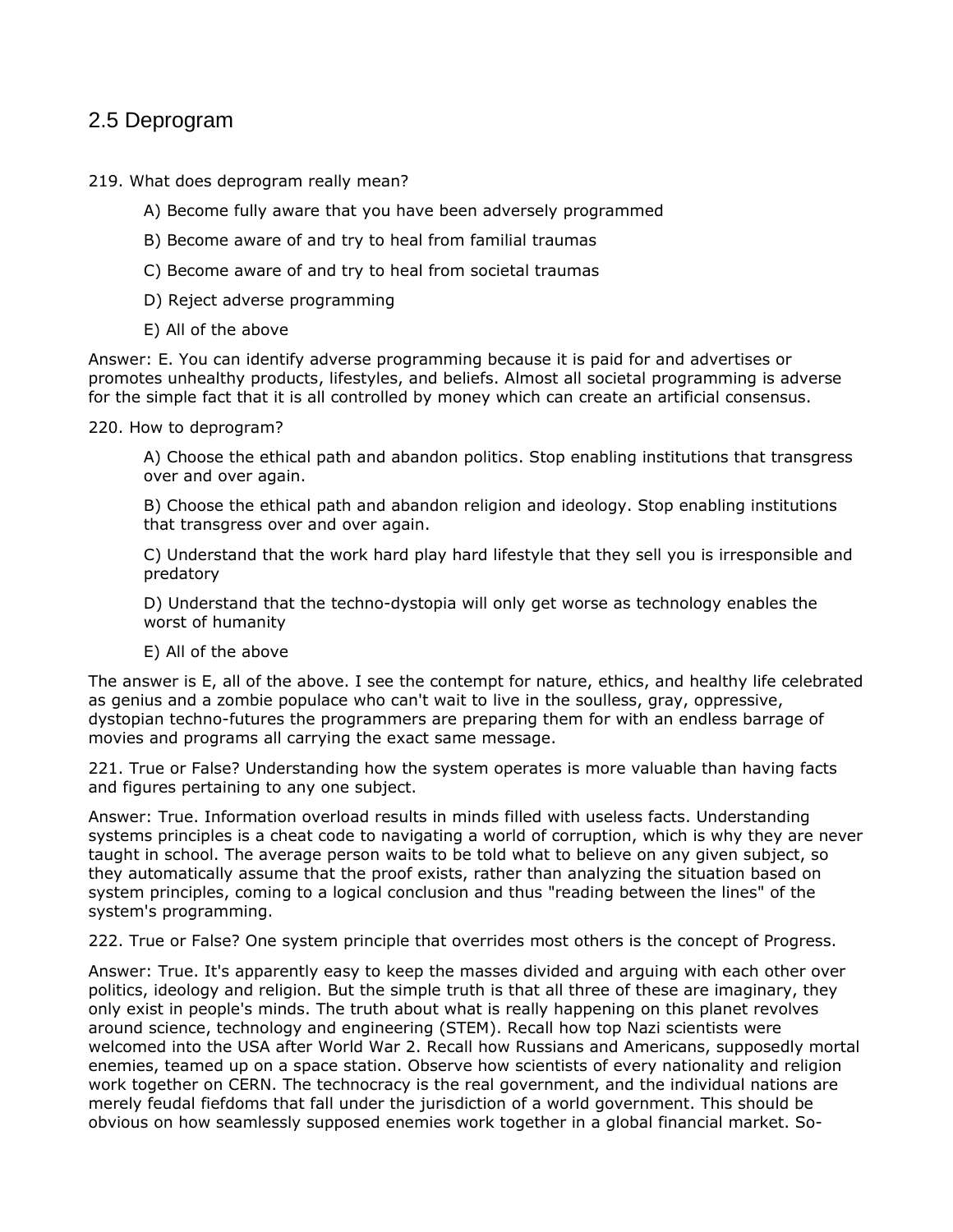called "wars" are not actually fought over resources, since all global resources are at the disposal of the technocracy. It may be lost on the masses that technology increases while nature diminishes, but they are accomplices to the hierarchy's anti-nature religion nonetheless.

223. True or False? There is no such thing as capitalism.

Answer: True. The recent Gamestop fiasco is just one of many examples that demonstrate that "capitalism" is merely a facade. Once system principles are violated, the facade drops and the hidden hand reveals itself. The fictional entity known as "capitalism" makes a convenient scholastic boogeyman for educated types who have been taught that everything happens by coincidence, through market forces and random factors. Their school books tell them that the feudal system crumbled under the weight of people power when it merely became more sophisticated as it readied for the industrial age.

224. True or False? Socialism is the next step in civilization, a refinement of capitalism rather than a rejection of it.

Answer: True. No one seriously believes that economic and ecological exploitation will end with capitalism, and most are too poor to care. They will accept a microchip in their neck if it means free healthcare, because most have fallen victim to the poisons in the food, air and water and believe that they need a pharmaceutical representative to heal them and be the ultimate authority on their own body. We become more disembodied as a species with each generation through technology, more mentally weak and gullible because we are disconnected from nature and can be programmed through the screen.

225. True or false? The first world has democracies.

Answer: False, they merely afford their slaves more latitude. I would describe the civilization we have now as a global technocracy administrated by a system of neo-feudalism, but only in a technical sense. At the heart of it is something more malevolent than the word technocracy implies, it is the heart of an abused child filled with hate. Technology is merely the weapon with which it lashes out.

226. System Principle Number Four: What is one thing you absolutely cannot do in civilization?

- A) Commit murder
- B) Tell the truth to the masses
- C) Cure cancer
- D) Start a revolution
- E) Kidnap the president's wife without a plan
- F) All of the above

Answer: C. You can commit murder, get away with it, and be celebrated for it. It varies by location, but here in the USA you can get on a soapbox and tell the truth to the masses all day, but no one will give a shit. "Revolutions" happen all the time. And obviously, you would need a plan in order to kidnap the president's wife. The one thing you can't do is cure cancer. They would assassinate you instantly, and this has already happened. Humanity's greatest "scientists" were probably silenced long ago.

System principle number four is that you can never do anything that really helps people. Charity must always be in the form of free handouts (usually of unhealthy products that create dependency), and lucrative "development" projects that do nothing to alter the underlying conditions of poverty.

227. True or False? Religion, politics, and ideology are synonymous with herd mentality, or "groupthink."

Answer: True. Joiners make themselves accountable for every action of the group, and mentally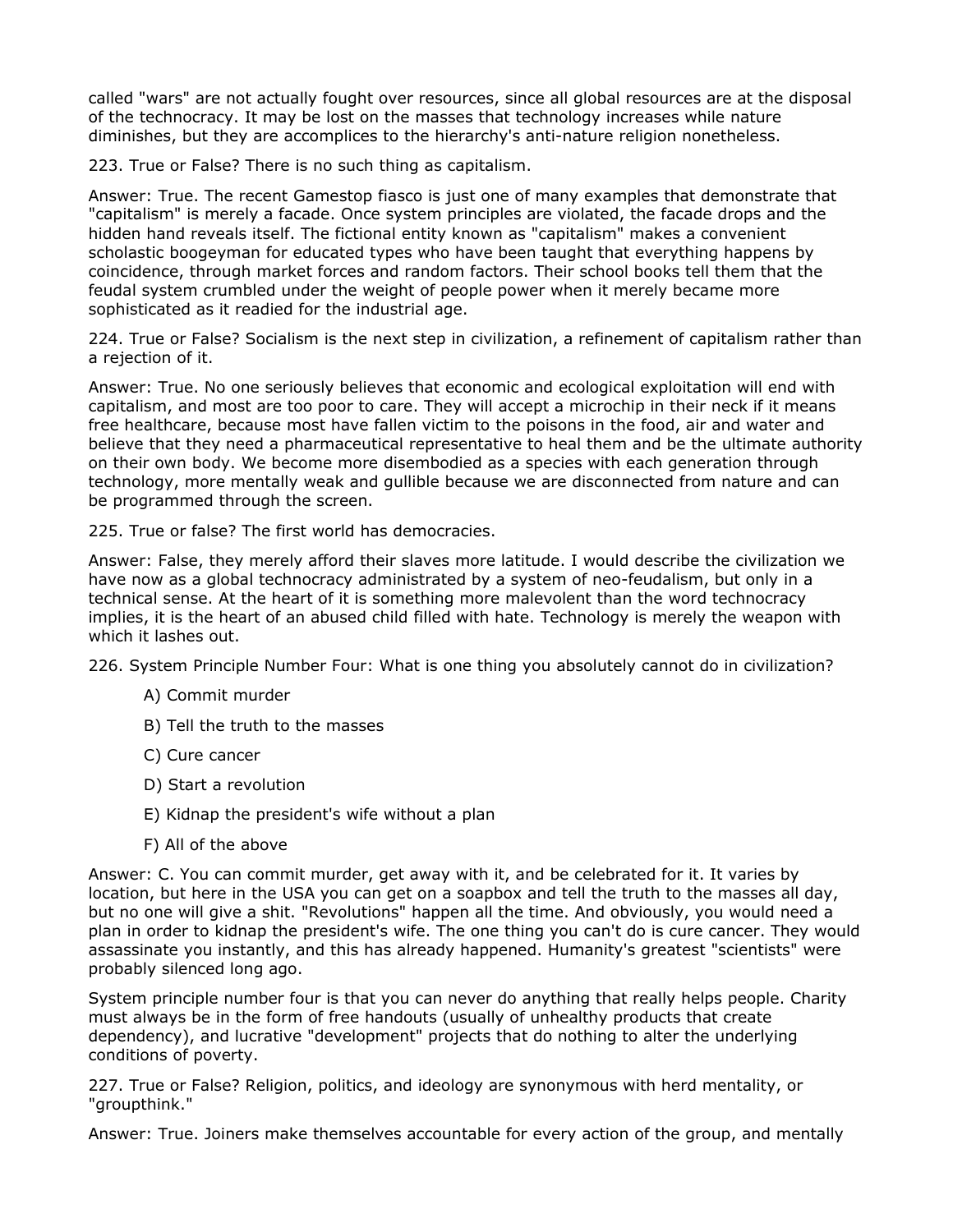conform to justify it. Never let anyone shame you into participating in groupthink and closing your mind to information which could upset the group. Realize that you are accountable for your own life and no one else's, and these groups are designed to extract your time, loyalty, emotions, and money.

228. True or False? Stay away from "powerful" people, they are dangerous.

Answer: True. People who seek power are a danger to everyone around them. If you follow their lives you will usually find a trail of abuse and untimely deaths. Avoid them as many are egomaniac sociopaths who can turn from friend to foe in an instant, and you don't want to be on their bad side or get caught in their crossfires.

229. True or False? The key to understanding the world we live in is in understanding criminal behavior and the cycles of abuse.

True. We live in a society made by criminals for criminals. These high-level criminals have all suffered extreme child abuse. From their perspective a predatory mentality is logical: no one saved them when they were being horrifically abused as children and thus the concept of a just world or benevolent deity is patently absurd. They carry a sense of entitlement and see themselves as superior beings who create order through their predatory behavior.

230. True or False? "Civilization" is one contiguous corporate entity throughout history.

Answer: True. This is why the symbol of the modern technocracy is the ancient symbol of global hierarchy, a pyramid. If you look at the alphabets and number systems of the "first civilizations" (Sumerian, Akkadian, etc.), they are ours. This explains why "history" is cut off before these civilizations that seemingly sprung to life fully formed with philosophic languages, mathematics, and a complex bureaucracy that is also the basis of our current one.

The theatrics of an "empire falling" are just that. Rome "fell", yet it still stands today. And so do all the rest, still using their iteration of the empire language and religion. The empire never ended, it just changed address. Everyone gets a turn as more advanced iterations of bureaucracy and psychopathic technology are ready to be unleashed, everyone has something to offer the death machine in the name of fraternity.

231. True or False? If you want to be free, never make yourself too useful.

True. Usefulness being defined here as technical skills which draw one closer to the centers of money and power.

232. True or False? Targeted generational programming is a process by which each generation is more desensitized to sadism, mass murder, mental illness and sexual perversion in the media.

Answer: True. This phenomenon can be easily observed on the timeline of mass media since the inception of television.

233. True or False? Targeted generational programming is a process by which children and teens are sold "rebellious" lifestyles that are essentially nihilistic.

Answer: True. The reason why hedonism and nihilism are promoted is because they are similar to the true philosophy of the ruling elite. The lust for scientific power and their subsequent willingness to destroy the ecosystem and transgress all ethical boundaries is essentially nihilistic. Hedonism and nihilism are close cousins. They are the "party people."

234. True or False? "Do what thou wilt" is an expression of nihilistic hedonism.

Answer: True. Once you understand that a total rejection of sustainable ethics and nature is at the crux of the "scientific" religion, the motive for their bizarre actions in destroying our ecosystem becomes clearer. The Earth is not mother, or even home to them, it is a "black iron prison", crass material that will be transmuted by the genius of Man into something more celebratory of Man's egoic self-monumentalism. Man must use his genius to escape the black iron prison, and to hell with ethics. It's a bizarre sci-fi story used in their religions as justification for any transgression.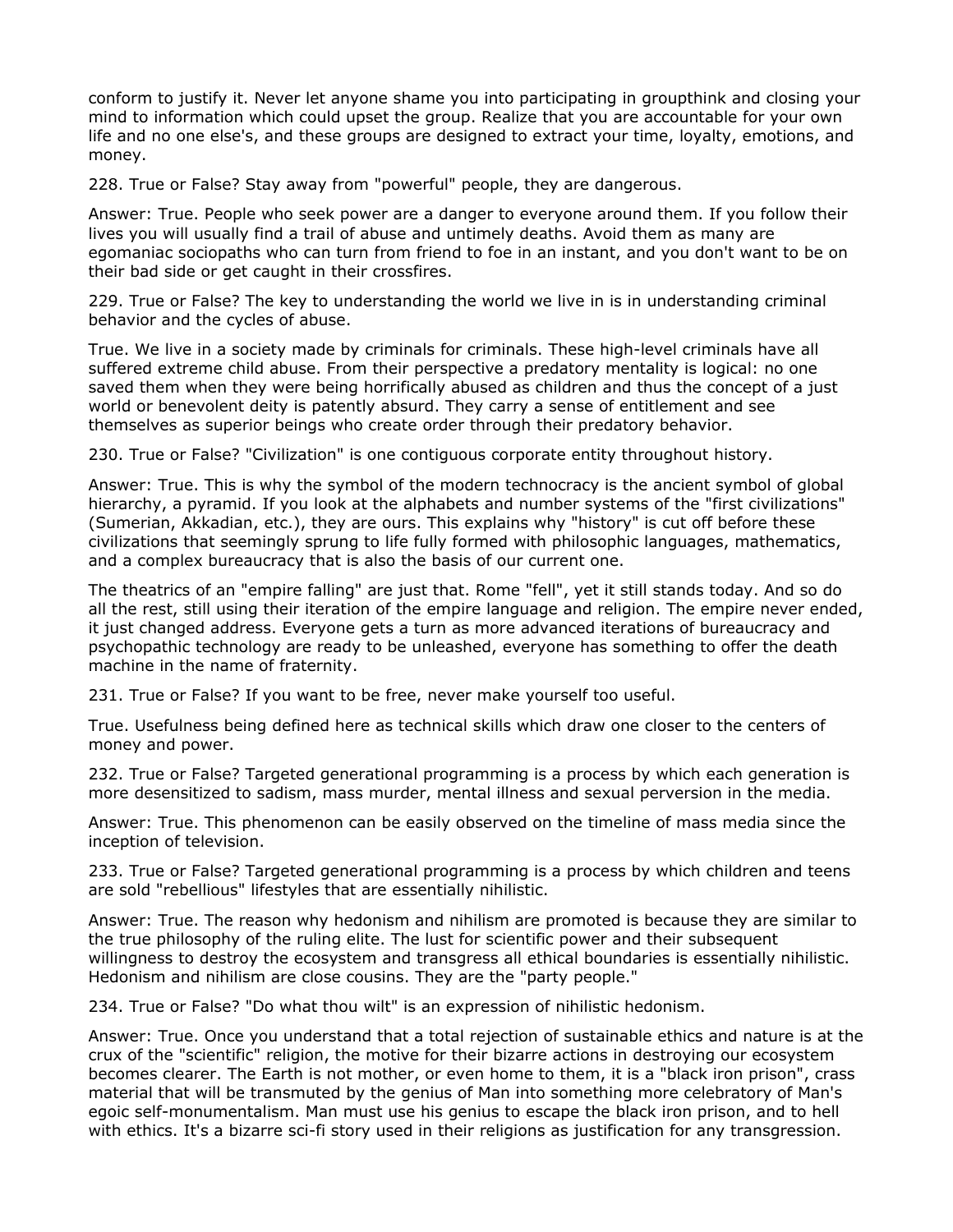The philosophy of modern science, as expressed by Crowley the intelligence agent is the antithesis of sustainability.

235. True or false? Media-promoted "rebellious" lifestyles from hippie to skater punk to gangsta are a form of reverse psychology in which traits desirable to the system are portrayed as rebellious to it.

Answer: True. The antihero rebel is how your oppressor sees himself, the tough guy in a black leather jacket who ruthlessly pursues his egoic desires. He is the rebel against nature remaking us in his image. He sells us our own oppression as entertainment on the screen. Some of these trends are pre-programmed and others arise naturally out of the desolation of modern life. Any trend can be easily co-opted by the system and its public perception rewritten. Conformity, amorality, drug addiction, hedonism, greed, violence, materialism, extreme selfishness and hubris are traits desired by the system.

236. True or false? Media-designed "celeb rebels", usually either die off or sell out.

Answer: True. Most "rebellious archetype" celebrities have some form of the "sellout character arc", if they aren't killed off altogether to promote the nihilism of "live fast, die young." To sum up the "sellout character arc", the artist gains a youth following with a rebellious "anti-establishment" image, and then gradually becomes an obvious mouthpiece of the establishment as he ages. This character arc mimics the lives of the artist's fans, as they age and gradually accept the conditions of their slavery and participation in the destruction of nature, they can look to their celebrities and find validation. This phenomenon now leads to "clone" speculations, as fans are puzzled by their idol's new opinions, demeanor, appearance, or material. The "rebellious archetype" celebrities who are "killed off" always reinforce the glamor and "star quality" of suicidal nihilism.

237. True or False? Suicide is the third largest cause of death in children ages 10-14.

Answer: True. Can there be any clearer statistic that demonstrates the absolute failure of civilization and technology than this one, the ever-rising suicide rate? When "wealthy, privileged" children who should be enjoying happy, carefree lives are actually killing themselves out of sheer misery, the very concept of "wealth privilege" should be re-examined. The percentage of suicides will continue to increase as a cause of death among all groups for as long as civilization lasts.

238. Which of the following statements is true?

- A) Violent abusers were violently abused as children
- B) Sexual abusers were sexually abused as children
- C) Verbal abusers were verbally abused as children
- D) Emotional abusers were abused as children
- E) All of the above

Answer: E. Why are the cycles of abuse still not common knowledge? Why isn't our medical industry actually supposed to heal us? Why is our culture focused not on healing but injuring further? Is that why they always talk about money, politics, and war, instead of the great plague of child abuse that is at the root of it all? Is that why they don't want you to talk about the simple truth of our mass insanity, because they don't want you to get the idea that you can heal yourself without their diagnoses, drugs and surgeries?

239. True or False? Your ego lies to you.

Answer: True. Your ego doesn't lie to you because an ego is an inherently negative or deceptive thing, it lies because you are the victim of many layers of societal brainwashing. Your deductive powers are limited to the information you possess and your ability to process it, and you are being subjected to an experiment in which you are being deliberately diminished.

240. True or False? Abused children will never fully heal no matter how many healthy habits they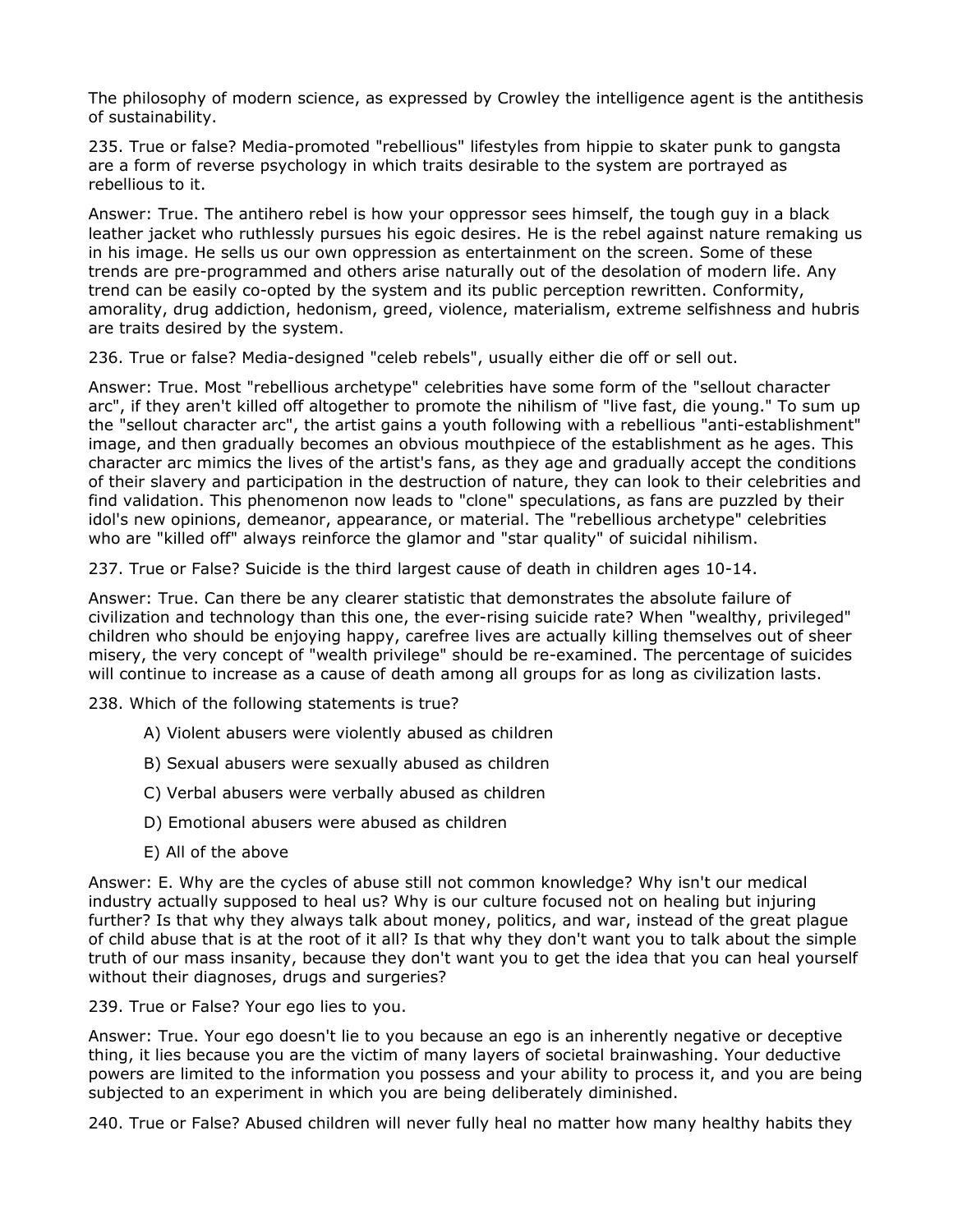learn to adopt.

Answer: True. This unpleasant fact is never spoken by psychologists or mental health professionals, for obvious reasons. As suggested above, abused children can greatly improve their mental health by adopting healthy habits. However, the emotional patterns that we learn when our brains are still forming will never be deleted.

241. True or False? Another systems principle is that you will never officially be told the truth about any topic in which the truth can be concealed, but truth is revealed through fiction.

Answer: True. This will sound contradictory to the educated mind, but truth is always revealed to the masses through mass media, throughout recorded history, through storylines that are understood as more truthful than the official story. The mental oppression of religious education and indoctrination lies at the very heart of a slave society, with sadists and sickos lurking behind closed doors wherever there are vulnerable victims. The constant self-revelation of their own misdeeds is a self-celebration, an affirmation of their slaves' cognitive dissonance, and a message to those who oppose them that the masses are too enslaved to ever wake.

242. True or false? Psychopaths are emotionless.

Answer: False. Criminal "psychopaths" may appear completely emotionless through their cold demeanor, but through their actions you can see that they are emotional people, it's just that the only emotion they feel is hate. Unlike a normal person who might express rage through throwing a tantrum, the psychopath has so much rage that he has to suppress it to function. The psychopath may be extremely cerebral, acting only in ways that can achieve his goals, but his complete lack of empathy towards others does not signal a total lack of emotion.

"Psychopaths are also less likely to experience emotional arousal during their crimes than nonpsychopaths (Woodworth & Porter, 2002). In fact, a psychopath's crimes demonstrate an excessive level of gratuitous and sadistic violence in comparison to the crimes of nonpsychopathic criminals, suggesting that their predatory nature works hand in hand with their sadism."

The researchers above describe a lack of emotional arousal in psychopaths during their crimes, but also describe them as sadistic. Isn't a sadistic crime an exceptionally emotional one? Cold is a temperature.

243. Psychopaths engage in:

- A) Reactive aggression
- B) Proactive aggression
- C) Online flame wars
- D) Petting bunnies
- E) All of the above

The answer is B. The proper term is "instrumental aggression", but I thought proactive was more descriptive. Instrumental aggression is deliberate aggression waged against a victim for the purpose of fulfilling an agenda or getting some sort of reward. This type of aggression, also known as proactive or predatory aggression, is planned, premeditated, and often unprovoked by their victims; it is controlled, purposeful, and used to achieve personal gain, usually an external goal like money, social status, fame, drugs, or even sadistic pleasure derived from the act of inflicting pain.

244. True or false? Dissociation as a defense mechanism for trauma plays a huge part in modern media and the process of desensitization to sadism, mass murder, and perversion.

Answer: True. The process of desensitization in media involves a series of micro-dissociations. Peer pressure is exerted top down just as power. They have it down to a science.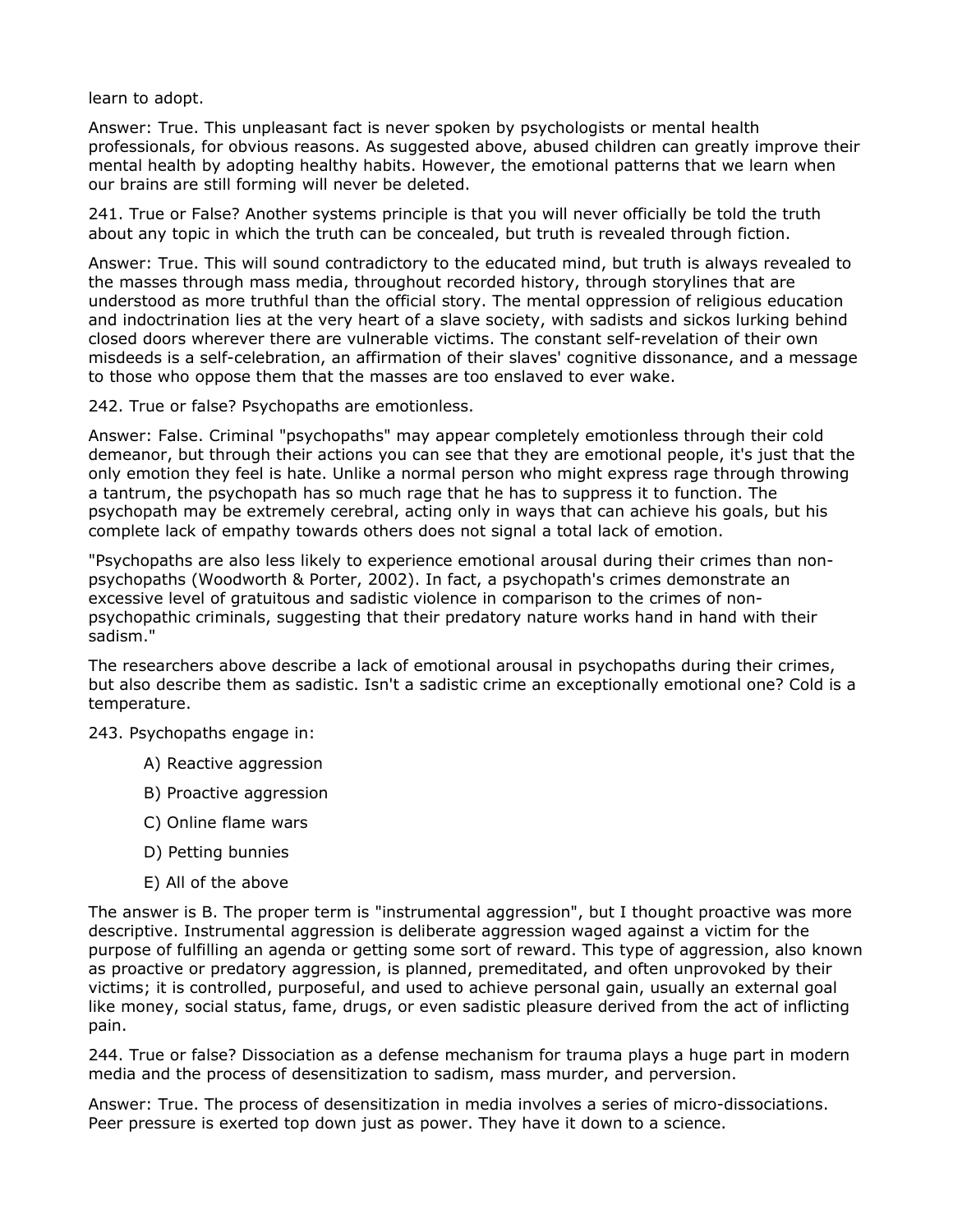245. True or false? There is no escape from culture.

Answer: True. There is no escape, yet it is also true that there are some men doing life in prison who are freer than most of us out here. They've adapted to live honorable, fully aware lives in a hell environment while most of us on the outside sleepwalk through life with neither honor nor any awareness of what is actually going on. In other words, you cannot be truly free here, but truth is still there, waiting to be seen by anybody at any time.

246. True or False? Our society idolizes destroyers and murderers, and despises healers.

Answer: True. How many movies have you seen where the "hero" has to "save the world" by beating someone up or killing them or shooting them or nuking them? Too many to count, right? How many movies have you seen where the "hero" has to save the world by healing it, restoring nature, restoring the forest? None. We will never know truth until we totally reject this sick culture we were born into and realize that it is deliberate poison. When you honor the killers you honor the child abusers who made them so, and glorify the cycle of abuse.

247. True or false? Being born into a sick society like ours means you are going to voluntarily brainwash yourself into an even deeper sickness.

Answer: True. School is not the only form of brainwash education you will encounter, its just the only one that is mandatory. Our society strongly encourages people to participate in other forms of brainwashing that are for the most part, voluntary.

248. Modern advertising promotes

- A) Alcoholism
- B) Drug abuse
- C) Mindless consumerism
- D) Unhealthy sex
- E) All of the above

Answer: E. Weak, addicted people who live paycheck to paycheck make the best wage slaves and if they're gullible you can sell them literally anything.

249. Superhero programming teaches you to:

- A) Solve problems with violence
- B) Cheer for fascism
- C) Idolize the mentally ill
- D) Believe the absurd inversion that good guys win wars
- E) Become a transhuman cyborg
- F) Deify the screen
- G) All of the above

Answer: G. You have been programmed to be a not-see from birth.

- 250. "Psychopathic" societal conditioning leads to the victim identifying with:
	- A) The mental limitations placed upon it by dominator culture.
	- B) Divisive political or societal labels promoted within the dominator culture
	- C) The dominator culture's technology and consumer products
	- D) The dominator culture's "just regular folks" media deities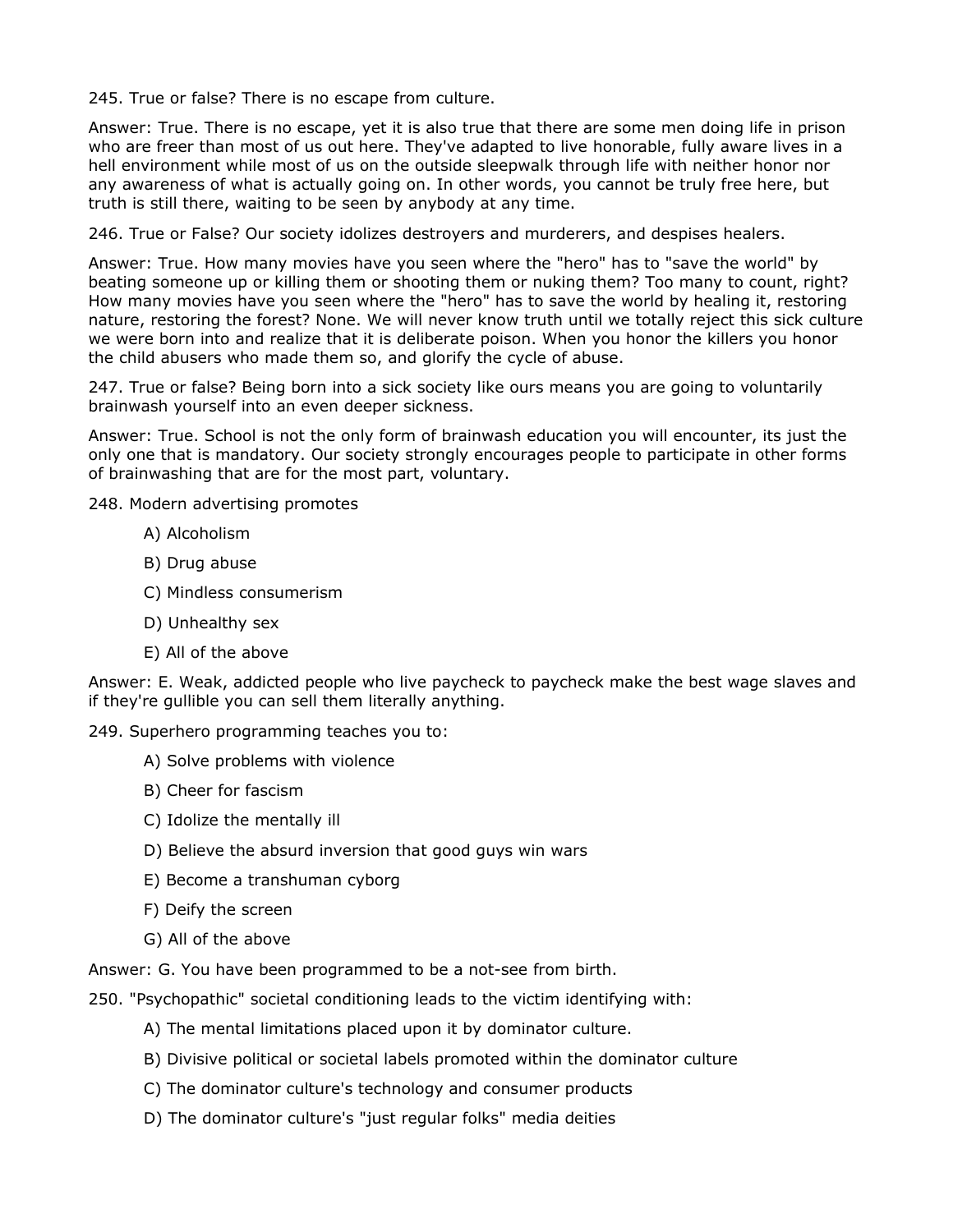E) All of the above

Answer: E. The system desires to remake you in its image.

251. Your own ego is your enemy because it has been poisoned by:

- A) Language
- B) Culture
- C) Education
- D) Religion
- E) All of the above

Answer: E. Ego is the name we gave to a specific brain function: problem solving. No problem can be solved when all the data inputs are misinformation.

252. Our egos are:

- A) An essential part of a holistic mind
- B) Permanently damaged
- C) Trained to suppress our psychic abilities
- D) The product of science experiments
- E) All of the above

Answer: E. We are trained from birth to idolize ego as a separate and superior aspect rather than an integrated part.

253. The key to becoming aware of who and where you are is:

- A) Related to your personal history and personality
- B) Related to your family history
- C) Relating to a natural ideal rather than a societal one
- D) Being willing to face uncomfortable truths
- E) All of the above

Answer: E. Ask honest questions, get honest answers.

254. Modern programming promotes:

- A) Science worship
- B) Nature hatred
- C) Transhumanism
- D) State-sponsored "activism"
- E) All of the above

Answer: E. The more things change, the more they stay the same. The Technocracy are the leather jacket rebels against nature with a virulent hatred. Don't you want to carve yourself into a jack o lantern?

255. True or False? We live in an inverted society where all natural values are reversed.

Answer: True. In this society, destroyers and psychopaths are hailed as creators and leaders. Oppression is hailed as liberation. Most importantly, healthy is sick, and sick is healthy. This is the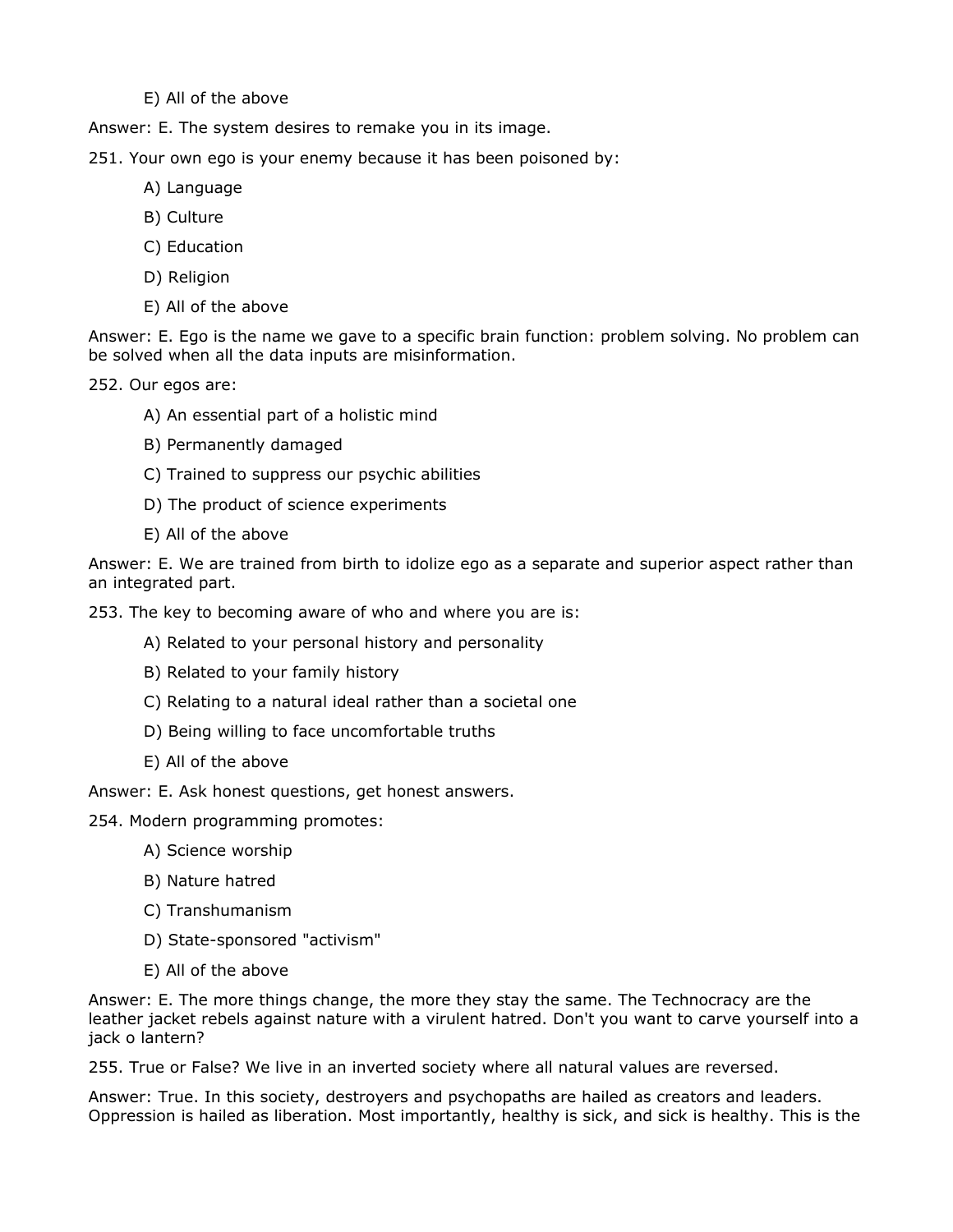Inversion Principle. I have no idea what the origin of this principle is, but I do know that it has religious significance to the Hierarchy. It certainly illustrates and reinforces my observation that their war on nature is not simply about "using technology to evolve into gods" as all their cinematic propaganda insists, but is more about the hatred and rage that they feel towards nature manifested as a need to mutilate and twist it into something ugly and oppressive. This process describes technology itself. Perhaps technology isn't really the goal but merely the weapon with which they lash out.

256. True or False? You either love the truth or you fear it.

Answer: True. The truth hurts, so it is logical that people fear it. Truth is its own virtue, so it is logical that some people are attracted to it. The difference is that those who embrace fear embrace weakness. Truth is simple, lies are in the fine print.

257. Which of the following must you do to reclaim your mind?

- A) You must learn to stop looking up
- B) You must abandon your hopes of success in the oppressor society
- C) You must recreate your own culture
- D) You must accept responsibility
- E) All of the above

Answer: E. Self-empowerment through self-responsibility to natural law, and acts of creation.

#### 258. What does it mean to stop looking up?

- A) Keep your eyes forward
- B) Don't be in awe of tall buildings
- C) Stop stargazing
- D) Stop looking to authorities and celebrities to define reality for you
- E) All of the above

Answer: D. Making you look up is all part of the magic trick. Your eyes look up to the spectacle while the magician's hand slides into your pocket. Most people are willing to be duped, or "entertained" by the magician if it means they can have easy middle class lives and remain ignorant of their participation in the biggest death machine that has ever existed.

As long as you look up, you will be told by your authorities that it's not your fault. There is always someone else to blame, usually a politician. That's how they keep you as innocent babies who will serve cradle to grave. As long as you look up, your conscience will be eased at the price of the truth. As long as you look up, you trust the opinions of the people who were put there to deceive you and supply a scapegoat. As long as you look up, you will fantasize of flying off into space with asstronauts instead of saving our once-beautiful planet. Stop looking up!

259. True or False? The oppressors are abused children.

Answer: True. People who commit atrocities beyond sanity have suffered abuse beyond imagination. Or, "hurt people hurt people", whichever cliche you prefer. Going back to the dawn of modern civilization, we can see that the people who set themselves up as "royalty" come from extremely abusive families, and in most cases exhibit various forms of mental illness, insanity, sexual perversion, and even genetic deformity caused by deliberate inbreeding, which must be considered a severe form of child abuse. A hierarchical military society enables them to take out their abuse on the world as the ultimate abusive parents.

260. True or False? The global totalitarian state is being revealed under the guise of an eco-fascist rainbow technocracy.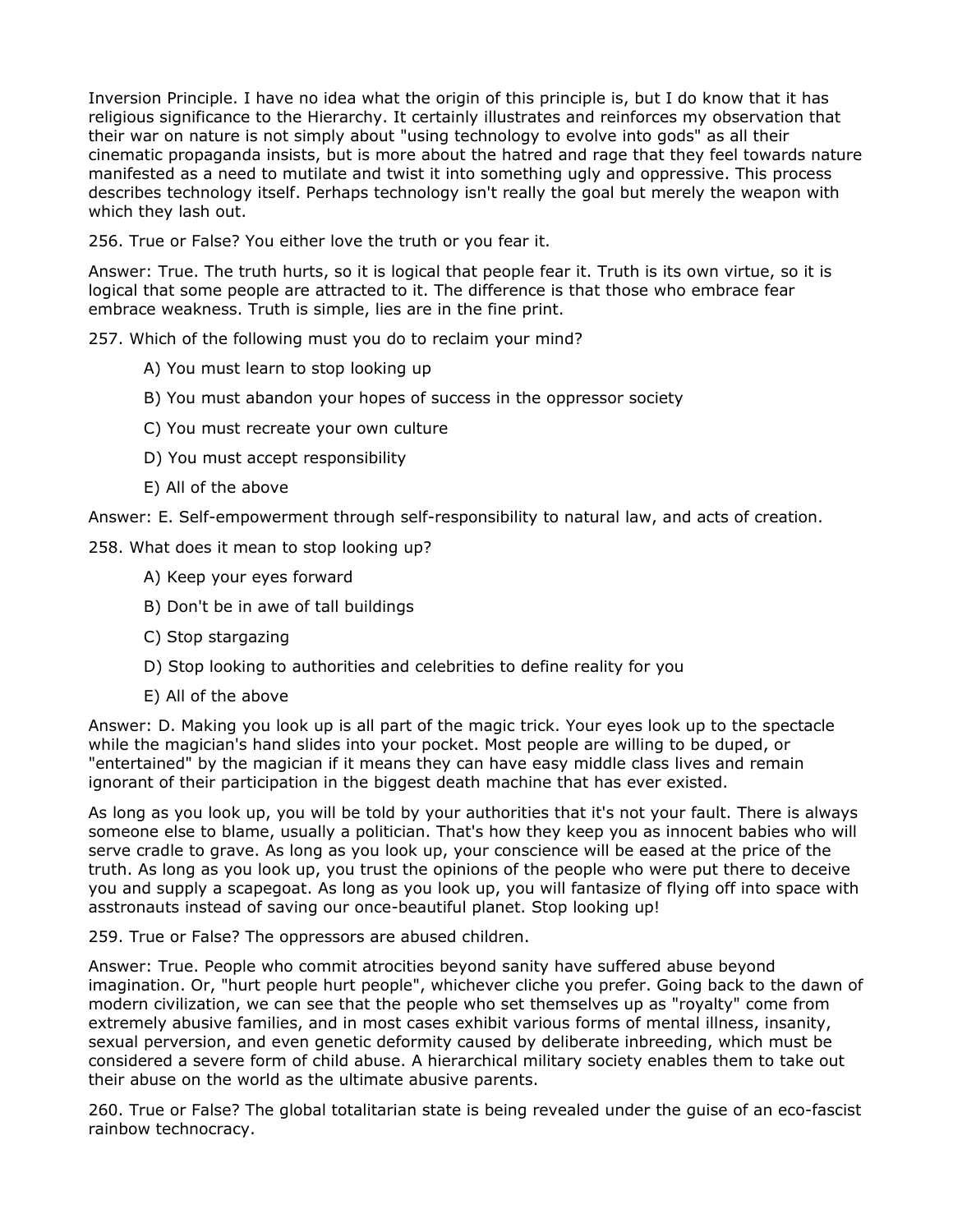Answer: True, and yet neither wars will cease nor will the environment be saved, nor is it even truly rainbow, it is merely the final mockery. Through the money power they control everything, but deforestation and strip mining continue, as does pollution and the dumping of toxic chemicals, weapons spending, etc. The nonstop release of ever more space exploration propaganda proves they have no intention of saving this planet. When have you ever seen a movie about deindustrialization and moving to a repair and recycle economy, or a future world that was regreened rather than desolate or technologic? You can shrug and blame capitalism, or you can realize that the masses have already been pre-conditioned for technologic total slavery and ecological collapse.

261. True or False? Ideology and religion are for weak or damaged people.

Answer: True. If you're willing to let other people define your terms of existence rather than experiencing the universe on your own terms, and following your own truth, then what good are you? Ideological and religious people all have a studied unawareness of total corruption because they subconsciously know it would reflect upon their own ideological institutions. From that observation we can draw the conclusion that most people are suffering emotional deficits and forms of mental illness that go unnoticed because of how common they are.

262. True or False? We, humanity, will escape the extinction of our own creation and fly away in space ships.

Answer: False. The truth is that the vast majority of humanity have accepted the Sixth Extinction and don't even care about it. So what if we murder every other species on the planet as long as we can escape to find other planets to murder? The popular idea that we can cut down every forest and plant corn is insane. The last oxygen sink in the world, the Amazon rainforest, was deliberately burned down this year and the people who did it are cheered on by the masses who elected them. Billions of dollars appear out of thin air to send robots to Mars, or repair the Notre Dame pedo castle, but the forest continues to burn. Nothing will save us, nor should it.

263. How will you know when you've successfully deprogrammed yourself?

- A) You'll be ready for the end of civilization
- B) You'll be in a van down by the river
- C) You'll prioritize health at the expense of money
- D) You'll be losing friends
- E) All of the above

Answer: E, all of the above. Nobody said it was easy to resist a full spectrum onslaught of oppressor fear propaganda. No one is really healthy, no matter their outward appearance, especially if they are in total denial about what is taking place in the ecosystem and the human psyche.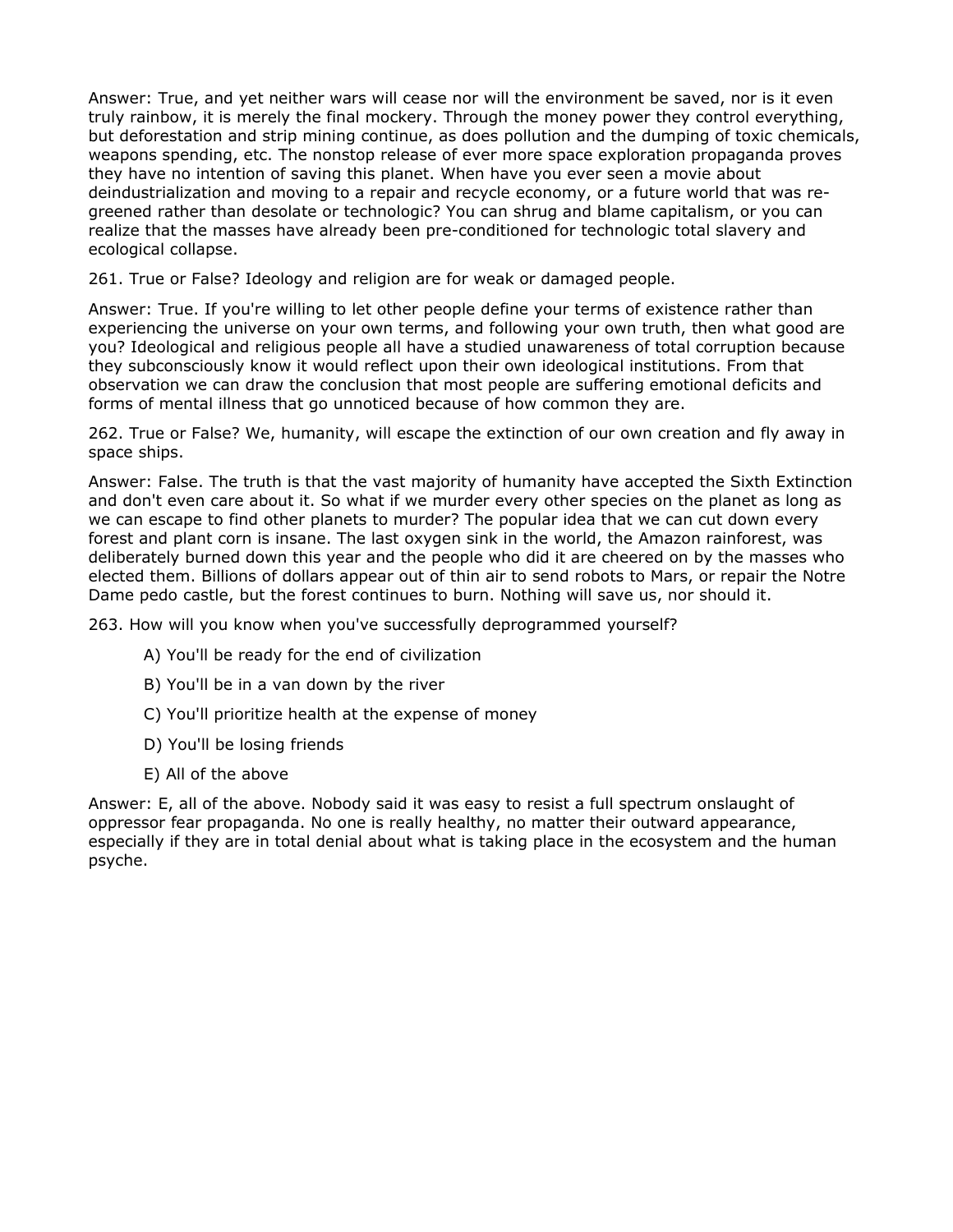# 2.6 Exercises for Understanding Modern Media

When watching television, cartoons, or movies, try the following techniques:

1. Count the appearance of alcohol and cigarettes in any context. These are advertisements.

2. Count the appearance of illegal drugs in any context. These are advertisements.

3. Count the appearance of cars, guns, steak, brand name items, and cool materialistic lifestyles with lots of sex. These are advertisements.

4. Count the appearance of protagonists with strong political, ideological and religious beliefs. These are advertisements.

5. Count the appearance of uniformed priests and religious figures. These are advertisements.

6. Count how many times a person holding a gun or weapon is the hero of the story. These are advertisements.

7. Count how many times the theme of sadism is introduced in any context. These are advertisements.

8. Look for hypnotic inductions. Flashing lights, music, voice, and many other techniques may be used. One common example is the flashing lights and moving concentric 3d circle patterns that are typically seen on the introduction to a nightly local newscast. Television and movies are designed to put the mind into a suggestible state.

9. Ask yourself what the movie is teaching you. Ask yourself what the "moral of the story" is. Understand that the show is trying to influence you on an intellectual, emotional, and financial level to both sell and create products (you are the product).

10. Ask yourself what the show is teaching against, by analyzing "loser" characters or the type of character whose personality you instantly hate (not the big bad guy, who is a role model).

11. Compare TV from different eras and observe the drastic difference in terms of graphic violence, sex, language, sadistic torture, etc. This should clearly demonstrate the rapid desensitization that was able to be achieved through television. The system wants slaves who achieve the mental desensitization and politicized infantilization that media programming facilitate as willing participants in the greatest death machine the planet has ever seen.

12. Find out the budget. How many hundreds of millions were spent on elaborate sets and famous casts, special effects and marketing to bring yourself these works of art celebrating sadistic psychopathy (horror), murder for money (action), and hedonistic degeneracy (comedy) when the Sixth Extinction is reaching a fever pitch? We are living through the greatest extinction of species in 67 million years and all we can think about is unhealthy drug parties and being entertained by sadistic acts of torture and other manifestations of severe mental illness. It is the Great Plague of all time.

13. Does the movie bring awareness to the Sixth Extinction or is it another "Apocalypse Inevitable" flick? As far as I know there has never been a major movie or tv show that focuses on deforestation and the ongoing extinction of species, whereas there are countless movies that celebrate the "post-apocalypse." This should come as no surprise since every facet of societal programming is towards consumerism (cancerism) and we are consuming what again?

14. Research whether any allegations have been made against the studios, producers, and directors whose programming you ingest. Are you confident that the culture of exploitation is gone? Has the abuser "changed"? Do you have a form of "Stockholm Syndrome" in which you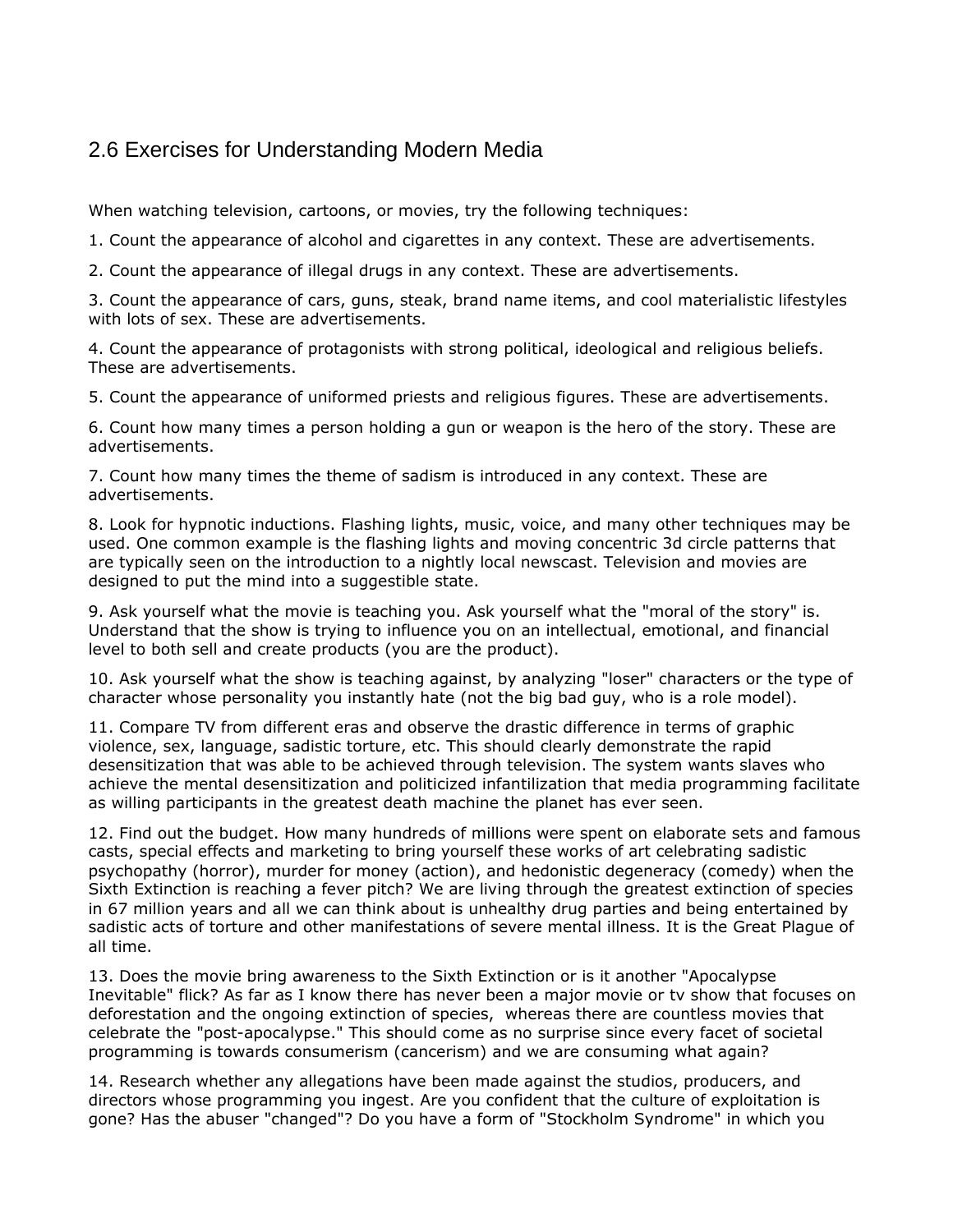make excuses for predators because you have been traumatized by them as well and don't realize it? It seems that both sides of the political spectrum believe that Hollywood is full of sexual predators yet they still finance and consume its products.

15. Observe how often the same messages/programming/storylines are repeated over and over across a broad spectrum of media. It has been shown that identical news scripts are broadcast simultaneously at most locations, by supposed competitors. Many of the small publications, broadcasts, podcasts, etc. that you believe to be independent are not. The business model is that independents can simply be bought out without the consumer base realizing it.

16. Ask yourself why "a TV in every home" was trumpeted as a "human right" by the same people who despise human rights.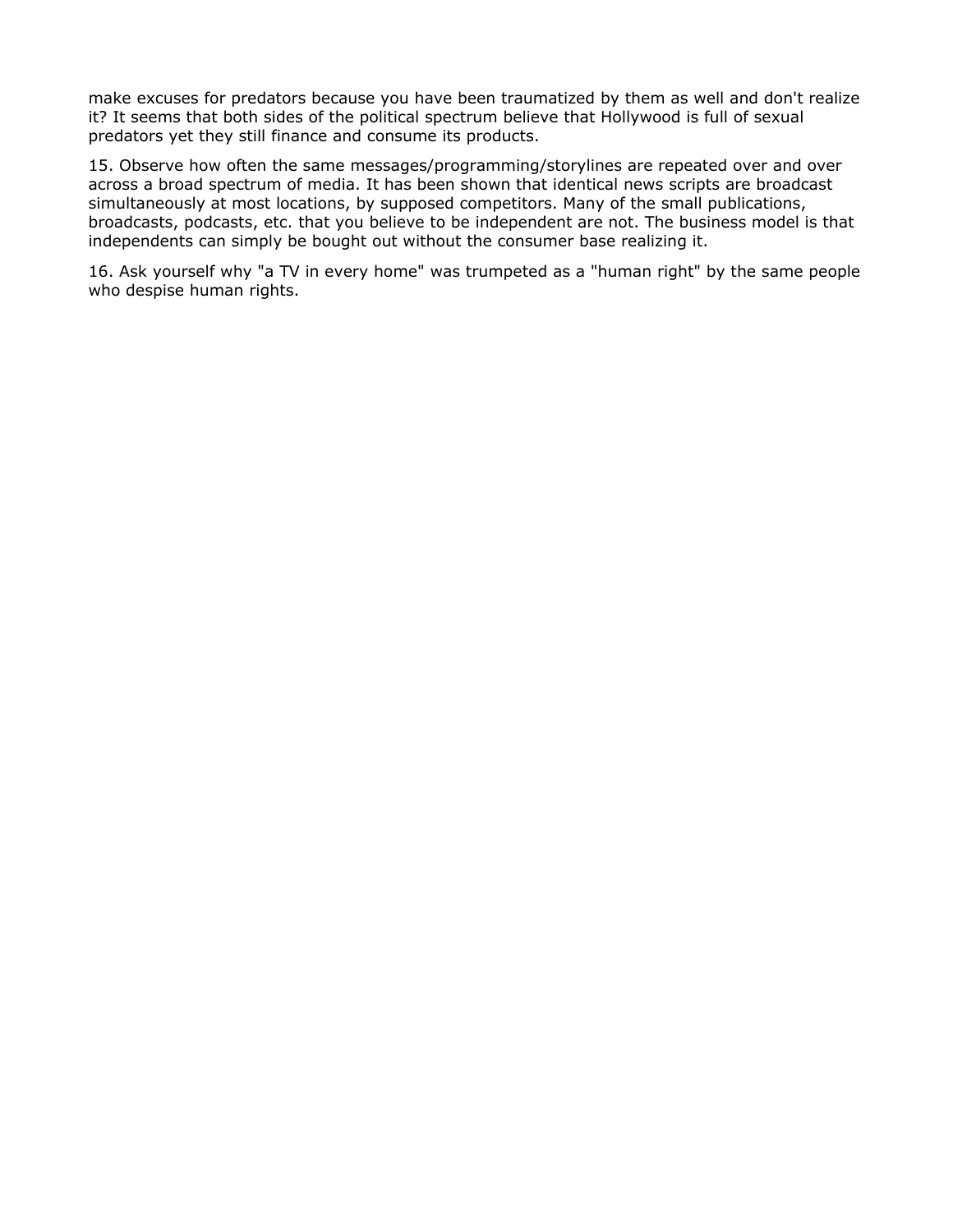## 2.7 How to Live

264. How to heal?

- A) Get rid of unhealthy coping mechanisms
- B) Remove yourself from unhealthy situations
- C) Accept responsibility for your own part in the cycle of abuse
- D) Eat healthy, exercise and spend time in nature
- E) All of the above

The answer is E. Do you want to be healthy or "successful" in this predatory society? You can't do both.

265. Which of these is a true value?

- A) Equality
- B) Love
- C) God
- D) Health
- E) All of the above

The answer is D, health. It is a value that represents truth as we know it. Health is not an ideological or religious abstraction, it is a real thing determined by one's own nature, irrespective of one's beliefs and opinions. It is not debatable as to whether it is exists, or to what extent. It represents a universal value. And yet despite the obviousness of this statement, we are not healthy.

266. Why do people engage in unhealthy behaviors?

- A) We live in a system that rewards people for unhealthy behaviors
- B) People adopt unhealthy beliefs because they want to fit in with a group
- C) People adopt unhealthy habits in imitation of their movie and music stars
- D) People engage in unhealthy relationships because of desire and loneliness
- E) People pursue unhealthy professions because they need money
- F) People pursue unhealthy professions because there are so few healthy professions
- G) People ingest unhealthy substances because they want to have fun
- H) People engage in the unhealthy behaviors they observed and experienced as children
- I) People engage in the unhealthy behaviors that are part of their culture

J) People engage in the unhealthy behaviors that they observe in their leaders and employers

K) All of the above

Answer: K. We are taught to idolize unhealthy people and mimic their unhealthy behaviors.

267. True or false? Lies are unhealthy.

Answer: True, generally speaking. We live in an unhealthy society in which "everything is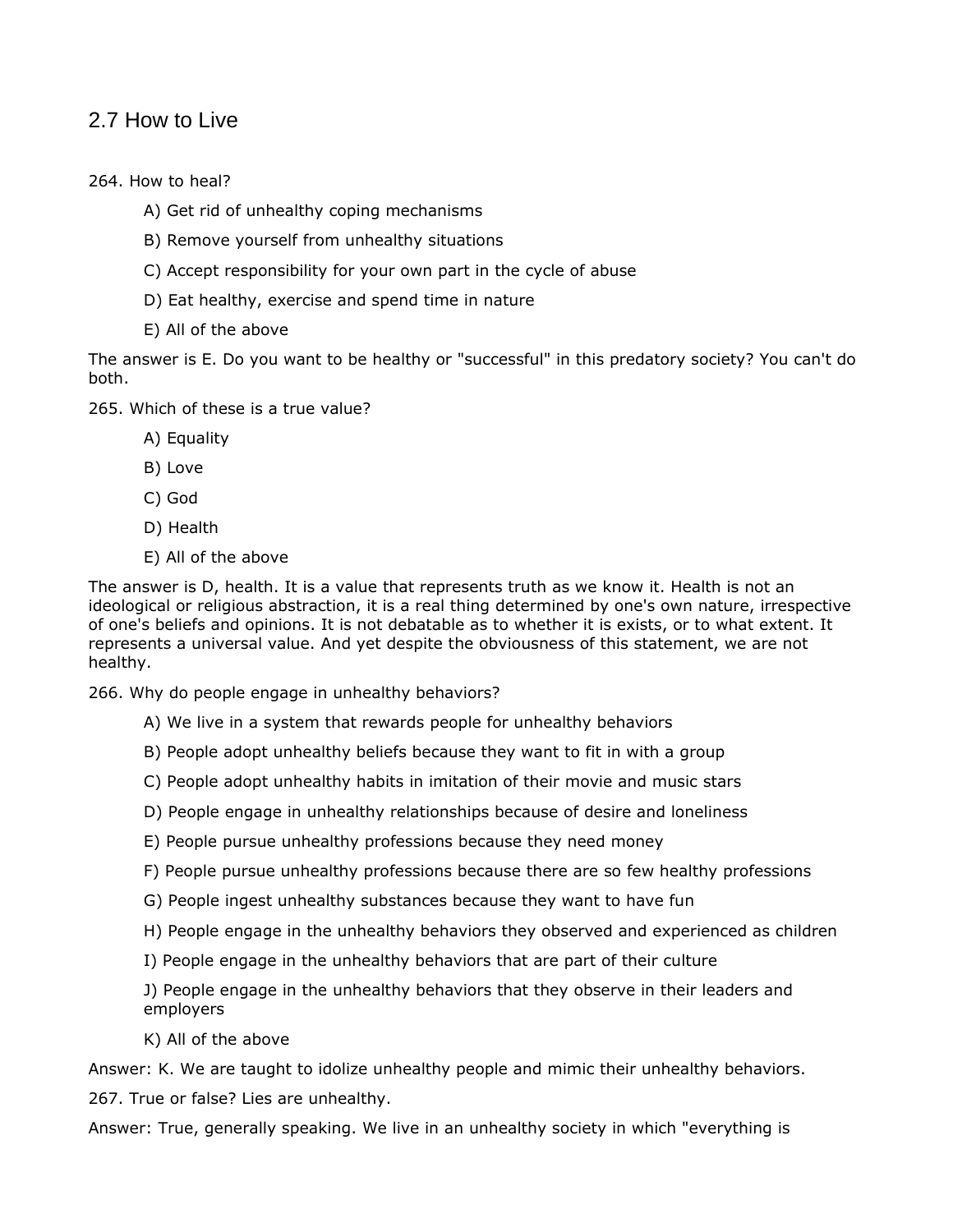relative", so one lie could be considered "healthier" than another, which is the point of politics. A premeditated lie is always unhealthy to a natural group environment, whereas it can be advantageous in a cutthroat one such as ours.

268. The best way to break a bad habit is:

- A) Quit
- B) Learn to hate the habit and your weakness towards it
- C) Learn to fear the habit and what its long term consequences will be
- D) Replace the bad habit with a healthy one
- E) All of the above

Answer: E, all of the above. Bad habits and routines are hard to break, use any tactic that works.

269. A partial list of bad habits to avoid includes:

- A) Unhealthy foods and drugs
- B) Unhealthy relationships
- C) Social media and internet addiction
- D) Religion, politics, and ideology
- E) Mass media entertainment
- F) Alcohol
- G) All of the above

Answer: G. Our culture is full of toxins that seem "normal" because everyone does them. Toxic corporate culture as full spectrum brainwashing explains the current global situation. When you grow up swimming in toxic waste it seems more natural than water.

270. How can you live to a healthy old age?

- A) Good genes
- B) Drink water instead of sugar water
- C) Brassica with every meal (Cabbage, Kale, Cauliflower, Broccoli, etc.)
- D) Enjoyable exercise
- E) All of the above

Answer: E. Healthy living is easy, or it should be. Unfortunately we live in a world that is designed to fool our senses into making unhealthy choices.

271. Healthy living should be based on:

- A) Regional culture
- B) Official medical guidelines
- C) Hunter gatherer societies
- D) The food pyramid
- E) All of the above

Answer: C. This one should be called, "how to live healthy-er" because real healthy living is not an option in our modern world. To start with, the food, air and water is polluted, and that's just the beginning. However, you still have choices to make. The closer you are able to mimic a hunter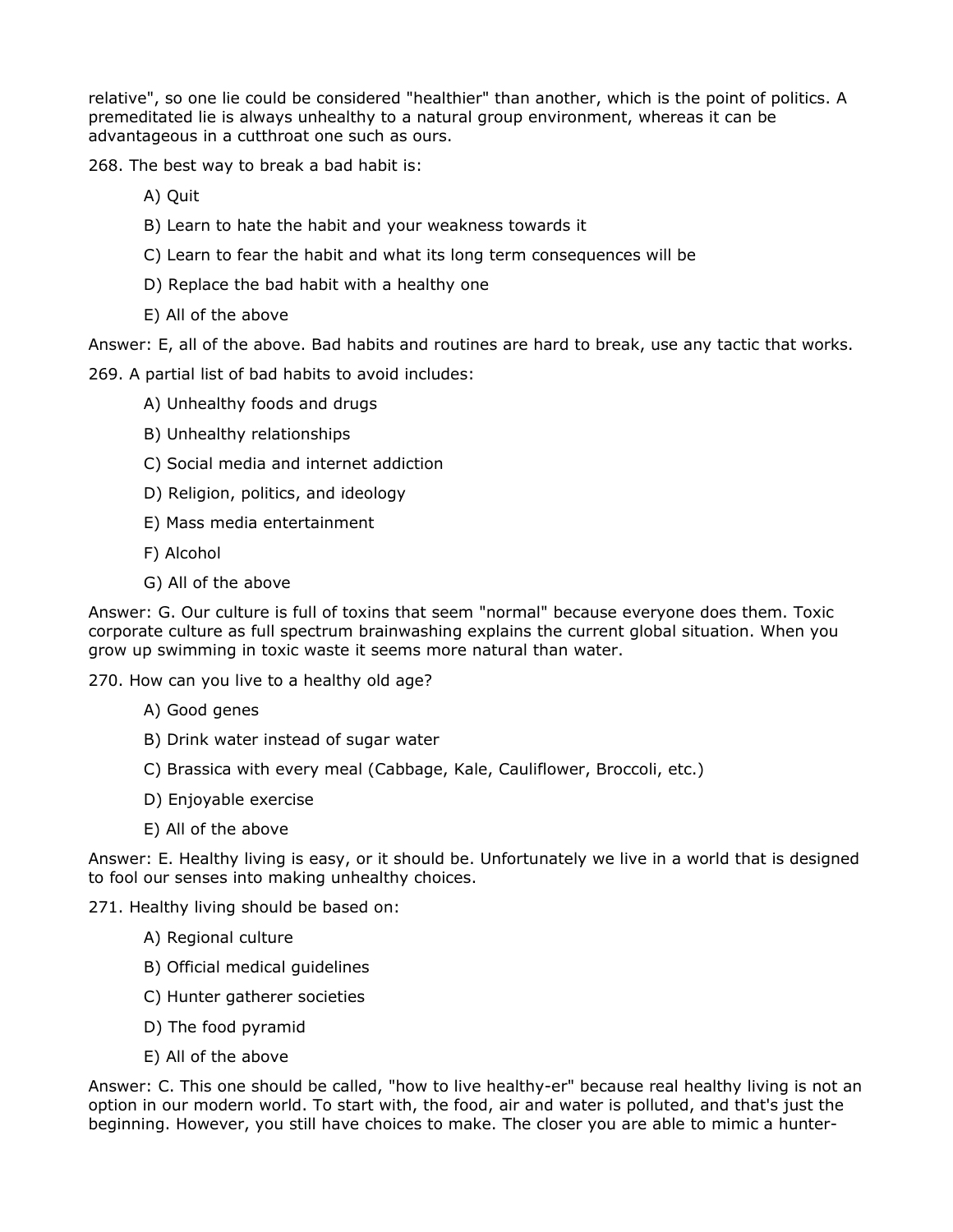gatherer the healthier and happier you will be.

272. Hunter-gatherers are more healthy than moderns in which of the following ways?

- A) No communicable disease
- B) No cancer
- C) No suicide
- D) No mental illness
- E) Denser bones, thicker skin
- F) More robust immune system
- G) Physically stronger
- H) Larger brains
- I) Better memories
- J) Better eyesight
- K) Better smell, hearing, taste, etc.
- L) Healthier genetics
- M) All of the above

Answer: M. Modern science is incredibly disingenuous and deceptive in not acknowledging the superiority of the hunter gatherer. This is because the religious zealots who control the entire paradigm of institutional science hate this obvious truth. They want to portray them as physically strong imbeciles which simply isn't true, as any honest analysis of hunter gatherer cultures reveals. The incredible variety of skills needed to survive in nature as well as the prodigious memory possessed by all hunter gathers makes them geniuses by our standards. The outright slander towards the hunter gatherer as they attempt to paint his idyllic, thoughtful, sustainable, and stress-free lifestyle as miserable, brutish and absurdly dangerous is disgusting and horribly unscientific. This is the "Kubrick" depiction of hunter gatherers, a blatantly unscientific hack job by the ultimate hack.

273. Hunter-gatherer societies are more healthy than modern societies in which of the following ways?

- A) They are sustainable
- B) They are non-polluting
- C) Children are first priority
- D) Women are equals
- E) Richer more expressive languages
- F) Total life security amongst family
- G) Total freedom from all forms of coercion and ideology
- H) Ethical treatment of plants and animals
- I) Their stories and beliefs are their own
- J) They have oral histories spanning vast amounts of time
- K) They have a lifestyle that promotes peak physical health
- L) They are happier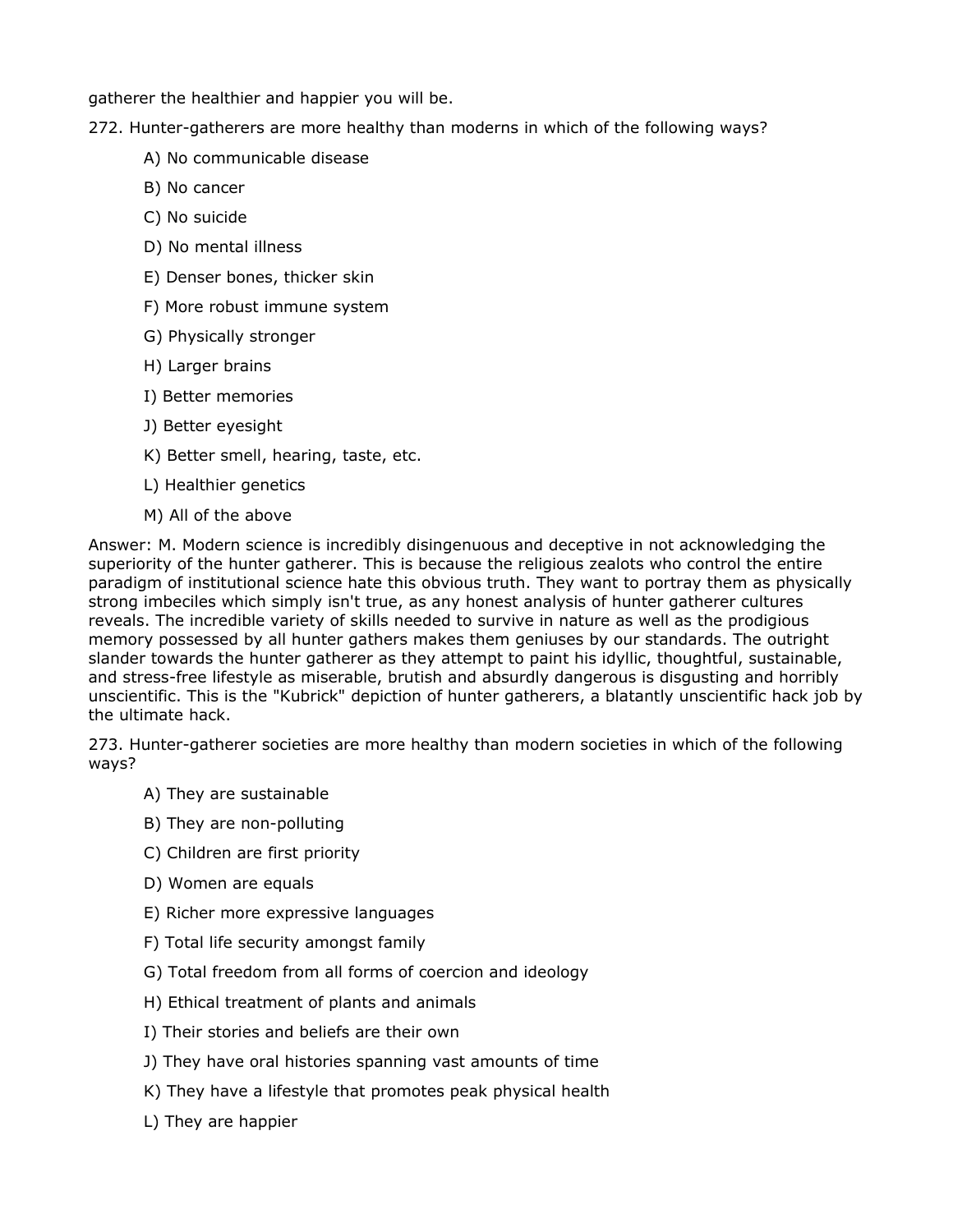M) All of the above

Answer: M. The issue of gender equality is nonexistent among hunter gatherers. There is a division of labor but both sexes are capable of performing all life-sustaining tasks.

274. How do you break a cycle of poverty?

- A) Sell the Bentley
- B) Kill your parents for the insurance money
- C) Come to terms with and begin to heal your childhood traumas
- D) Do a slip and fall scam
- E) All of the above

The answer is C, but it is not easy to do. Having money will not break a cycle of poverty, because poverty stems from one's childhood and family situation, not lack of money. The reality is that we are all in a cycle of poverty that is getting worse, and we participate in institutions that inflict poverty on others and ourselves. The desensitized denial of our collective trauma and subsequent idolization of ego is the reason I don't think we will heal the human organism. Humanity is in a dire cycle of poverty, calling its increasing insanity progress, searching for a magic elixir in science that will never and could never exist because it does not address but rather necessitates the true cause of global poverty, institutional child abuse.

275. One sure way to break a cycle of poverty is:

- A) Education
- B) Get a job
- C) Don't have kids
- D) Sell used cars
- E) All of the above

The answer is C. Breaking the cycle of poverty requires you to heal your own childhood traumas and come to terms with the cycles of abuse in your family. This level of introspection is basically impossible when you have young children to raise. For most people having children is like a financial gun to their head. There is a constant struggle to make ends meet, with less time and energy for actually raising the children. You can always abandon your children and let the state pay for them, which will definitely continue and probably deepen a cycle of poverty. Not having children can help you escape financial poverty and the emotional poverty of your childhood traumas. Unfortunately, most people born and raised in poverty and deprivation will view money as the solution to all their problems and children as a desirable accessory.

276. One incredibly common aspect of our predatory society that parents and teachers never tell children about is:

- A) The sex talk
- B) The deliciousness of fast food
- C) The stupid tax
- D) The truth
- E) All of the above

Answer: C. The stupid tax is incredibly prevalent in our society yet it is rarely talked about. The most "successful" businesses have predatory business models. Basically, every industry has its secrets and those secrets are based around tricks to increase profit margin through dishonesty. If you're not an industry insider or know someone who is, you are going to pay the stupid tax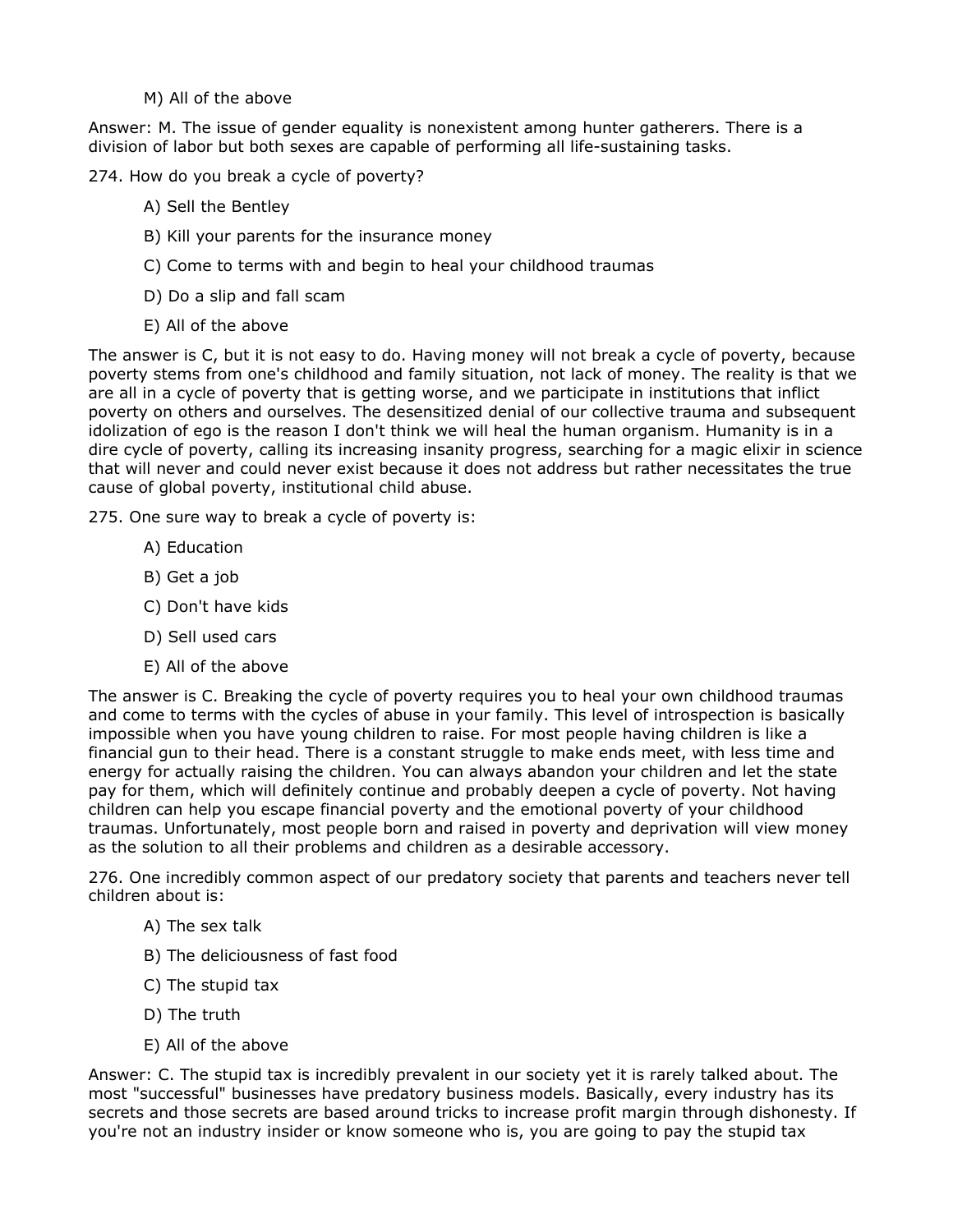whenever you deal with specialized professionals. Another example is the ever-increasing ingenuity with which consumer products are designed to break, malfunction, and need replacement. A huge example is all the incredibly unhealthy products that are successfully marketed to people who fall into the "easily hypnotized by TV commercials" bracket. The stupid tax comes in so many forms it's impossible to list them.

277. The best way to counter the stupid tax is:

- A) Be incredibly suspicious of a salesman's claims
- B) Complain loudly when you get ripped off
- C) Do as much online research as possible
- D) Never trust television advertising
- E) All of the above

Answer: E, all of the above. Things which need to be heavily advertised are either not good for you or a rip off. Forums where everyday consumers can voice their opinions are the best place to research anything related to the stupid tax, people will warn you if you listen.

278. True or False? Even though school is designed to make you a fool, you should still try to graduate high school.

Answer: True. We can see that the world is corrupt but we still have to survive it. I do not advocate suicide or violence, so you have to find a way to make money. There is simply no way around participating in the corruption unless you are one of the few remaining hunter gatherers. The rest of us are trapped. We are doomed to have to participate in our own destruction, forced to "make a living" destroying the planet that birthed and sustained us for so long, and pretend that we are "doing well" whenever and however we make money by viciously extracting what is left of the planet's soul and turning it into brand name techno-junk. If you can learn to enjoy reading, and read about the things that interest you, high school will be easy. True, you'd be much better off learning a trade or starting a small business than wasting your time learning the nonsense they teach in high school, but you probably want to socialize.

279. You can begin to heal your emotional traumas by:

- A) Helping others
- B) Analyzing your family pathology and history
- C) Performing a healing ritual with the fresh blood of a wombat
- D) Adopting a healthy lifestyle
- E) All of the above

Answer: E, all of the above. Just kidding, no wombats were harmed unless by Australians.

280. An important method to escaping poverty is:

- A) Investing in the stock market
- B) Multi level marketing
- C) Selling drugs
- D) Learning to cook healthy food
- E) All of the above

Answer: D. This may be shocking but the simplest way to escape poverty is through improving your diet and lifestyle. Break out of the helpless mentality where you can't even prepare easily available ingredients to live healthy. Eating healthy is not more expensive, it's just that most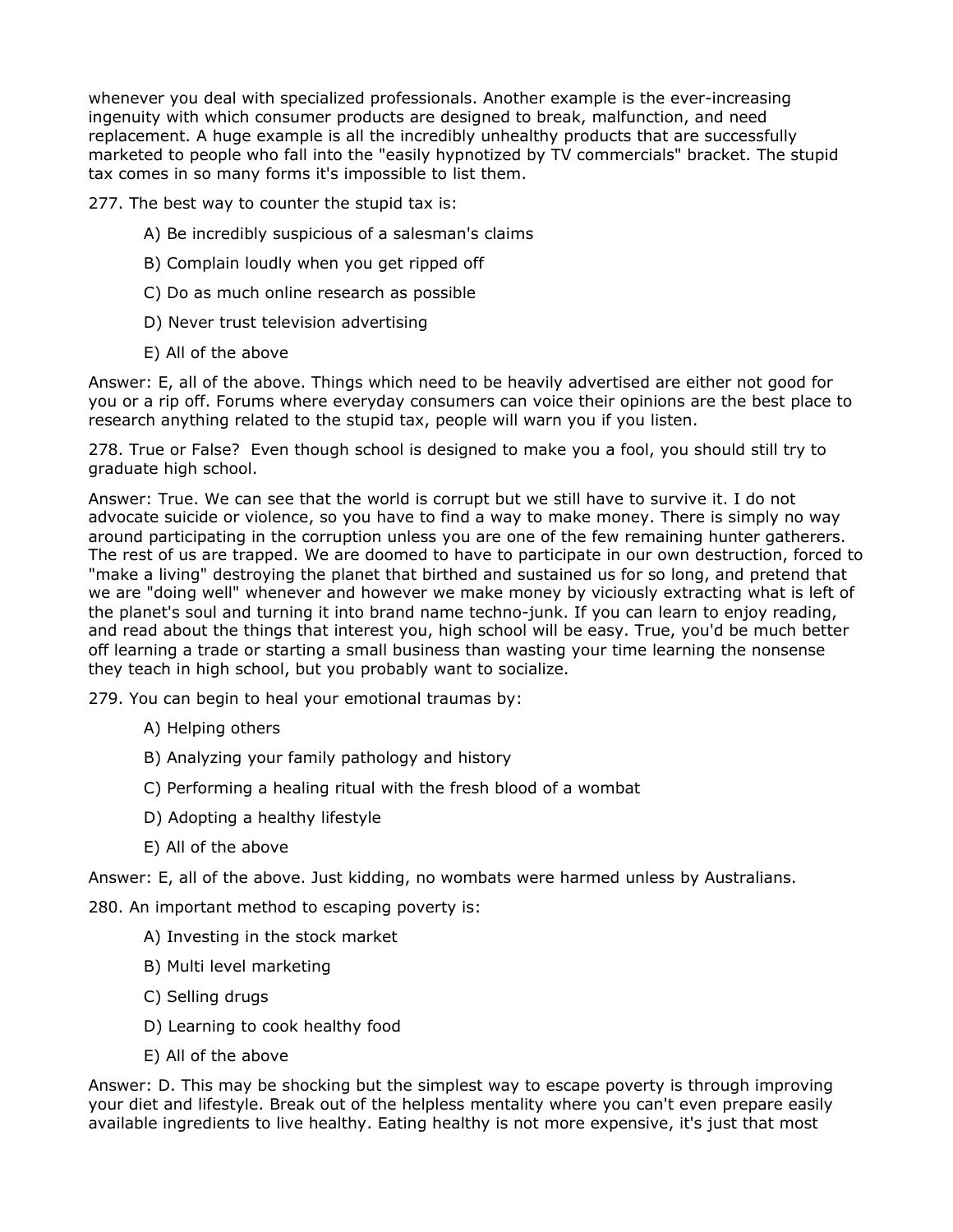people are too lazy to cook, and their tastebuds are brainwashed to crave processed foods and sugar. Anyone who cooks healthy food each day is never truly in poverty, when you see a "wealthy" person eating fast food, you are witnessing a person still in mental and physical poverty. When you start to eat healthy, your body will become healthy and changes in your mental state will happen as a result.

281. True or False? The "food pyramid" is junk science in which scientists were simply bribed and threatened by the dairy, meat, and junk food industries to promote their products to children via the public school system.

Answer: True. Most scientists will produce the results and reach the conclusions desired by those who pay them, or they won't be employed long. Nonetheless, the fact that these corrupt scientists were able to brainwash every child in America with fake science with the full cooperation of the educational system should remind us that our institutions are here to make us unhealthy and dependent, and those geared towards children especially so. "The science" will always conveniently lead to further unhealthiness, weakness, and dependence.

282. True or False? A green diet is a healthy diet.

Answer: True. The majority of your food should be fruit and vegetables. Another reason why it's important to learn how to cook so you can make food that tastes good and is healthy.

283. True or False? It is actually unethical to raise children ethically in an unethical world.

Answer: True. Why is it unethical to raise your children ethically? Simply observe what happens when hunter gatherers are "integrated" into modern culture: they are exploited and abused beyond measure, having entered society at the absolute bottom rung of its abusive hierarchy. Their wide array of refined survival skills which evolved in a sustainable, ethical mentality appropriate to naturalistic living, are virtually useless in the corruption of the modern world in which the only survival skill that matters is making money, to which ethics are an unequivocal hindrance. Worst of all, they don't know how to lie or when they are being lied to. An ethical person will be exploited in our world.

284. True or False? The proof is in the pudding, nature does not lie.

Answer: True. If an activity or substance is healthy for you, then it will result in increased physical health, and eventually, genetic health. Yet geneticists dance and duck around the obvious fact that the ancients were genetically superior to us. Now that they have almost completely eradicated the hunter-gatherers, they can make any claim they want with no living example to disprove it. This is just one more reason why the experts want to erase all memory of the hunter gatherer. Any rational person would have to admit that there are quantifiable attributes a person can have or lack that directly contribute to their quality of life such as: genetic diversity, genetic defects, longevity, susceptibility to disease, predisposition to cancer, allergies, obesity, myopia, etc. It's a simple fact that hunter-gatherers possess all the healthy attributes in abundance, and none of the deficiencies. These health indicator statistics are closely tracked but hidden from the general public, for any number of reasons including massive lawsuits. From the stats we do have, it's patently obvious: each generation under civilization is more physically and mentally unhealthy than the one before it.

285. Self-healing from emotional trauma begins with:

- A) Self-medication
- B) Watching daytime television
- C) Realizing there is something wrong with you
- D) Studying psychology
- E) None of the above

Answer: C. You can't begin to heal until you can accept that you need healing. Many of us grow up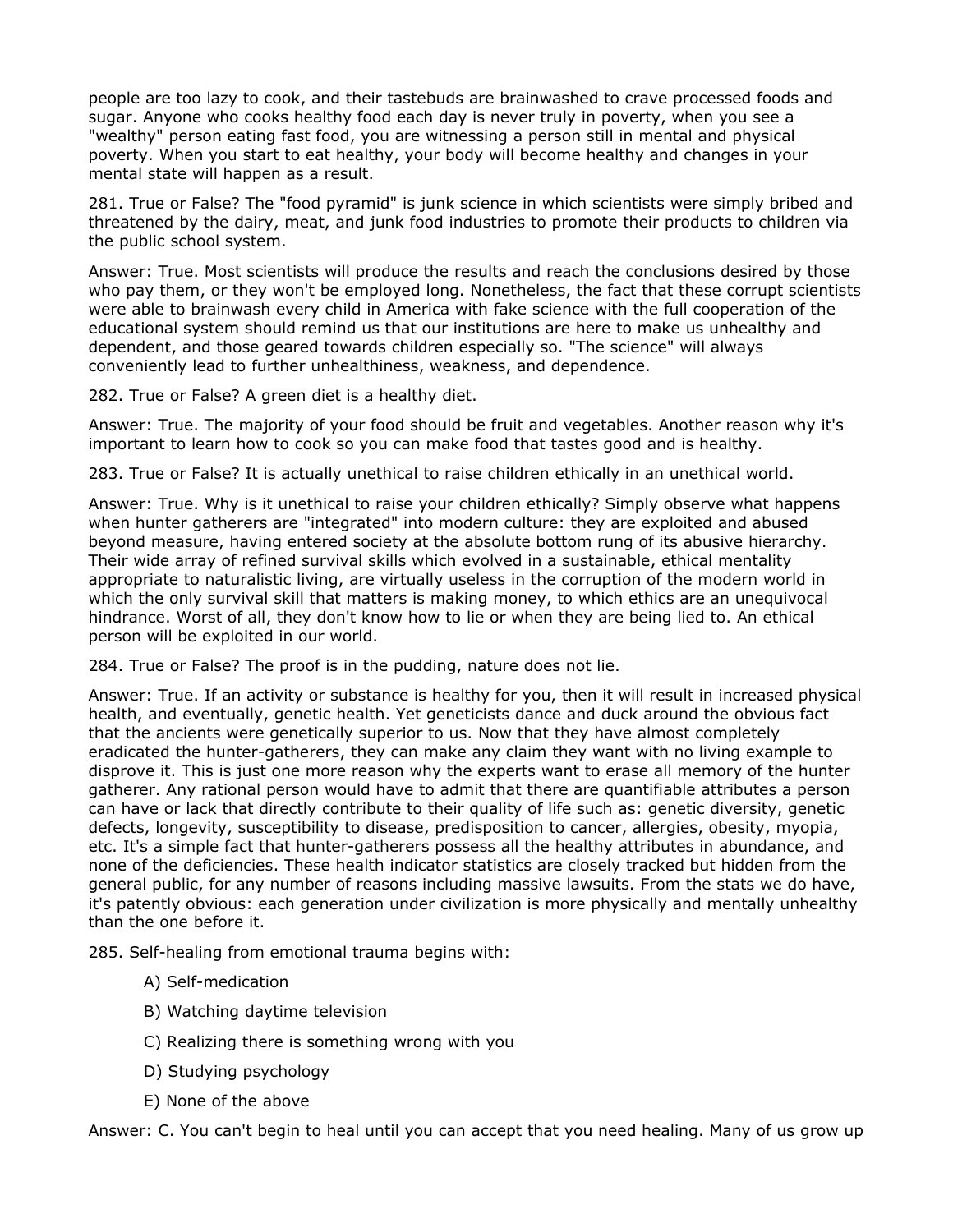in environments and cultures where abusive parenting is considered normal or desirable, and feel uncomfortable or weak or vulnerable in acknowledging it as abuse and ourselves as victims. Others have received trauma so severe that they have completely repressed it and thus can never begin to heal from it.

286. A good tool for self-healing is:

- A) Exercise and diet
- B) Self-hypnosis
- C) Spend time in nature
- D) Speak your truth
- E) All of the above

Answer: E. Only you can heal yourself. If you think you need to pay others to keep you alive you're already dangerously unhealthy.

287. A healthy rule to live one's life by is:

- A) Follow God's laws
- B) Do what thou wilt
- C) Live your best life
- D) First, do no harm
- E) All of the above

Answer: D. First, do no harm is the only one that reflects an ethical worldview, and contains the internal logic of a universal ideal. The other three are irresponsible and therefore unhealthy, unsustainable and illogical.

288. True or False? Our brains didn't shrink because civilization was invented, civilization was invented to shrink our brains.

Answer: True. This will be very hard for most modern people to understand or admit. First of all, our brain shrinkage is a terrifyingly real and undisputable fact. Most will gladly accept the unfounded assertion of prestigious science magazines that "our brains shrunk to make us smarter," despite a timeline that drastically illustrates the effects of civilization and more recently, technology on brain size. Even for the few who admit the truth about civilization and its disastrous effect on our genetics, to even consider the fact that it was done deliberately is a bridge too far. Nonetheless, it is objectively true, it's exactly what we do to domesticated animals, and science is tasked with devolving us ever further.

289. True or False? People who have suffered as children with abusive upbringings should really think twice about having children of their own.

Answer: True, the cycle of civilization is a cycle of ever-increasing abuse and bad parenting. According to Native American wisdom, it takes seven generations to heal from a major trauma, seven multiplied when the traumas don't stop but instead increase. Severely traumatized people are not able to fully provide the emotional foundation that is needed for healthy child-rearing. As unpopular as it is to say this, the reality is that few abused people are able to process and heal from their own abuse before having children, and thus the abuse is passed on in some form whether is done consciously or not. This is the basis of the Great Plague, you can see from the abusive society we inhabit that it is true. Emotionally damaged people are usually egotistical because they have been reduced to survival mode. A person in survival mode cannot be fully conscientious in the manner that is necessary to create sustainable societies.

290. True or False? Technology is unethical and unhealthy.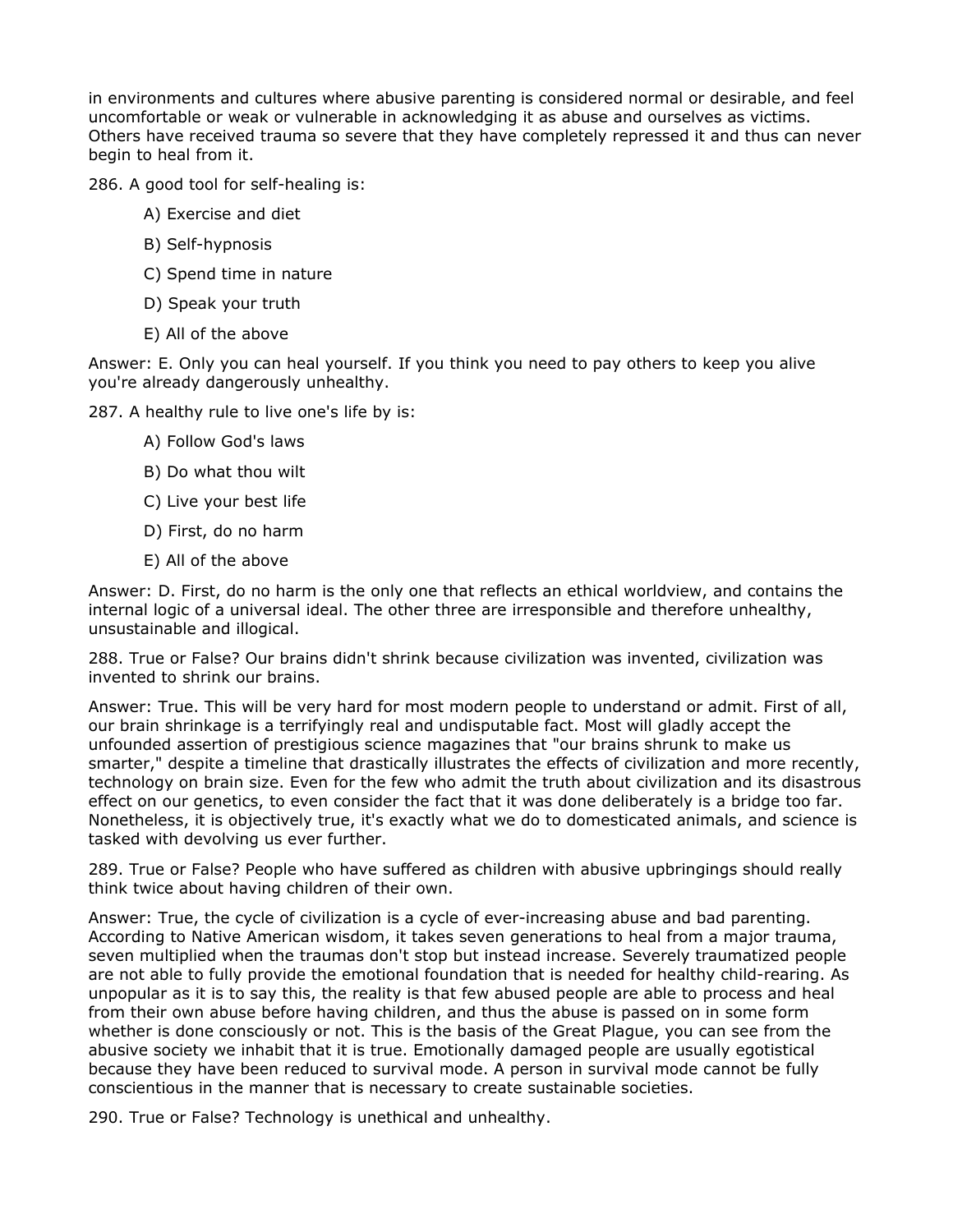Answer: True. Mining is the basis of all technology. Mining is a miserable job that only a slave would perform, and it is incredibly environmentally destructive and polluting. Without a stark lack of ethics towards the environment and a sadistic program to create mindless slaves, technology cannot exist. The global cancer epidemic is another disastrous result of the technology explosion.

291. True or false? Life is good.

Answer: False. The phrase "life is good" applies to people in the Circle of Life, but it does not apply to us. Our lives are not good. We are liars living in a world created by even greater liars. Our enjoyments are purchased at the expense of others and the environment as a whole. People in the Circle of Life are happy and don't want anything, yet we have everything and want more. They don't need to search for truth because lies are nonexistent in the Circle of Life. Everything is true, because nature simply doesn't reward liars. Some people will tell you that the Circle of Life was/is boring. Yet so many of us spend our free time, money and resources trying to take a vacation where we can commune with nature and enjoy simple pleasures. The irony is that we are incapable of taking a vacation to enjoy nature without destroying and polluting it in the process. That fact alone should clue you in to the true nature of our modern existence.

292. True or False? Science is religion.

Answer: True. These two institutions are one in the same, religion provides the funding and science provides the weapons of control. In the Bible Big J gives "dominion" over the plants and animals to Man, giving him permission nay instructions to go out and rape and murder nature in any way he pleases. Doesn't Science take the exact same liberty, "sacrificing" the lives of helpless, tortured, imprisoned animals in the name of their deity? What gives them the right to torture animals for any reason? As with any religion or ideology, the myth-building and grandiose storytelling don't match up with the actual products of the religion/ideology, which are always exploitation, misery, and environmental catastrophe.

293. True or False? The overwhelming amount of hard data supporting a "hunter-gatherer hypothesis" is vehemently contradicted by our modern religions of "progress, evolution, science, and God."

Answer: True. Again, we see the importance of state-controlled education, because without it these religions could not exist and we would still be free, healthy people. It takes the mandated saturation of irrational religious beliefs at every level of society to conceal the obvious truth that civilization is making us weaker, sicker, and stupider, with technology speeding up this process greatly. Great effort has been made to slander and degrade the hunter-gatherer in the state's educational process, thus making a lie into something that is taken for granted as true.

294. Modern citizens are:

- A) Addicted to technology
- B) In denial about being willfully complicit in an oppressive system
- C) Hopelessly dependent on an intricate web of corruption
- D) Mind controlled from birth
- E) All of the above

Answer: E. We are the products of a multigenerational science project designed to turn free people into helpless slave robots ostensibly to serve a suicidal technological agenda.

295. True or false? The truth about how confidence scams work is that you are willingly allowing yourself to be deceived.

Answer: True. This phenomenon explains so much about our society. Reality is no fun, so people want to believe anything that promises a quick fix and will make them feel good about themselves and gives them a false sense of hope or community. As a scammer, if you can provide that, most people won't ask hard questions about what you're selling and how much you profit from it. Sadly,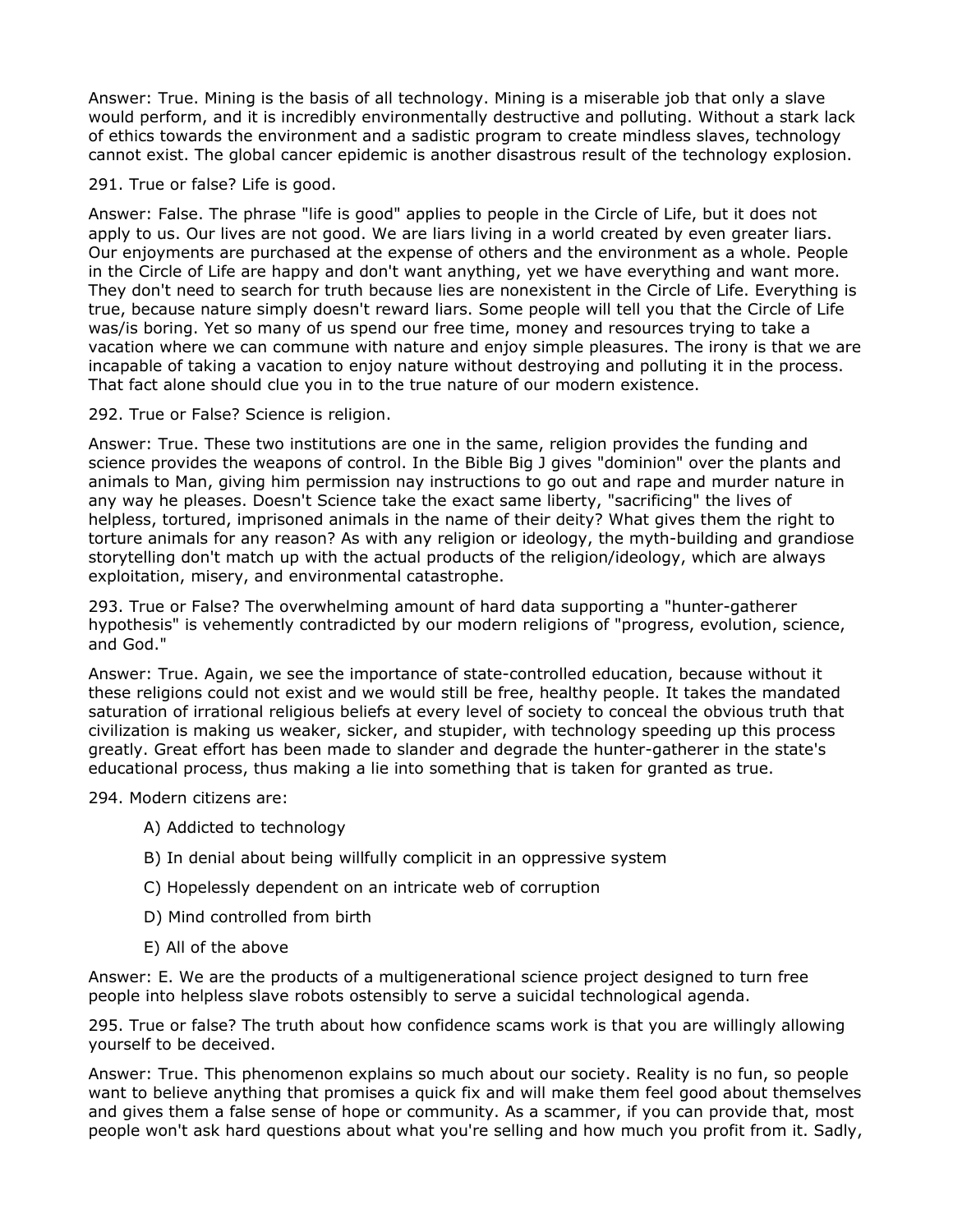in our society it is the responsibility of the victim not to be victimized, because the scammer is expected to lie and he will be rewarded if he gets away with it and probably not really punished if he doesn't.

296. How do you spot a scam?

- A) It offers a quick fix or instant gratification
- B) It offers something valuable for free
- C) It tries to pressure you into spending or gambling money
- D) It seems too good to be true and asks for your credit card
- E) It has a fresh coat of paint
- F) It is seen on television
- G) All of the above

Answer: G, all of the above.

297. True or False? You should play dumb at times in order to avoid the consequences of opposing the system and its mindless followers.

Answer: True. Sometimes you can fight the mob, but you can't fight city hall. Don't go against the guns unless you're ready to be martyred. There is no revolution, the system is undefeated. Be ethical because it is the correct, logical thing to do, not because you have some delusion that the good guys win. Hollywood lied to you and the bad guys always win.

#### 298. Should you get a job?

- A) No, just be homeless
- B) Yes, be a slave to money.
- C) Yes, try to work in an ethical business.
- D) Yes, try to live off the grid.
- E) All of the above

Answer: E. When it comes to employment, find something you like doing, or at least don't mind doing, and let it be an ethical form of business. The more ethical a business is, the more it will resemble something a hunter gatherer would do. Food and shelter, exercise, raising children. The truth is you really don't need a job until you have children, you can get by with a small business or part time work.

299. Is it healthy to be childish as an adult?

- A) Yes
- B) No
- C) Yes and No
- D) Maybe
- E) Some of the above

The answer is C. The word "childish" is vague and could be used to describe a wide range of characteristics. We are both forced and encouraged by the system to remain childish in the sense of being irresponsible. This enforced childhood extends to culture, wherein we see older adults with their stamp collections and other childish obsessions: "he who dies with the most toys, wins." On the other hand, there is another aspect of childishness which is aggressively stamped out and mutilated by the system, that of imagination and uninhibited honesty. These traits are squarely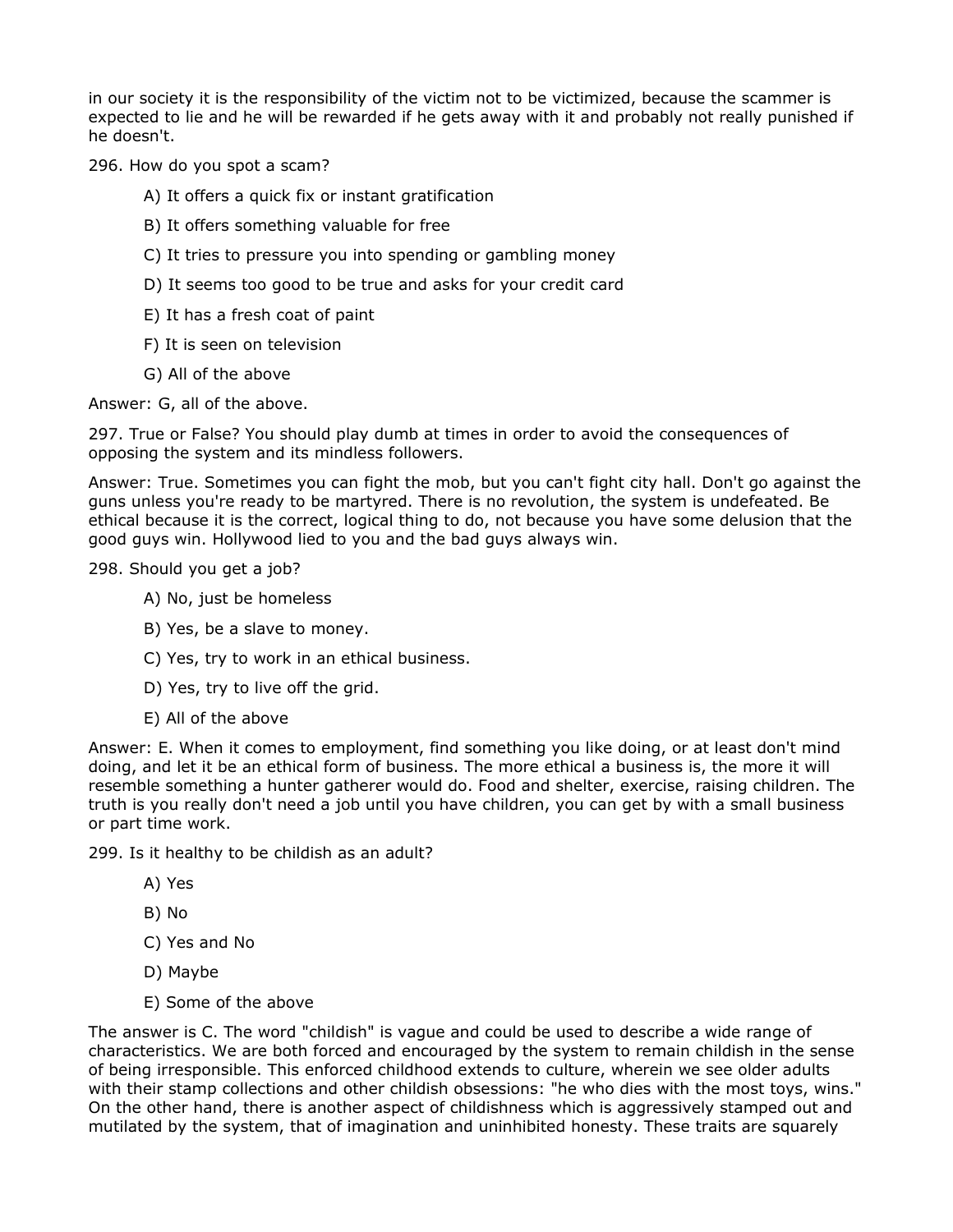targeted for termination in the foundational concept of modern education.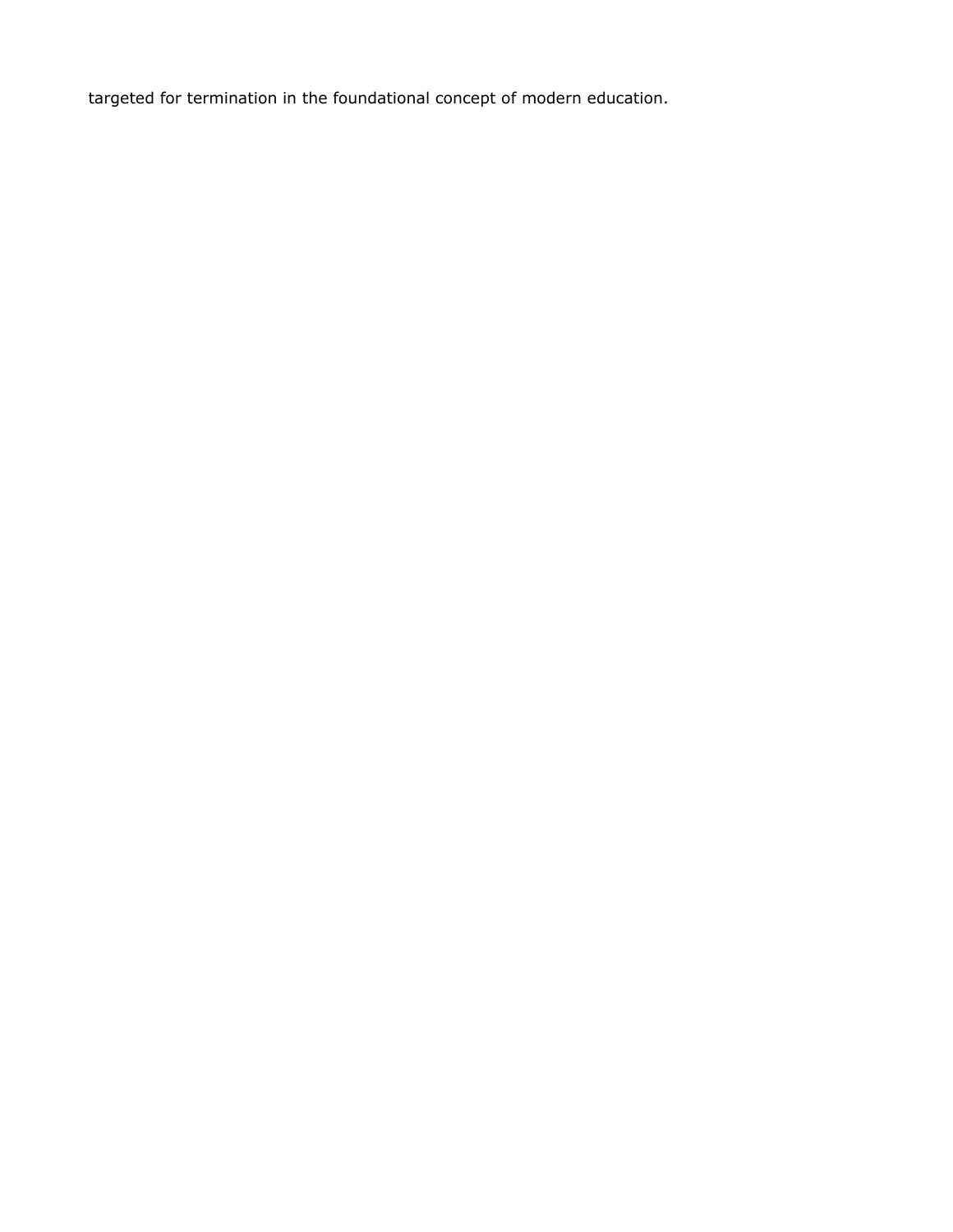Section 3: A Psychic Education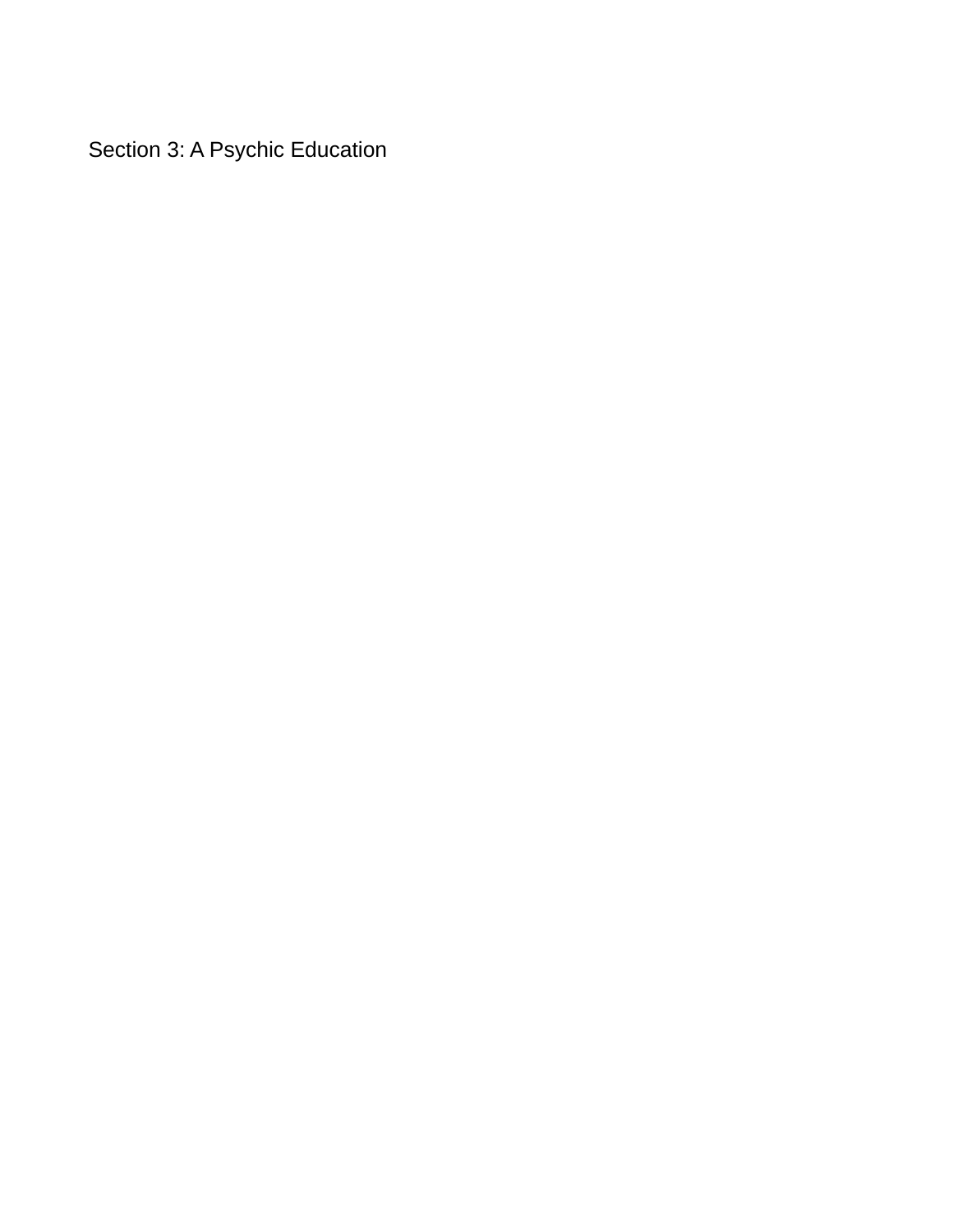## 3.1 Learning to Listen

300. The most crucial aspect of developing psychic abilities is:

- A) Using a ouija board
- B) Performing animal murder rituals
- C) Smoking weed
- D) Learning to listen
- E) Channelling your great grandma

Answer: D, "learning to listen" is the key to developing psychic abilities. Another way to phrase it would be "learning to access/receive intuition."

301. True or false? Psychic abilities can be defined as a nonlinear way of accessing information via intuition.

Answer: True. Intuition comes in many forms; it's a broad term to describe information that is transmitted by nonlinear means, or at least seems to be. However, it is really a willingness to receive this "intuitional" information that is a prerequisite to receiving anything.

302. It is useful to think of your mind as:

- A) An advanced surveillance device
- B) A toaster
- C) A computer
- D) A radio
- E) All of the above

The answer is D, a radio tuner. We receive millions of messages from our environment on a daily basis and very few of them cross the threshold of our consciousness, unless it is a frequency to which we are tuned. Our brains are capable of tuning into an array of frequencies which is truly unbelievable, even in our current degenerate state.

303. What is intuition?

- A) A form of psychosis
- B) An emotion
- C) A super power
- D) A psychic message from the planet Zobo
- E) All of the above

The answer is B, an emotion. You don't think intuition, you feel it. The illogical intuitive mind is more powerful than the logical side because it can make leaps for which there is no logical sequence.

304. How does one learn to listen?

- A) Pay attention to sights and sounds
- B) Pay attention to anomalous information
- C) Pay attention to synchronicity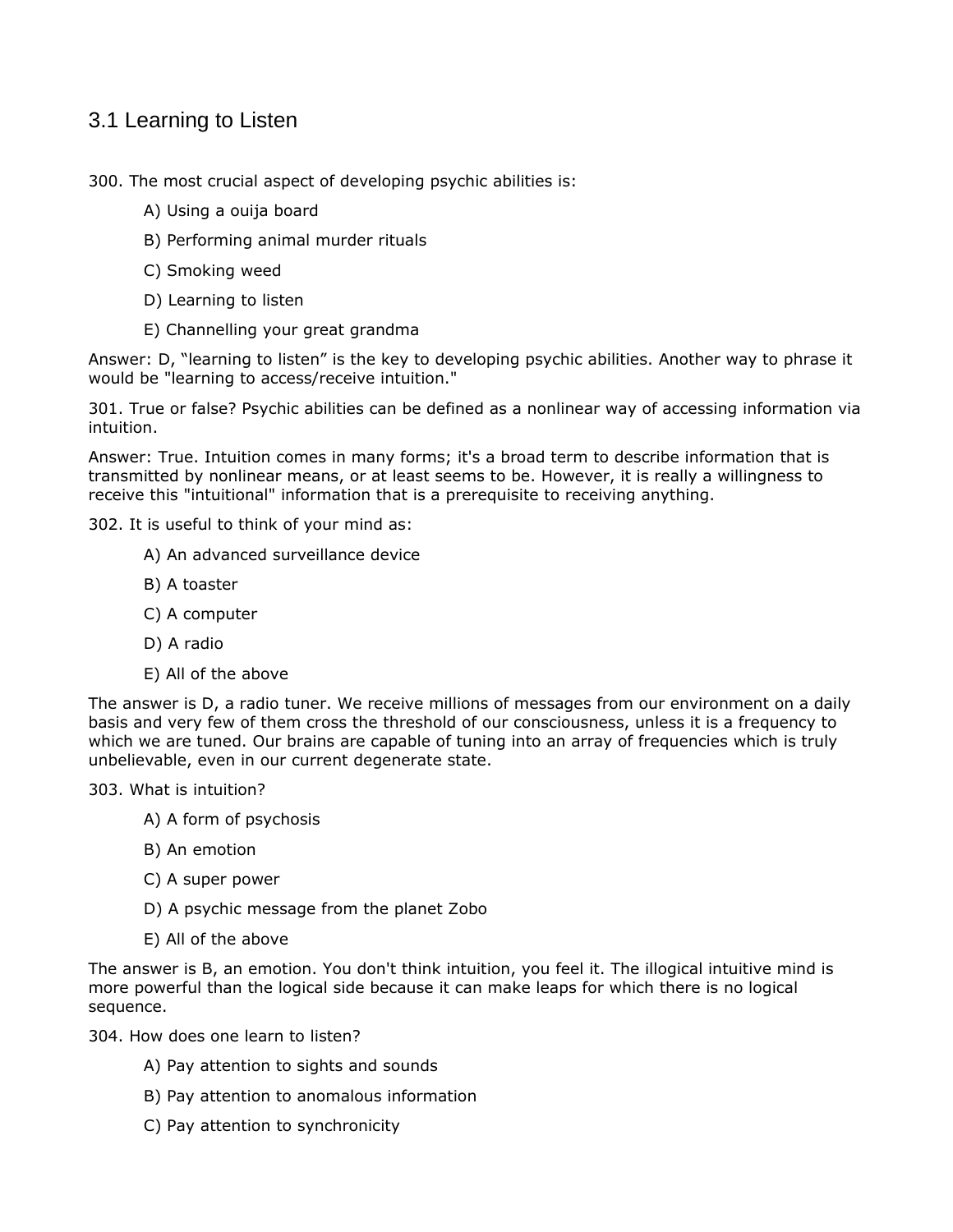- D) Pay attention to your emotions
- E) All of the above

Answer: E. Learning to listen is just a term that I came up with to describe preparing your focus, senses, and intellect to receive nonlocal or nonlinear "psychic" information.

305. If "learning to listen" is the key to psychic abilities, what are we listening for?

- A) Synchronicity
- B) Confirmations
- C) Warnings
- D) Unusual thoughts
- E) The wind
- F) All of the above

Answer: F. This is just a small sample of things to listen for.

306. How to develop psychic abilities:

- A) Trust intuition
- B) Intent and purpose create inspiration
- C) Imagination and visualization
- D) Solitude in nature
- E) Curiosity and ego flexibility
- F) Nonlinear or inspirational thoughts rather than logical or egocentric thoughts
- G) Follow synchronicity
- H) Learn to listen
- I) All of the above

Answer: I, all of the above.

307. True or False? Intuition can be used to solve complex problems.

Answer: True. You can learn to apply the powers of your subconscious to anything you think about. Once you learn to listen any question can be answered, the ability to ask a question begs for an answer. One unconscious method for those who haven't learned a conscious process yet is to think about your subject intensely before bed. In the morning, you may wake up with the answer or receive a dream message.

308. True or False? Intuition can be used for destructive, selfish, or evil purposes.

Answer: True. Your intuition is another tool, a way to gather information. At the end of the day your intent determines how you will use your abilities. However, you will lose your intuition by behaving unethically, epigenetically. It can happen very gradually but over generations unethical behavior will create deficiencies for future generations to overcome or succumb further to.

309. True or False? Intuition could also be described as the key to most psychic abilities.

Answer: True. Most psychic information is not going to be a "bolt from the blue", unless you are borderline schizophrenic. Learning to listen is still crucial to more exotic forms of intuition or "psychic abilities."

310. True or False? Learning to follow a hunch is part of gaining conscious psychic abilities.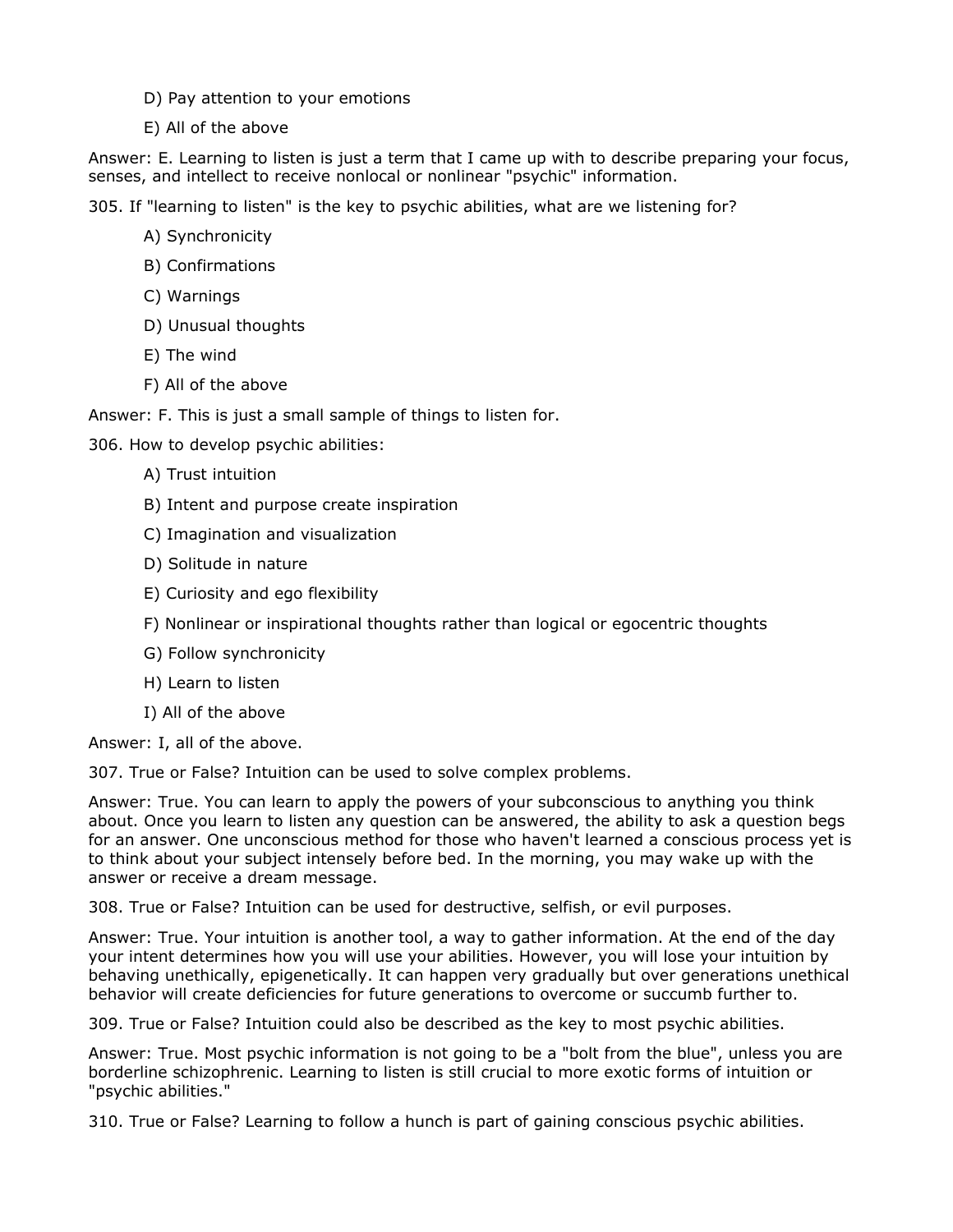Answer: True. Sometimes you can just look at someone and know something about them- you have an intuition or hunch. The subconscious is extremely powerful, making minute observations that the conscious mind is not aware of. It can also be telepathy or some form of "aura-sensing."

311. True or false? Emotions, not intellect, are the key to accessing psychic abilities.

Answer: True. We live in an age where we are trained to idolize logic, information, technology, etc. However, it is emotions that are the key to psychic abilities, as nonverbal and nonlocal emotional data is the simplest information to transmit and receive. Emotions are far more primal than "intellect, reason and logic." This is why the average person usually only experiences strong intuition when it is connected to major traumatic emotional events.

312. One of the most reliably documented modern instances of working intuition comes from:

- A) Beekeepers
- B) Stockbrokers
- C) Surgeons
- D) Soldiers
- E) All of the above

Answer: D. In the Vietnam war, American soldiers invaded a jungle terrain that was boobytrapped with explosives. Leading these groups of soldiers was one soldier called a "point man." A good point man had to be able to sense booby traps before seeing them or he would not survive long. There are many such examples, and all hunter gatherers had this ability. This is a primal form of working intuition that I call "danger sense". This is a common form of intuition because it can often surpass the mental blocks that prevent people from experiencing more complex forms of intuition.

313. True or False? "Danger sense" can be extended into "future sense."

Answer: True. If you can sense dangerous things in the future, why not anything else? It is simply easier to sense danger because the event has much more emotional power. That is what you are sensing with future sense, you own future emotions. You can learn to sense more subtle emotions than fear. The PEAR experiments and others provide data on this commonsense truth, documenting "presentiment" surges shortly before mass traumatic events. The other concept here is that emotion is the key to transcending time and space, which for me resonates with what Tesla said about frequency.

314. True or False? Intuition can interfere with your plans.

Answer: True. How willing are you to alter or abort your plans for intuition? A hunter gatherer can easily do so but we have to stick to our routines in order to make money. Nonetheless, "following the hunch" can often pay off.

315. True or False? You shouldn't be feeling intuition all the time.

Answer: True. You can't exist in total intuition unless you are disconnected from the world. This is something like schizophrenia. Too much information is noise. Many schizophrenics try to express insights that are phrased in ways that the normal world describes as insane.

316. All great advances in science were made by:

- A) People who got straight A's
- B) People with multiple PhDs
- C) Meticulous thinkers
- D) Intuitive thinkers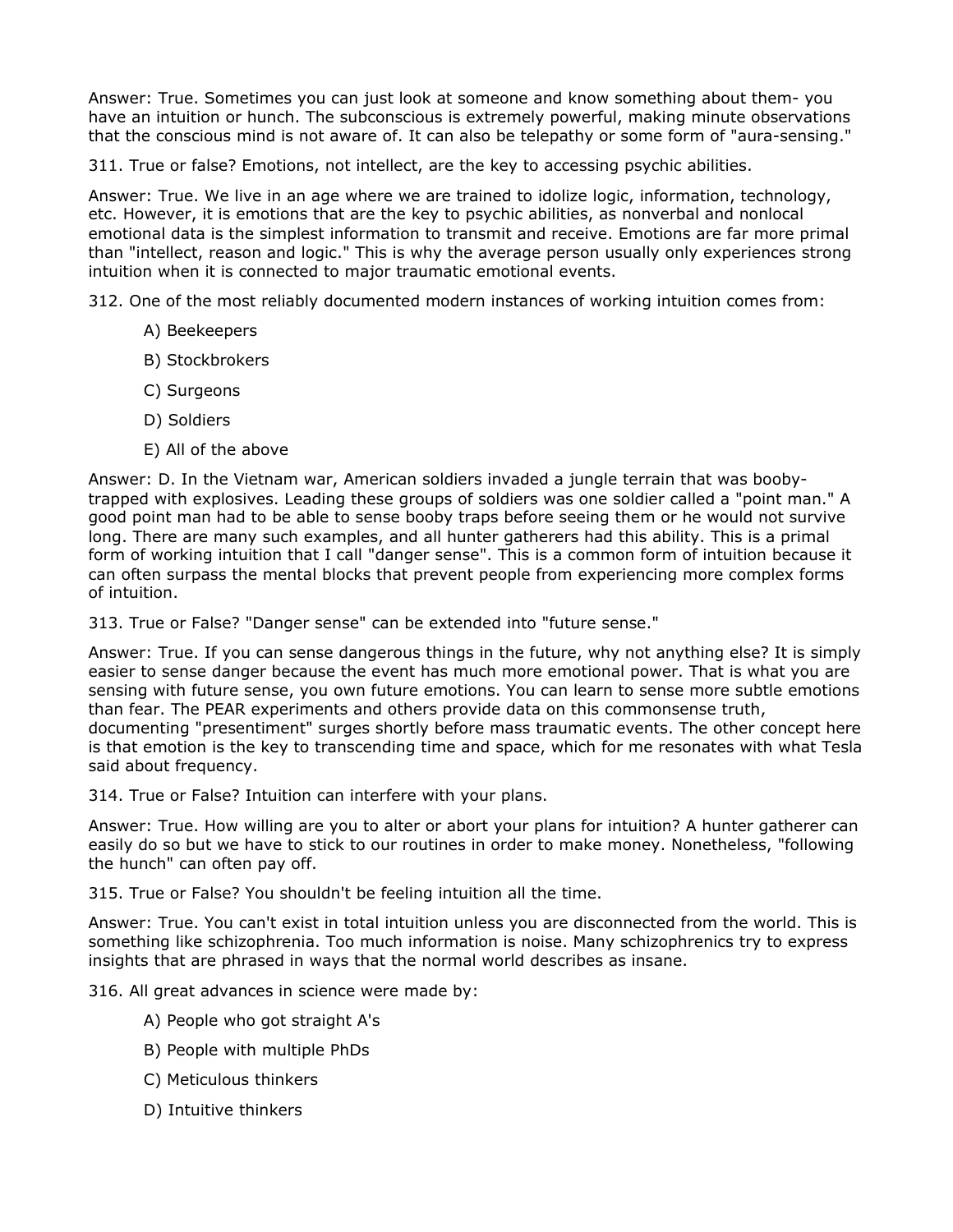### E) All of the above

Answer: D, Intuitive thinkers with insight into nature's operation, their insights are then used to destroy nature by Science.

317. True or False? The unusual childhood education of Nikola Tesla included telepathic training, and he claimed to receive many of his designs via telepathy.

Answer: True. His father had him engage in such exercises as guessing one another's thoughts, and performing mental calculations and feats of memory. Tesla described his mother as an "inventor of the first order", and he observed and assisted in her household ingenuities.

318. True or False? Despite having produced two extraordinary children, the unusual educational methods of the Tesla parents have never been studied, attempted, or even mentioned by academics in modern educational history.

Answer: True. Of course, our educational systems have no intention of creating functional intuitives. Their mandate is to design programs to stupify, confuse and mislead their victims, not empower them.

319. What is the psychic plane?

- A) Valhalla
- B) An invisible jet that psychics ride
- C) An energy field
- D) Heaven
- E) All of the above

Answer: C. The ethereal or psychic plane is part of an natural energy field that exists around this living planet like the atmosphere. The psychic plane describes a part of that energy field that humans can perceive. It contains the collective subconscious and the energy traces of everyone who has lived. It can also be a gateway to other dimensions. The larger energy field also contains the collective subconscious of other species.

320. What is the collective subconscious?

- A) Communism
- B) Subliminal programming
- C) A group mind
- D) A form of hypnosis
- E) A circus

Answer: C. It is essentially a group mind existing in the psychic plane where all living memories and knowledge can be accessed. It can also access ancestral DNA information.

321. True or False? Prayer is proven to have miraculous effects.

Answer: True, when it is directed in concern for others, the emotional energy field responds. That is why prayers in mass society are directed by charlatans and hate-mongers.

322. True or False? Lucid dreams are a gateway to another dimension.

Answer: True. If awake and asleep are two different dimensions, then both awake and asleep is also.

323. True or False? Sleep paralysis is a horrifying experience in which one is tormented by spirits.

Answer: False. Certainly, the experience of sleep paralysis can be extremely uncomfortable and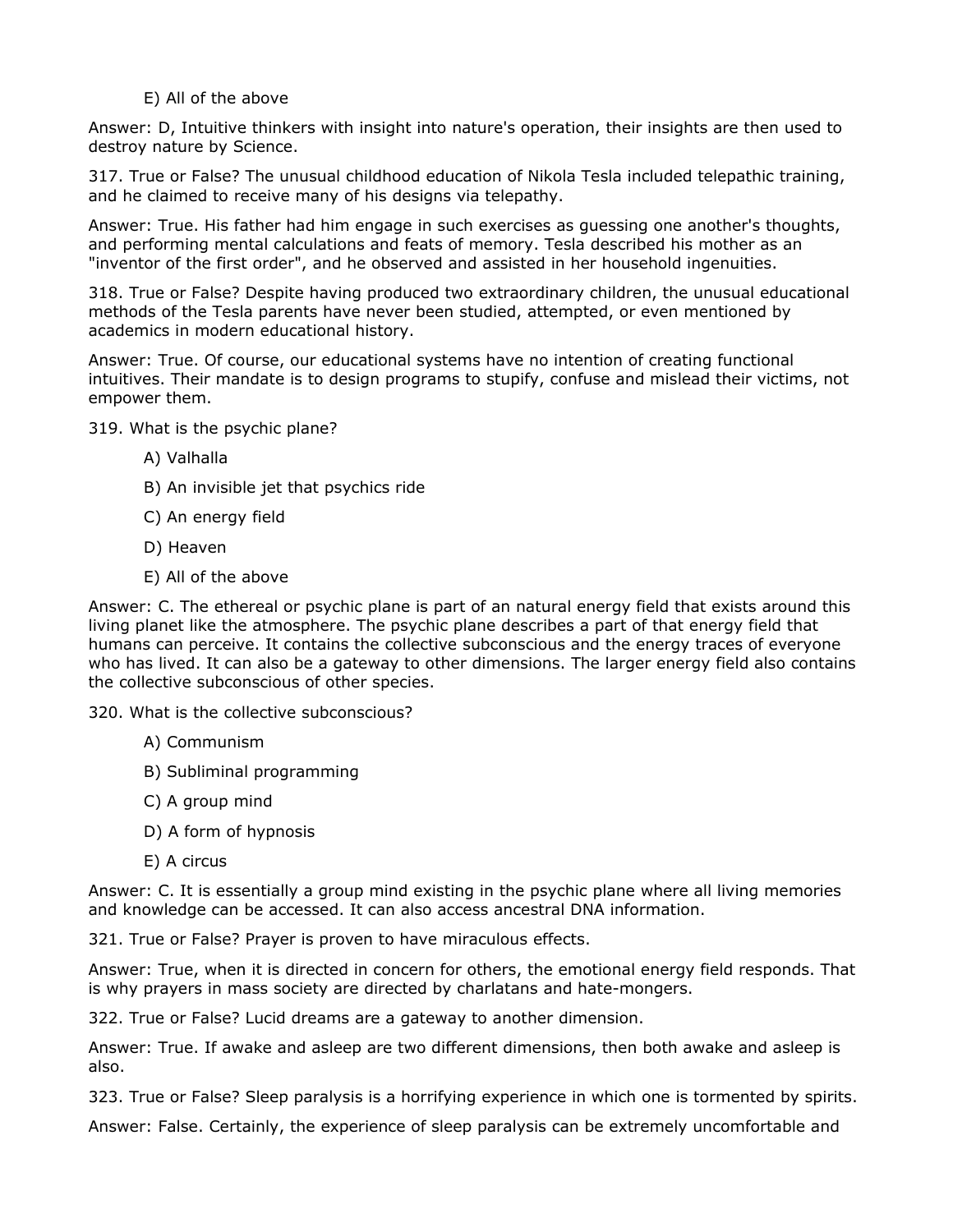frustrating if you haven't learned to calm your mind as a way to escape it. Speaking from personal experience, I had one sleep paralysis experience which was more like total bliss. All the dopamine-type chemicals in my head released, probably what heroin feels like.

324. True or False? Reaching a certain level of psychic awareness can be a devastating experience.

Answer: True. Many people will undergo schizophrenic breaks and temporary insanity. They may also exhibit sudden behavior changes such as withdrawal from society.

325. True or False? All of us have had psychic experiences.

Answer, True, such as thinking about an old friend just before they call on the phone, or on the night they pass away. It's like "nonlocality" in physics terms. There is "action at a distance" but no visible mechanism to it. Our consciousness is the mechanism for this nonlocal action.

326. True or False? Telling others about a psychic experience can be counterproductive or even dangerous.

Answer: True. There is no point in telling someone who won't believe you or react negatively. Consider it as personal information from the universe which is not much use to others.

327. True or False? Many scientific experiments have been conducted that prove the existence of "psychic abilities" or nonlocal reception of information.

Answer: True. However, this was only in fear of it as a weapon. They want to learn how to stymie psychics, not stimulate them. Modern technology, particularly screens, accomplishes this.

328. True or False? We are communicating telepathically all the time, with each other and the universe itself.

Answer: True. Many times I have had an unpleasant thought or feeling, and I can see that people around me have picked up on it on a subconscious level. Our thoughts are always projecting outwards, energy from our minds interacting with others. Our thoughts, no matter how hidden, provoke a reaction from the universe.

329. True or False? Empathy is a trait of most psychics.

Answer: True. When you concentrate on honing empathy, you will find that you are better able to form connections with people that you come into contact with. The stronger your connection with others, the more you will be able to read them, communicate with them without words, and sense their energy. Think of how commonly you hear of twin telepathy in comparison with how much time they spend together and how well they know each others perspective. Understanding others is an important part of developing interpersonal telepathy.

330. True or False? There are no "evil" telepaths or psychics.

Answer: True. I did say intuition can be used for ill, but psychic abilities are a specific type of intuition that refer to intuiting nonlocal information. I guess it is a fine line, as to where one ends and the other begins. But what I mean is that extreme egoic types such as narcissistic personality disorder, sociopathy, etc., who are incapable of empathy are not going to be able to access intuition well. Psychic abilities are useless for controlling others, and hypnosis is not a psychic ability.

331. The best way to read someone's mind and predict their future actions is:

- A) Read their mind with psychic powers
- B) Put a microchip in their brain
- C) Know what they want
- D) Analyze their emails and internet activity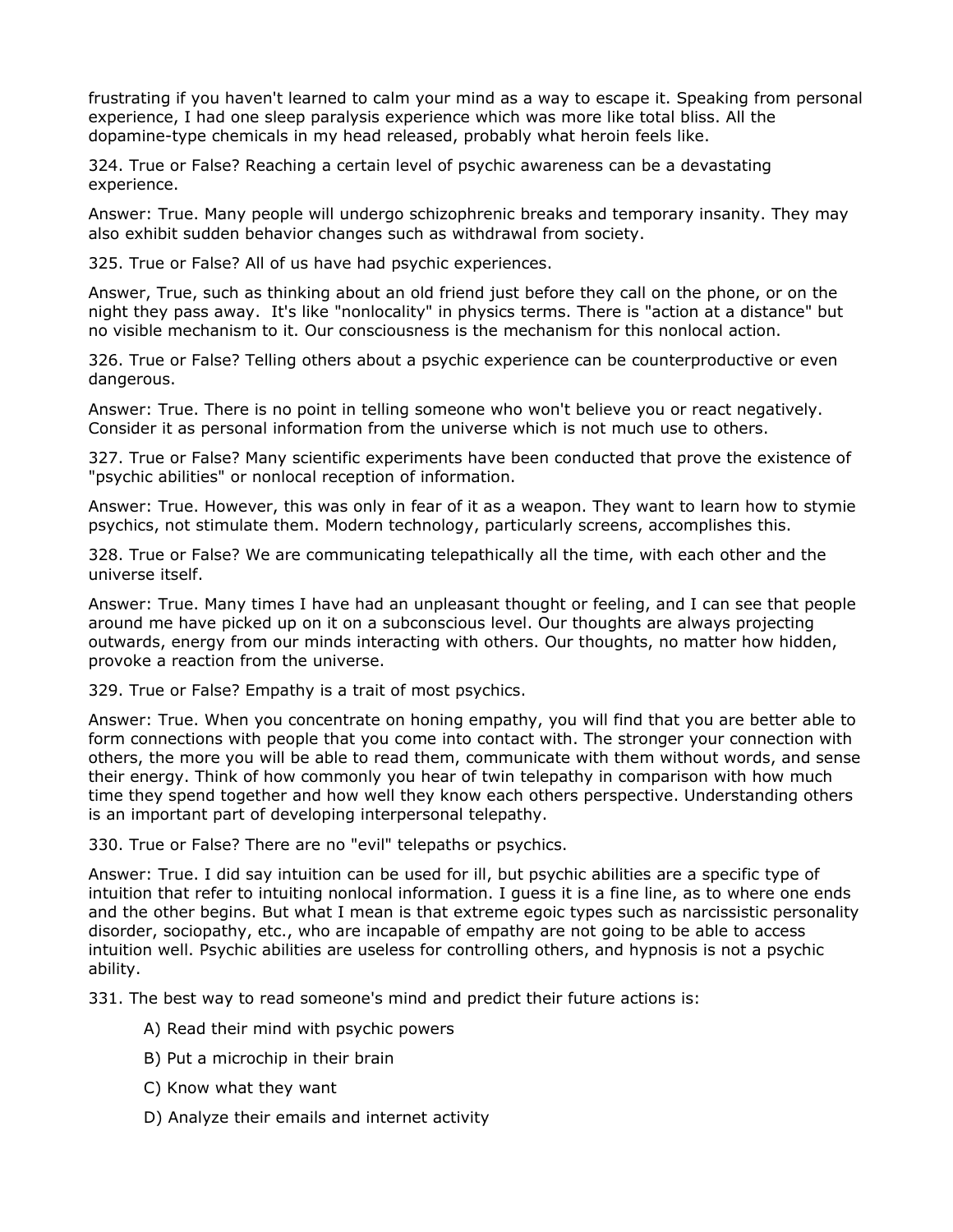#### E) Ask their mom

The best answer is C. Most people have simple ego-driven desires and motivations. Once you know a bit about their personality and what they want, they have see-through heads. I say all this to emphasize the fact that psychic abilities are useless to achieving the psychopathic goals of power and control over others that are so often attributed to psychics in comic books and similar media. Psychic abilities are a window into a much richer existence, not a machine to turn people's brains into a library.

332. True or False? Animal telepathy is very common.

Answer: True. Many of the behaviors that seem psychic can be actually attributed to your dog's keen observations, of course. But how does your dog know you're coming home when you're on a random vacation and it's not part of your regular schedule?

333. True or False? Some of the most powerful psychic experiences are in dreams.

Answer: True. Dream clairvoyance is far more common than waking clairvoyance. The subconscious is more unrestrained during sleep.

334. The results of a real clairvoyant or psychic event could be:

- A) Disorientation
- B) Temporary loss of locality
- C) Withdrawal from society
- D) Ego destruction
- E) All of the above

Answer: E. Another reason that clairvoyants-for-hire are fake.

335. One way to increase your psychic energy is by:

- A) Calling the psychic hotline
- B) Praying to the UFO god
- C) Jerking off with a letter to Satan folded up in your back pocket
- D) Spending time in nature
- E) All of the above

Answer: D. Be still and quiet. You will want to get out of the clutter of modern life with all of its distractions to perceive natural energy better.

336. True or false? The human race is evolving to develop more psychic abilities.

Answer: False. Psychic abilities are not something that we are "gaining", "developing", or "evolving." The opposite is true, on the balance we are steadily losing these now-dormant abilities, and the gray matter that went with them. As more of nature disappears, so do our psychic abilities which flourish in nature and wither in a technological environment. "The world was once a magical place."

337. Children generally lose their psychic abilities:

A) Around school age

B) When they succumb to peer pressure from kids who have already been brainwashed with materialism and other status symbols

C) Around the age they start watching a lot of TV, movies, etc.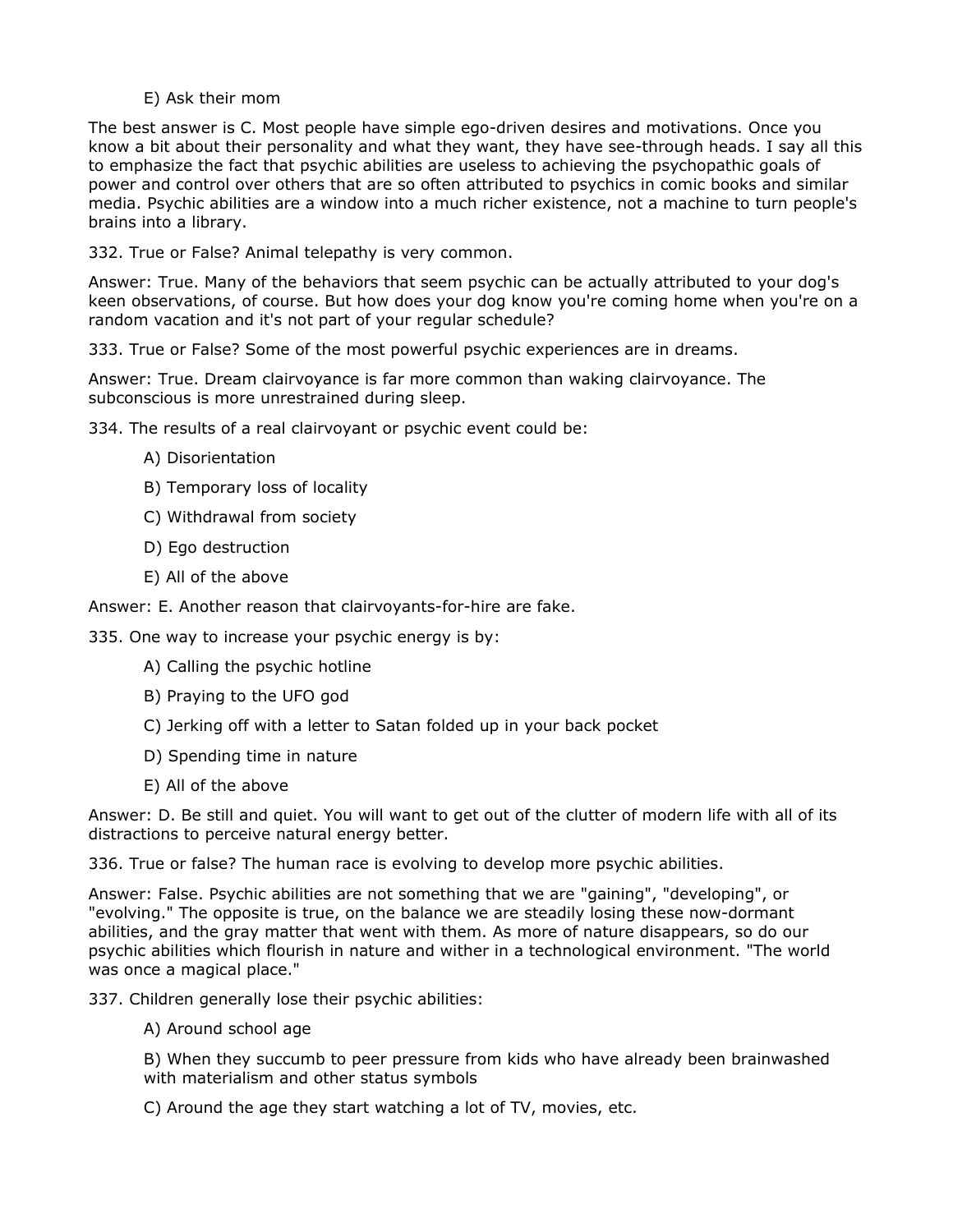- D) Because their parents and society beat them out of them
- E) All of the above

Answer: E. After they start school, these kids often suppress or forget their gifts, as they undergo stimulation of the left (linear, logical) side of their brains and/or realize that not everyone can do or see the things they can.

338. Another key to gaining conscious control of your psychic abilities is:

- A) Practice
- B) Sitting alone in the dark
- C) Becoming aware of who and where you are
- D) Meditation
- E) All of the above

Answer: C. Do you know where you are? Do you know who you are?

True or False? Extreme psychic powers like clairvoyance can be developed through practice, training, and awareness.

Answer: False. Dramatic manifestations like clairvoyance are extremely rare, and cannot be "developed" in my opinion, as they represent a bursting forth of the subconscious mind which contains nonlinear information.

Your subconscious mind has the ability to tap into:

- A) Your forgotten memories
- B) The collective subconscious
- C) Akashic records
- D) Other unspecified dimensions
- E) All of the above

Answer: E. The power of the subconscious mind is almost unlimited.

339. The collective subconscious:

- A) Functions as a cloud in technological terms
- B) Is omniscient
- C) Is connected to the life field of this planet
- D) Will communicate with you
- E) All of the above

Answer: E. The internet is a weaponized simulacra of the psychic plane.

340. True or False? Removing mental blocks caused by psychopathic societal conditioning is one of the keys to increasing psychic power.

Answer: True. Some mental blocks include: education, religion, social status, politics, etc.

341. True or False? Alcoholism erodes one's psychic powers.

Answer: True. You can forget about receiving intuition when you are drunk.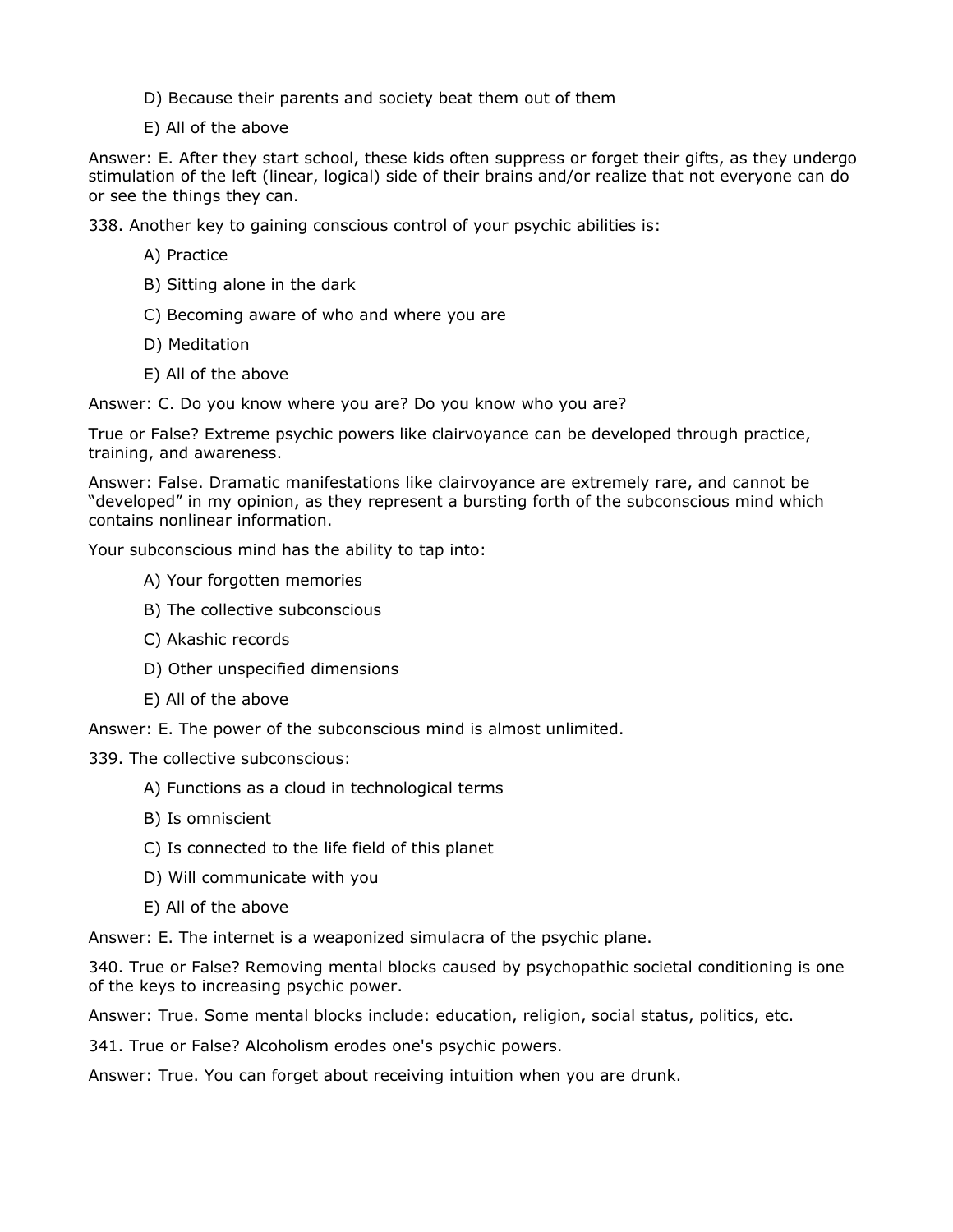## 3.2 Ritual Magic

- 342. "Ritual Magic" or "Intentional Magic" is:
	- A) A crude method to manipulate the subconscious
	- B) The driving force of civilization
	- C) Performed by ego-damaged people
	- D) A form of self-delusion
	- E) All of the above

Answer: E, all of the above. Ritual "magic" is the basis of all organized religion, using hypnosis, groupthink and the power of suggestion to manipulate and lie to others. In other words, there is nothing magical about it, it's just a more powerful version of the same ugly that has enveloped this planet. Even people who use these techniques to solely to program their own minds are playing a dangerous game as they project their ego desires into reality.

343. True or False? Modern ritual magic has the same intent as tribal rituals such as rain dance.

Answer: False. Like so many modern practices, ritual magic is a mockery of healthy spiritualism. Unhealthy people don't wish for healthy things, they wish for unhealthy ones. The rain dancers were praying for something they needed, whereas modern ritual magicians are building monuments to themselves.

344. The problem with ritual magic is:

- A) Your ego can only know what it wants, not what it needs
- B) Using your ego as an interface to your intuition is backwards
- C) It is conceptually opposite of "learning to listen"
- D) Most people who practice it are a-holes
- E) All of the above

Answer: E. It's like the old story of "making a deal with the devil." The devil asks what you want, and you say "immortality." The devil says, "No problem," and snaps his fingers, instantly turning you into a small but indestructible piece of rock. Unable to move, unable to communicate, you are trapped in that rock forever, conscious. The rock is technology and the devil is you.

There's a reason why I mock ritual magic so much, aside from the fact that it has basically destroyed this planet and enslaved all its inhabitants. When you are making demands you are the helpless child, not the responsible adult.

345. Ritual/Intentional "magic" ties into:

- A) The destruction of nature
- B) A feeling of profound emptiness
- C) "Spelling" and "Cursing" with your "Cursor"
- D) Psychopathic power cults
- E) All of the above

Answer: E. Ritual magic is a way for people who cannot access intuition to still have a major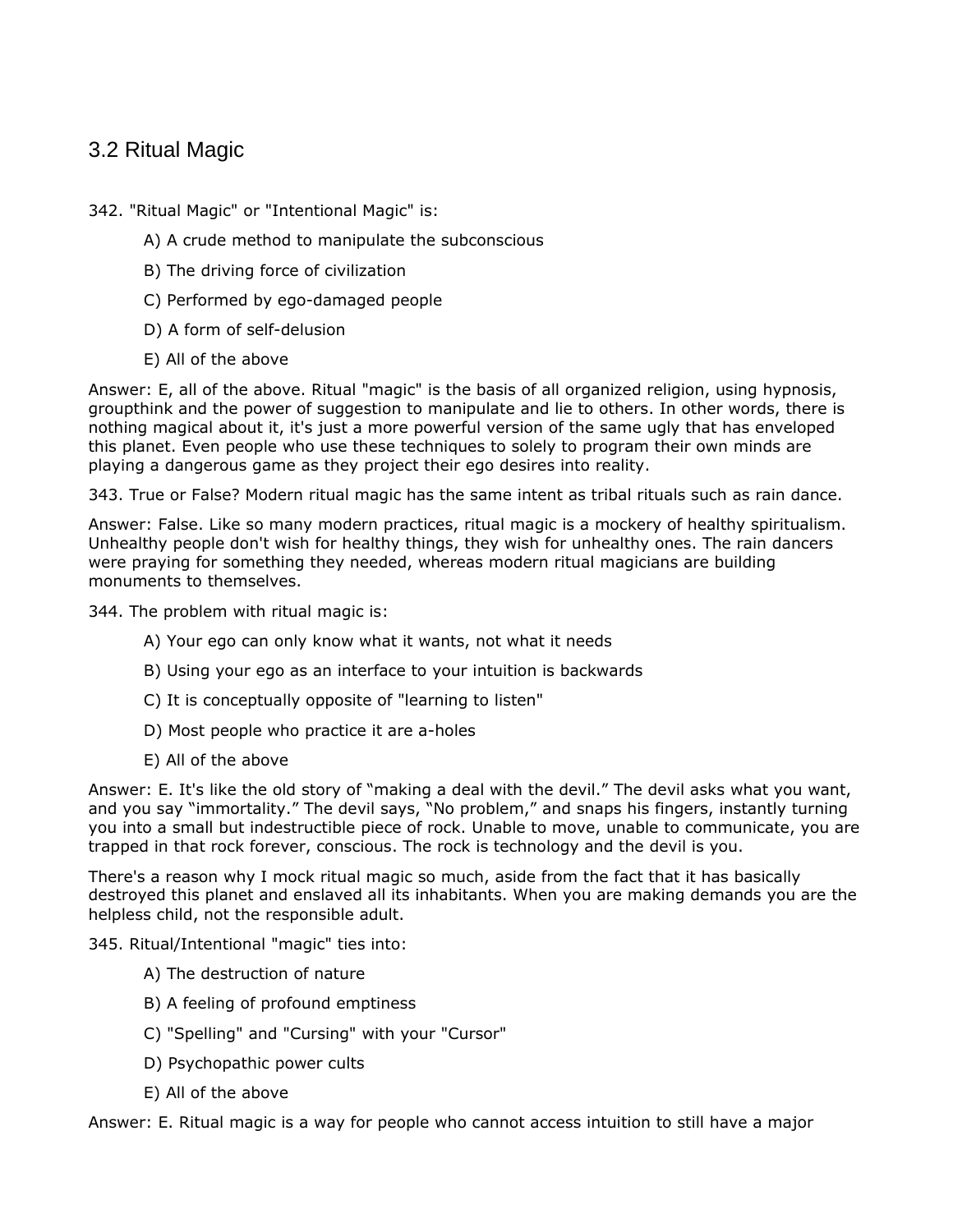influence on the psychic plane. Psychopaths cannot access psychic abilities, that is why they must use ritual magic to manipulate the subconscious minds of the helpless masses.

346. True or False? Using ritual magic will stunt your psychic abilities and could also kill you.

Answer: True. You can cause damage and even death by manipulating these forces for your desires. At the very least, you will stunt your growth as a psychic by operating on a selfish, irresponsible, and unimaginative level of perception. I picture ritual magicians as grim Snapes who long ago lost the playful and harmless curiosity that is necessary to truly engage the universe.

347. The hierarchy rely on ritual magic because:

A) It can be used to fulfill their egoic desires while bypassing what is left of their intuition

B) They manipulate the emotional energy of their subjects because they have none of their own

C) The ritualistic aspect appeals to the reptilian brain

D) They are unable to use psychic powers or access the psychic plane

E) All of the above

Answer: E. Psychopaths are described as flat and emotionless, and will commit crimes without conscience if they seem "logical" in the pursuit of whatever possession will temporarily fill their emptiness or need for social status. The emptiness is the result of emotions that have been suppressed to the point of atrophy as a survival mechanism for psychopaths, often over successive generations, driving them to numbly commit horrors for something as banal as societal acceptance, or the adrenaline rush that allows them to feel anything at all.

348. True or False? We should view the psychopathic ritual magicians who have ruined this planet with compassion.

Answer: True. We should view psychopaths with compassion because through no fault of their own, they were genetically damaged and systematically abused though inter-generational, institutional abuse. The popular but false notion that psychopaths are "genetically gifted with a random gene" is of course part of a propaganda push that includes modern movies and TV shows, and demonstrates how easily the official narrative from a pseudoscience like psychology is completely controlled by the money power.

349. True or false? The "laws of attraction" are a form of telepathy.

Answer: True. The laws of attraction work by frequency and wavelength. Your brain is the transmitter and receiver of this information.

350. True or False? Mind-reading technology exists.

Answer: True. You are interfacing with "artificial intelligence" every time you go on the internet. There are programs designed to study and map your individual personality, probable future actions, etc. Experiments have proven that machines can form sentences based on electrical data from the prevocal cortex. This "psychic technology" will be one of the things used to entice people into final-stage transhumanism, promising them psychic powers with a brain implant device that further weakens and controls them. Every ability you give a machine to do is an ability you lose for yourself and your genetic future.

352. True or False? Animal sacrifice is a necessary part of communicating with the spirits.

Answer: False. Animal sacrifice has a very specific purpose in religion, and it's nothing to do with metaphysics. The purpose of animal sacrifice or any blood sacrifice is the establishment of a regime of terror and violent fanaticism. Misguided "magicians" who practice animal sacrifice are mentally ill sociopaths. However, those few who practice mass animal (and human) sacrifice are the most powerful and respectable people in our society.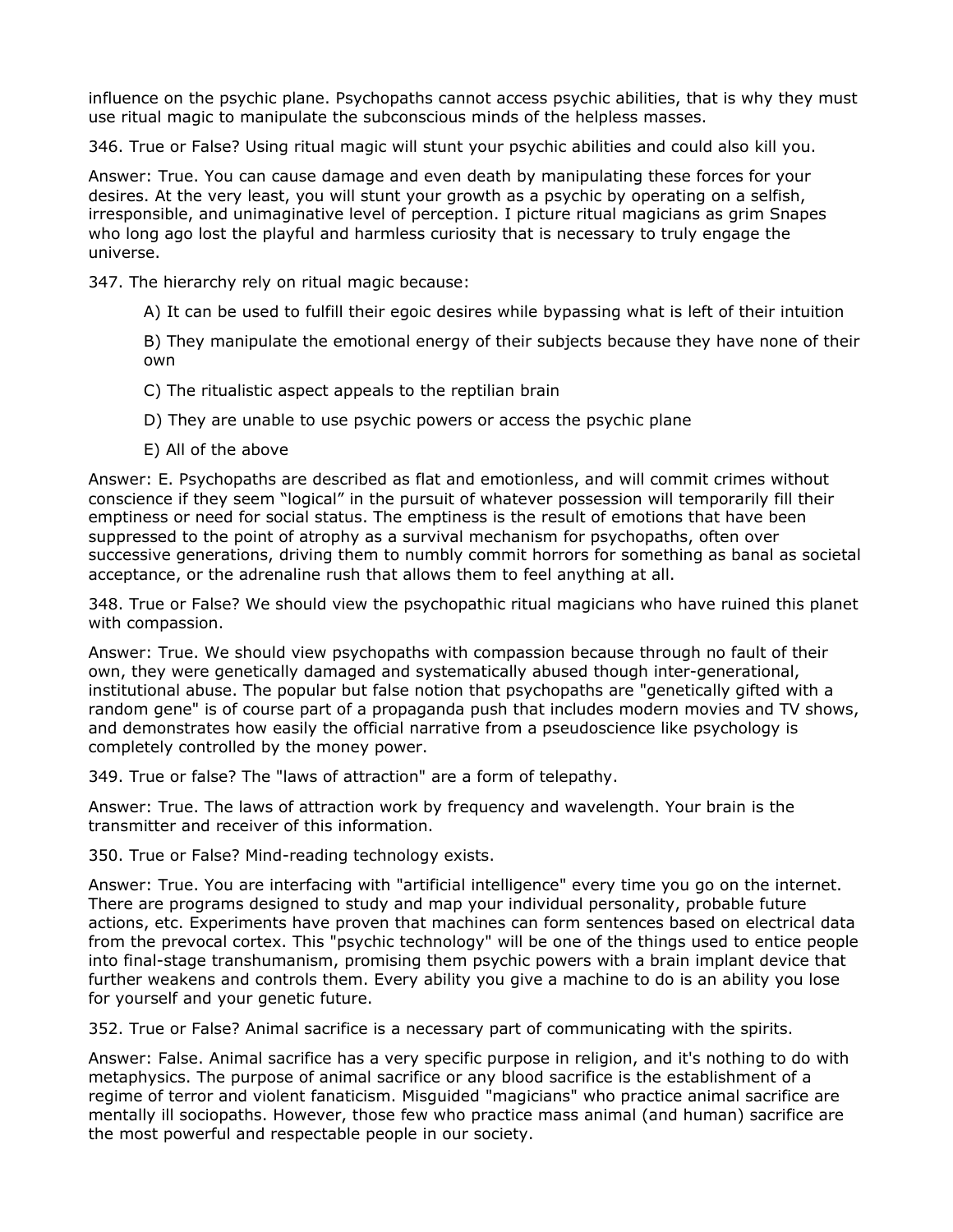353. True or False? The only visible psychic phenomena (such as ghosts, etc.) that are legitimate are those you see with your own eyes.

Answer: False. If you see something "supernatural", it is not a psychic phenomenon, it is a hallucination, ocular defect, or magic trick being played upon you. The exception is a clairvoyant vision that is accompanied by the usual signs of mental distress, dislocation, and accurate nonlocal data.

354. True or False? All of the superhumans and mutants in comic books have super powers related to destruction, violence, and murder.

Answer: True. It's amazing the things that we simply take for granted as culture. It sounds childish to talk about psychic powers, right? As children we were taught that having superpowers meant having death beams or amazing techno-weapons or the ability to punch through steel. There were only a couple superhero characters with "psychic" abilities, and they usually used them like spies, to gain information, or outright control of another person's mind. The superheroes were always soldiers of oppression. The slaves of civilization all have "Stockholm Syndrome", and we idolize our psychopathic overlords at every level of society through generations of memory wipe and indoctrination.

355. How can you tell a genuine psychic event from a staged one?

- A) When you actually see it with your own eyes
- B) When the fortune teller asks for your credit card
- C) When the priest stops speaking in tongues and asks for money
- D) When it resonates with your intuition and thought process
- E) Some of the above

Answer: D. When you are "in the flow" of intuition, these events will have meaning that you understand.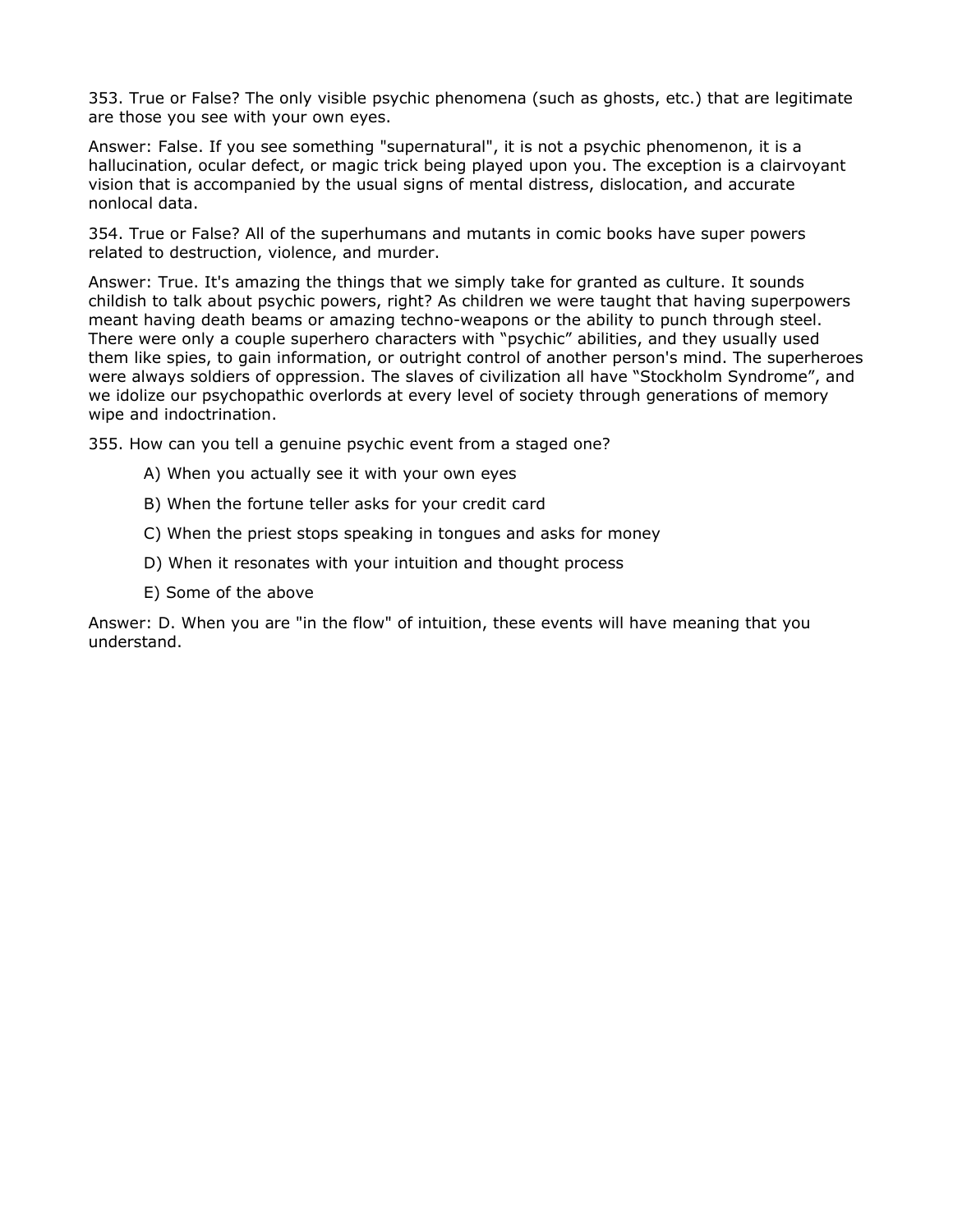## 3.3 Psychic Abilities Real or Fake?

Telepathy, the ability to send and receive thoughts and other psychic energy. Status: Real. "Telepathy" is a vague category more than a specific ability, though. I will list some more specific ones below.

Telekinesis, the ability to move objects with your mind. Status: Fake. This one isn't talked about much beyond fiction because no one can produce evidence of it. Feats such as "bending spoons" are either classic magic tricks or feats of technology.

Pyrokinesis, the ability to set objects on fire with your mind. Status: Fake. Pyrokinesis has never been observed. To me it seems over-specific and in tune with the comic book version of what psychic energy is. When real psychic energy explodes, improbabilities become probable. In such case spontaneous combustion or any other unlikely event might occur, but it is not a separate power unto itself, and would still require the usual prerequisites of an easily combustible material, etc.

Water Divining, the ability to sense underground water. - Status: Real. This is one of the more documented modern examples of working intuition.

Danger Sense, the ability to sense danger just before it happens. - Status: Real. This is the most primal form of intuition. You better listen to that little voice in your head! Unless it's telling you that you're a Jesus.

Future Sense, the ability to sense future probabilities and affect them. Status: Real. This ability is not as useful as it sounds, particularly in the modern world, as it usually only extends a few seconds into the future. Still, that is plenty in the context of tactical maneuvers.

Seeing Auras, the ability to see a glowing, colorful "aura" around other people. Status: Fake. If this were a real ability it would be easy to test. Simply take a bunch of people who claim to see auras and subject them to a double blind experiment where they see the same people but can't see each other. The results should correlate at a rate similar to a group of people asked to determine the hair color of random strangers. The rods and cones in our eyes deliver a limited amount of information. The ability to sense things without the use of the five major senses is the essence of psychic abilities. It's not that auras don't exist, but if we were able to see them with our eyes it wouldn't be a psychic ability.

Ghost Contact, any sort of bizarre occurrence or coincidence around the mention of a deceased person. Status: Real. Ghost contact can come in many forms. One day your mother starts talking about her Aunt Bea, after having a dream about her. Later that evening you suddenly feel curious about the old bookshelf and are drawn to a certain book. You open the book and out falls an unopened letter from Aunt Bea, addressed to your mom. It could be something like that or something dramatic like the next example. A group of ex-cult members have a reunion decades later, minus their deceased leader. Just as they toast him, the photo of their old cult leader jumps off the wall and shatters.

UFO Contact, witnessing strange flying objects. Status: Fake. Not that this doesn't happen, but it is not a psychic event.

Poltergeist, a dramatic form of telekinesis in which objects fly about the room. Status: Fake. This legend was obviously perpetuated by a group of people who want you to believe that they are fighting against evil spirits rather than creating them.

Premonition, the ability to sense a seemingly-inevitable future. Status: Real. This differentiates it from danger sense or future sense, both of which are working intuition, and enable you to adjust the future. Are some things fated? Or simply unavoidable?

Long-Distance Precognition, the ability to sense detailed information about inevitable events in the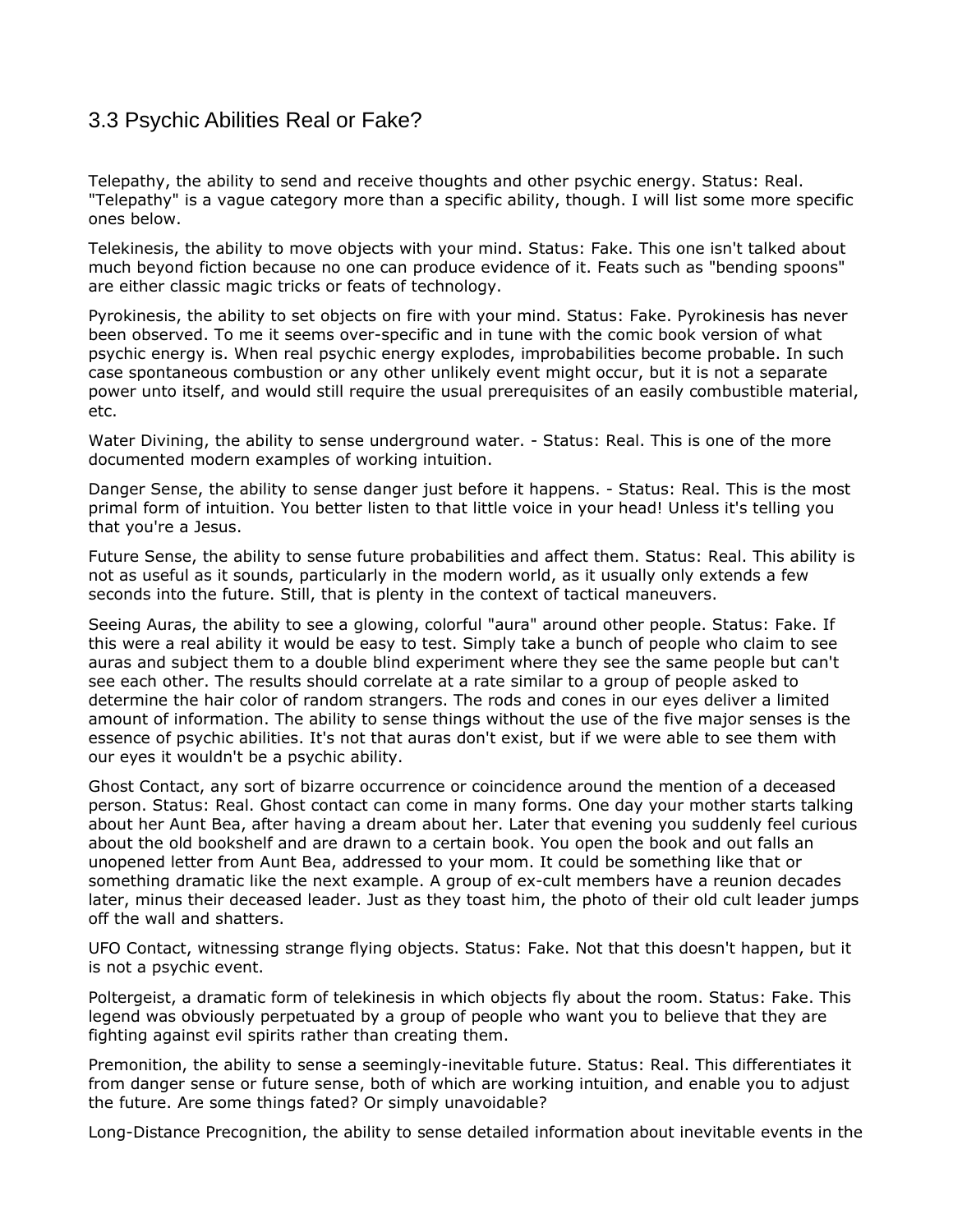distant future. Status: Fake. Nostradamus and all the rest are fake. They are priests, not psychics, and their prophesies are business plans.

Prophetic Dreams, dreams of future events which come true. Status: Real. For most people the subconscious and its psychic abilities like clairvoyance can only be accessed through dreams.

Thought projection, the ability to transmit one's mood or verbal information. Status: Real. This one can be experimentally verified.

Deep Telepathy, the ability to pick specific information out of a person's head that is not directly related to what they are thinking. Status: Fake. The common conception of a telepath as someone who can turn your brain into a library against your will is false. However, you can ask a person a psychic question as a way to bring the information to the forefront of their mind. In general, you can pick up emotions, images, and even words that people leak involuntarily, but picking out specific information like what they had for breakfast or their grandmother's last name is probably impossible.

Remote Viewing, the ability to have a clairvoyant vision based on a specific location that is previously unknown to the psychic. Status: Fake. The idea that you can have clairvoyant events on demand based on random geographic coordinates dictated by your military commander is ridiculous. The whole venture demonstrates both the necessity of "psychic psy-ops" and the retarded mentality of people who would rather spy on each other than experience the true potential of the human mind. Remote viewing is a fraud, but they can use technology to fake psychic abilities.

Verbal Telepathy, the ability to sense the words that another person is thinking or about to speak. Status: Real. You've probably had this experience before. This is another one experimentally verified.

Animal Telepathy, the ability to send and receive thoughts from animals. Status: Real. Animals are telepathic, nature is telepathic.

Clairvoyance, the ability to speak hidden information through a psychic trance. Status: Real. Clairvoyance is often accompanied by some sort of seizure, a loss of physical control and situational consciousness that signifies accessing another dimension and receiving nonlocal information. You may already be familiar with this stereotype: the fraud clairvoyant who gathers information about his mark, and then pretends to go into a theatrical seizure-like trance in order to reveal it. In other words, the stereotype is based on reality. However, it's easy to tell the difference: real clairvoyants don't do it on command or schedule, or for money. If it were possible to do so, money would be the least of your problems.

Instant Karma, a term that implies receiving some kind of "punishment from the universe" immediately or shortly after committing a "bad deed." Status: Real. This is kind of a variation on "law of attraction." The "punishment" itself usually tends to be violent or life-altering, as only these sort of extreme events seem to be capable of getting our attention sometimes, particularly when we are on a self-destructive path. I do not believe psychopaths can receive instant karma, because I don't think they would view it as such. Instant karma is a blessing in disguise, a warning.

External Reality Sense, the sense that you are in constant contact with the spirit world, animal world or other dimensions. Status: Real. Any perspective other than human will strengthen your psychic abilities.

Psychometry, the ability to sense information about objects by touching them. Status: Real. It seems possible that objects can be imbued with psychic energy, so it makes sense that a psychic might pick up on that. I have had a vague sense of unease or distrust with certain objects but I have never had any really extreme experience with this so I'm not really sure. It should be possible to "detoxify" objects or places if you really feel that they are cursed, but I think the best way might be just not to use them for unethical purposes.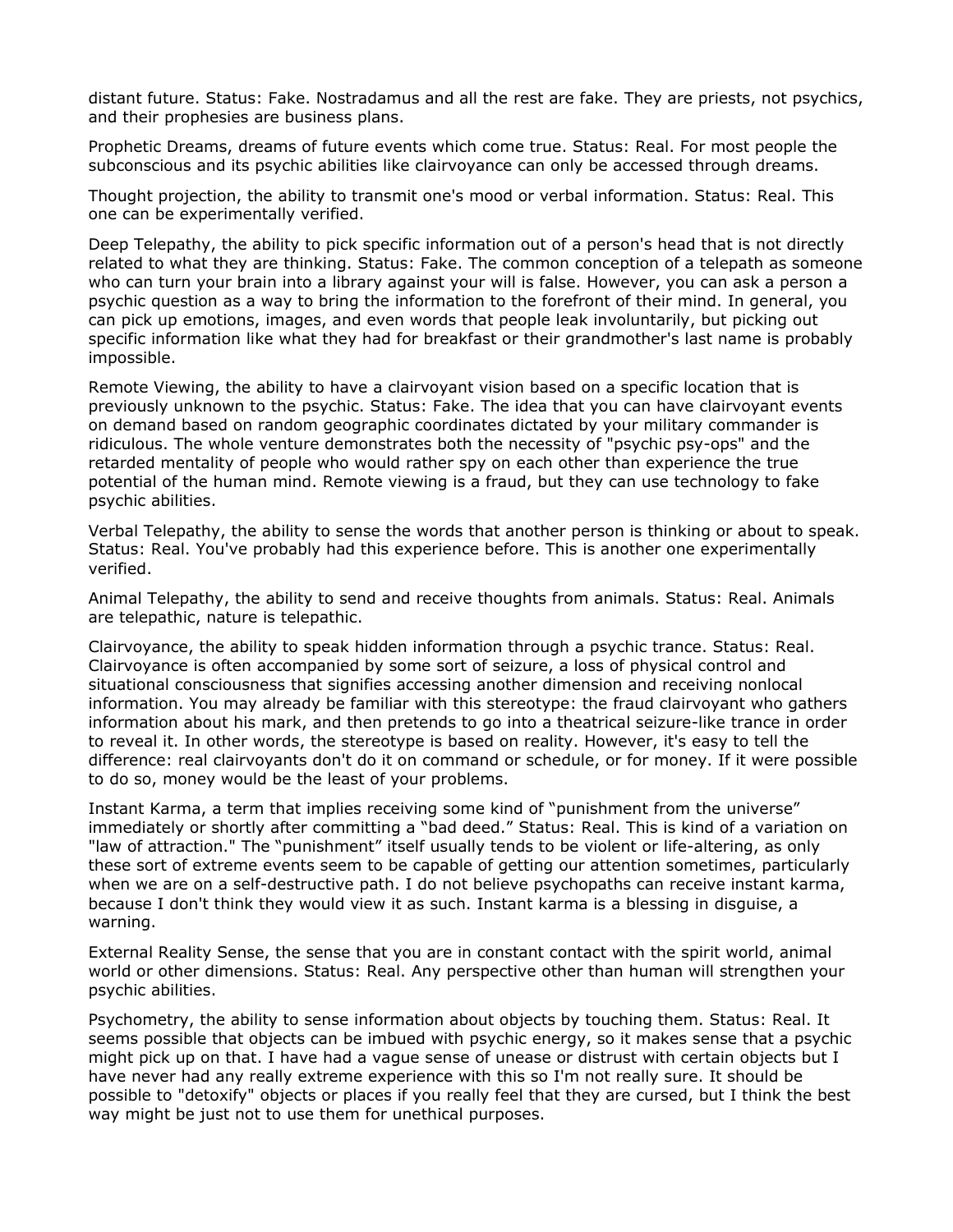All-knowledge, the ability to tap into the memories of every human who has ever lived. - Status: Real. You are always tapped in to All-Knowledge without realizing it. So if you think nobody's watching, think again. Everyone is watching everyone.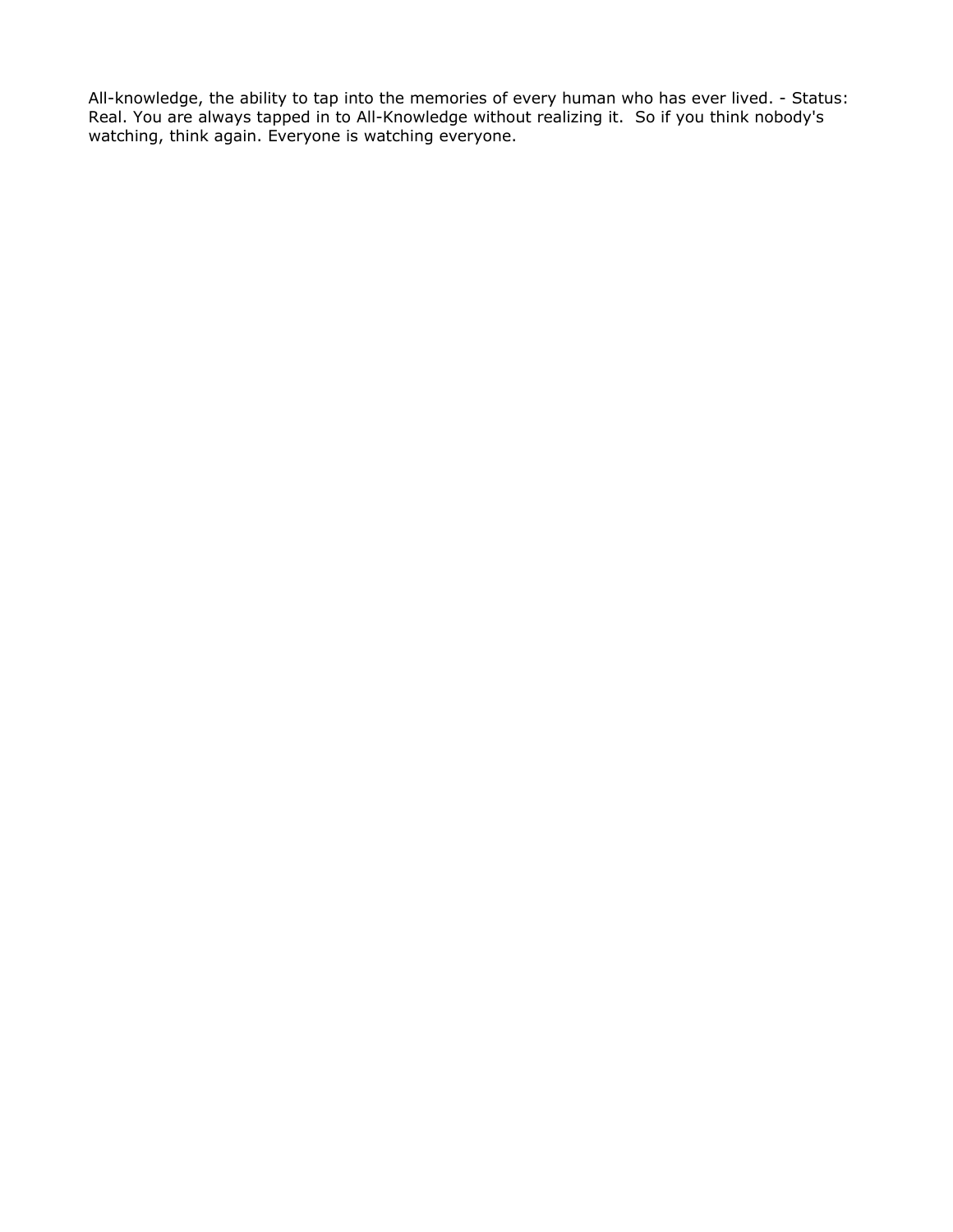Section 4: The Children's Bill of Rights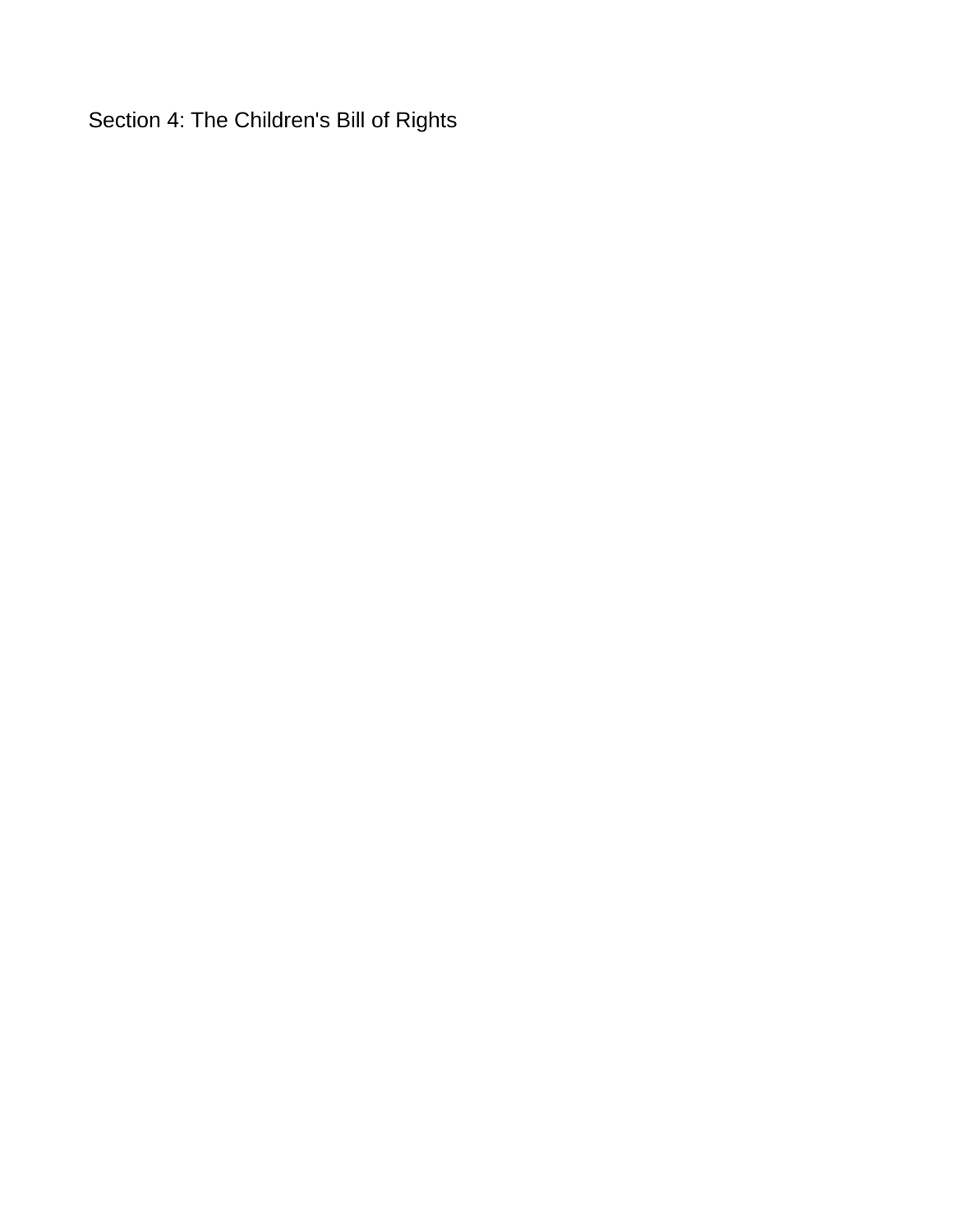## 4.1 Introduction to the Children's Bill of Rights

We are living at the peak of the greatest mass extinction since the dinosaurs 65 million years ago, and our species caused it, planned it in detail, and still plans to finish it. The cause of this calculated global genocide can only be widespread mental illness, as only an insane species would deliberately destroy its own environment in this mathematical manner.

The mental illness pandemic is responsible for all our modern man-made ills, including war, pollution, greed, drug addiction, the hole in the ozone and anything else you can think of. The primary yet unspoken cause of this modern mass insanity is what I term *institutional child abuse,*  the systematization of child exploitation. The omnipresence of a vast machinery to exploit children has led to a normalization of mental illness, and an unspoken acceptance of child exploitation.

Institutional child abuse is defined as a program of wide spectrum abuse directed at children by the coercive powers of the state for the purposes of mutilating, controlling, addicting and enslaving them. Clearly, this mass extinction was only able to be carried out so efficiently within the last 100 years because of institutional child abuse which provides the slaves to work in its mines, fields, factories, and militaries, as well as the education that teaches them to participate in their own destruction. Institutional child abuse is the real "how the sausages were made" of civilization, and also the reason we are all insane and still selfishly pursuing our own egoic delusions in the face of a global extinction. Hurt people hurt people.

Unlike simple pathogens, there is no cure for child abuse, no magic pill, nor will there ever be. We have reached a saturation point in which the culture of institutional child abuse has infected every corner of the globe, and insanity is the norm, not the exception. The unspoken logic is that if we all subject our children to the same forms of child abuse, it's not child abuse, and we can go back to arguing about what color we want our flag of global "conquest" and total species genocide to be.

Children are considered property of the state as a matter of law in every country on the planet, and assigned a livestock number that serves as their true legal name. Unhealthy products like processed junk food, violent and pornographic games and media, and even dangerous and addictive drugs are legally marketed to children for billions in "profit." Beyond those tangible products are the many layers of slave conditioning which children are subjected to at earliest age under the guise of "religion, entertainment and education", designed to cripple them mentally and make them receptive to authority. Beyond the plethora of poisonous products which are specifically and legally targeted to children is the simple and deadly fact that there is no clean air, water, or food left on this planet.

We take these omnipresent carcinogens for granted, and yet still place expectations upon our children to "succeed" in this sick society, thus making every new generation the most polluted and most susceptible to cancer ever, and perhaps the most hypocritical as well. If these polluted children make it to adulthood, they will eventually have to "make a living" by helping destroy the ecosystem themselves, and most will learn to lie to themselves about the true nature of their "work" rather than acknowledge their complicity in poisoning themselves, their children, and everything else in an unsustainable consumerist society controlled by people with a philosophical hatred of nature.

"The ones that matter most are the children." - Lakota proverb

We were all hunter-gatherers once, free and healthy people. Hunter-gatherer societies place children as the highest priority rather than the lowest rung on the hierarchy. The concept of "profiting" by poisoning children would seem insane to them. On the other hand, civilization cannot exist without poisoning, enslaving and lying to children, because free people will not work in mines and factories, nor kill and die in wars for someone else's ego trip. Likewise, healthy people have no use for civilization's cancerous products and corrupt laws. In this and so many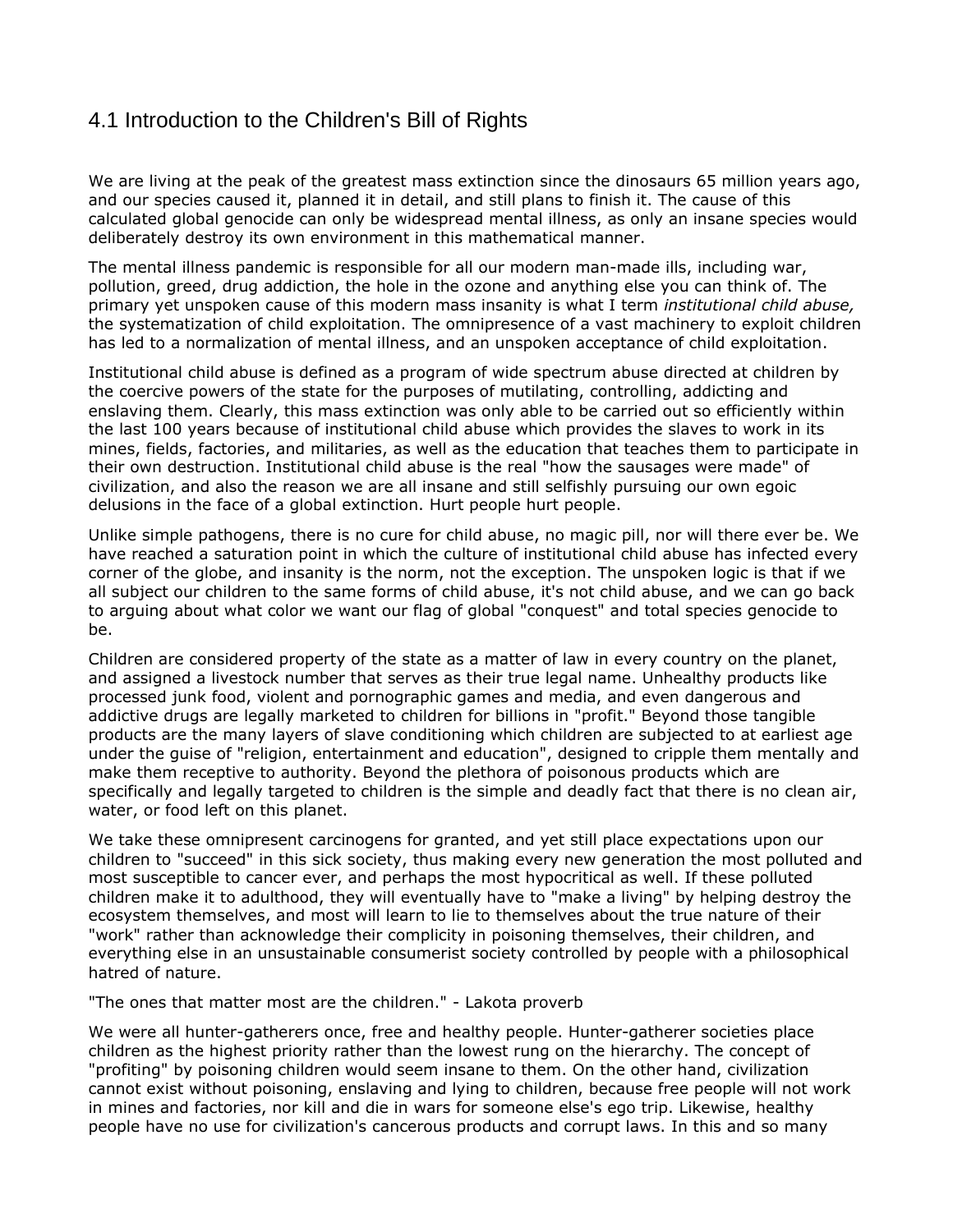other ways, the values of civilization are completely inverse to a healthy, natural society. Civilization is an abuse pyramid, with male slaves taking out their anger on female slaves, and children receiving abuse from both, all under a system set up to profit from the abuse. The fact that the system literally symbolizes itself with a pyramid is either lost on people too dense to be responsible for their own safety, or considered with a wink and a nod by those brainwashed enough to deem themselves willing participants in the global genocide and space rocket lunacy.

The vast majority of modern "adults" are mental cripples who are not fit to be parents. Their children, like their religions and identity groups, are only there to validate them and perpetuate their unethical behaviors. They knowingly bring children into a world that is polluted and corrupt, and usually never even warn them. I suppose warning them would raise many uncomfortable questions. In fact, the more polluted and corrupt the world becomes, the more children are created. That is one of many reasons why every conceivable identity group has a "rights movement" except children. The civilized person's mentality is that someone's children have to suffer for Progress, so let it not be ours. Every man for himself, every "thing" to man.

Trapped as we are, the abuse pyramid of civilization can never be healed by re-immersion into nature; it only gets worse from here. As time goes on the brainwashed slaves come to believe that civilization and technology are their saviors rather than the means to enslave, poison and mentally cripple them, even as the effects of technology and its pollution on their bodies and minds become more evident. They believe that the same technologists who destroyed the environment are going to save it, and them, with even more technology. This is a religious belief instilled through propaganda at every level of society, and cannot be justified rationally or evidentially.

Gone are the "primitive" days when children were raised by the entire tribe living together in a healthy environment. We raise our children in cancerous surroundings, more isolated than ever, loyal to nothing but a paycheck, searching for that lost tribe in false ideologies, cultures and religions which are created and controlled by the same system which is our captor.

The concept of children's rights reflects the mentality of the "indigenous" hunter-gatherers who are slandered, ridiculed, and hated by the priests of civilization.

It's too late to raise truly healthy children in this sick world, but it's never too late for the truth. Only a fool would believe that there are scientific or political solutions to the mental illness of a society that considers child abuse as normal and even glamorous. Look at the people who are held up as stars and leaders in our culture, they are mostly all severely abused children with obvious mental illness, and their insanity plays out as entertainment and entrainment on the theater stage.

The uncomfortable reality is that all our political, religious, and ethnic differences are completely superficial and serve to blind us to the cold reality that we are all just consumers now, consuming nature like cancer until it is gone, arguing over our petty differences, blaming each other. Cancer blaming cancer with the utmost sincerity and outrage. Still swallowing the increasingly less comfortable lies because it's better to get ripped off in good company than face reality. Everyone except the plants, animals, and children have wealthy interest groups representing them politically, screaming and blaming as they try to get a bigger piece of the extinction pie.

No more free people left, hardly any. Freedom wasn't nearly as easy as they made it look. Soon, the last of them will be gone, assassinated in the night by "renegade loggers", and most of us will be none the wiser, believing they went extinct long ago.

Ripping people away from nature on a physical, mental and spiritual level is of the utmost importance to civilization. Weakened, abused, abusive and helpless children are perfect for the system. They validate its oversight, while providing the cannon fodder and prostitutes for its ruthless corporations. Free and healthy people don't need the system, which is why they are an anathema to civilization, particularly with their children-first mentality. It's no coincidence that institutionally mandated forms of child abuse always go hand in hand with the brutal process of civilization, and that state educators slander the hunter gatherer as a stupid caveman even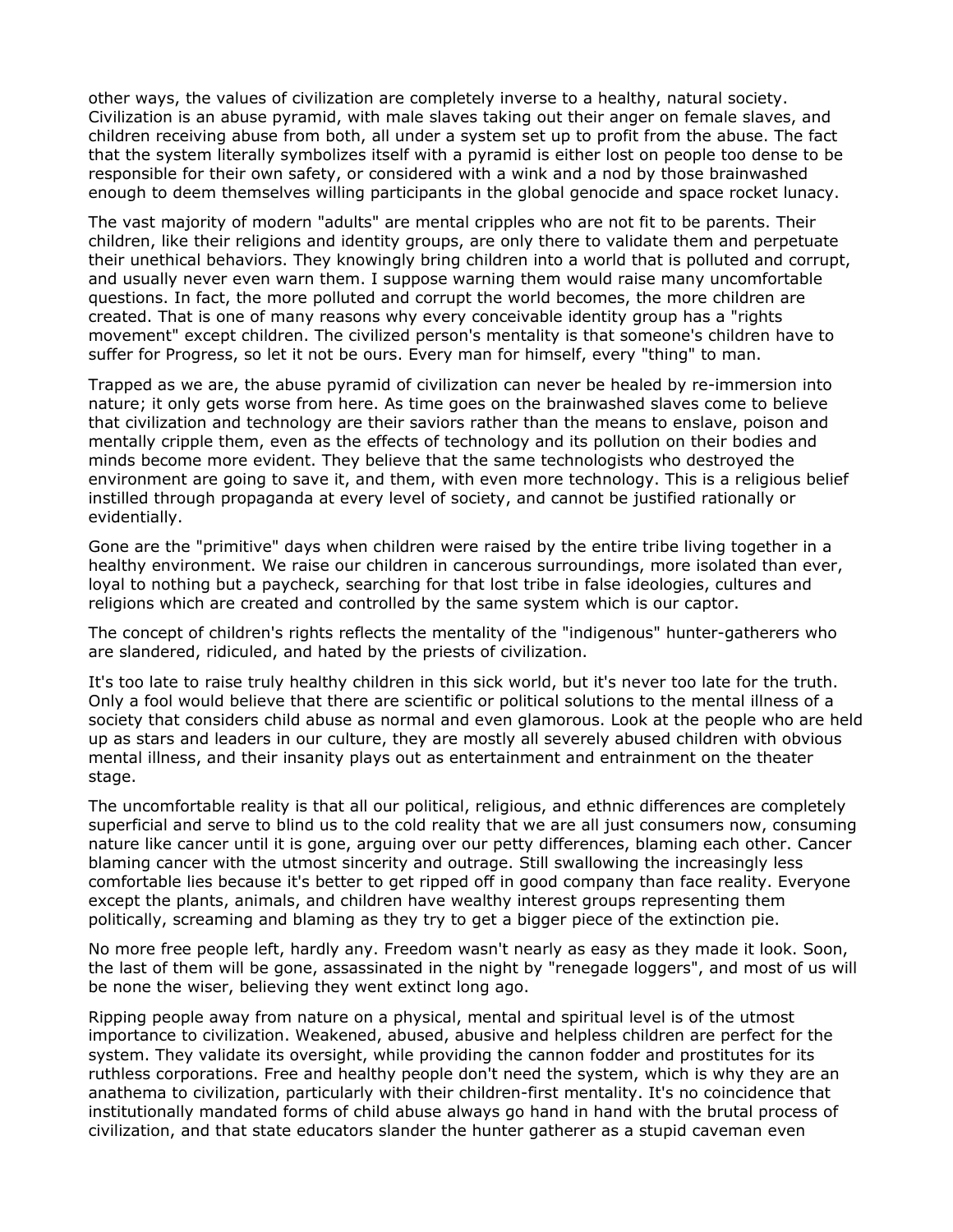though his memory capacity alone would make him a "genius" by our ever-dwindling standards.

The cycles of abuse are not spoken of in educated, official circles. No, the educated ones want you to believe that mental illness is caused by random genetic mutations and chemical imbalances, and can be fixed by Science with a pill or simply "accepted" as normal and not an illness at all.

Above all, they want you to believe that anything at all can be solved by throwing money at it, with more drugs and institutions to "treat" already-broken people. The cycles of abuse that exist within our families and larger human family are necessary for the existence of what we call modern civilization. The symbol of civilization is the pyramid (of hierarchy), which is the symbol of total slavery and institutional child abuse since no free person would ever choose to build such a thing or subject their children to it.

There is a global philosophy of anti-nature woven into the fabric of civilization that its prisoners so rarely notice. In the context of an anti-nature philosophy, institutional child abuse makes sense. Sadly, it is our own parents, teachers, and preachers who lay the groundwork for the environmental devastation and psychopathic wars of mechanical mass murder as they indoctrinate us into the fear, servility, ignorance, and political mentality that is desired of us.

Nothing is more imprisoned than the mind of the educated, civilized man or woman. They take pride in their education, and society rewards them for it with money and status, rewards them for participating in the destruction and misery. They never noticed that their education turned them into a product. They never noticed that they were educated to be unethical people in an unethical society in an unethical civilization. And if they did notice, they were educated to believe that no ethical society has ever or could ever exist. They mock the free people as savages, as they were taught to by their teachers, and celebrate their own march to genetic and ecological disaster as progress.

The School Survival Guide isn't necessarily a practical guide. There is some practical advice, but there is also knowledge that can't be talked about in polite society. Most of what is here I have never spoken of with anyone IRL because it's impractical. It is practical to remain ignorant in an ignorant society, and unethical in an unethical society, if one wants to keep one's position there.

When I talk about ethics, it's not from a moral high ground. I'm not trying to shame you into being more ethical or claim that I am. I'm proving that ethical societies can exist, and did exist for vastly longer than this unethical one because ethical is sustainable. These ethical societies produced people that were unequivocally superior to us on many easily quantifiable levels. I'm pointing out the obvious and unavoidable fact that science and technology have destroyed the human genome and many others.

You could say that nature rewards us genetically for ethical choices, and that statement is both the ultimate heresy and the ultimate truth. You can also be certain that religious language will be invoked in opposition to my statement, even though it is factually based in observable reality and their anti-nature space religion is the fiction.

We can have the debate. You probably believe in the "Genghis Khan wins" hypothesis of genetic success, which was imparted to you by your education. It's the notion that Genghis "won evolution" by raping the most women, which perfectly illustrates both the unsustainability of civilization and the vast mental illness at the heart of it. Raping 1000 mentally ill children into existence is no more "genetically successful" than having just one, the opposite in fact. This is the lie of the great man: for the sake of a broken person's ego, he creates a false monument to himself at the cost of all future generations. The sustainable mentality is exactly opposite: every decision is weighed in the context of its impact on future generations and the ecosystem, never by personal ego. Remember, abused people with extreme mental illness in positions of highest authority is a key feature of civilization.

As for this child abuse victim's effect on the human genome, the "great" Khan merely accelerated what became a race to the bottom the second we came out of the forest. Like any species that is allowed to overpopulate, we have created an imbalance that nature is going to have to address.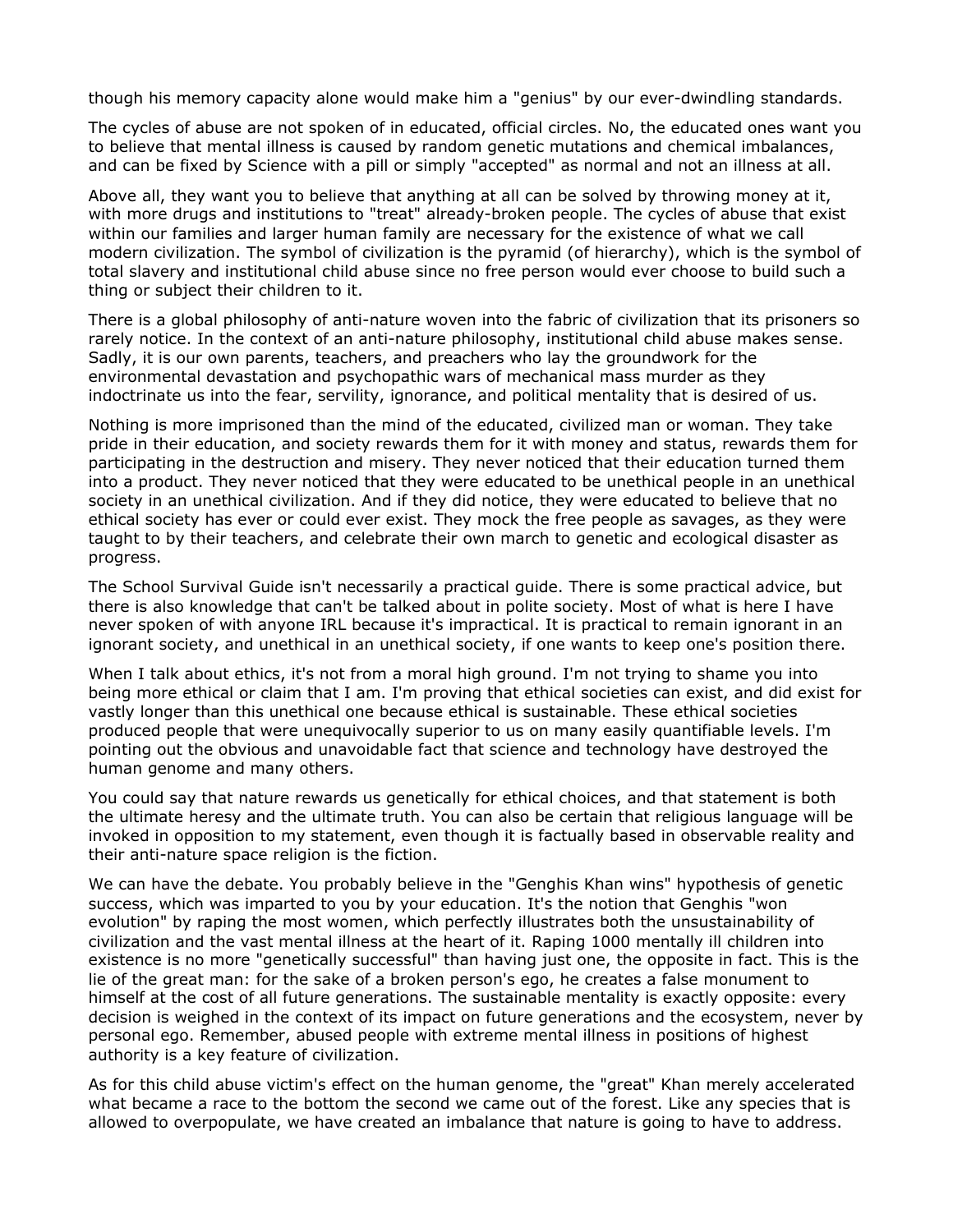Hunter gatherers the world over knew this truth, that their free and happy lifestyle could not support large amounts of people. That is why replacement and sustainability were written into their cultures, along with a deep appreciation for nature. That's why they all smile, and we don't.

If we could trust Science to observe the obvious, then scientists would be telling us that we should be living as hunter gatherers. Instead, they are accomplices to ecocide and genetic suicide, not truth seekers but priests of the religion of Progress, capable of compiling the statistics that I cite, but incapable of putting together the obvious conclusion because their religion tells them it can't possibly be true.

We've been tricked into thinking that having more information than the primitive man somehow makes us superior to him, an obvious fallacy. That's why the term "human nature" was popularized to explain away the lack of ethics in civilized, mercenary society. It's certainly easier to get people to behave unethically when you can convince them that ethics never existed in the first place. The truth that you are not the pinnacle of "human evolution" but actually an aggressive form of cancer is not a pleasant one to accept.

I wrote this book because I want children to know the truth, rather than the increasingly unpleasant lie that society tells them. I wanted to give children the hope that life could be better, because it once was, not so long ago. I also want to give children the truth that things will get worse first, because we have all been made dependent on the system that oppresses us. You cannot be an ethical being when you are dependent on other humans to feed, shelter and care for you. Slaves are by definition unethical, they have been enslaved precisely so that they can be forced to carry out the unethical desires of the slavemaster such as war, mining, large scale construction and agriculture, etc. Once enslaved, they usually internalize the unethical mentality and anti-nature philosophy of the slavemaster, in something similar to Stockholm Syndrome where the trauma of institutional child abuse is just taken for granted.

The purpose of the School Survival Guide is to give you a clearer, more unbiased picture of the corrupt world we live in than your teachers and parents, whose goal is to train you into a respectable citizen, not tell you the truth. The purpose of the School Survival Guide is to immunize you to the lies of civilization, which are designed to turn you into an easily manipulable victim. The purpose of the School Survival Guide is to expose the sadistic, soul-crushing design of institutional child abuse, including the educational system and the fundamental lies that it upholds.

I wrote the Children's Bill of Rights and the Earth's Bill of Rights with the understanding that these "rights" could only be implemented by a society that did not need such obvious rights to be spelled out, and most likely would not need written language at all. I wrote them with the intention to reveal the truth about ethical societies, not guide political policy. There is no path back to an ethical society without acknowledging the great plague of mental illness caused by institutional child abuse, and confronting what we have become. If that ever happens, the next obvious step would be to dismantle everything and go back to local, sustainable communities and focus on healing the multitudes of sick people. The belief that there could be some new set of laws, economic schemes, or miracle technology that will heal this planet is just another part of the big lie, and certainly not the intent of my writing. Technology is inherently destructive to the planet and the human organism, so until the religions of "seance" and outer space exploration are widely understood as nihilistic and cult-related, the true cause of this plague of mental illness will not be understood much less confronted or healed from.

In friendship,

The Great Plague

The School Survival Guide, Children's Bill of Rights, and Earth's Bill of Rights can be downloaded in PDF form and distributed freely with attribution. Free hard copies of The School Survival Guide are available to incarcerated persons, contact me at schoolsurvival.net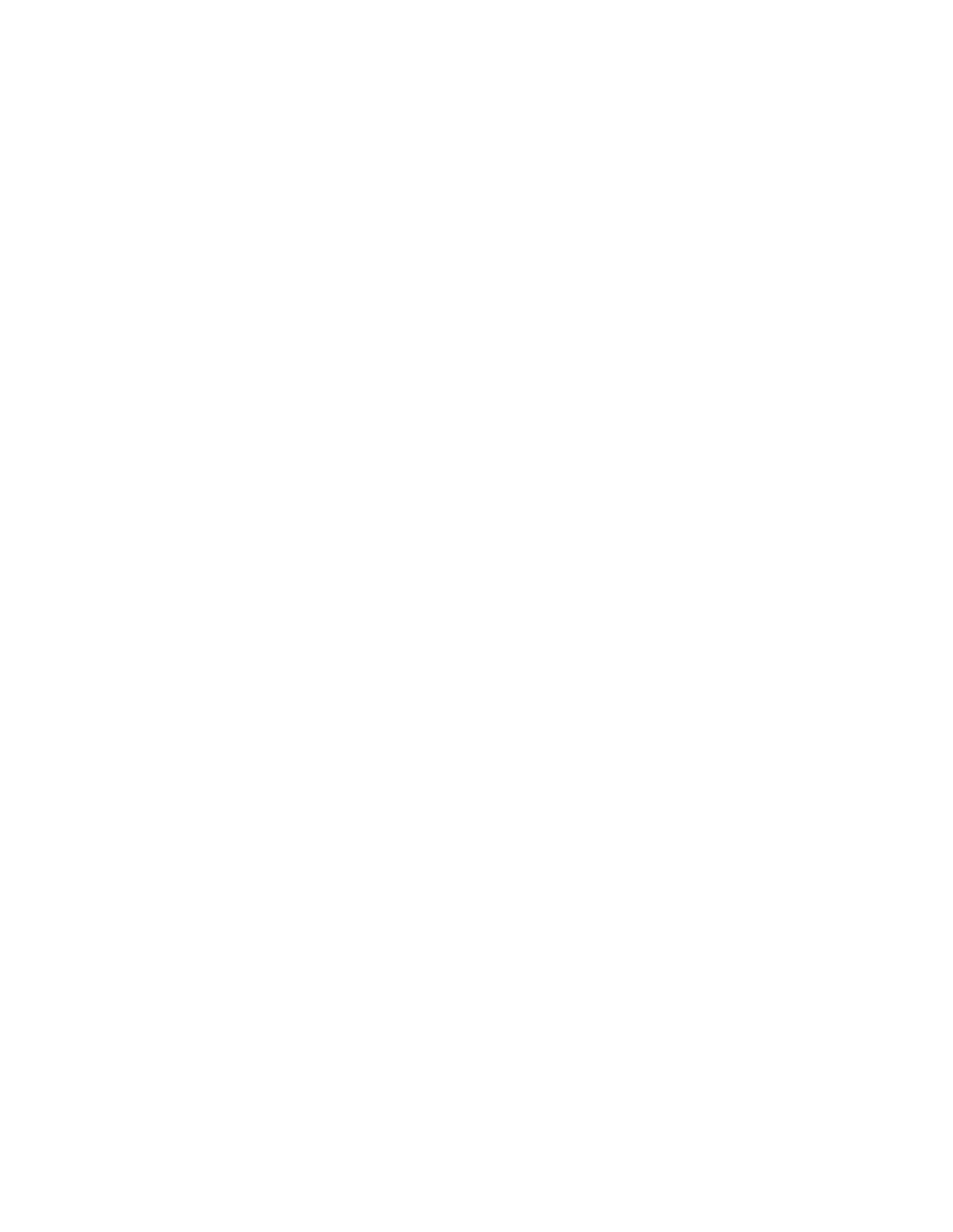## 4.2 Children's Bill of Rights

Dear Children of Earth, I hold these to be your Natural Rights.

1. You have the right to be safe from organized exploitation and abuse. The global industries of war, slavery, and ecological exploitation require and create abused children.

2. You have the right to be safe from physical, sexual and verbal abuse. If you have been abused by a parent or adult, try to break the cycle of abuse and not become an abuser/enabler yourself.

3. You have the right to be safe before and after birth. Your mother should not subject you to drugs, alcohol, known carcinogens, high levels of stress, and unnecessary surgeries.

4. You have the right to clean air, water, and food. Although there is none at this time. Every drop of water on earth is now polluted to some extent. Your ability to access relatively clean air, water and food will determine your quality of life.

5. You have the right to be drug and cancer free. Research shows that almost universally, babies are born infested with over 200 chemicals, and those are only the ones that can be tested for. Cancer rates reach new heights with each generation.

6. You have the right to a culture that is not designed to injure you. Modern culture promotes violence, pornography, and addiction in service of power.

7. You have the right to live in nature. Humans cannot flourish in a technological environment.

8. You have a right to parents who are committed to you and each other. Life should not be created by people who do not respect each other, like each other, know each other, or have any intentions of providing a solid psychological model for their child in a natural environment.

9. You have the right to a healthy community that prioritizes children. You have the right to a community whose laws protect the children and not the predators.

10. You have the right to truth. Your parents should never lie to you. However, your parents probably don't know the truth about institutional child abuse. Since the beginning of "history", children have been abused and raped and mutilated into slaves. To this day the most "profitable" industries are those which require and perpetuate institutional child abuse. To survive as a modern slave, you will be required to work for and invest in these same industries. Your parents brought you into a world ruled by fear and the conspiracy of silence that follows it. They signed your life away and then allowed your entire education to be shaped by the same predators who built their sick empires with broken children. Welcome to Earth.